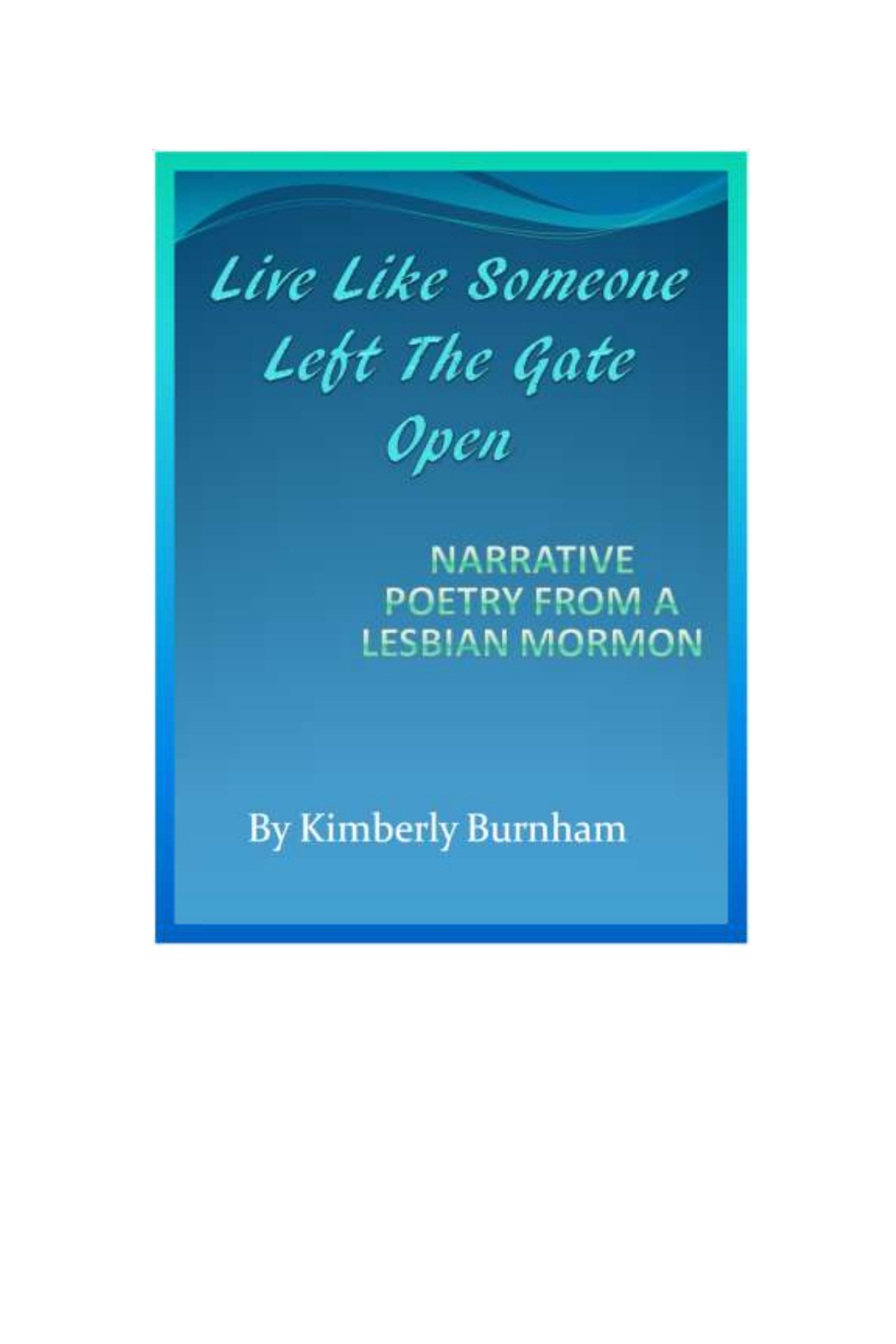# **Live Like Someone Left the Gate Open**

**Kimberly Burnham**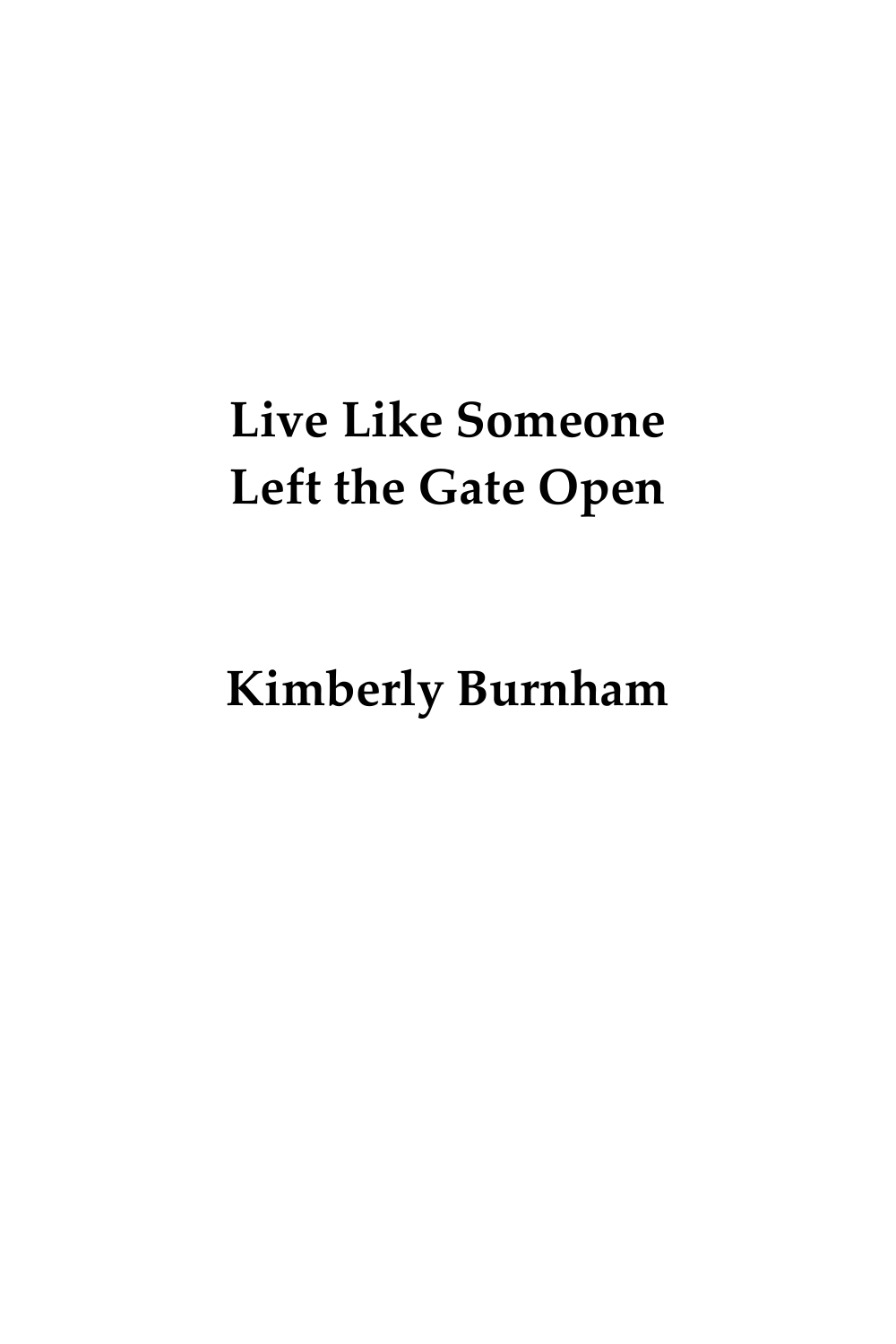Copyright (c) Kimberly Burnham July 21, 2012

ISBN 978-1-937207-15-1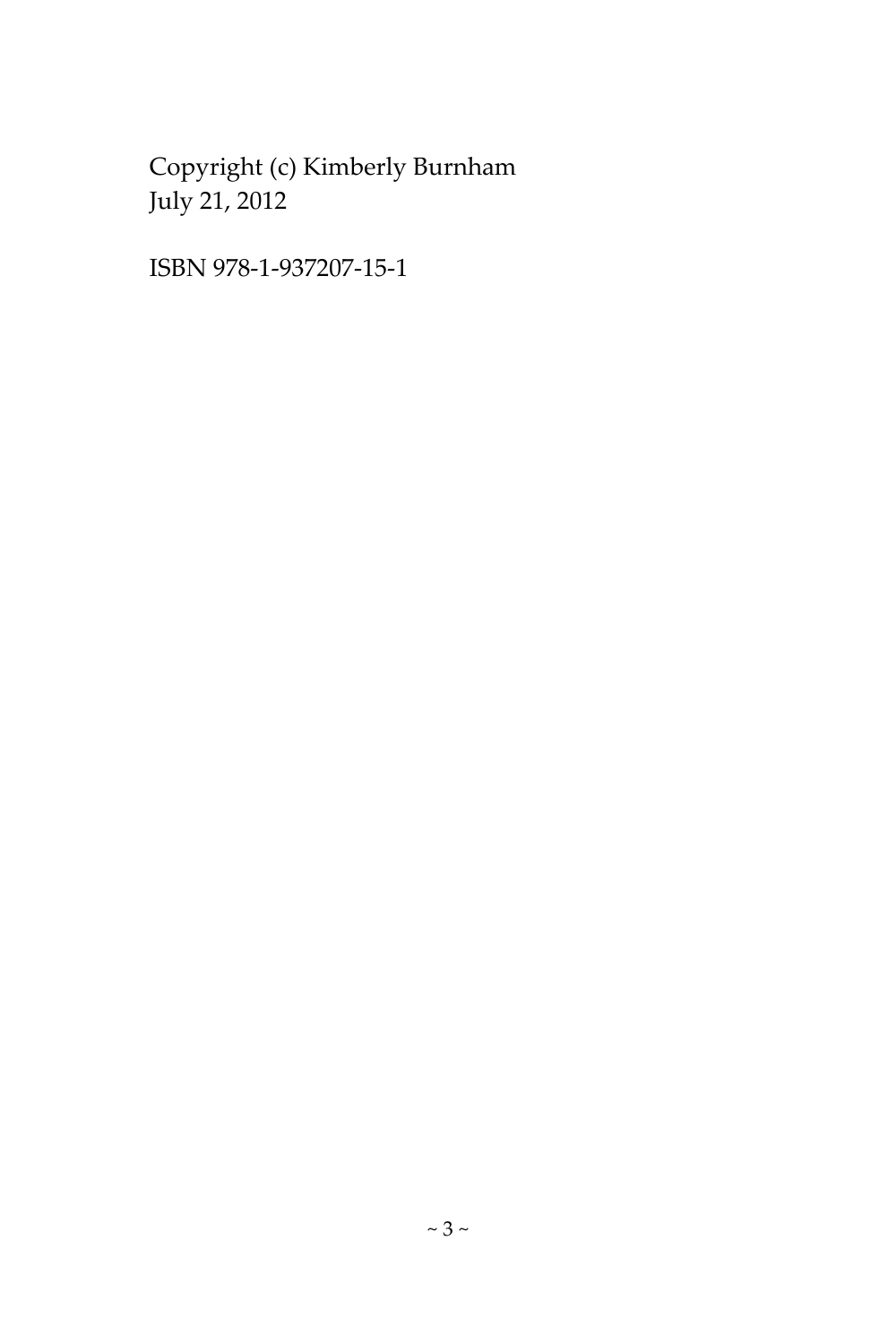# Preface

<span id="page-3-0"></span>It is 2012, and there are still people who want me dead because I love a woman. The purpose of *Live Like Someone Left the Gate Open*, which is narrative poetry, is to inspire self-compassion and courage in readers who feel different from their families or alienated within a tight-knit community. It is designed to expand the mind, unlock the heart, and ignite the spirit of the reader. Perhaps it will comfort some and confront others with my human vulnerability.

Brené Brown said, "If you put shame in a Petri dish, it needs three things to grow exponentially: secrecy, silence, and judgment." I share these narrative poems because I will no longer be a silent party to the war inside myself, between my Mormon childhood and my lesbian activist present. I am contributing my experiences in hopes that the war on women, the gay community, all minorities and those who are different will end.

There is a quote: "A strong person stands up for themselves, a stronger person stands up for others." I am standing up for myself and saying, "This is who I am," in the hopes that others will also be empowered to stand against hate and bigotry, wherever it is found.

My hope is that we are moving towards a society where all voices are vital and valued, and each unique one of us will find a place where we can contribute to peace and abundance for ourselves and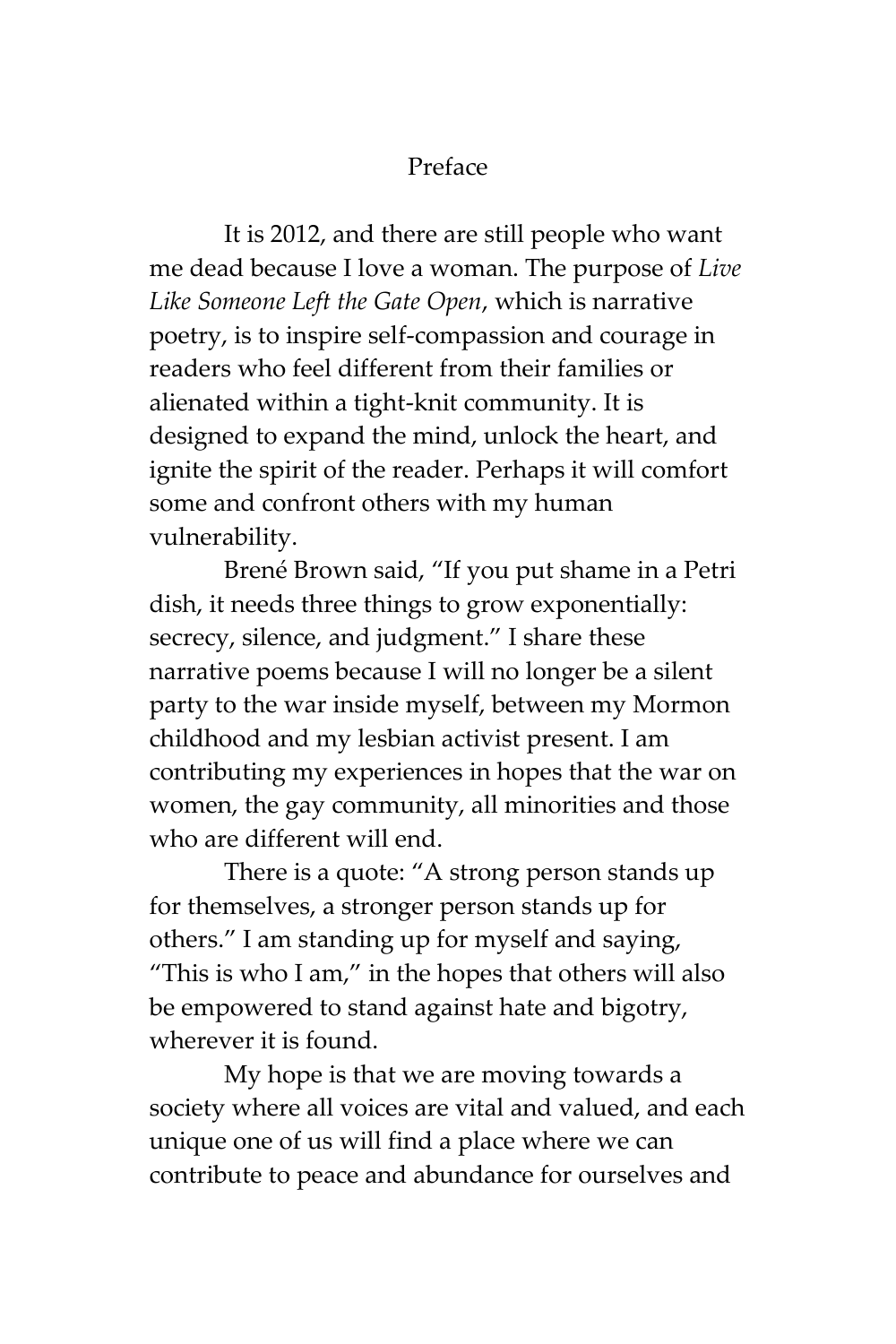for our communities. And so the purpose of *Live Like Someone Left The Gate Open* is to add my voice and inspire others to do the same––because we aren't yet in that peaceful and abundant place.

Two of the poems as noted were originally published in Inner Child Press anthologies.

I recently posted a video on YouTube as part of the "*Mitt Gets Worse*" campaign. The title is a play on the "*It Gets Better*" program, which is designed to reach out to youth in the Lesbian, Gay, Bisexual, Transsexual and Queer community (LGBTQ) and say to them, "You are not alone. Don't kill yourself because it does get better." Within minutes of posting my video, I had two comments: "Kimberly, You speak from the heart, we appreciate that. Romney would be terrible for the country. God help us!" and "Homosexuality & Feminism are satanic agendas to destroy the foundation humanity was planted on, foundation built calculatedly by our creator, sustainer, & savior."

Both sides claim, "God is on our side." The only way that is possible is if we come together as individuals, communities, and countries, seeing the similarities in ourselves and ultimately being seen.

Kimberly Burnham Spokane, WA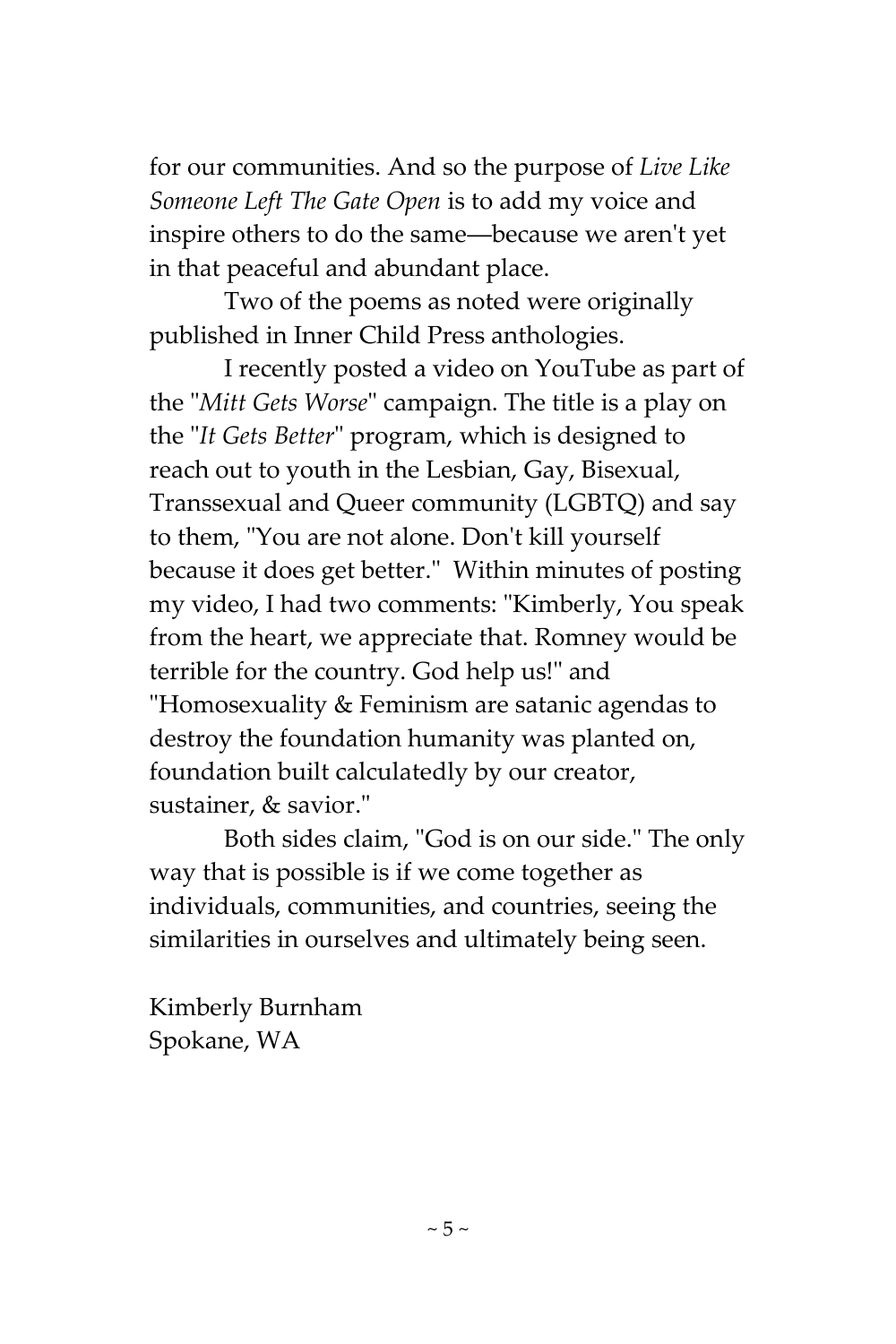<span id="page-5-0"></span>About the Author: Kimberly Burnham, PhD

Born full of potential, wild and free in the American West, Kimberly Burnham roamed the world. She saw it through the eyes of a woman descended from generations of Mormon pioneers, as a woman who graduated with a Bachelor's degree in Zoology (Marine and Aquatic Biology) from Brigham Young University in 1982 and a PhD in Integrative Medicine in 1996. As a lesbian, she came out to herself and her family after serving my mission for the Church of Jesus Christ of Latter Day Saints (Mormons) in Tokyo, Japan.

Her first published work bearing only her first name to identify the authorship was a chapter in Lilith's 1988 anthology *Guide to Gracious Lesbian Living*, entitled *"The Secret Life of a Working Woman's Wife."* Kimberly is also the author of the messenger mini-book *Our Fractal Nature, a Journey of Self-Discovery and Connection*; a chapter entitled *"Fractals: Seeing the Patterns in our Existence"* in Jack Canfield's *Pearls of Wisdom: 30 Inspirational Ideas to Live Your Best Life Now!* and a chapter entitled, *"The Eyes Observing Your World"* featured in Christine Kloser's anthology *Pebbles in the Pond: Transforming the World One Person at a Time* (2012). Her chapter in

Several other books: are written from her perspective as part scientist, part wizard, and part massage therapist as I help people see, experience, and move in new and different ways. My goal is to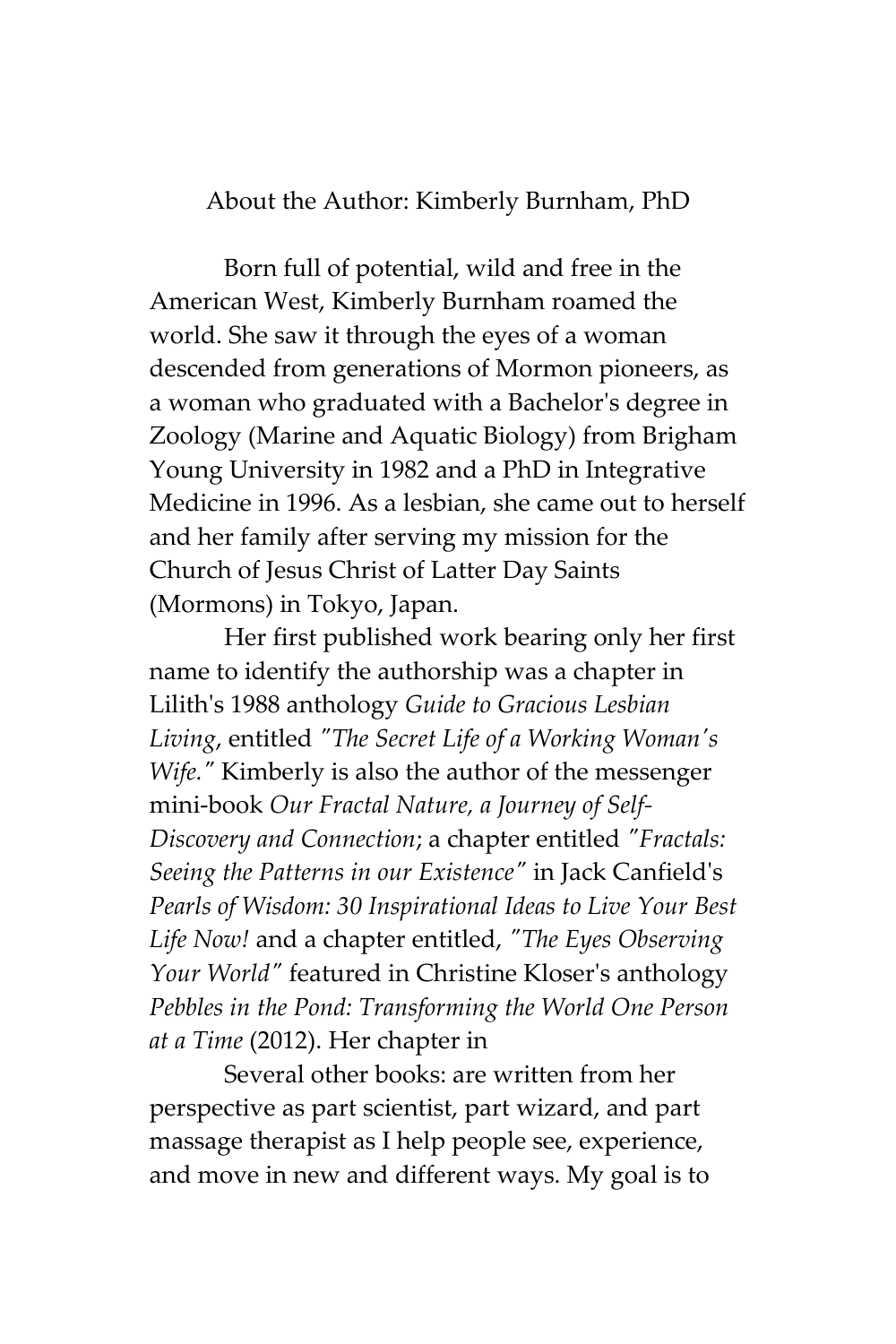change the face of brain health, foster hope, and help you experience this incredible world.

*Live Like Someone Left the Gate Open* is my first book of poetry, although I have had individual poems published in the Inner Child Press' anthologies *Year of the Poet* 2014 and 2015 series, *Hot Summer Nights* and *I Want My Poetry to . . . .*

A self-professed global nomad, I teach healing modalities internationally. I am a fifth-generation Mormon, a lesbian activist, and a transformational author. I speak out about how we are all connected, and I encourage both large audiences and individuals to recognize their similarities to others in order to find connection and comfort. One of my personal mantras is, "Do what you feel passionate about." Passion will reveal your paths to success and safety, and at the same time it provides opportunities to learn from people who are different from you. My message is strengthened through personal experiences of diversity, having grown up in the US, Colombia, Belgium, Japan, and Canada. I currently live in Spokane, WA with my partner, Elizabeth W. Goldstein.

More resources can be found at: [KimberlyBurnhamPhD.com](www.KimberlyBurnhamPhD.com)

[CreatingCalmNetwork.com/alternative-health-and](http://www.creatingcalmnetwork.com/alternative-health-and-wellness.html)[wellness.html](http://www.creatingcalmnetwork.com/alternative-health-and-wellness.html)

[InnerChildPress.com/the-Year-of-the-Poet.php](http://www.innerchildpress.com/the-year-of-the-poet.php)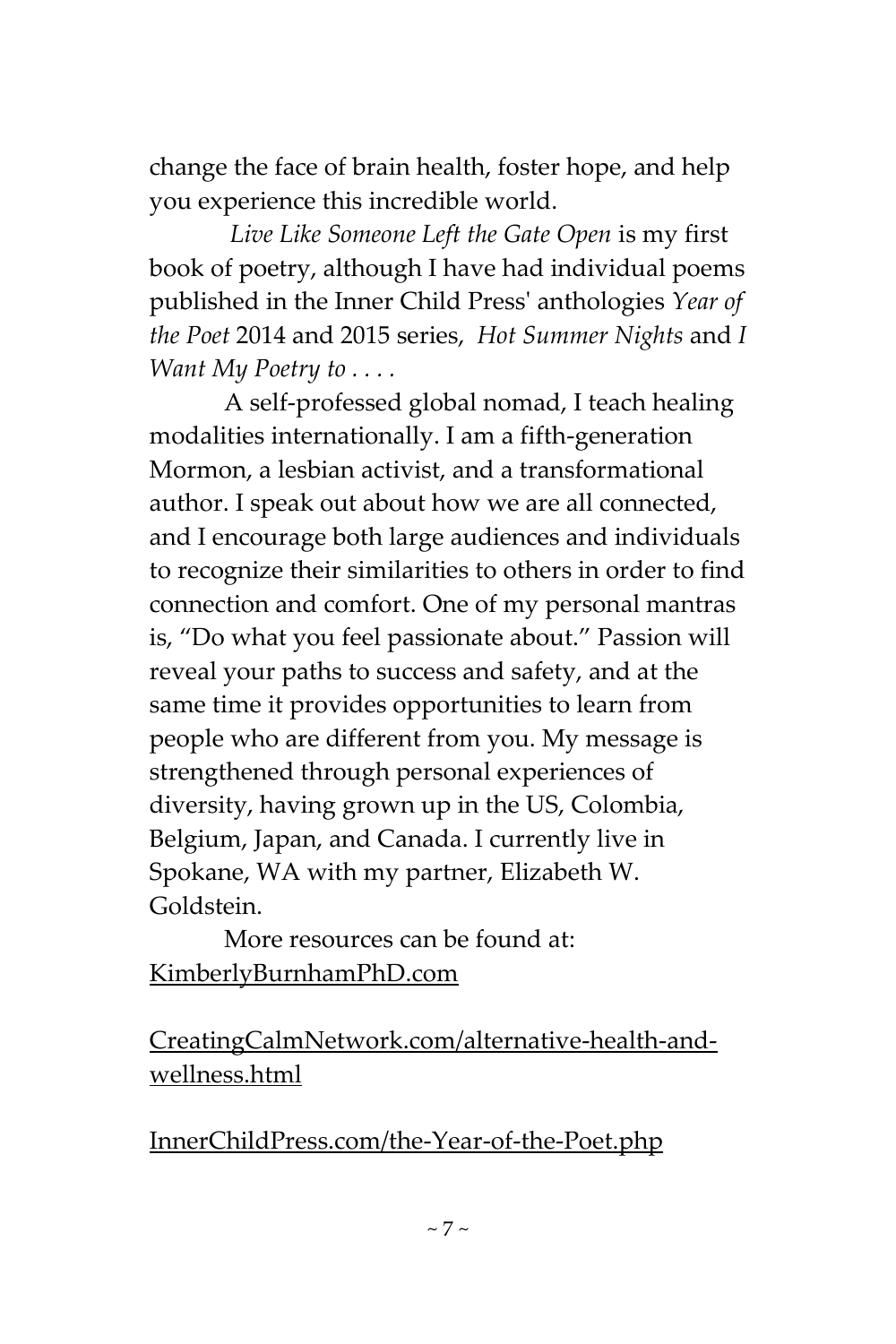# Live Like Someone Left the Gate Open<br>Table of Contents

| About the Author: Kimberly Burnham, PhD 6           |  |
|-----------------------------------------------------|--|
|                                                     |  |
|                                                     |  |
|                                                     |  |
|                                                     |  |
|                                                     |  |
|                                                     |  |
|                                                     |  |
|                                                     |  |
|                                                     |  |
| $111111111 \times 111111111 = 12345678987654321$ 27 |  |
|                                                     |  |
|                                                     |  |
|                                                     |  |
|                                                     |  |
|                                                     |  |
|                                                     |  |
|                                                     |  |
|                                                     |  |
|                                                     |  |
|                                                     |  |
|                                                     |  |
|                                                     |  |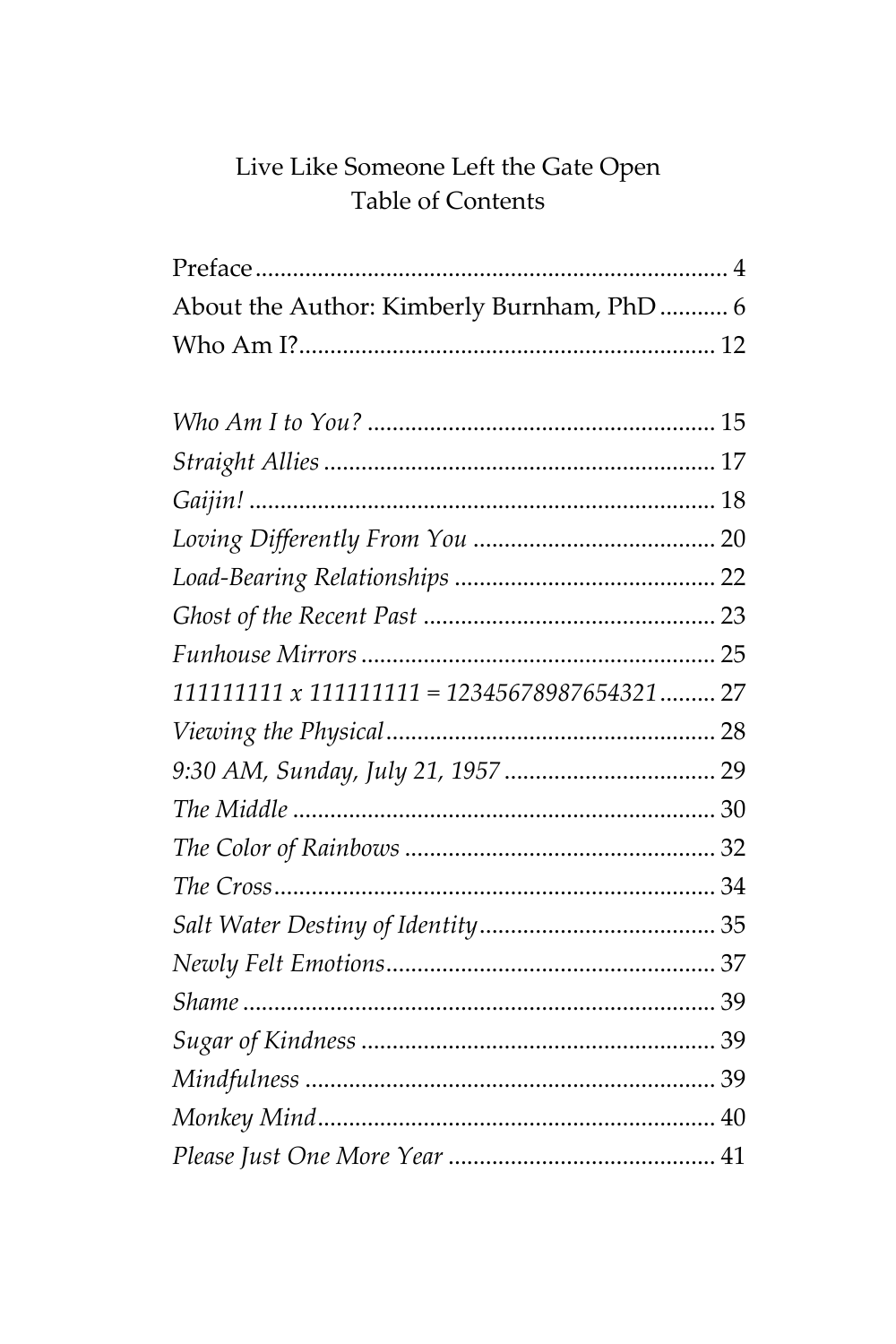| Salt Lake City Airport: The Duality of Hair 43      |  |
|-----------------------------------------------------|--|
|                                                     |  |
| Tokyo 1978: Run Mormon Missionary  47               |  |
|                                                     |  |
|                                                     |  |
|                                                     |  |
|                                                     |  |
|                                                     |  |
|                                                     |  |
|                                                     |  |
| Small Children Query "Are You a Boy or a Girl?"  60 |  |
|                                                     |  |
|                                                     |  |
|                                                     |  |
|                                                     |  |
|                                                     |  |
| Complexity Even a Child Can Understand  69          |  |
|                                                     |  |
|                                                     |  |
|                                                     |  |
| Clear Endings and Strong Beginnings 76              |  |
|                                                     |  |
|                                                     |  |
| Stars of Vision of Carrots and Begonias 81          |  |
|                                                     |  |
|                                                     |  |
|                                                     |  |
|                                                     |  |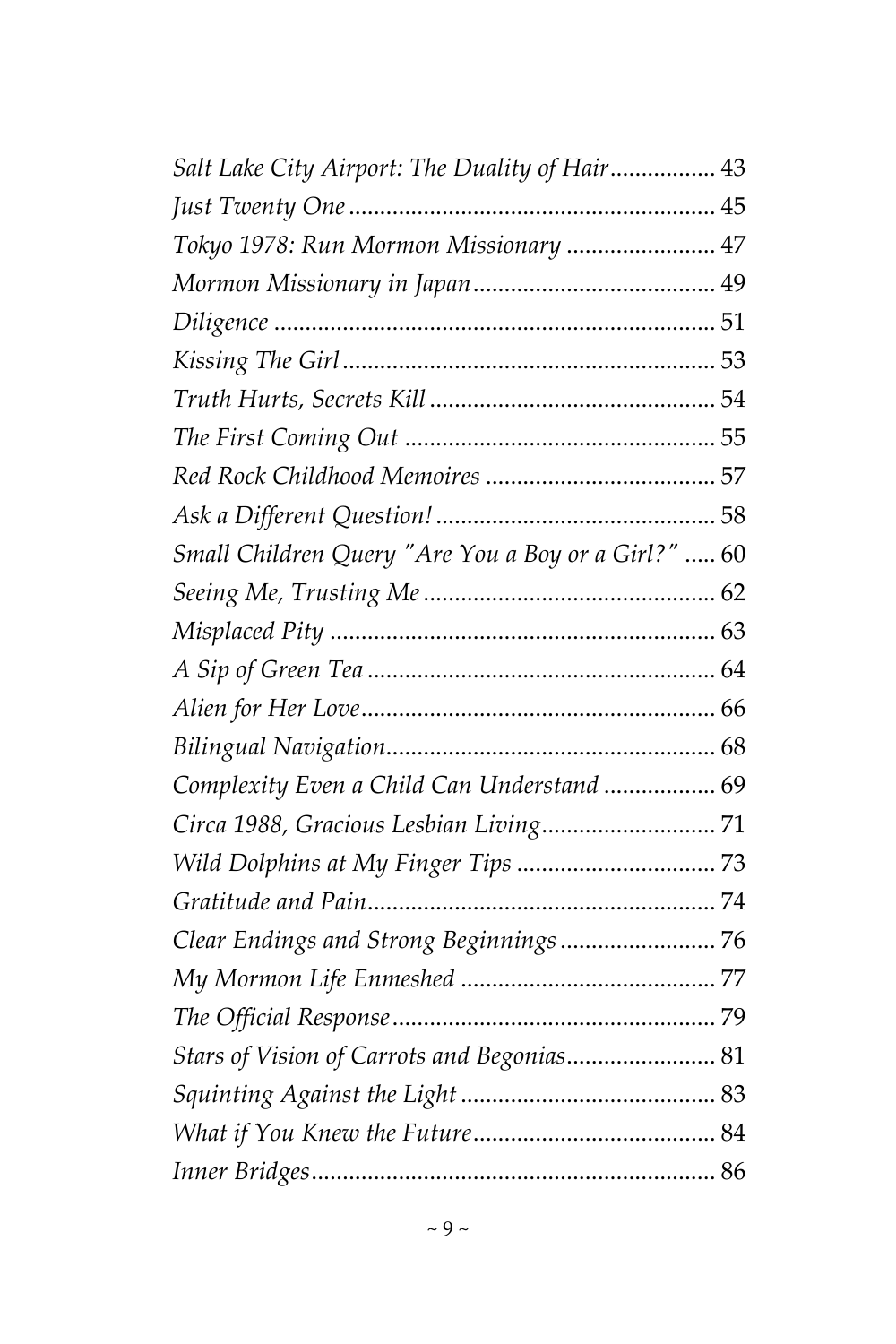| The Past Careening Into the Future  107        |  |
|------------------------------------------------|--|
|                                                |  |
| Lesbian Mormon and Other Oxymorons 111         |  |
| I am from Provo, Utah Essays  113              |  |
| I am from Provo, Utah blog post at             |  |
|                                                |  |
| Hard Choices Essay Submitted to                |  |
|                                                |  |
| Other Books by Kimberly Burnham  126           |  |
| Book Review of Avraham Azrieli's The Mormon    |  |
|                                                |  |
| Breaking Up the Trio of Secrecy, Silence and   |  |
| Judgment a Review of Martha Beck's Leaving The |  |
| Saints: How I Lost The Mormons and Found My    |  |
|                                                |  |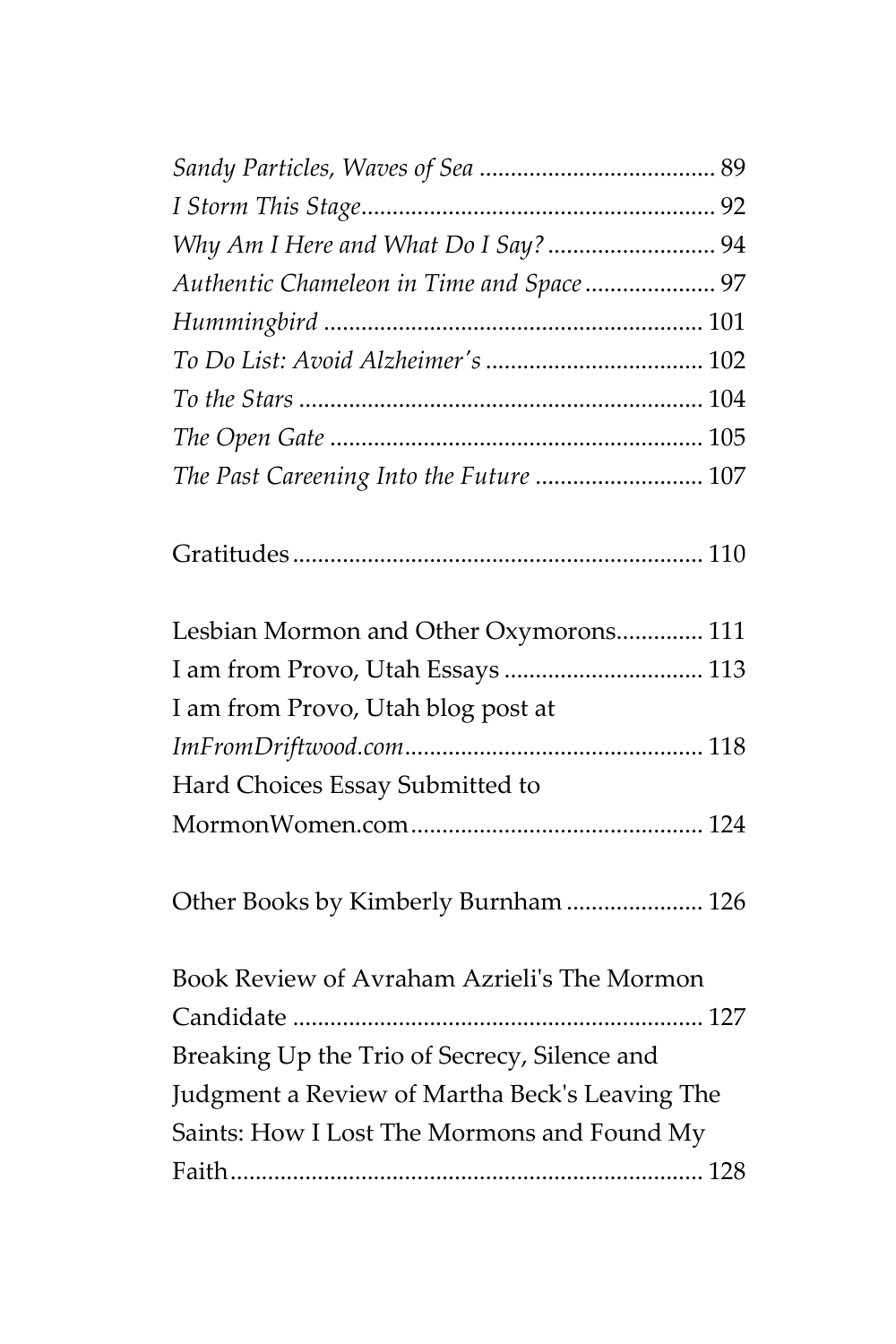| Live Like Someone Left The Gate Open Back Cover |  |
|-------------------------------------------------|--|
|                                                 |  |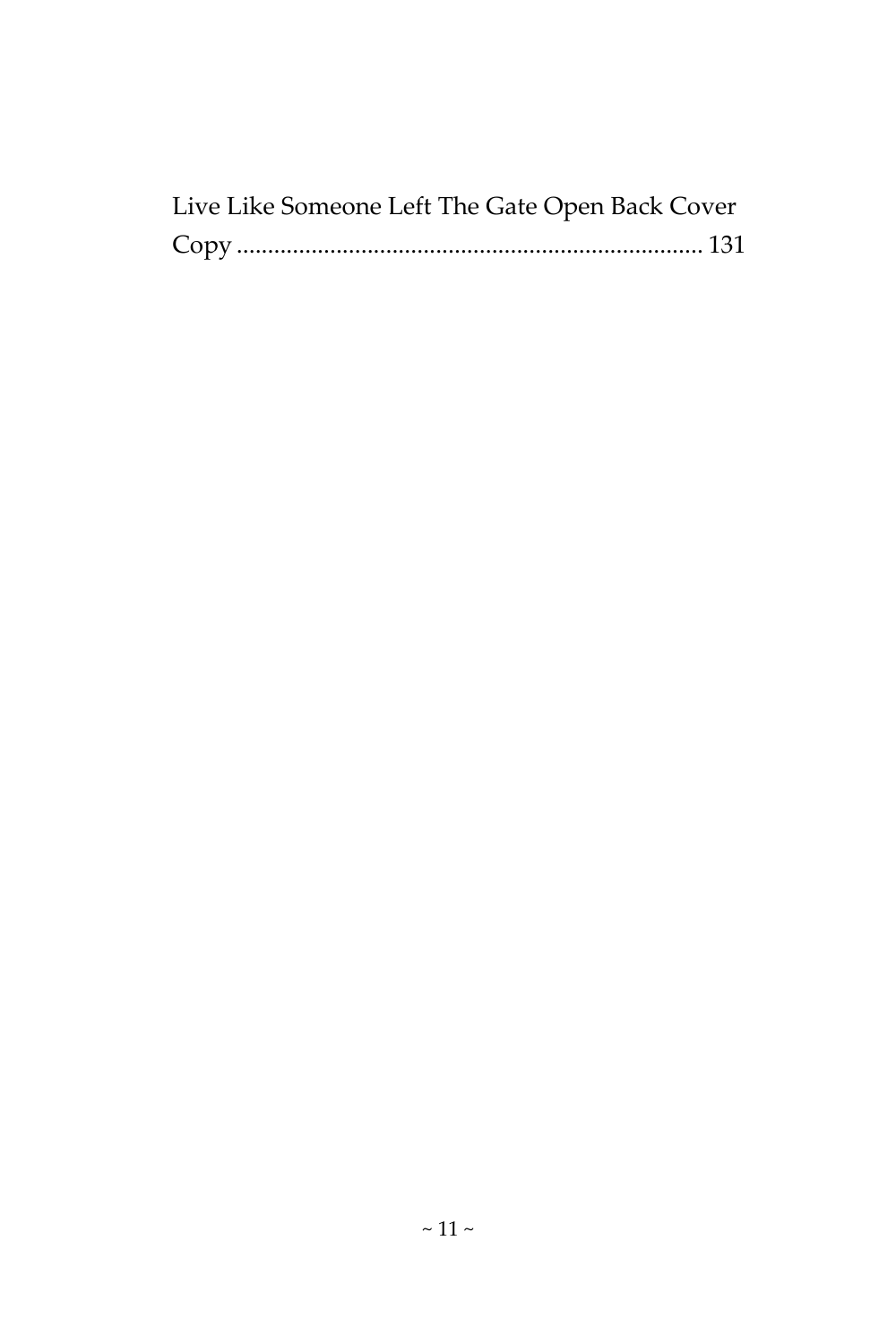#### <span id="page-11-0"></span>Who Am I?

I have always felt different--different from my siblings, classmates, and colleagues. I feel my difference as I relate to people at church, in synagogues, at school, at work, in airports, in clinical settings, even at a red rock beach. A product of my childhood, having grown up around the world and with all sorts of people, I understand diversitydiversity of languages, cultures, religions, beliefs, and appetites. Practically from the time I was born in Provo, Utah, I had a sense of myself as unique in the world.

*Live Like Someone Left the Gate Open* is about coming to terms with being different and unique–– just as all of us are. It is also about dealing with the losses we sometimes experience when we move forward or in a new direction.

I am the quintessential third-culture kid, a child who has lived in several cultures, a global nomad, although not always by choice. It wasn't until I was seventeen that I first felt the loss of a familiar place more keenly than the thrill of a new "home", a new experience, a new era in my life. Whether you have travelled extensively or not, perhaps like me you have experienced the rich tapestry of life, eating new foods, talking with strangers, observing life from within and without the distinct and diverse cultures of this amazing world.

I reach out to the stranger, the one who is different, the one who sticks out at an odd angle from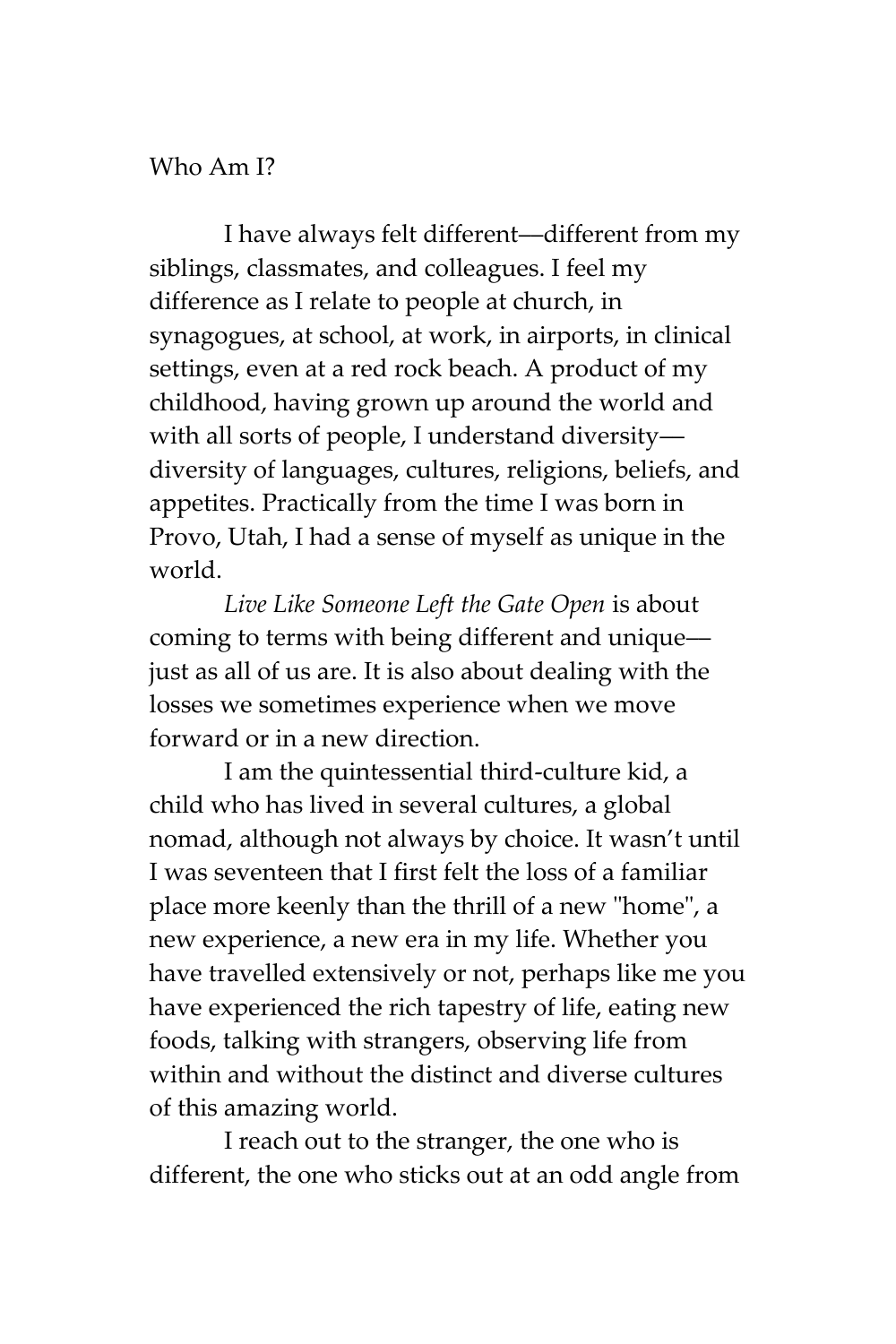the pattern. I see you trying to fit in, camouflaging yourself as an average member of a tight-knit group. I feel in my body the challenges of being different. I am a chameleon.

Growing up, church was the one place I felt safely welcomed and comfortable. Even the buildings looked pretty much the same; they were designed with similar layouts whether we were in Los Angeles or Bogota or Brussels. Even in strange lands, I found people like me. We shared a view of God, of the purpose of life, of where we came from before our parents created us on this earth, and what we could expect after we died. I grew up enjoying an idyllic life as a member of the Church of Jesus Christ of Latterday Saints. And as a Mormon I served a year and a half mission in Japan when I was twenty-one. It was then that I started bumping up against the reality that maybe I didn't fit in as well as I had hoped.

Within two years of serving in the Tokyo North Mission (from September 1978 to March 1980) I knew for sure I didn't fit in. I went into hiding, pretending to be someone I am not so I could continue my church membership long enough to graduate from church-owned Brigham Young University in 1982, just after I kissed the girl.

I lived my life like a pendulum swinging from one extreme to the other. I would vacillate between outright lies when confronted by my family or employer about my sexuality, and then days later, I'd march in the Toronto Gay Pride parade, shouting as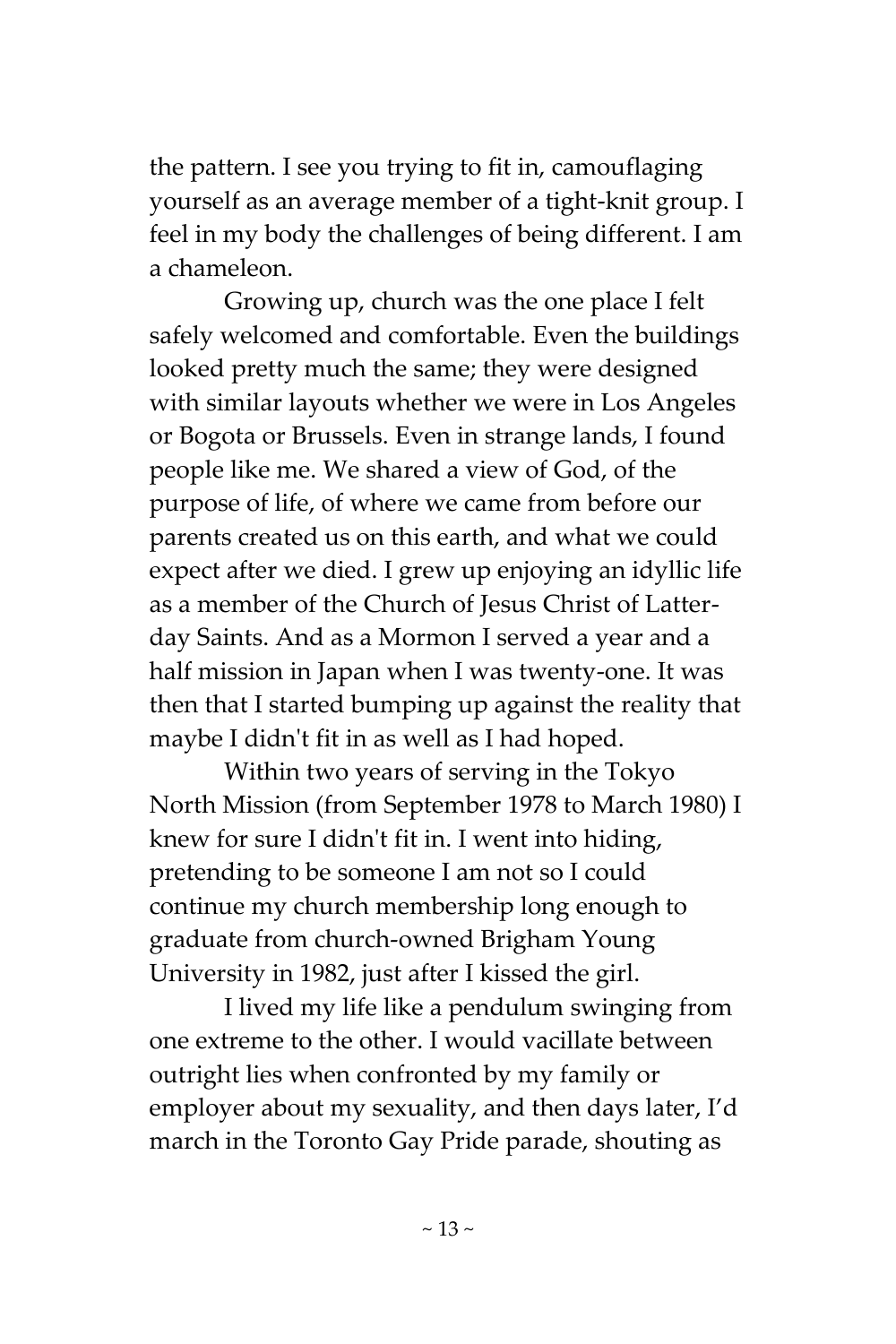loud as I could, "I am here, I am queer, get used to it." Then to church on Sunday. It was a confusing time.

The poems in this collection chronicle my struggle to discover who I am when I feel safe and comfortable, and what I mean to the people closest to me, those people who know me and love me. The journey has not always easy, and it's not even really over. I still don't always know who I am to the people I love, or even to the woman I am in love with.

With an abundance of love and selfdevelopment, I have come to a place where it matters more who I am to myself than who I am to you. At 55, I am more interested in how I can make our world a better place and who I can learn from than I am in creating the drama of trying to find love and security where there is none. Today I use my rich experience of diversity to serve my community, my family and myself.

And having found places where I can serve, contribute, and matter, I wake up each day ready to create an emotionally rich, abundant colorful life without regrets. In other words, I am trying to live like someone left the gate open on purpose for me. I invite you to take the journey with me from a birthing of self, a sense of home and a welcoming community, through the turmoil and confusion of leaving one community for another, to a place where different doesn't mean bad and each of our voices is vital and valued.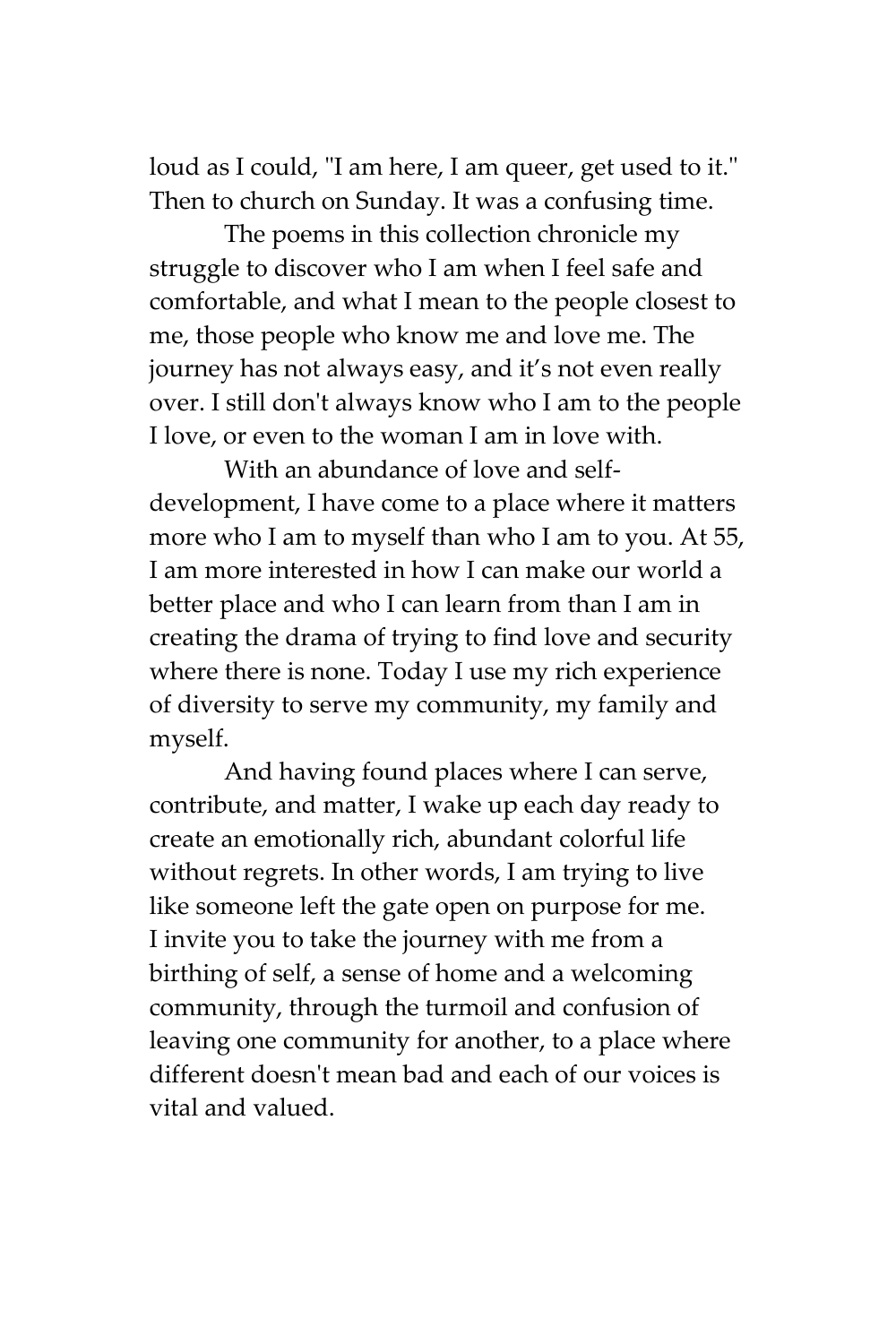<span id="page-14-0"></span>*Who Am I to You?*

A big party at your parent's place a family friend asks you to dance you sit on the edge of his chair laughing, talking as if

I don't watch with territorial bile rising your short skirt's hem touching him

Who am I to you? Not here in our bed, but out in the world, browsing for books near home, far from work where no one must know us, our love

"Look at this quote," I turn to say and find you way across the store talking to a stranger never met but know at once––your ex

The way you stand, the way he looks is how I know but not what you will say if I come close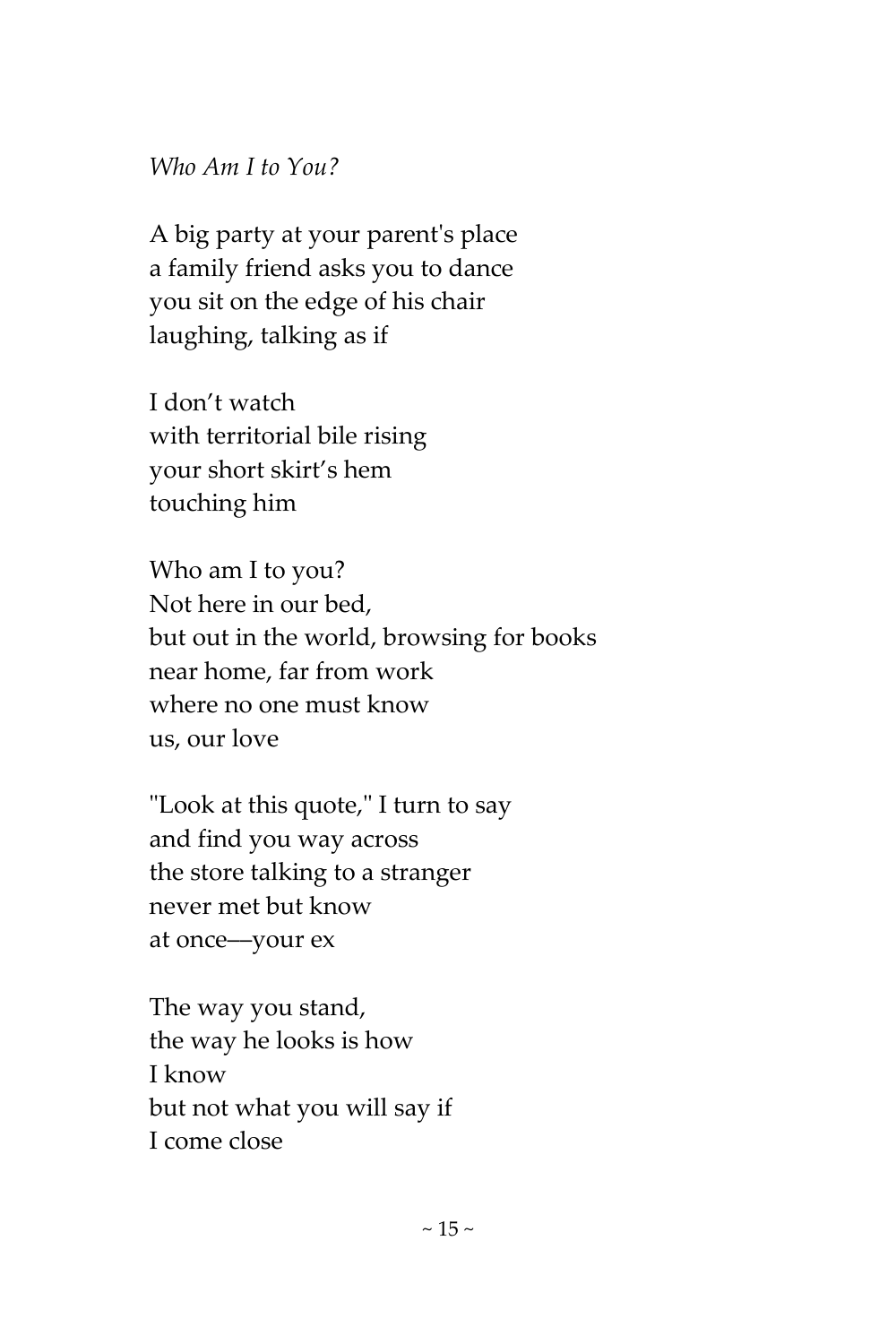Who am I to you? mayhem of the mind crazed by doubt I imagine an introduction and can't bear to hear "a friend" so I turn and head home alone without making you choose love, family, work, without even saying goodbye.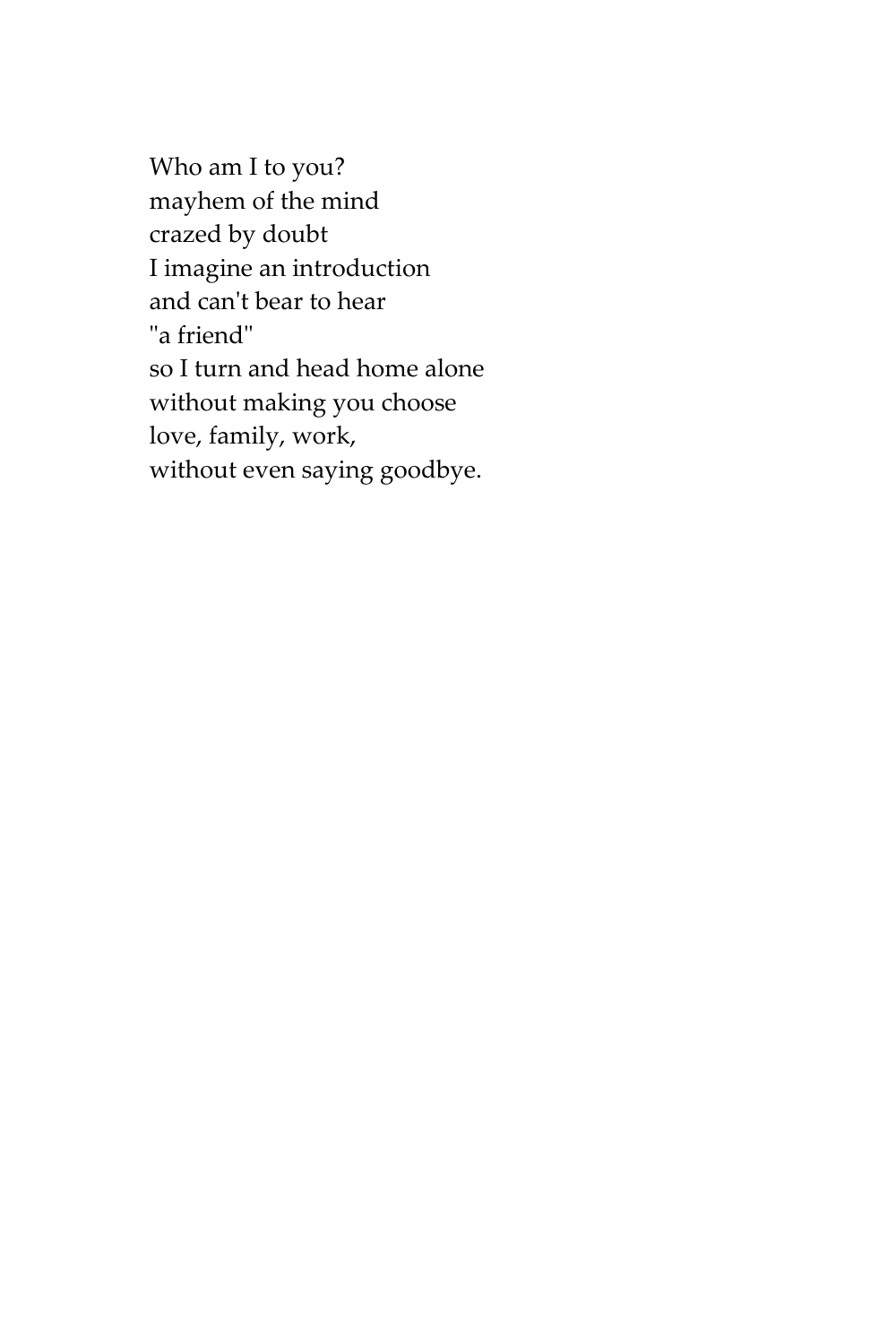## <span id="page-16-0"></span>*Straight Allies*

Some start as bigots till the day love questions reality. "Seriously, do you not know any gay people?"

"You know me!" Imagine yourself 30 years from now, the feeling as time marches forward into peace.

You can do for us what we can't do for ourselves. You can lend your authority to voices that love.

People assume straight and white you sustain their hate. The world will change because it is right. Where will you stand?

Having seen me reveal my breakable heart and speak difficult words. "You know me." "You love me."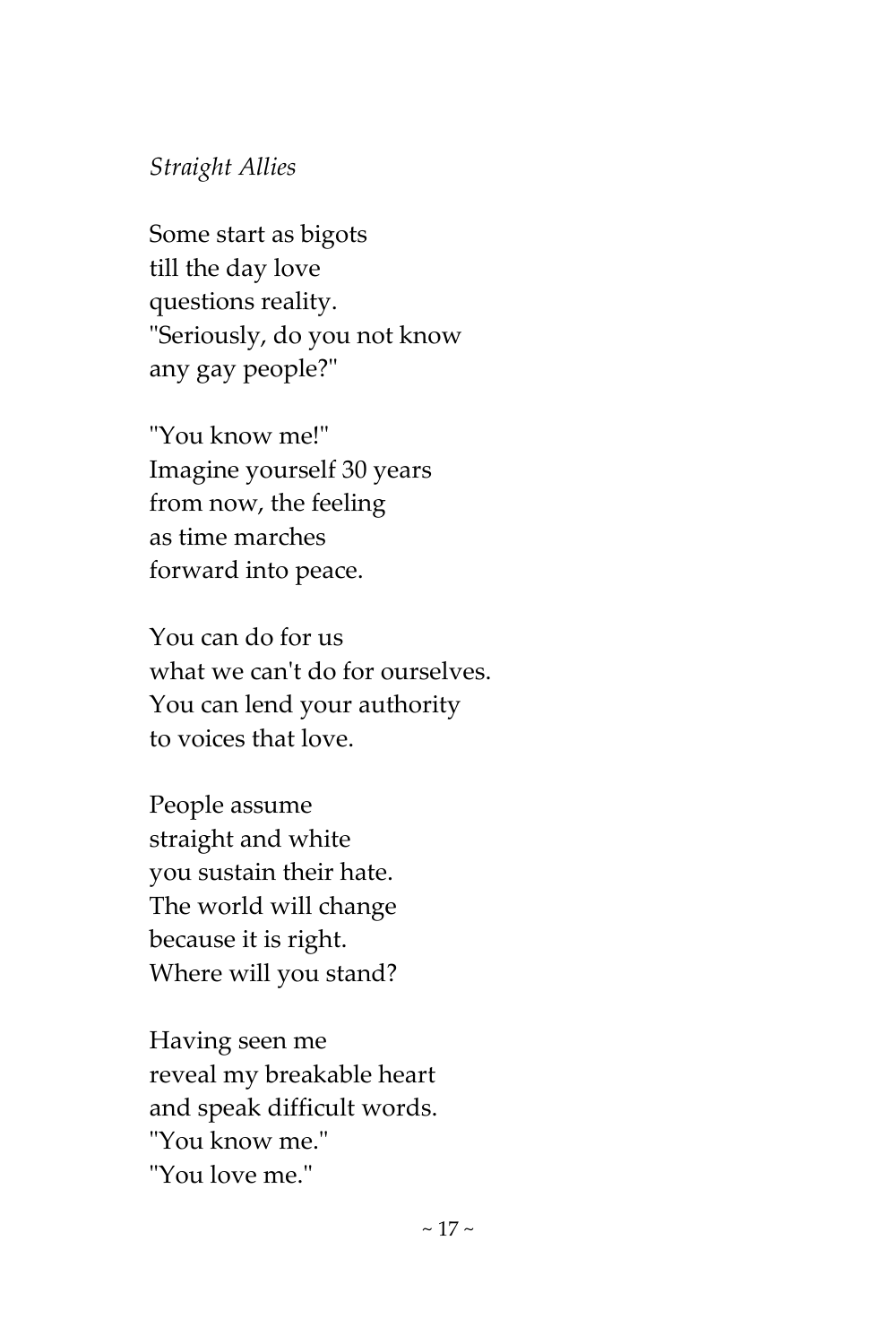## <span id="page-17-0"></span>*Gaijin!*

Outside person, stranger in a strange land, foreigner.

Merciless in their shouting, small children alternate between pointing out my foreigner status and English words of a popular commercial: "This is a pen," they say, waving their hands in the air.

In Japanese, I say, "No, I am a Nihonjin, Japanese." The kids laugh. Tall, brown shoulder-length hair, hazel eyes–– just my existence makes their point. I am an outside person. I don't belong to the prevailing culture. On my way to see a friend.

Later she will send me a picture of her baby and I, inscribed on the back with, "Congratulations, you are the first foreigner to hold my baby." Constantly reminded.

"No, I am Japanese," I say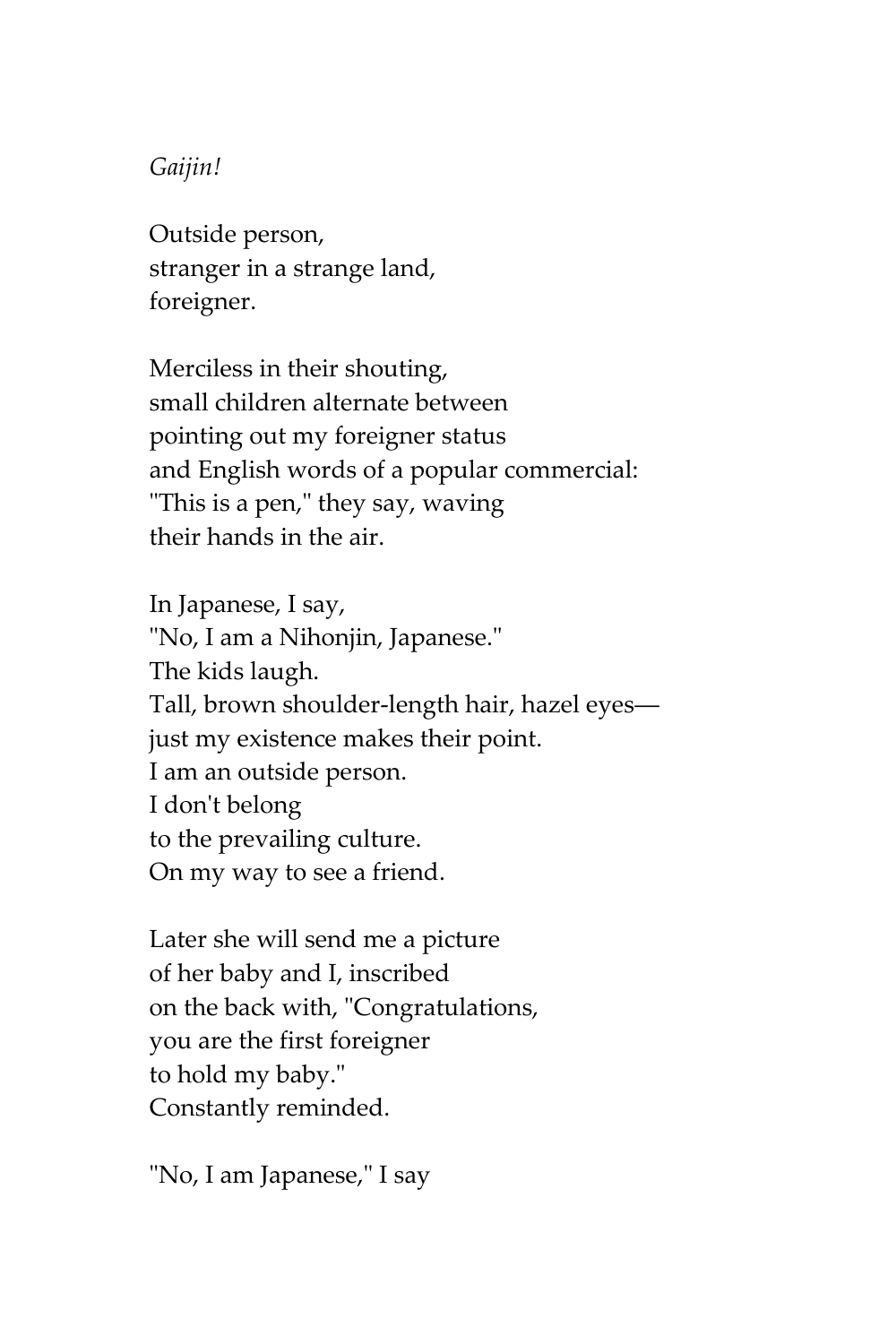with a smile. It is a joke, a pun of sorts. In Japanese I continue, "How many legs do I have?" "Nihon" the answer: "Two legs." The same sounds, different characters from the "Nihon" of Japan, the land of the rising sun.

"I am a Nihonjin," I say. "Jin" means person, human being, and so I say "I am a two-legged person" as the syllable sounds say "I am Japanese."

The children recognizing the pun laugh off to school, unconvinced. Still an outsider, never to be part of the in crowd.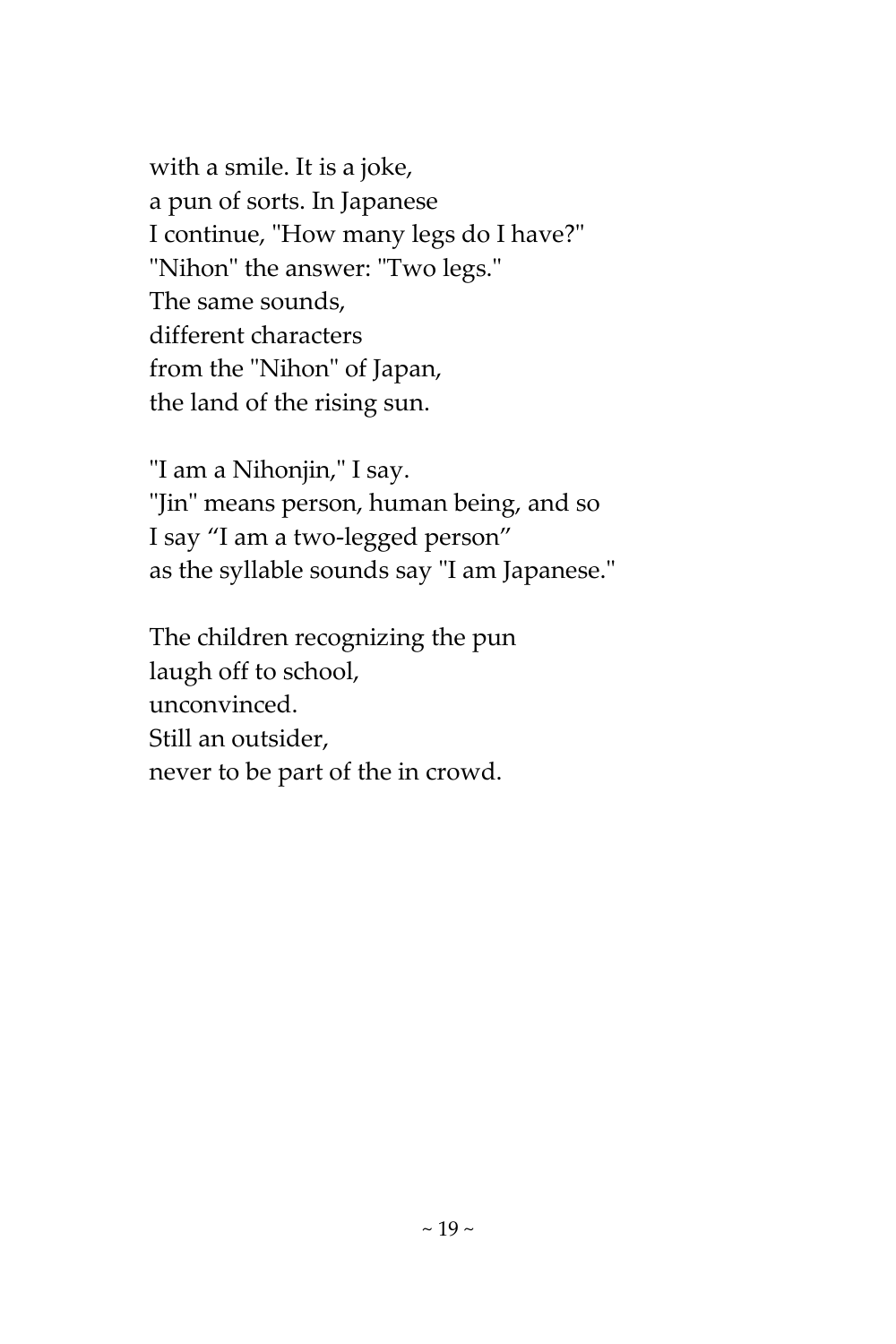# <span id="page-19-0"></span>*Loving Differently From You*

Don't judge me for salting watermelon, putting mayo on fries, juicy mango dripping, coconut milk enveloping gluten-free quinoa. Palpably unique, not an ordinary story, I recognize the quiet intensity of specific love.

Don't judge me for loving her smell after she plants pinkish-purple pansies, the hot stones on my back, the way her breath comes in frustration from her right shoulder, or that she can haul a table saw from our basement and build a raised bed for tiny strawberry husk tomatoes, lemon cucumbers, 20th century pears and Goji berries.

Don't judge me for loving in far-flung mountain retreats, while meditating in Buddhist centers, on airplanes high above foreign lands, in workshops learning her number 9 to my 3, her inspirational ENFP to my INTJ scientist, willing myself to understand every aspect and how deeply we are connected.

Don't judge me, my love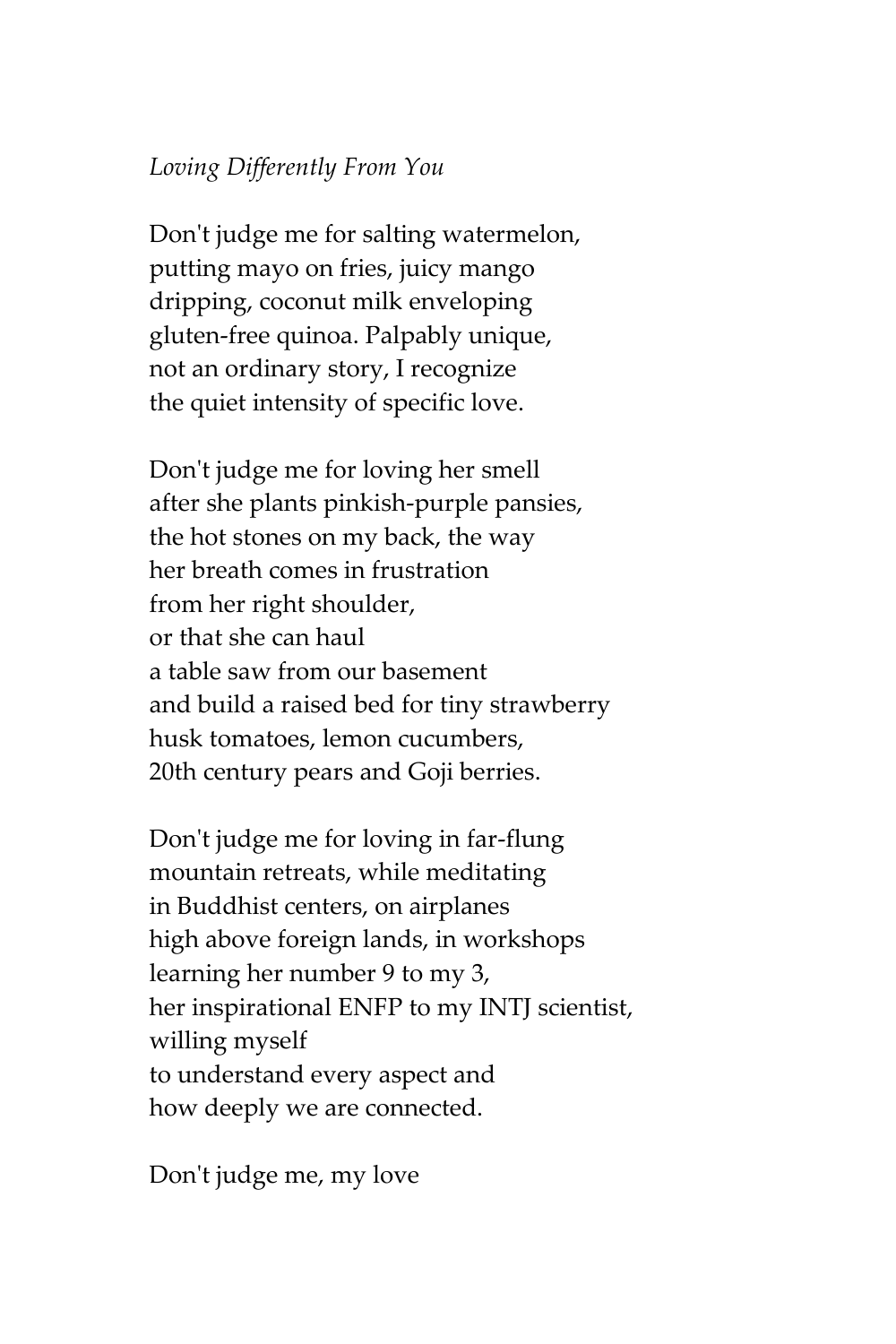of the self-soothing twist of her hair over a rough patch at her neck, all the things distinctively my love, like earthy beets in my waking consciousness where I am free to be outstandingly me in her arms.

(Originally Published in Inner Child Press's Hot Summer Night, 2012)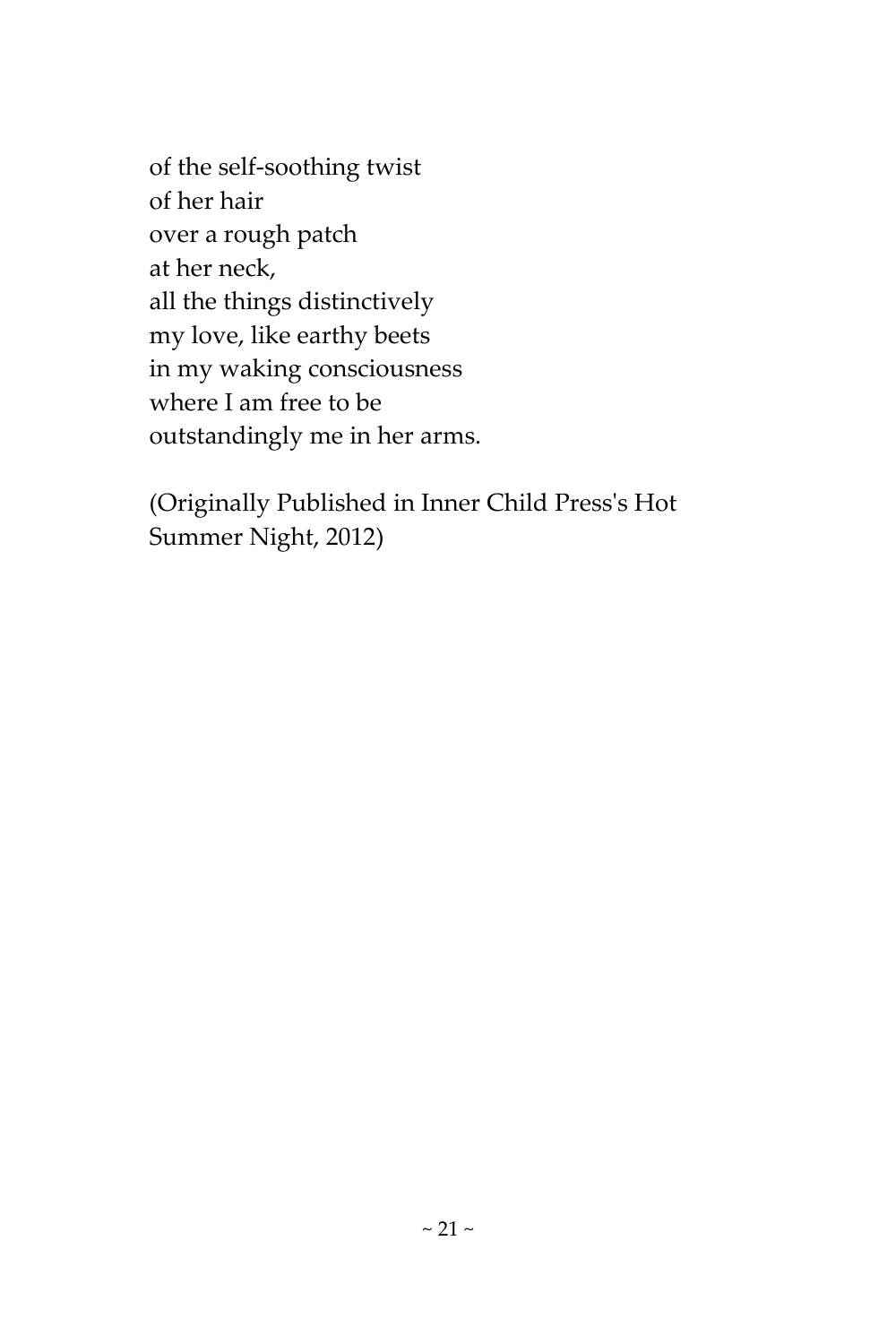#### <span id="page-21-0"></span>*Load-Bearing Relationships*

Who are you? Your connection with self, a load-bearing relationship? Fine weaving into the fabric of life a rainbow pink shawl warming every part of one.

The tenuous bridge between articulating element of cells, systems, individuals, communities. Will it bear the load, a single straw of alienation, a sense of separation?

A drop of foreignness washing away the bridge, the pain of a back broken, connective tissue stretched beyond tensile strength, mechanical pride, prowess, lioness. Is yours a load-bearing relationship?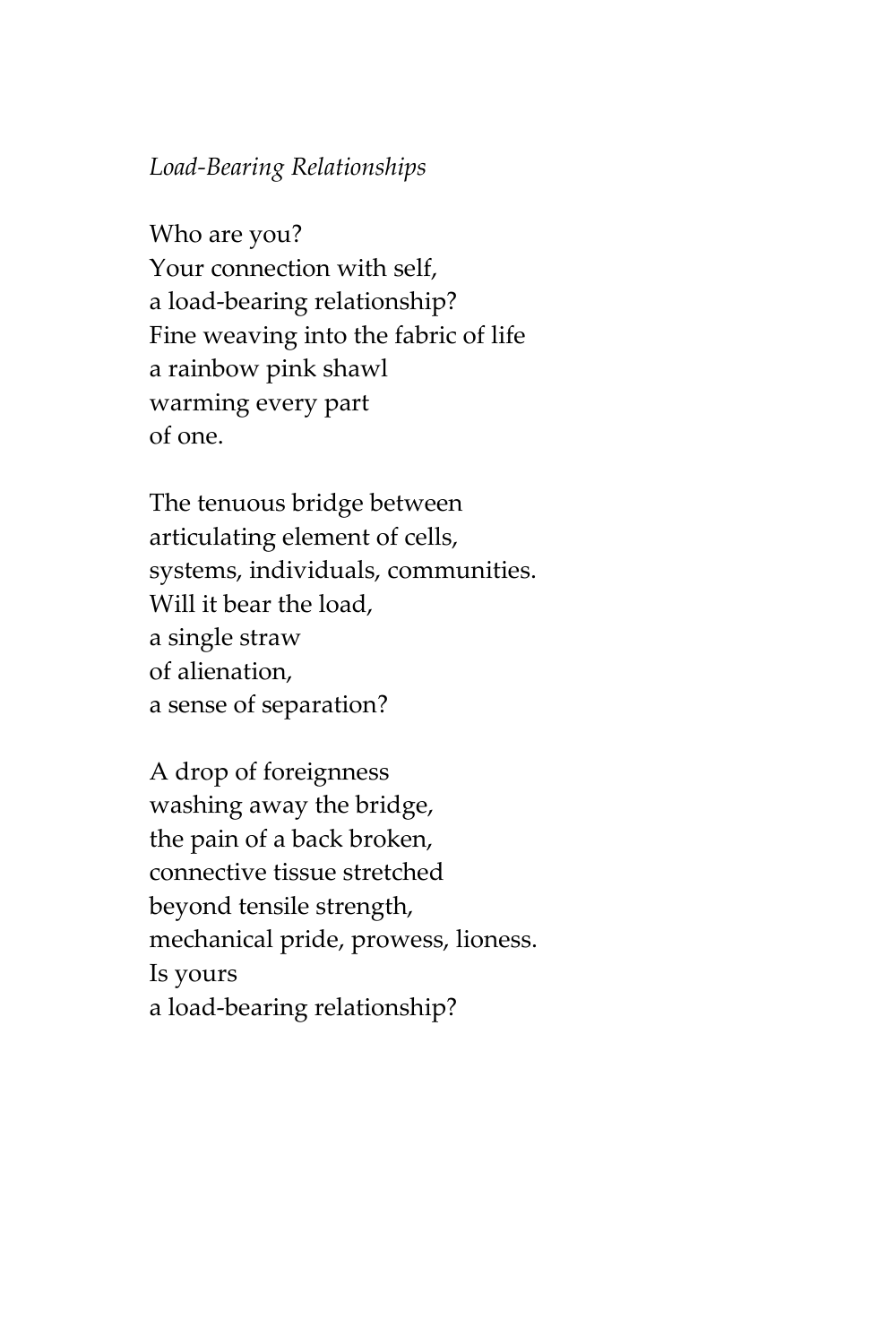### <span id="page-22-0"></span>*Ghost of the Recent Past*

You would see me I suppose if we stood face to face. Old friends insist I still physically exist, in joy now.

But like railroad tracks our paths never cross, seeming to at first glance but no accidental reunion in the distance.

I left my latest book in the crack between the screen and your door, wrapped in plastic against the rain, inscribed with the love of years shared.

But you've moved to another plane, my emails unanswered, the voice I leave on your machine doesn't seem to make a sound in your universe.

A party I say, love to see you reaching out over the rift breaking apart my world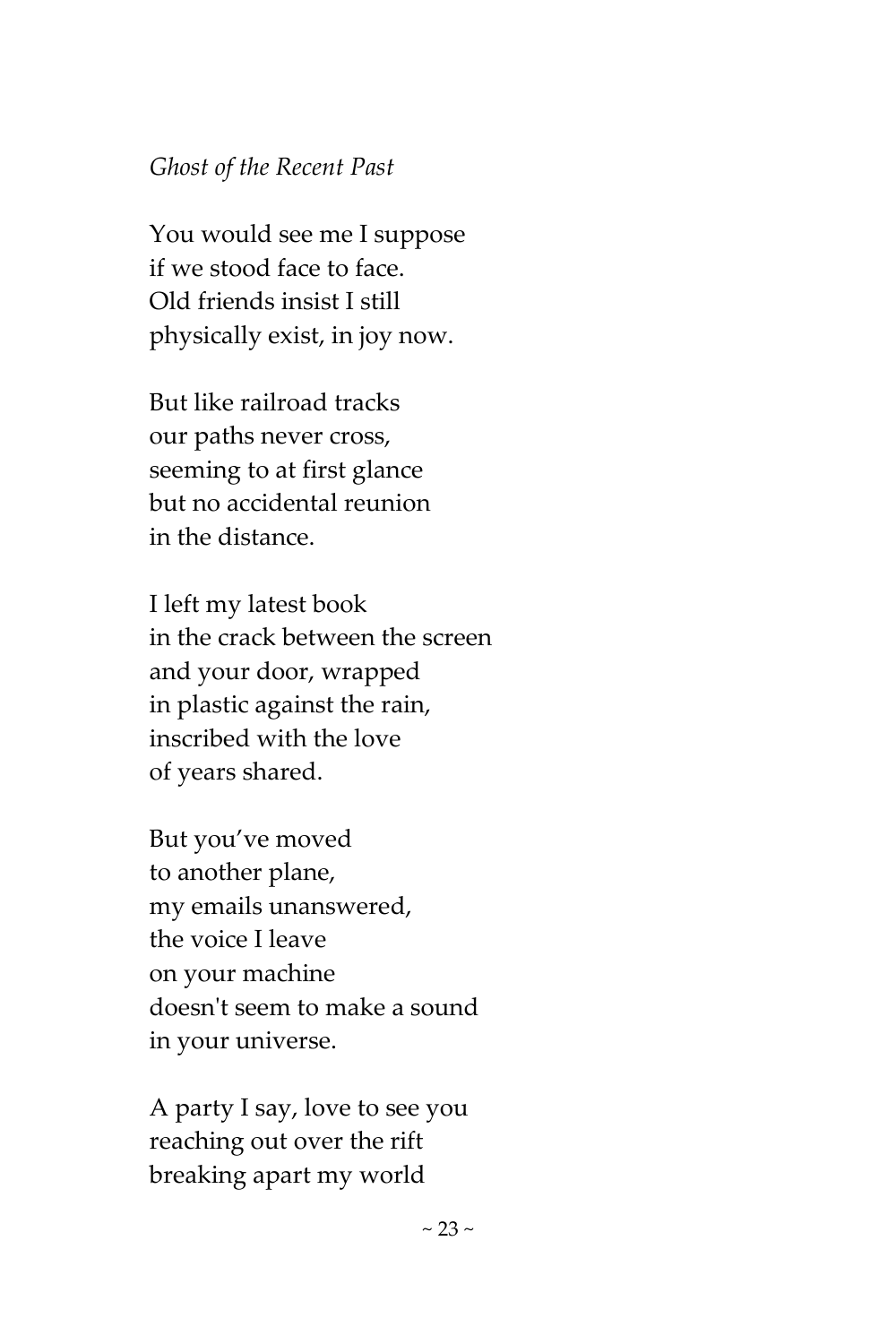as I walked away from the place we both worked the mentor we both loved into my new life where I am not crushed but must live without you.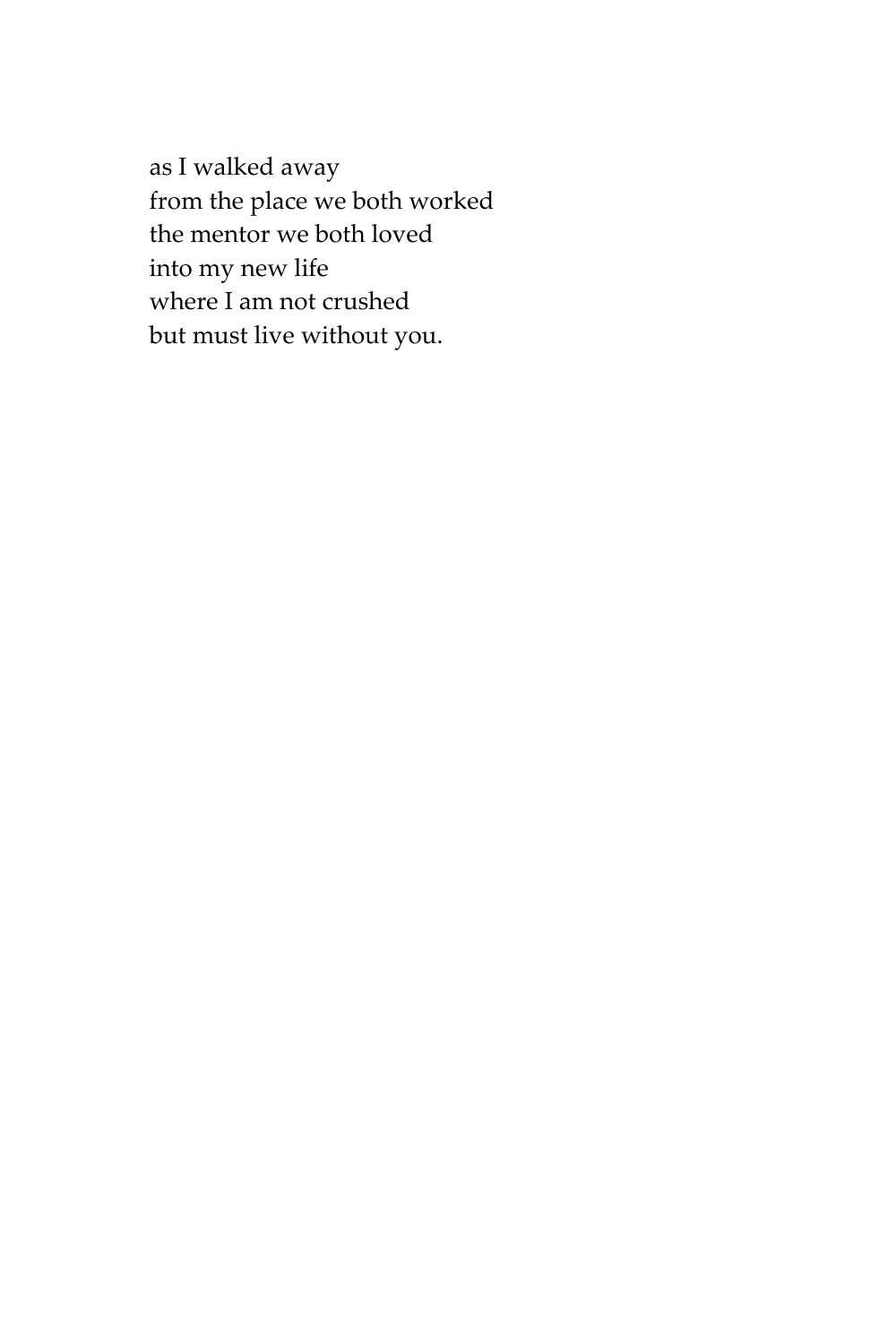# <span id="page-24-0"></span>*Funhouse Mirrors*

Have you ever been in fun home with funny mirrors you look tall, slender, right next to mirrors making you short and fat, or wavy, drawing you out of focus away from the short attention span?

# Even

in an undistorted bathroom, that reflected image of your face, landing on your eyeballs, is filtered, interpreted, assigned a meaning that may or may not have as little to do with reality as a funhouse reflection.

And yet our mirror neurons look for the familiar, ways to identify with others, feel the truth in other's words, the flick of a wrist, the twist of a smile.

Can you own yourself in your story, or feel a woman living her whole life a few feet from her body?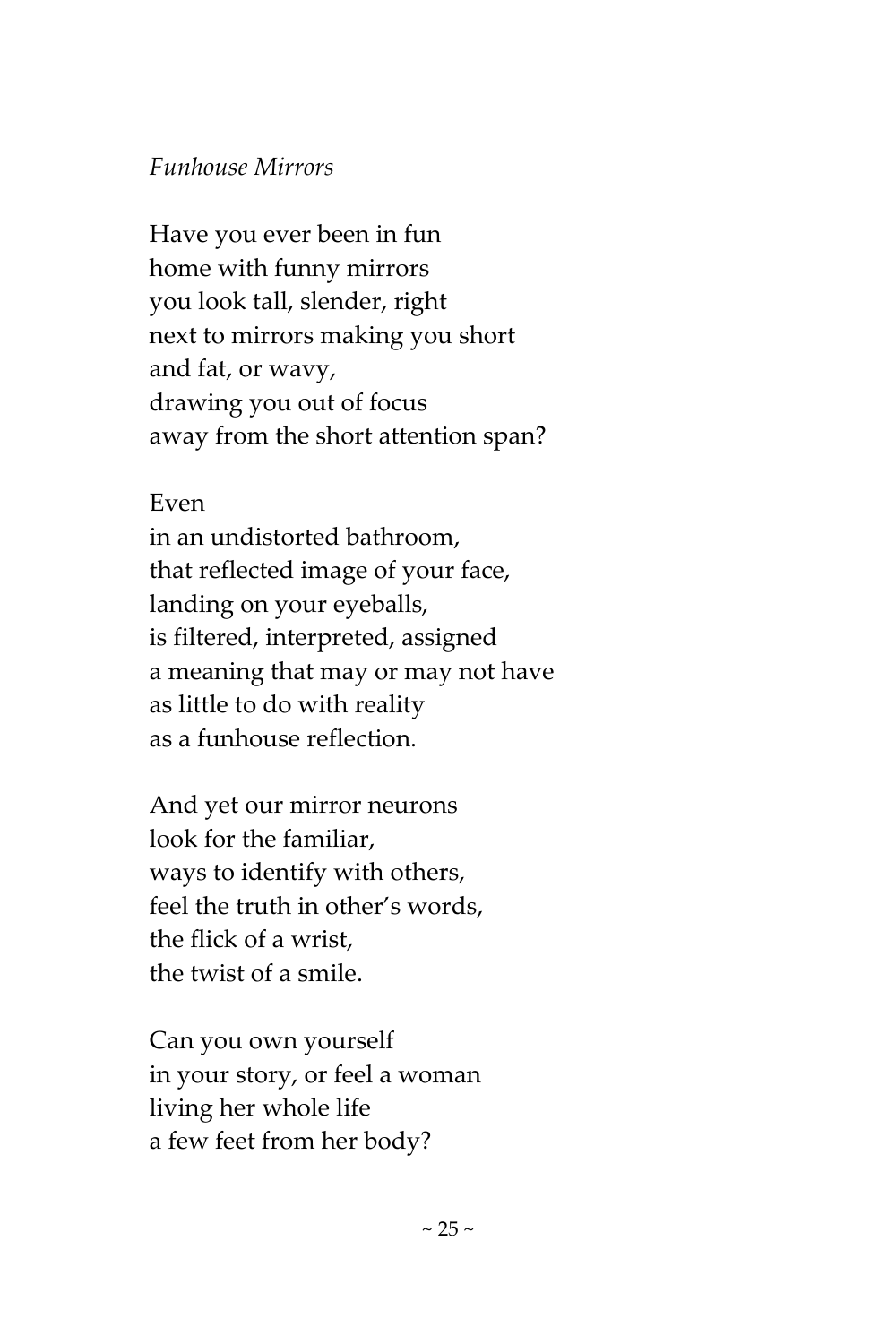Do you resonate with the story of you are telling? As every cell listens. Is your story friendly, inviting you home?

Do you know what motivates you to share a hug or push yourself away?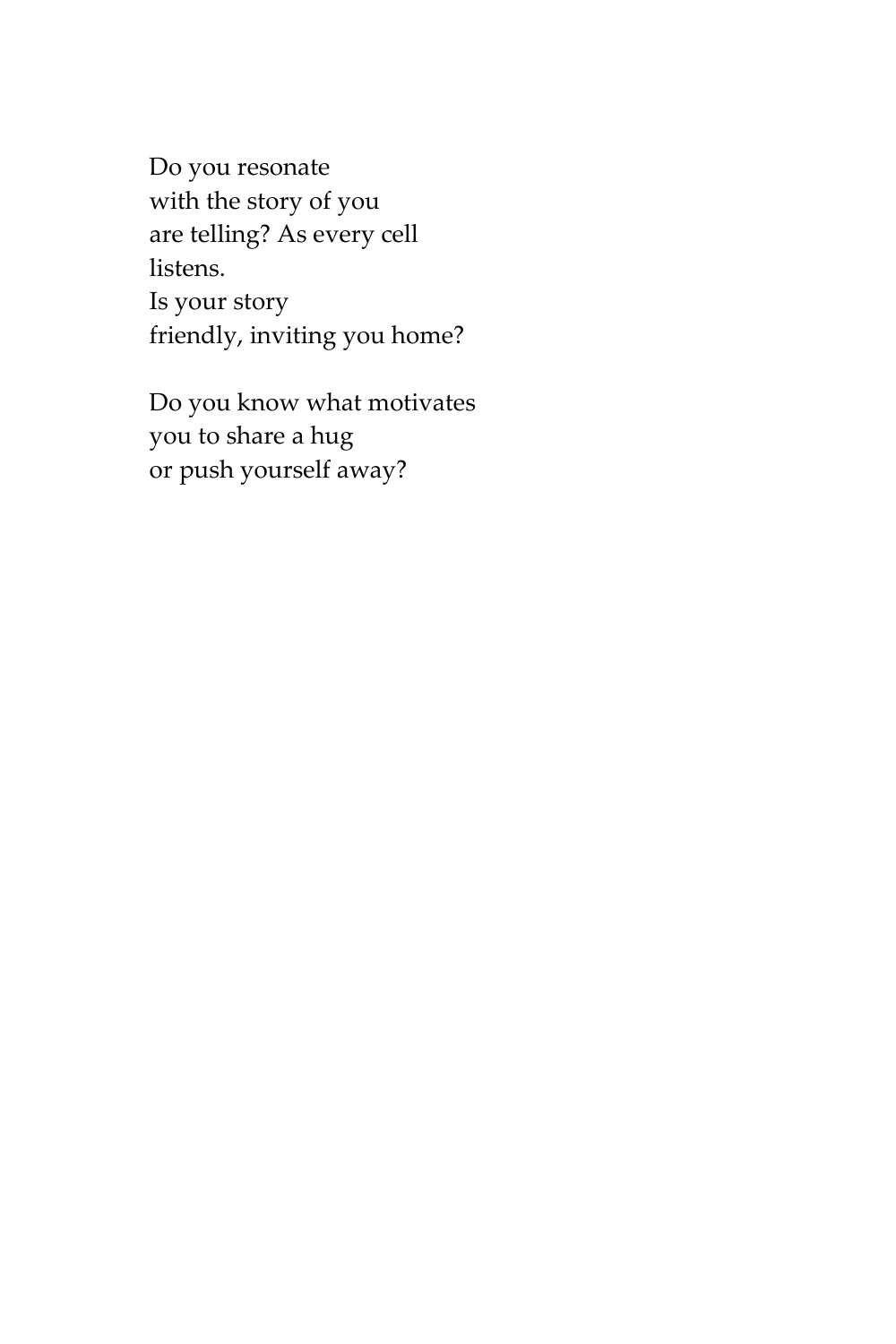#### <span id="page-26-0"></span>*111111111 x 111111111 = 12345678987654321*

The unity of one parents the many

as self centers on one distinguished from another.

Waves race out from the pebble,

the thought, the drop of consciousness centered

in self-imposed illusions of separation.

And then rebirth or birth again from another place.

A fresh new start opens to consciousness in self.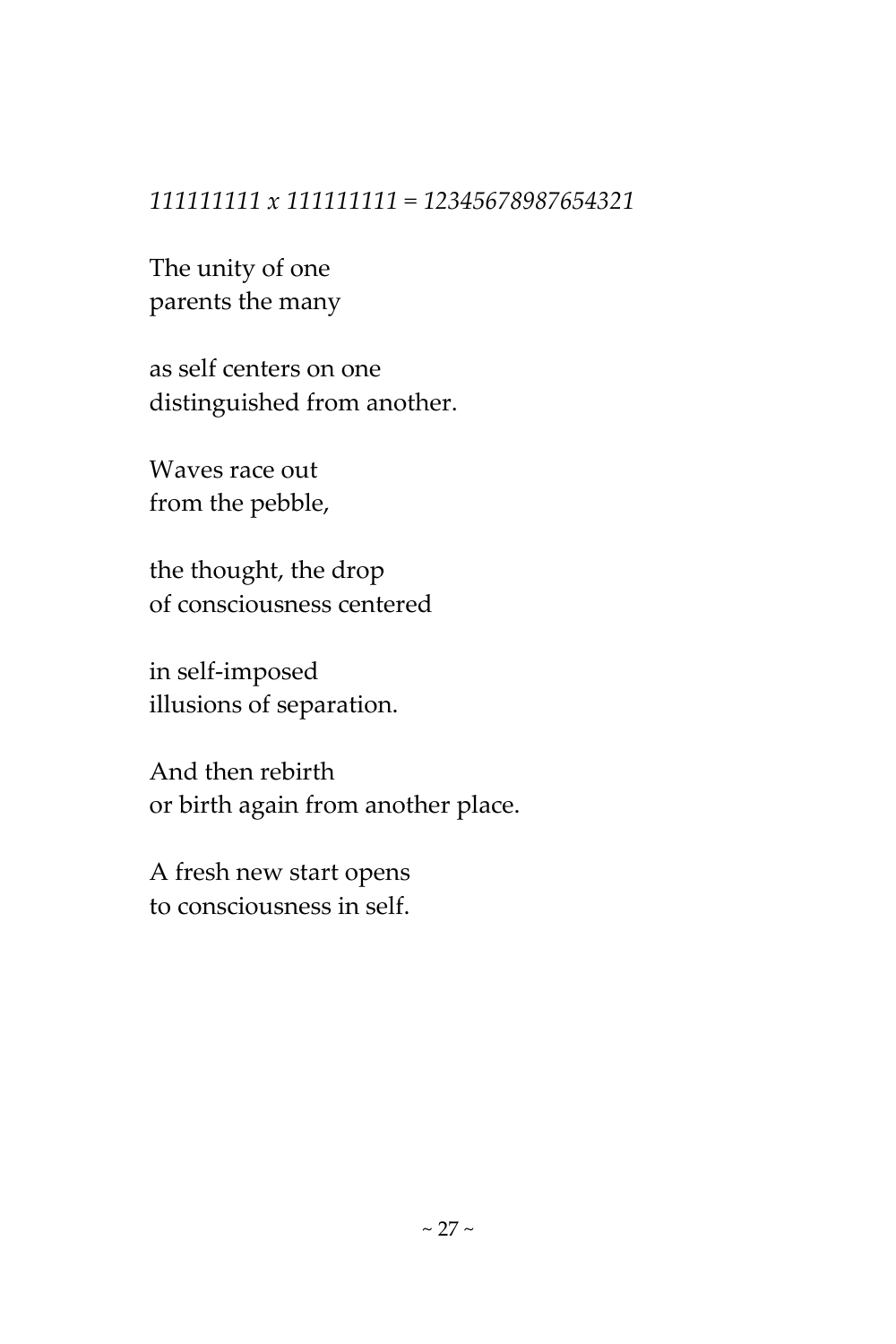#### <span id="page-27-0"></span>*Viewing the Physical*

A veil pierced by life you won't know me nor I you here before the gap, too long, but I have chosen this life, the time, the distance, the journey across. I welcome it, invite it, create it, frightened of standing alone the sting of failure miles of loss

terrified I come alive illusions shattered waves of the future still the driving wind quiet enough to hear the still small voice

craving reassurance, touch, love, to feel safe and true

glimpsing how the fear is without cause, irrational, still scared within the thrill of a new light at the end of the tunnel.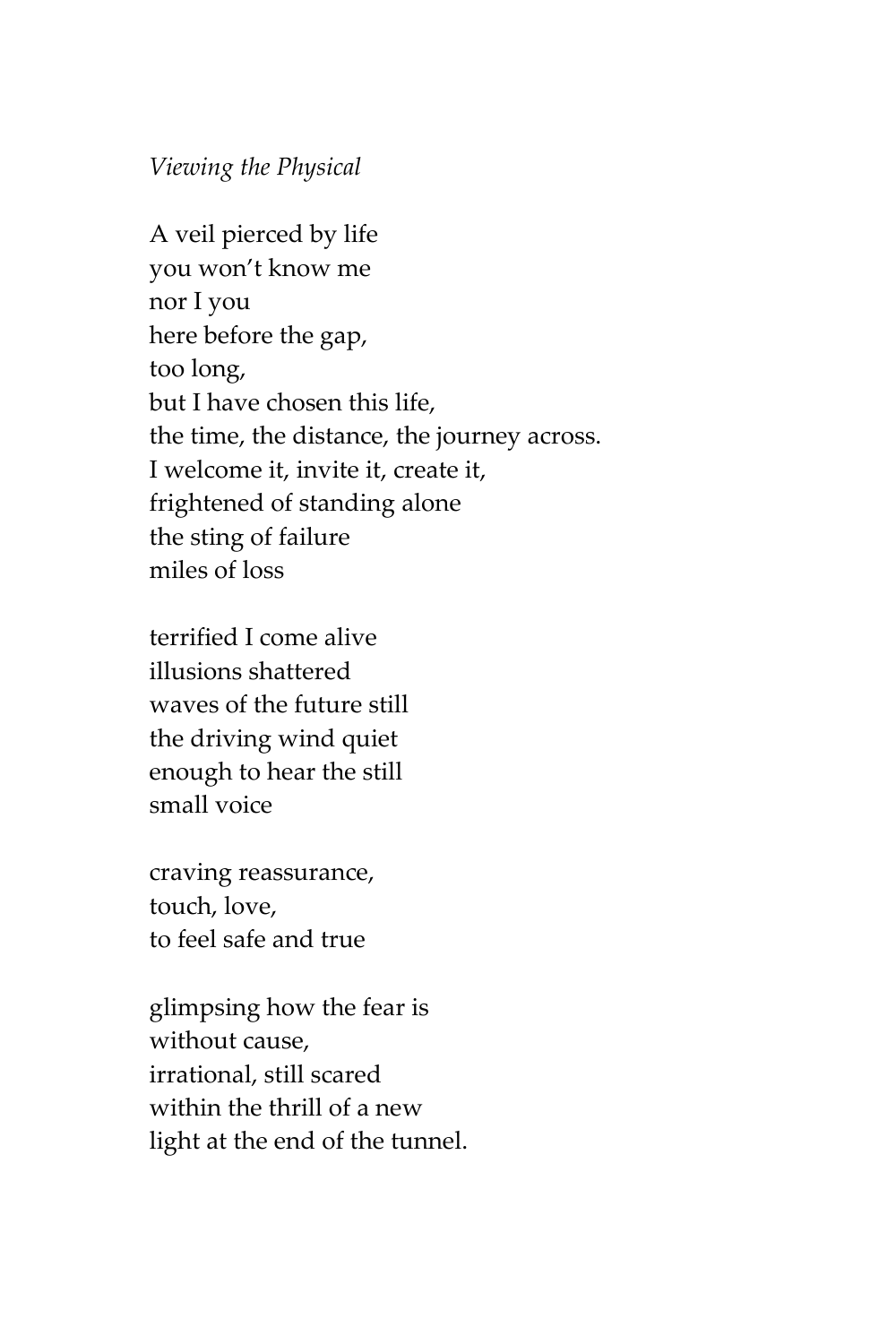## <span id="page-28-0"></span>*9:30 AM, Sunday, July 21, 1957*

In Utah Valley a gift full of promise born, Cancerian crab on the verge of a Lion comfortable on earth, in water, in air, fired by life.

A Chinese rooster, colorful, creative, bold, sincere. A totem bear, a teddy bear. A third-culture kid, a chameleon. An Andean ibis high on the rock.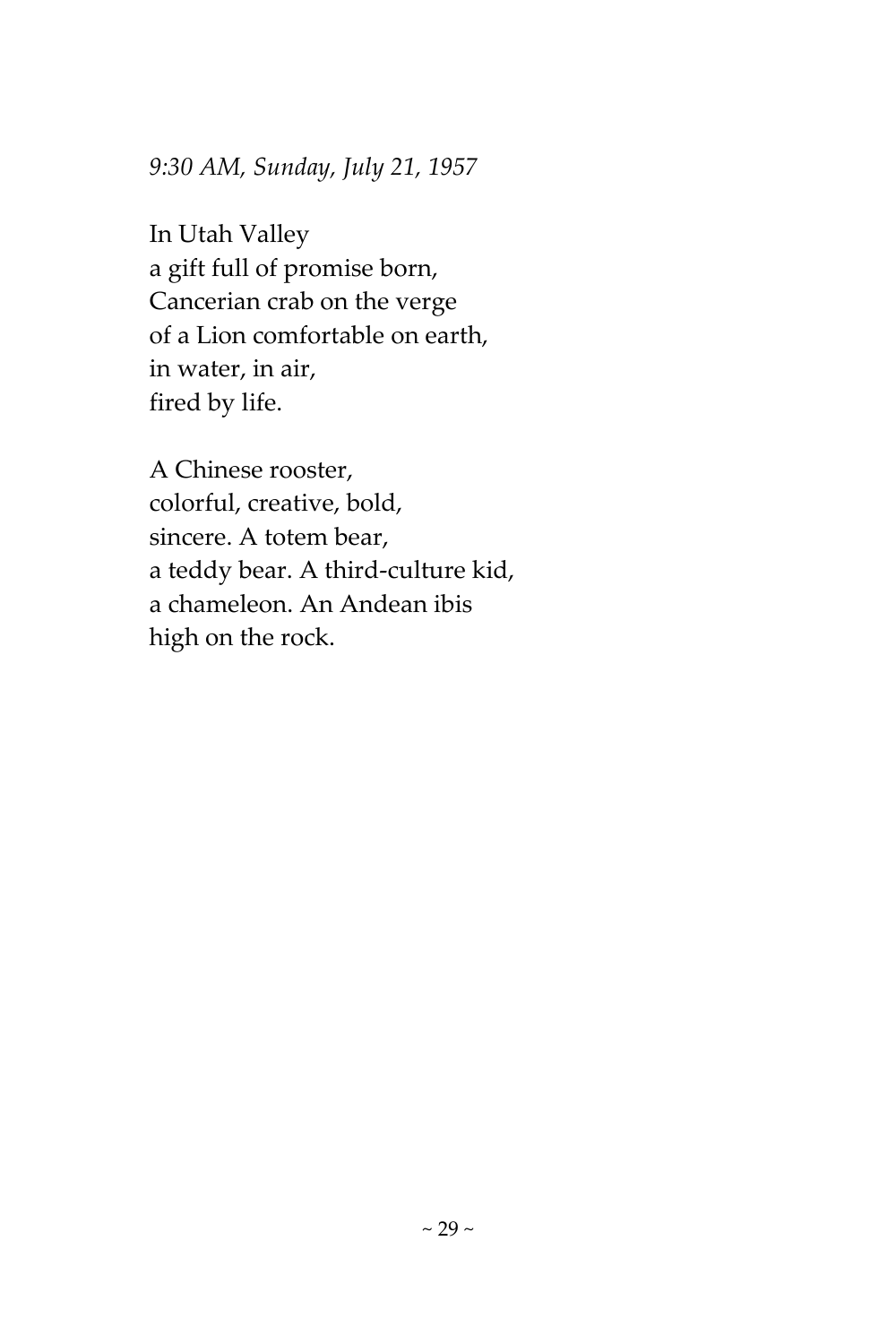#### <span id="page-29-0"></span>*The Middle*

I have no middle name. The middle is for my maiden name when I marry, predetermined.

My father. away on a US naval ship in Japan, hasn't yet seen his first child, the oldest of five.

Predictions are made: birth, baptism, university, mission, marriage, children, grandchildren.

Blessings given on ancestry: protected pioneers forming wagon circles maximizing inner ground, ranchers, potato farmers a trace of French royalty, of Anglo-Saxon warriors, and a gay great uncle.

There were polygamists, sexual preference minorities who exchanged a structure of family life for US citizenship in Utah's 1890.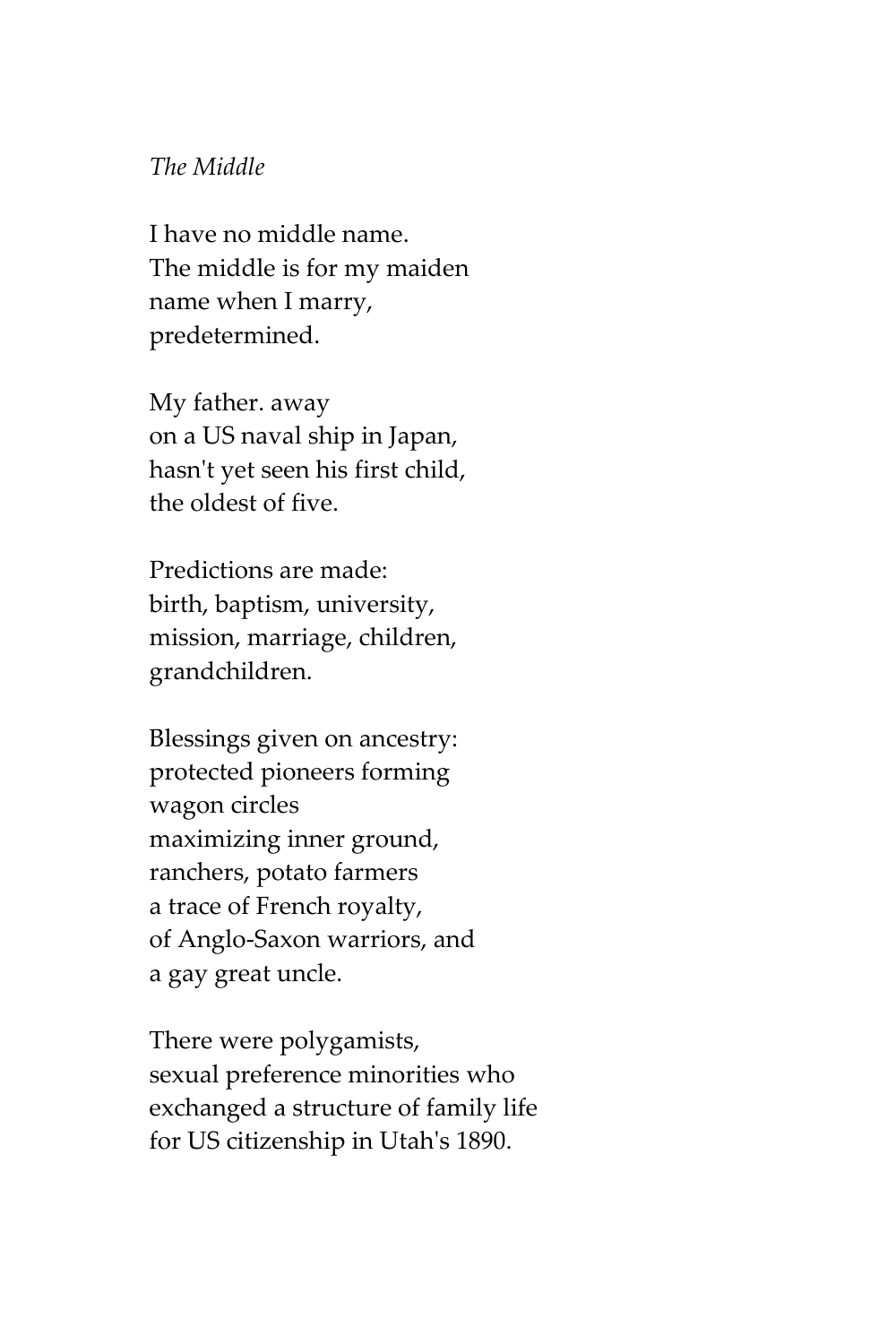Each one born alive with narrowing and expanding possibilities.

No one is born hating. Hate has to be taught. May H8 no longer last through the generations.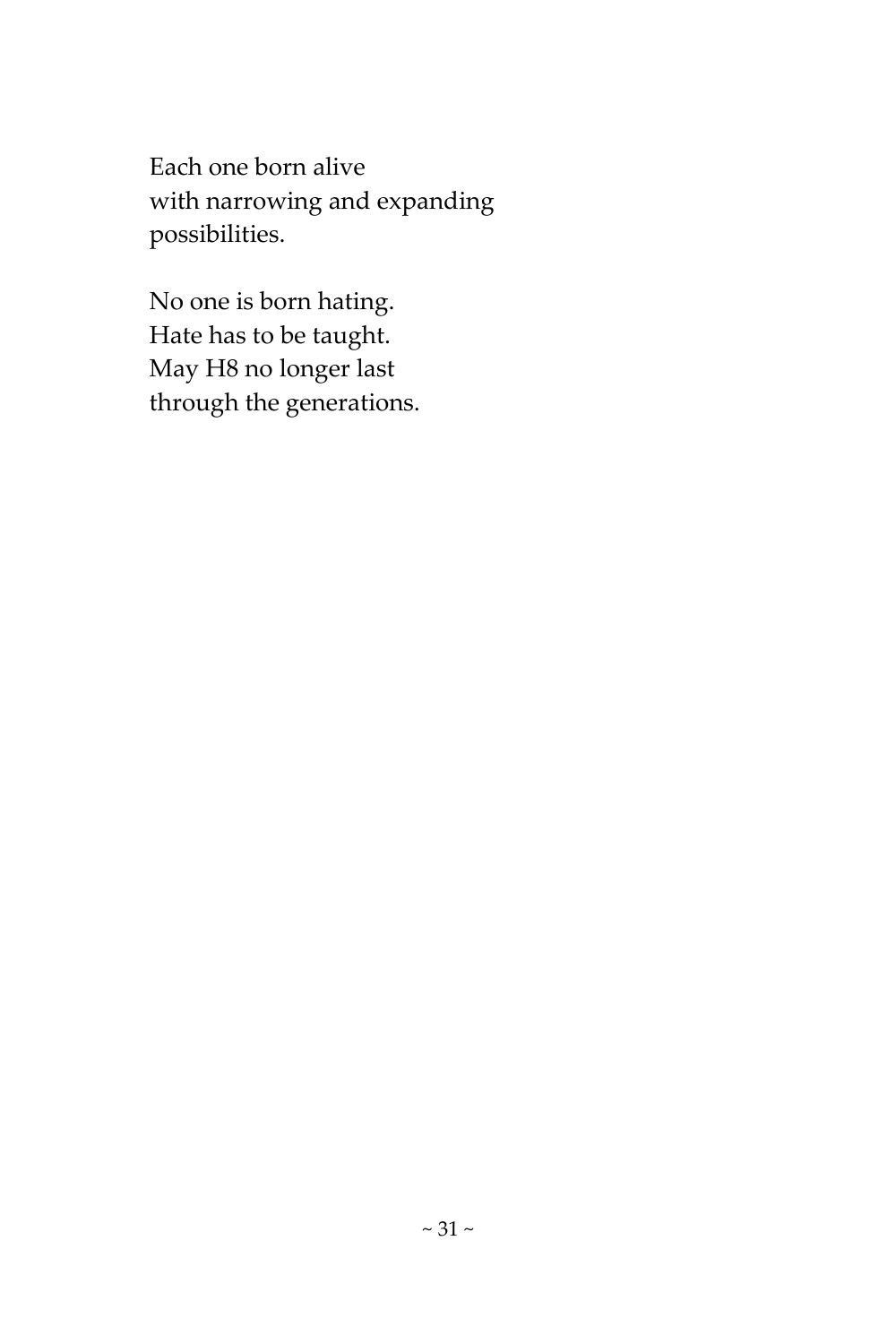#### <span id="page-31-0"></span>*The Color of Rainbows*

My mother is an artist, blending colors of oil on a blank canvas, teaching art down the hall from where I sit at my third-grade desk.

I have seen magnificent works hanging on the walls of famous museums and tiny out of the way art galleries.

I can look at a rainbow and see the separate colors and the edges where the lines blur.

I try my hand, I sketch a perspective, the lines of houses meeting in the distance create a robust three-dimensional view of a city, each home carefully crafted lines, the roof, the windows, the perspective seeming to meet in the distance.

My mother speaks to anyone, finds the beauty in it all.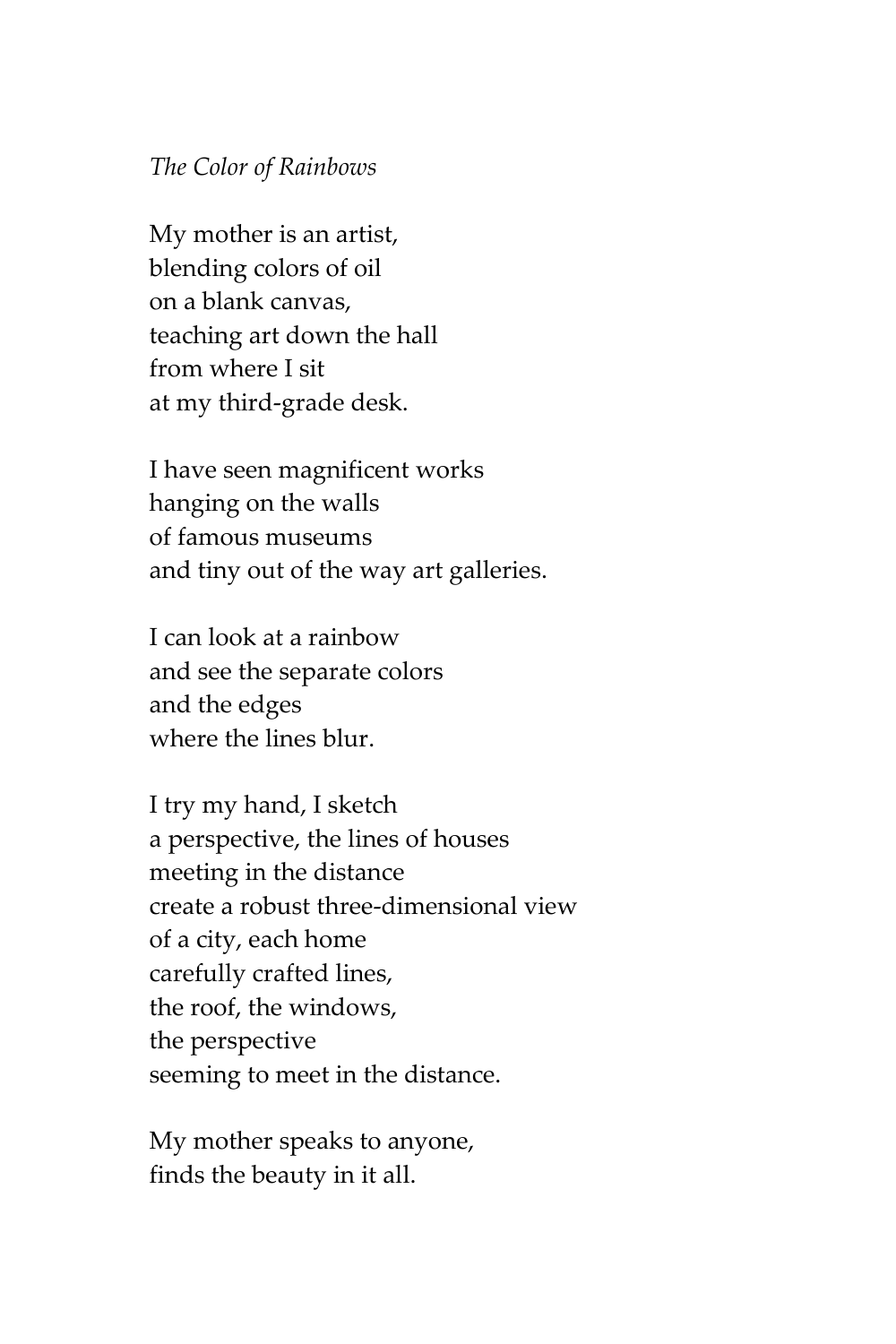A child doesn't always want her mother talking and laughing with strangers at airports, at stores, but because of her I can see the colorful world meeting in the distance.

I develop a photographer's eye, training myself to pay attention to the details, to where the lines go, to where the branches disturb the symmetry of my life.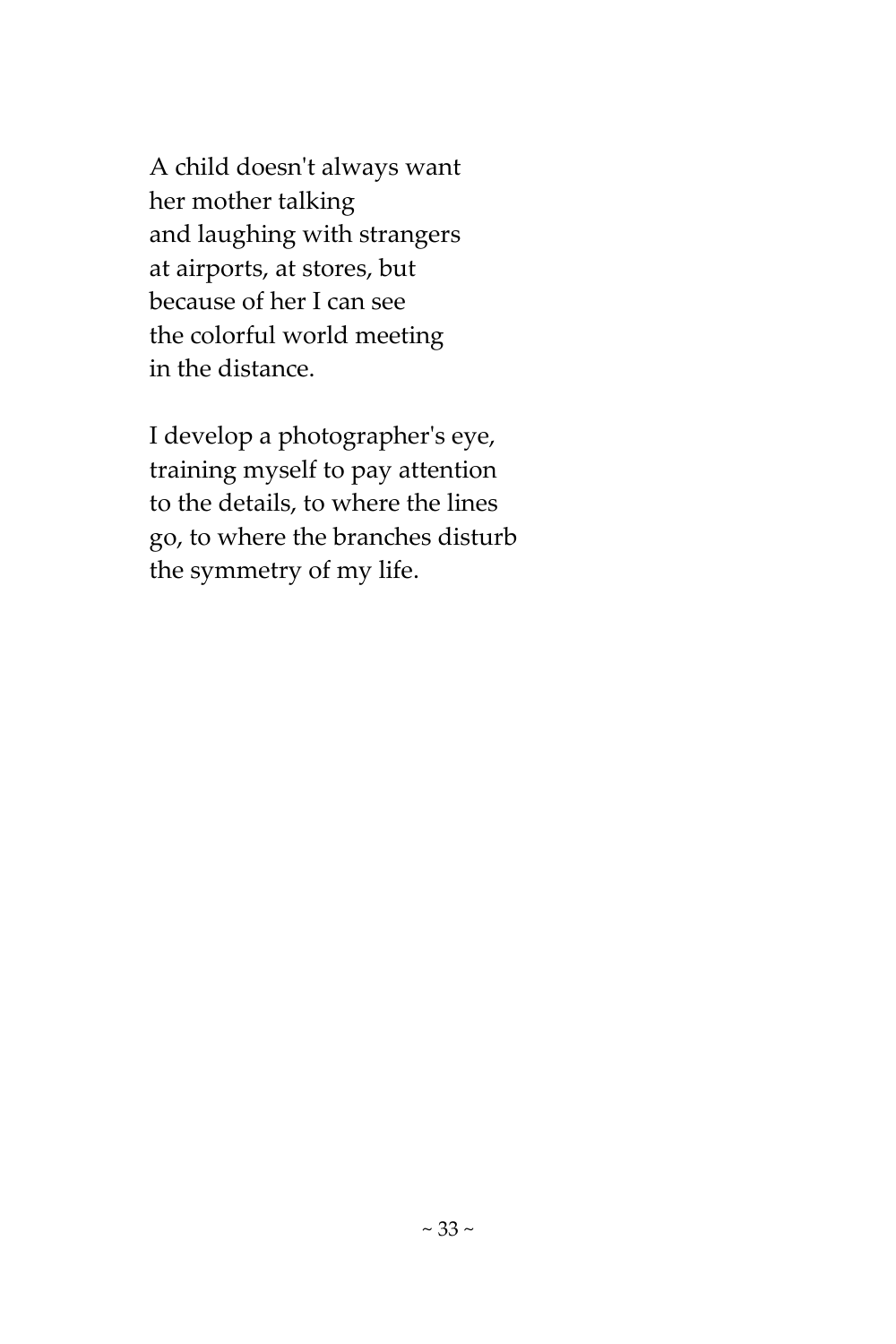#### <span id="page-33-0"></span>*The Cross*

The vertical line of an elevator taking me up, straight through the clouds of fear blocking the way to heaven. The silver bullet lining the edges, the boundary between you and me.

The horizontal road, maple trees in golden hues of fall, leafy five-pointed stars brightly lining the way.

Geese a flying V overhead, drafting each other, sheltering, saving strength for the journey to where life goes next when they're gone from here.

Rivers at a crossroad, feeding each other, no competition, no choices to be made, only forward to the sea, Earth's abundant salty tears.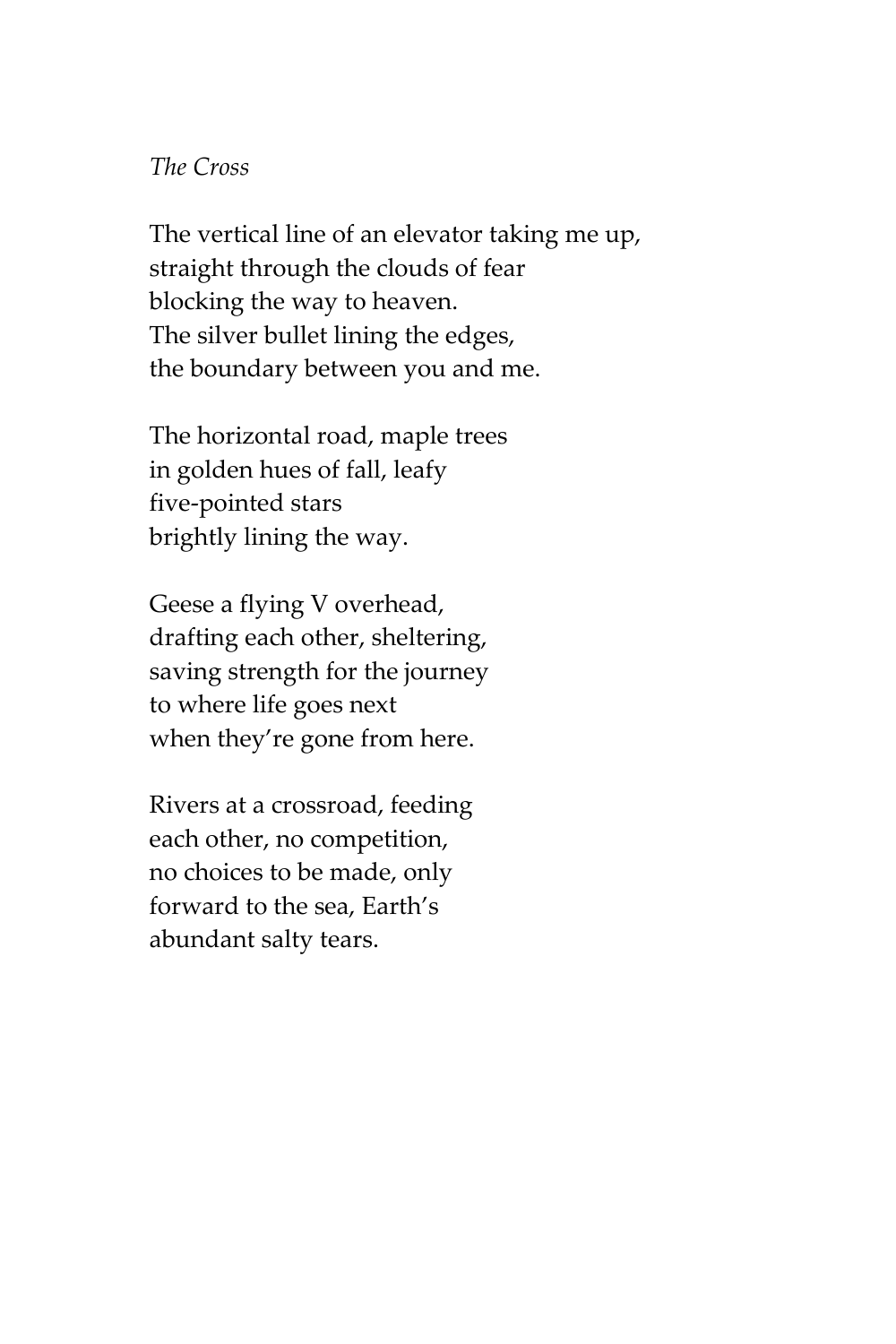# <span id="page-34-0"></span>*Salt Water Destiny of Identity*

By unseen chains, I am tied to the sea. One percent salt in my blood, my sweat, my tears.

One red blood cell in salt water shrivels and dies, the fresh water sucked from it. Yet the salt of the earth attracts the water, attracts me.

In the Great Salt Lake my whole body floats, and in the Mediterranean and then the Dead Seas after I pop up out of Pacific waters skiing its ocean waves.

I tell about myself a self-fulfilling prophecy, writing, riding into the sea of reality from marine biology in a landlocked school to a pride of spine–covered Red Sea lionfish.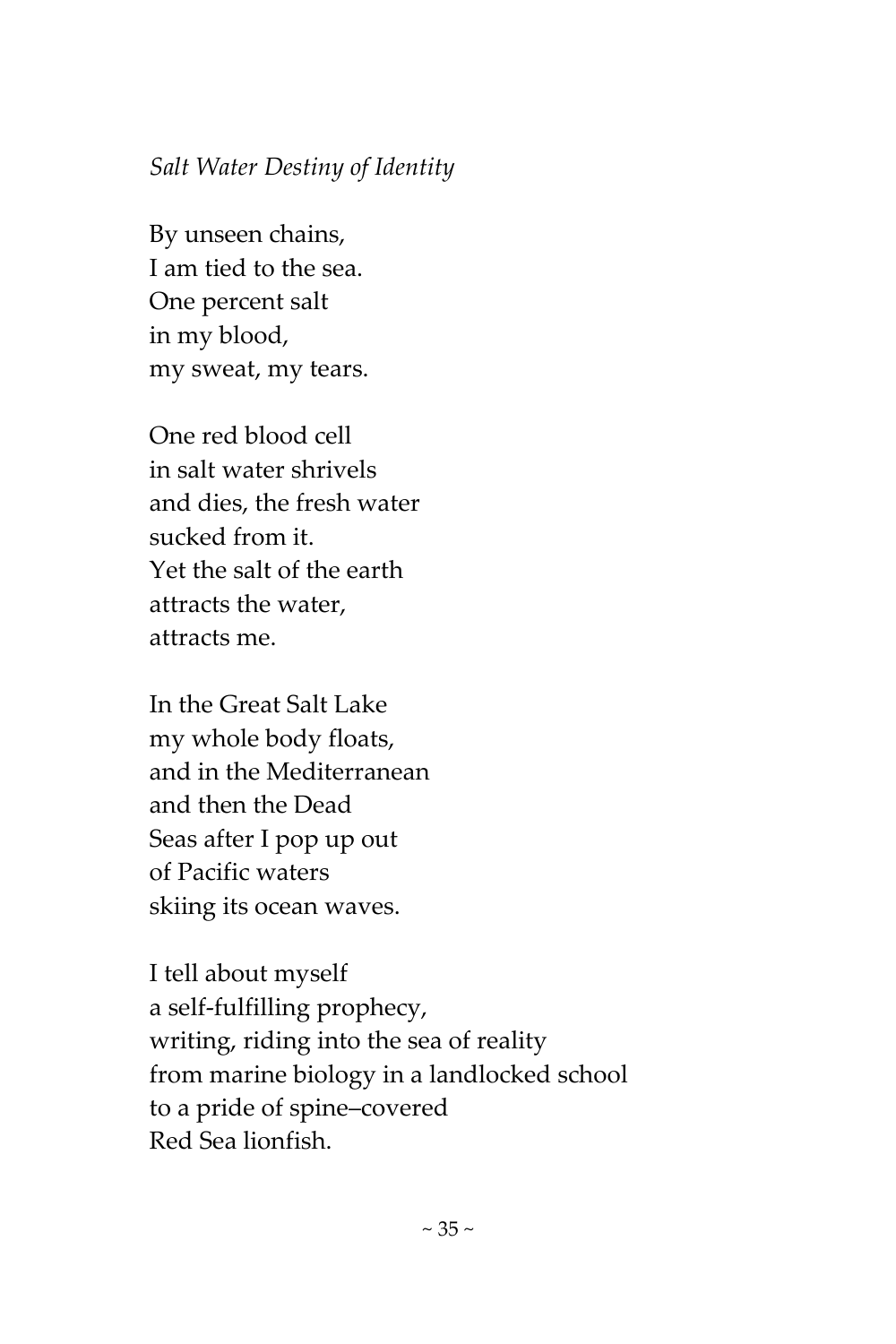I love the place where parched desert meets cool waters deep, intriguing boundaries: the red rock of southern Utah's Lake Powell, the Sinai desert's Red Sea, sunlit cactus-covered Mexico butting up against the Sea of Cortez, where there is beauty in the sound of a mother whale calling to her baby.

The fractal shoreline weaving blending, touching the rocks and hearts, calling the energy to this interface, this relationship of diversity.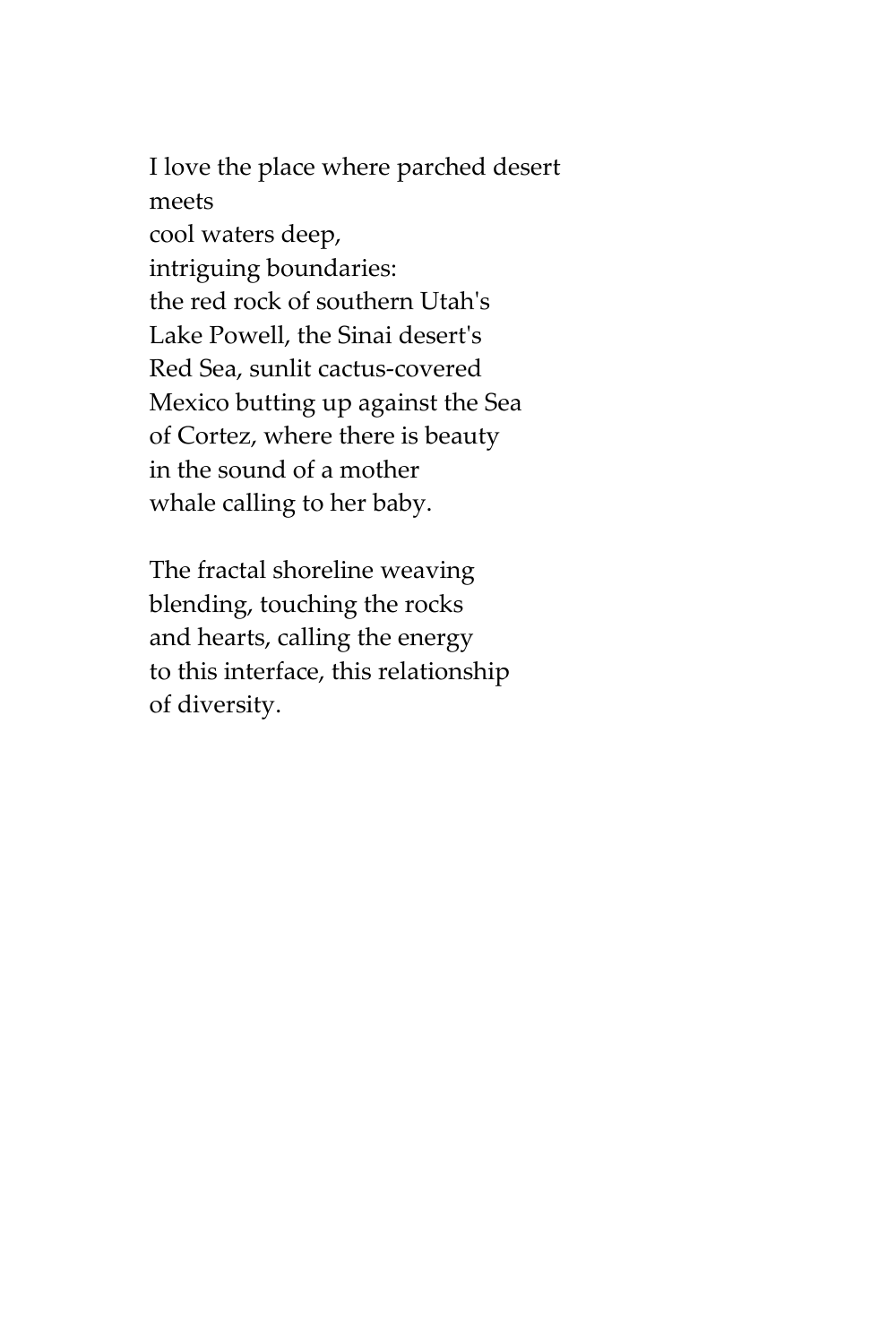## *Newly Felt Emotions*

A glance at nature, emotionally controversial genetics shows a newborn experiences surprise. Then rising like Grendel's mother, a baby with observable anger.

Three to five months brings the contrast of joy and sadness. Not yet a year comes fear and disgust. Shame slips in between the months twelve and fifteen, just as she starts to walk, exploring the world.

Feeling the touch of light waving on eyes, drumming your ears to sleep, nourishing kiss of molecules taste buds touching olfaction's inner skin instant messaging, Hello, limbic to brainstem

Asking straight stick-like "Is this irritating?" Provoking a withdrawal. "Is it disgusting?" Packing conformity's hall.

"Pleasure?" Drawing near. "Is it this harmful?" Provoking rejection of life threatening mistakes, strangers, self, community in a confusion of touch.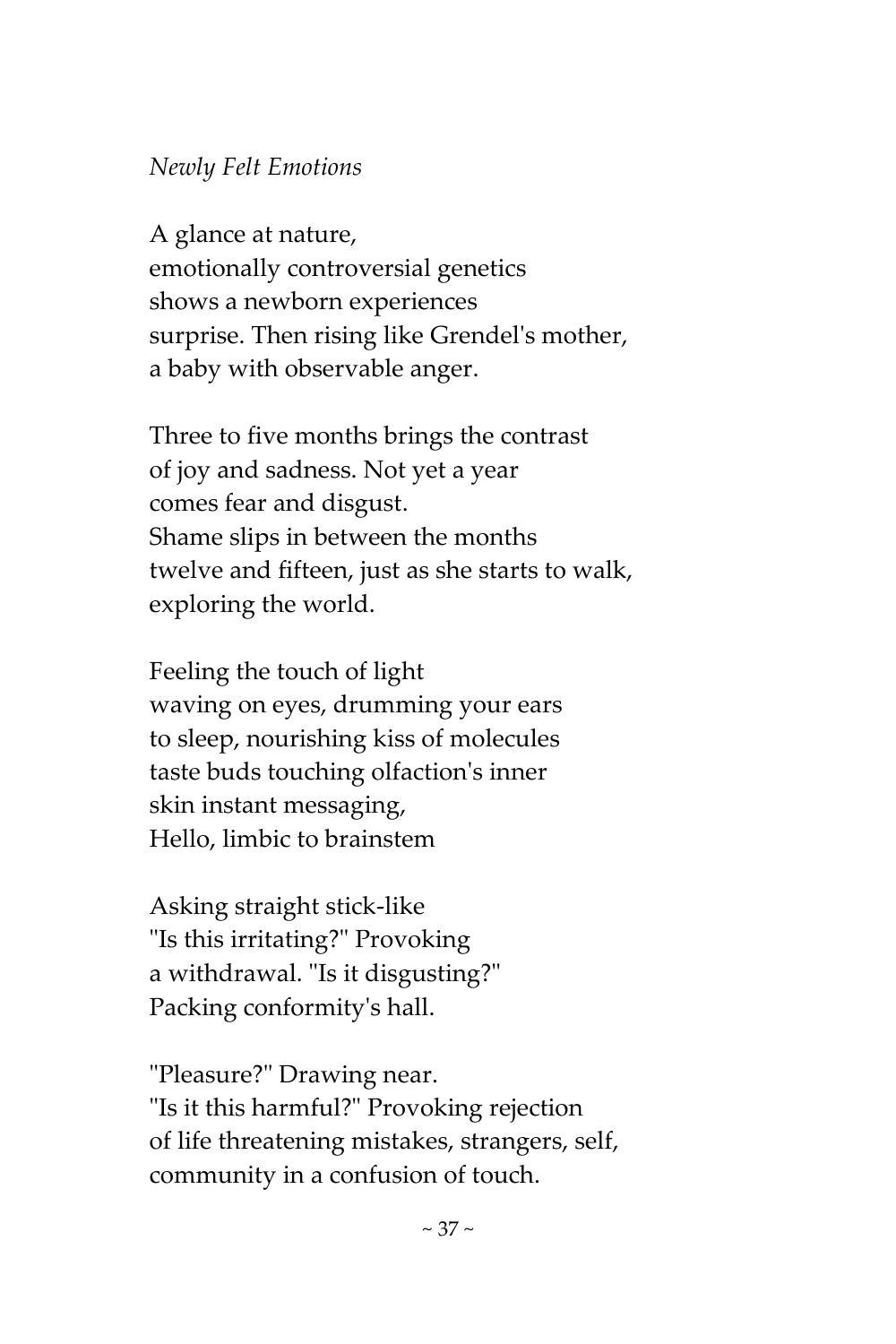Usefulness satisfying chosen carrots information alive for another day to choose wisely.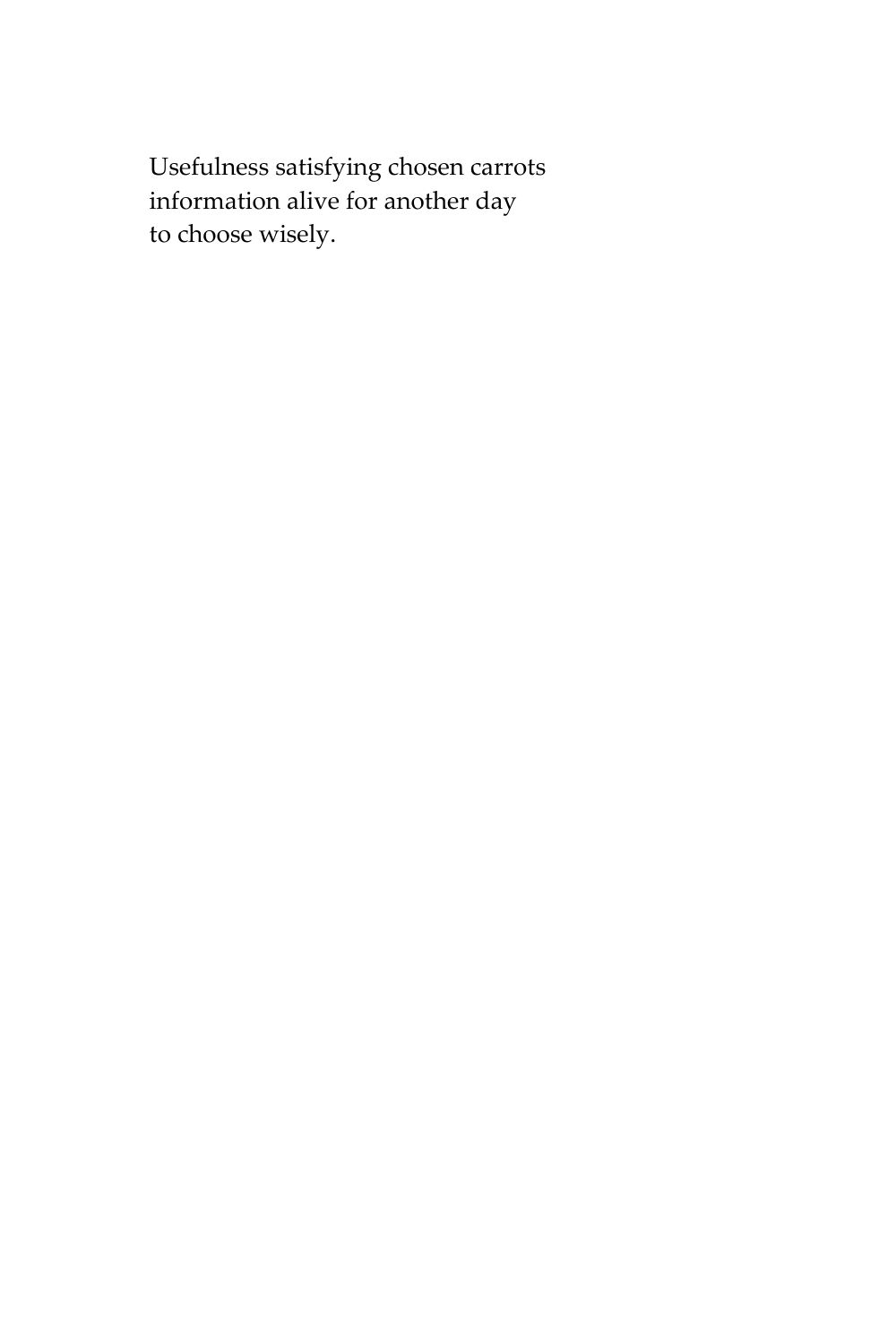### *Shame*

Shame sucks up the never-enough resources, waiting, eagerly dowsing for the cool water to quench the inferno.

# *Sugar of Kindness*

Wildly imagining a red pair of boots walking up past the white picket fence, the stone cold steps, knocking on iridescent blue metal to ask for sweetness.

# *Mindfulness*

Since Plato we have known: Be kind, everyone fights a hard battle. Since Rumi, we have recognized: A field beyond right, way past wrong, where you and I and she are kin, lit up, on the edge, bright lights exploding deep in the balanced center a limbic system plots to keep you safe, connected to your neighbors.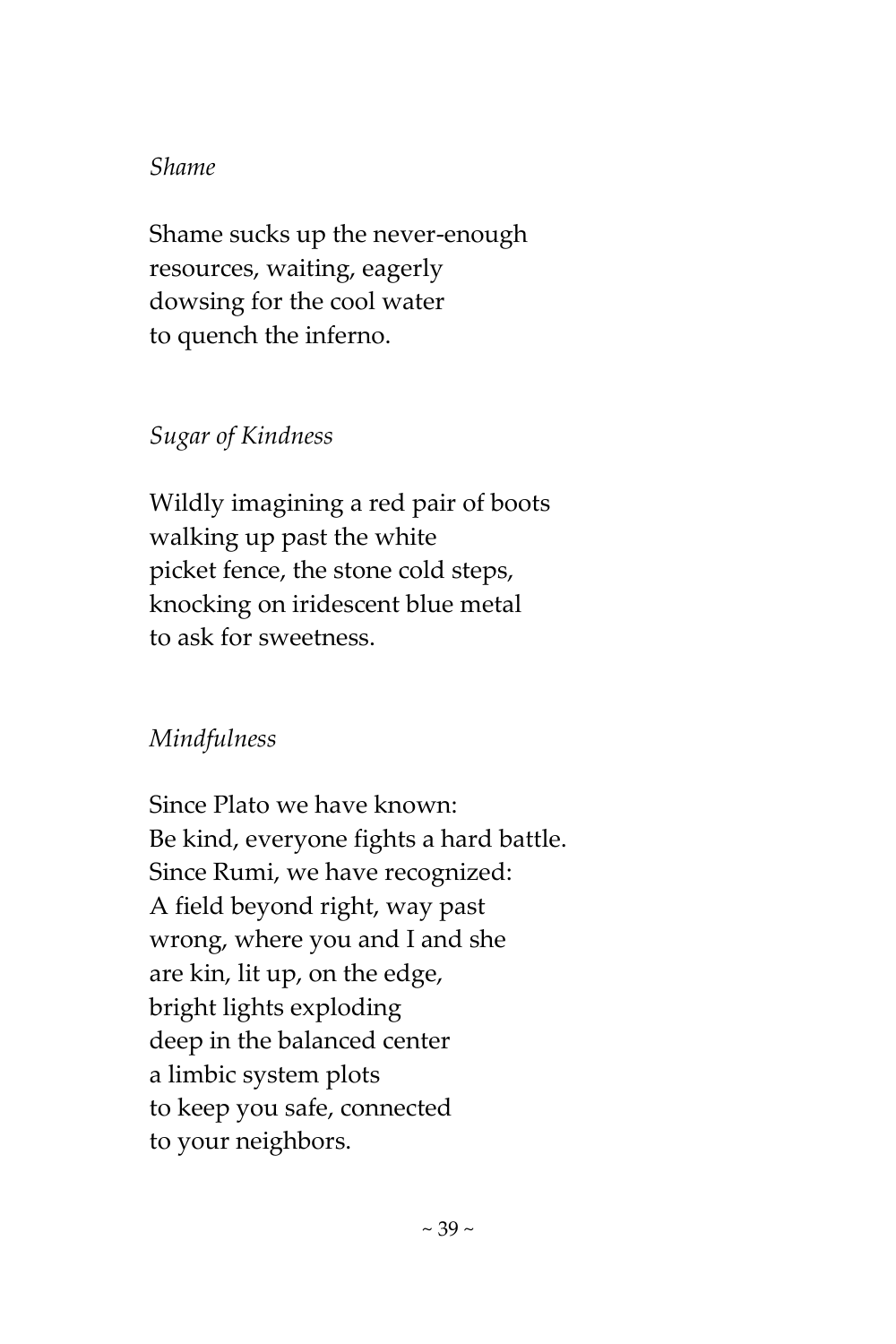### *Monkey Mind*

The ultimate question over thousands of years of human history: How do I keep myself safe? Family? Community? Deciding, along with Albert Einstein, is it a friendly or hostile universe?

Mystery convinces your alligator brainstem impossible to outrun the rage-filled guardian of limbic life, in a friendly universe, supporting your growth, your ability to thrive.

The ultimate question, How do I keep myself safe? When home seems full of flying monkeys.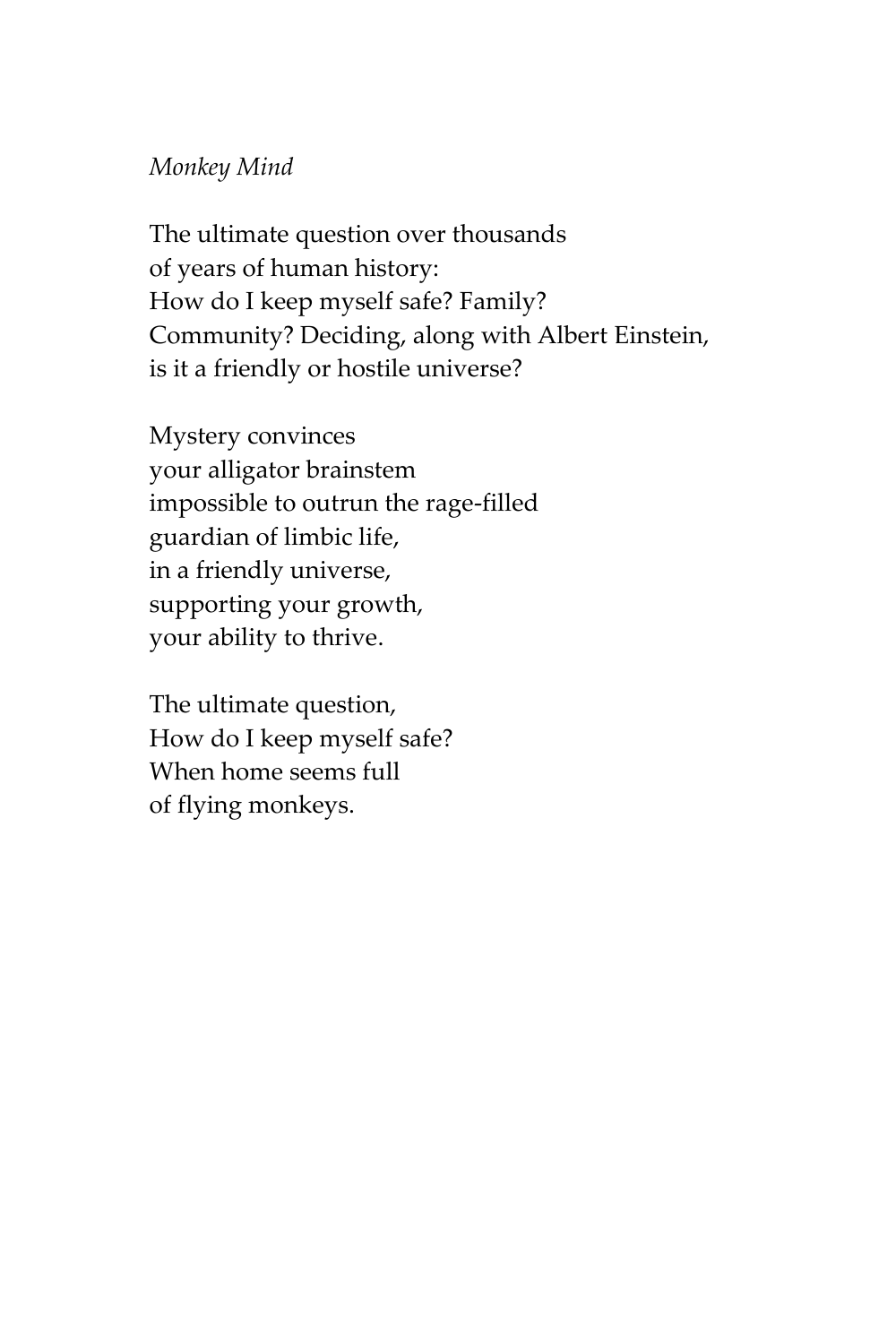## *Please Just One More Year*

At seventeen, furious with her father moving her 3932 miles, exchanging Brussels for Cleveland. Really? Away from as-close-as-she-ever-got-to friends, an all star basketball team, red and white jerseys, Belgian chocolates and, the place her passport says she is a foreigner. To her family, "Go back without me. I'll be fine." A third culture kid, a corporate brat, a lifetime of foreignness.

The rain forests of Bogota, Colombia, fearful of kidnappers, of letting go of Mom's hand. Change, movement, upheaval The stable fabric of life? Church and family. A blur of world art, politics, religions, common ground. Four languages spoken, heartfelt gratitude for spell check. Foreigner, outsider, gringo, gaijin, American. Wiping spit off her shirt in Europe at twelve seen as a perpetrator, Vietnam war. Yearning for more compassion from her own countrymen.

A lifetime of dread, "Where are you from?"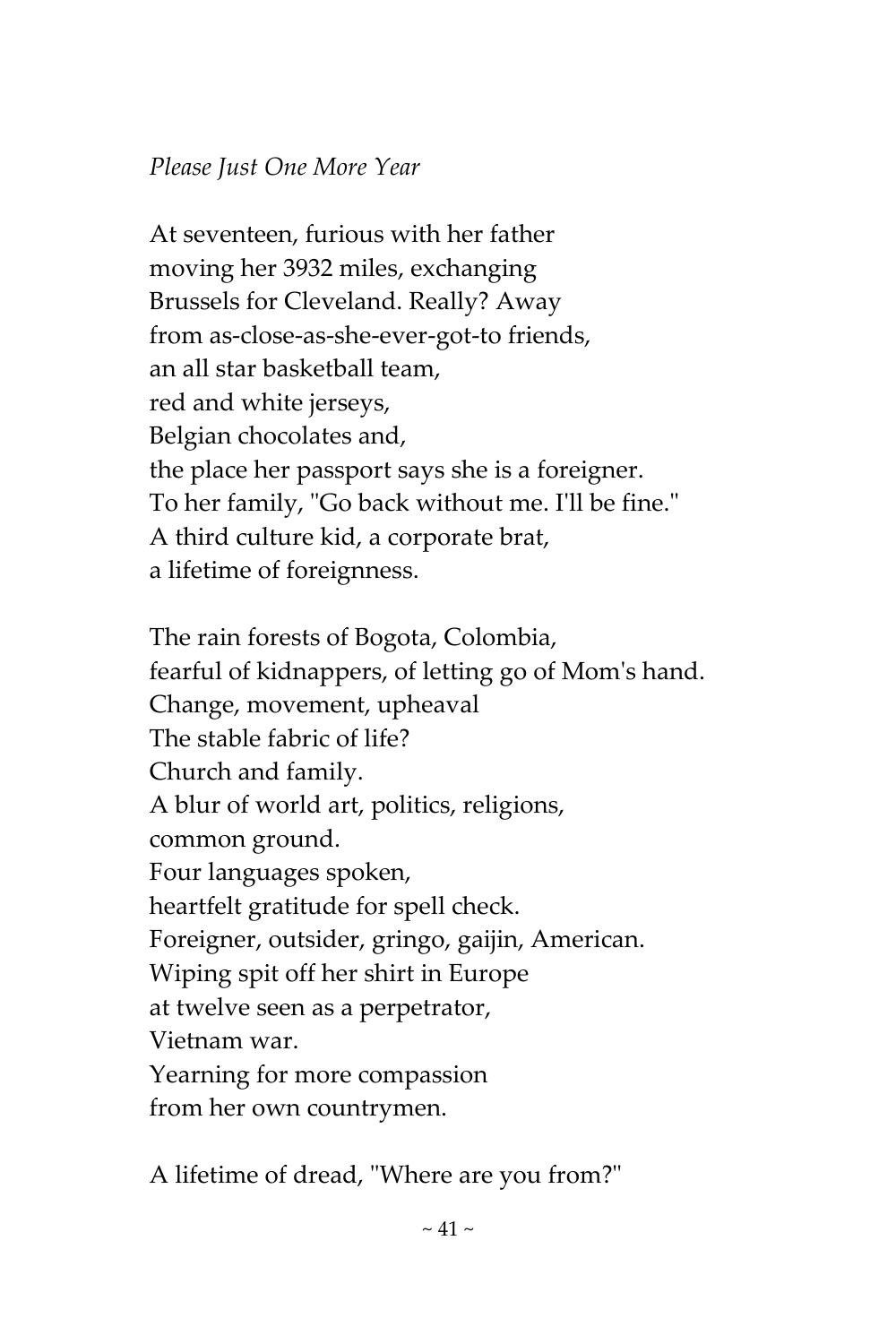Where am I home? Growing up. Realizing everyone hides feelings of alienation. No one ever says, "I feel completely normal." "I fit perfectly here."

Everyone wants to feel safe, and no one does. So, smile kindly, put her at ease and welcome her home, from the wilderness.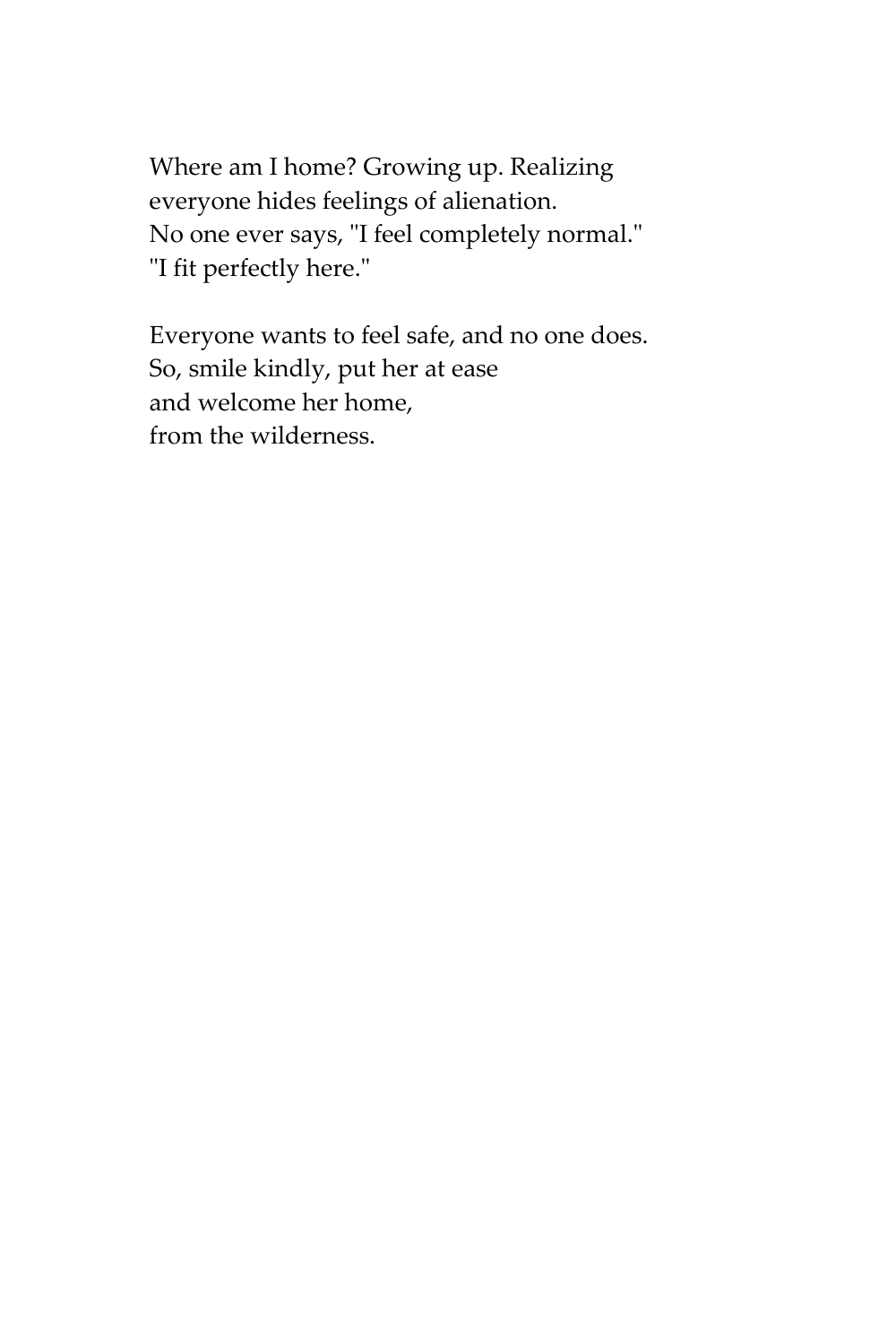# *Salt Lake City Airport: The Duality of Hair*

Trapped in a mind-numbing airport, tired, harried people witness my shock at a self-righteous woman, a chaperone bent on my public shaming.

She thinks my shoulder-length hair, light brown gently touching the cool green of my preppy collar, is too long, and she'd be right if I were a man, a BYU student out of synch with The Code.

She sees me––five-foot nine, strong hands of a basketball player, shyly self-conscious in white painter pants, broad swimmer's shoulders–– she wrongly assumes.

A confident woman may have shocked the humiliator back boldly, perhaps lifting her shirt to flaunt breasts evidence of gender.

My mind races, running for cover.

I stand silently praying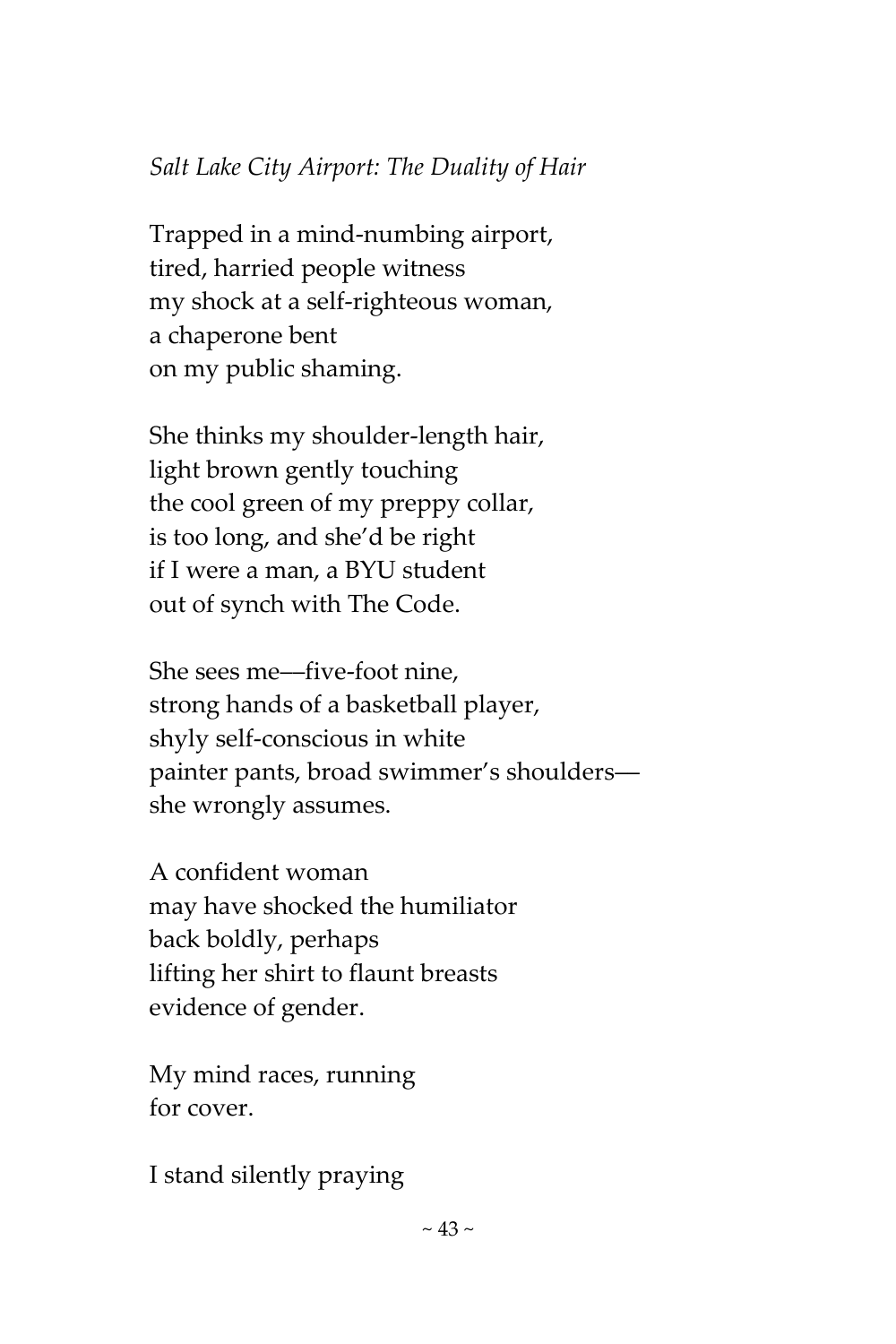for a cloak of invisibility unfulfilled longing to see recognition, understanding in another's eyes.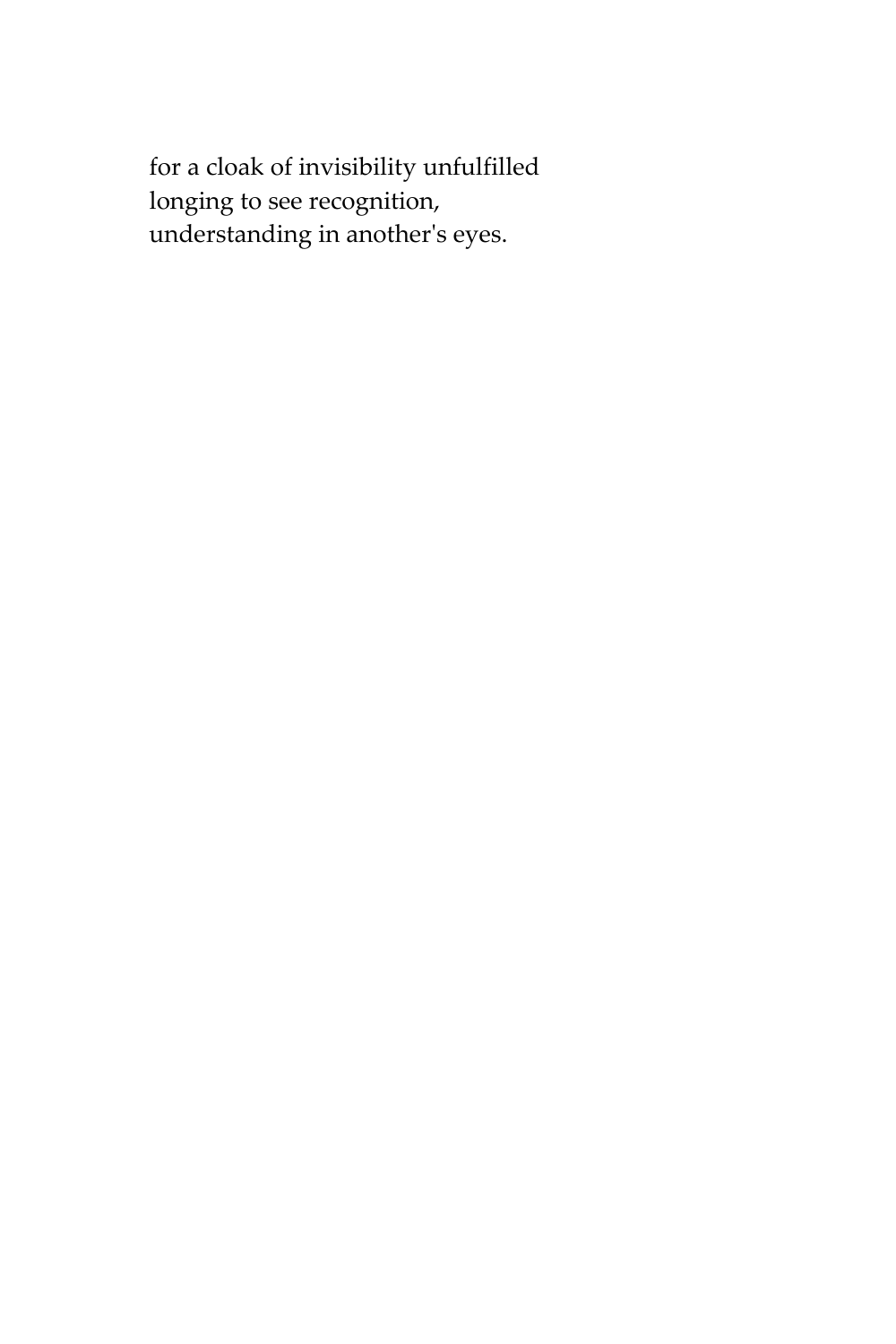*Just Twenty One*

*"Increased personal righteousness is reported by LGBT Mormons as the most common yet least effective method of attempting to change sexual orientation."* - It Gets Better at Brigham Young University YouTube Video. http://youtu.be/Ym0jXg-hKCI

Teenage crushes set aside at twenty one, age of women Mormon missionaries. I want to be around them, admire them, learn from them.

A lovable puppy hanging on their words, on the scent of their perfumes, electrified by the accidental touch. I will be them soon.

Standing by my car I say good night to her, Mormon missionary, a day of pious study behind us, now wresting with emotions, struggling to find my way to "nothing wrong with hugging."

"Of course you can hug me," she says.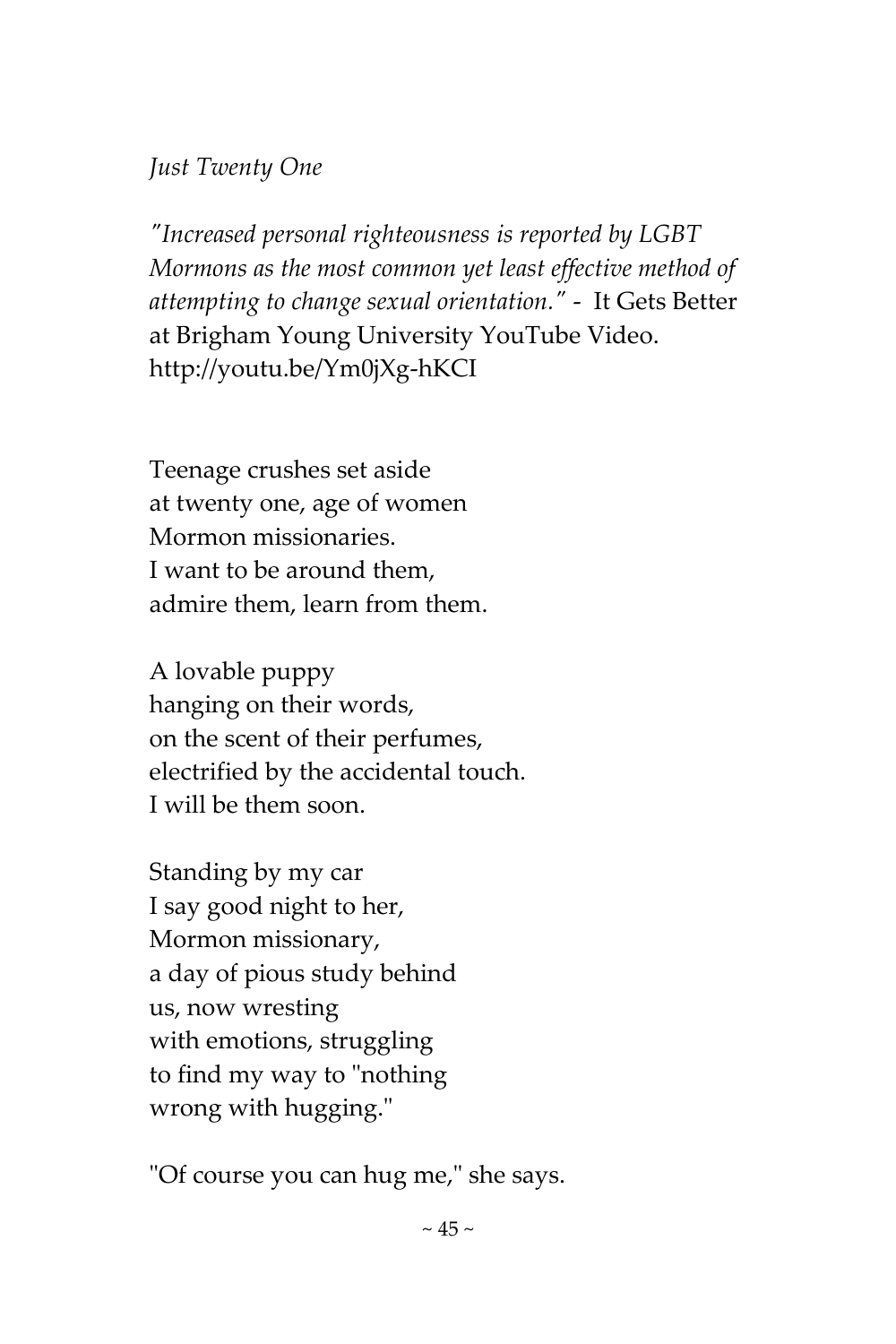There is too much desire. I am not a puppy. She does not understand nor do I but it is the only righteous path I see: "I can't hug you because I want to."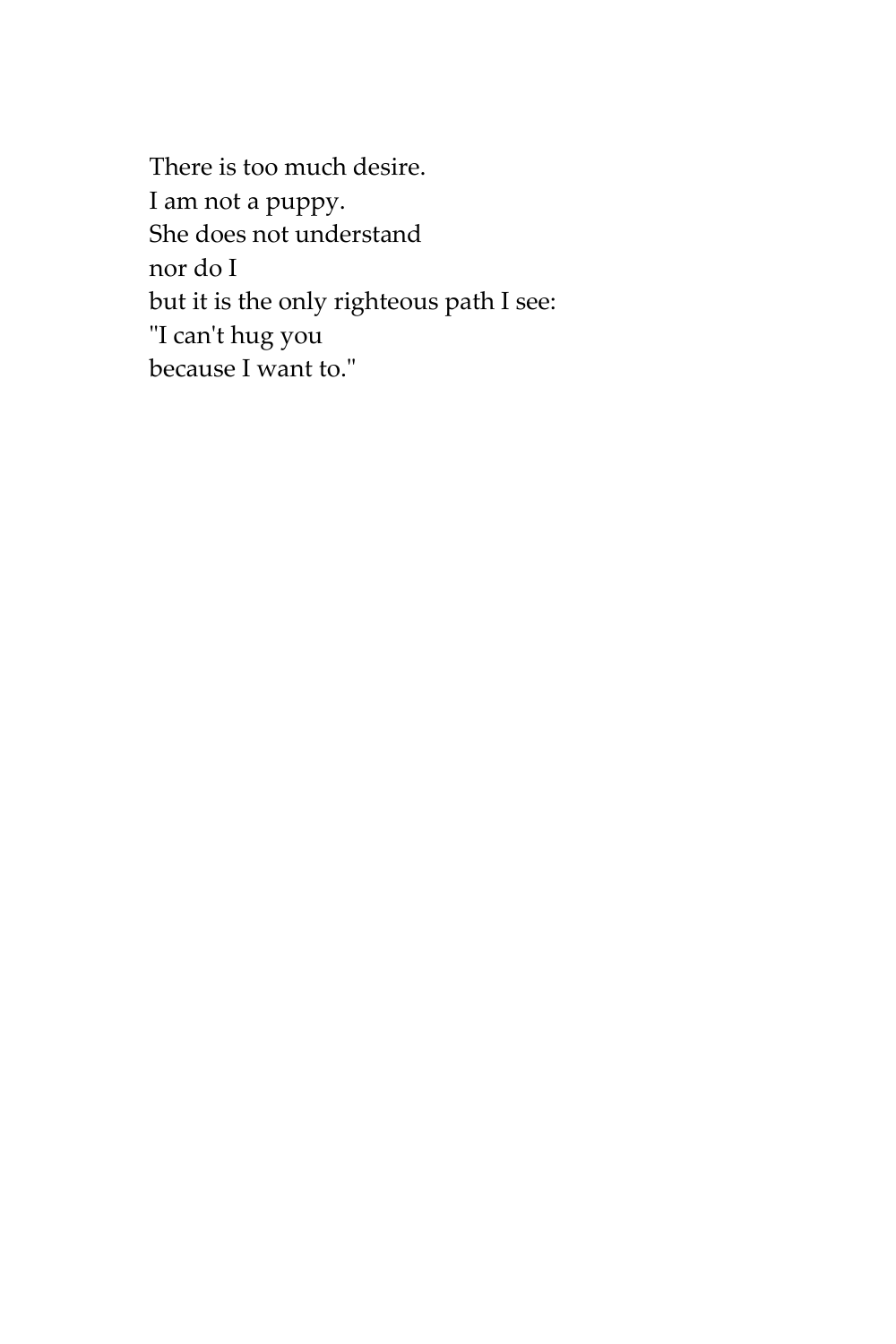### *Tokyo 1978: Run Mormon Missionary*

Side by side facing outward in the humid Tokyo evening, red and white tennis shoes sit ready by the unlocked apartment door where four of us live.

Calmly, as if I'd gone to look for a book to intensify my scripture study, I escaped into the crowded night where I am not allowed without my companion, my doryo in the field.

Alone, I run past the yakimo man hocking hot orange fleshed sweet potatoes, past the family in flip-flops on their way to the public ofuro to bathe. Breathing in the steamy, spicy air of Soba noodles, savoring my brief autonomy.

I run until the stress has left my body, releasing the anxiety of a bar perfectly set too high. Past the red Shinto shrine and the still dark bell of Buddhist stone guardians.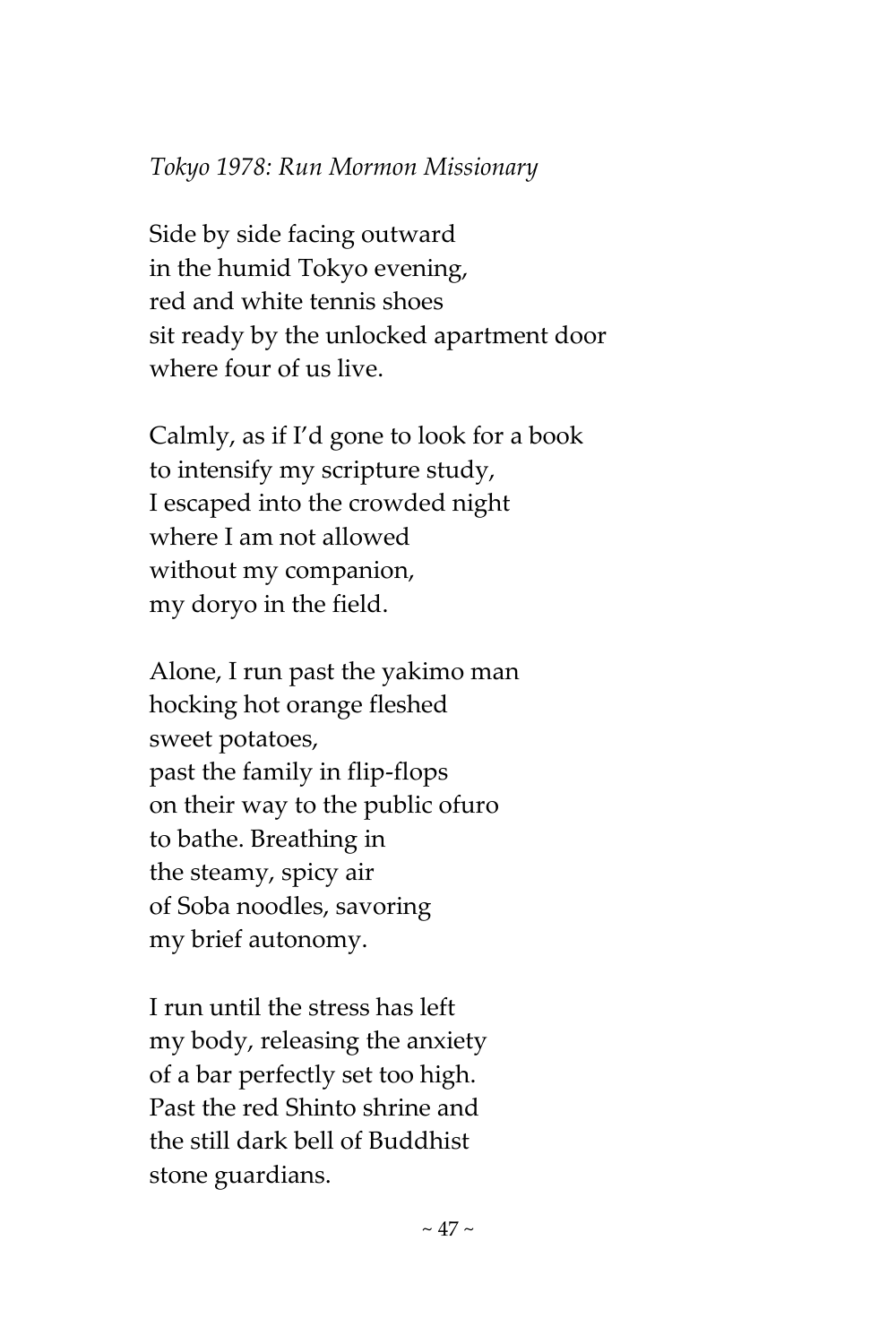I return to life as a Mormon missionary, back to the predictable uproar of broken rules.

No regrets. In Japan, I learn of my inner strength, how doing one of the hardest things in my life feels.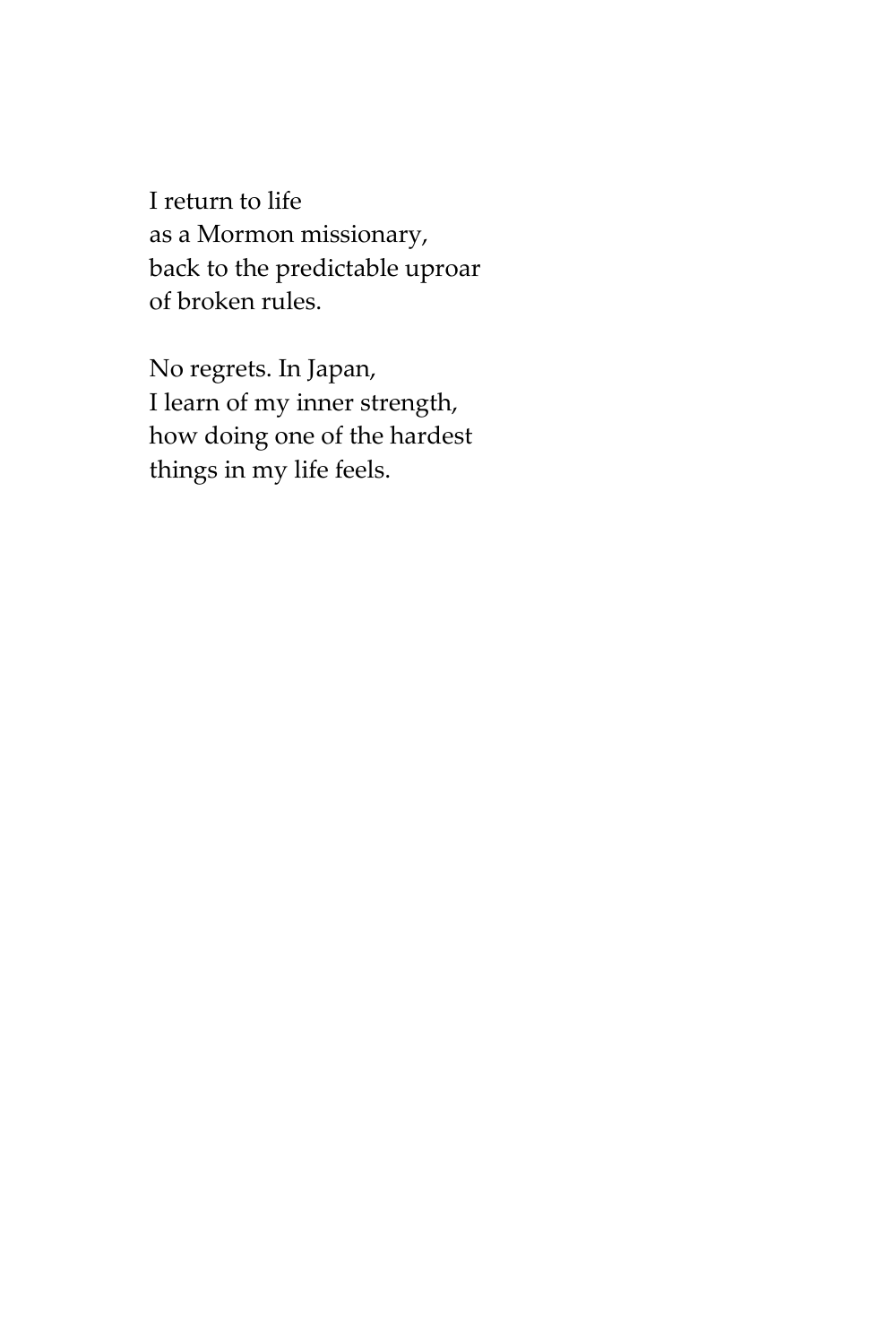## *Mormon Missionary in Japan*

Both craving and fearing connection, the flip side of shame. A year and a half immersed in Japanese. My mind like duck feathers, resisting the religious waters, steeped in nature, Shinto spirituality, meditative Buddhism.

I am not in Japan to listen but to preach, to bend minds to the ways of my Mormon ancestors, five generations back. "Do you know why you are here?" "Do you know where you will go after this life?"

At twenty one I have all the answers. Explaining the purpose of life in exotic languages.

I don't yet know, there are many ways to the top of Mount Fuji, as I tentatively begin the search for my own internally driven answers.

Years later, at 54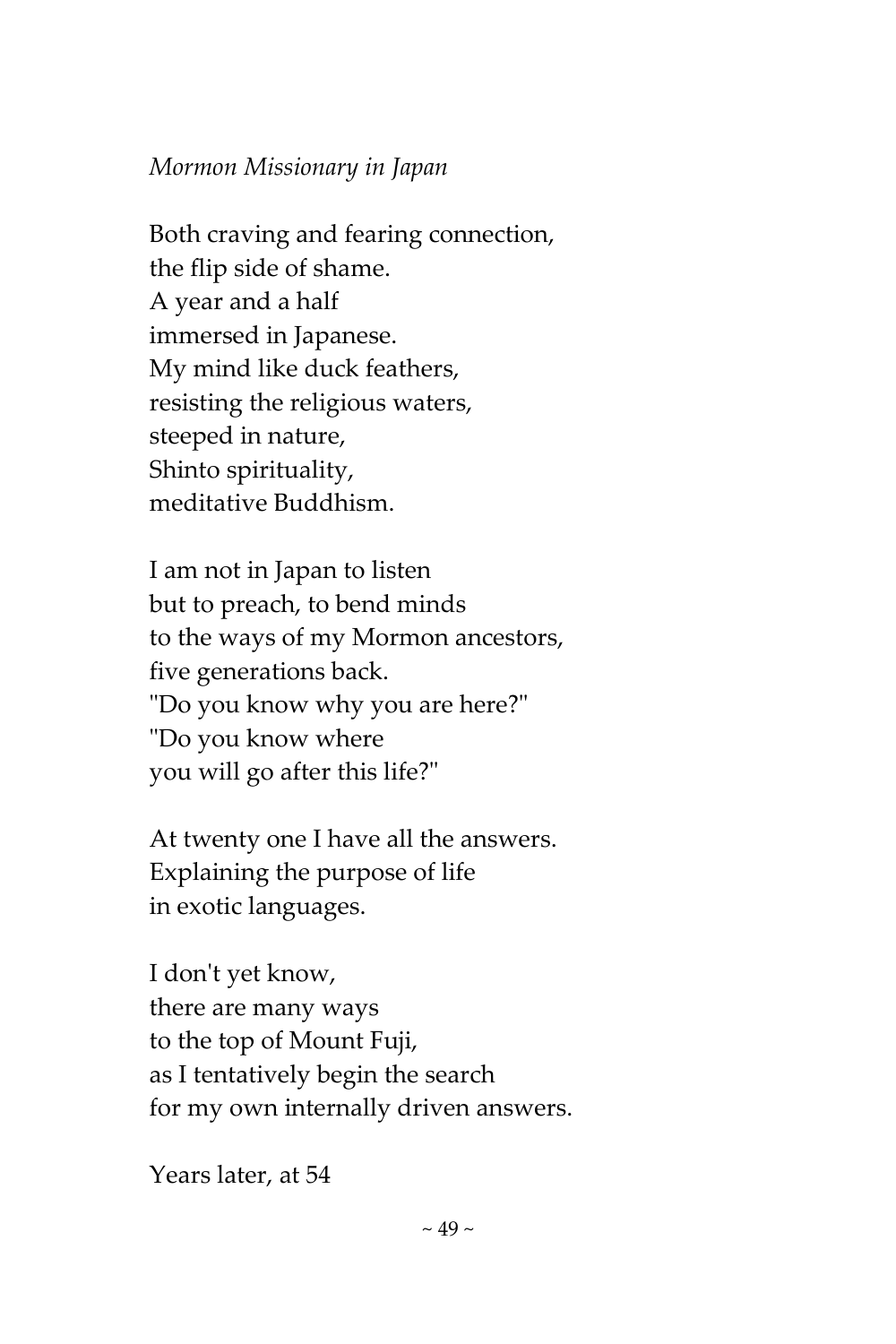I have time to be a seeker of answers to questions a 21-year-old can only ask.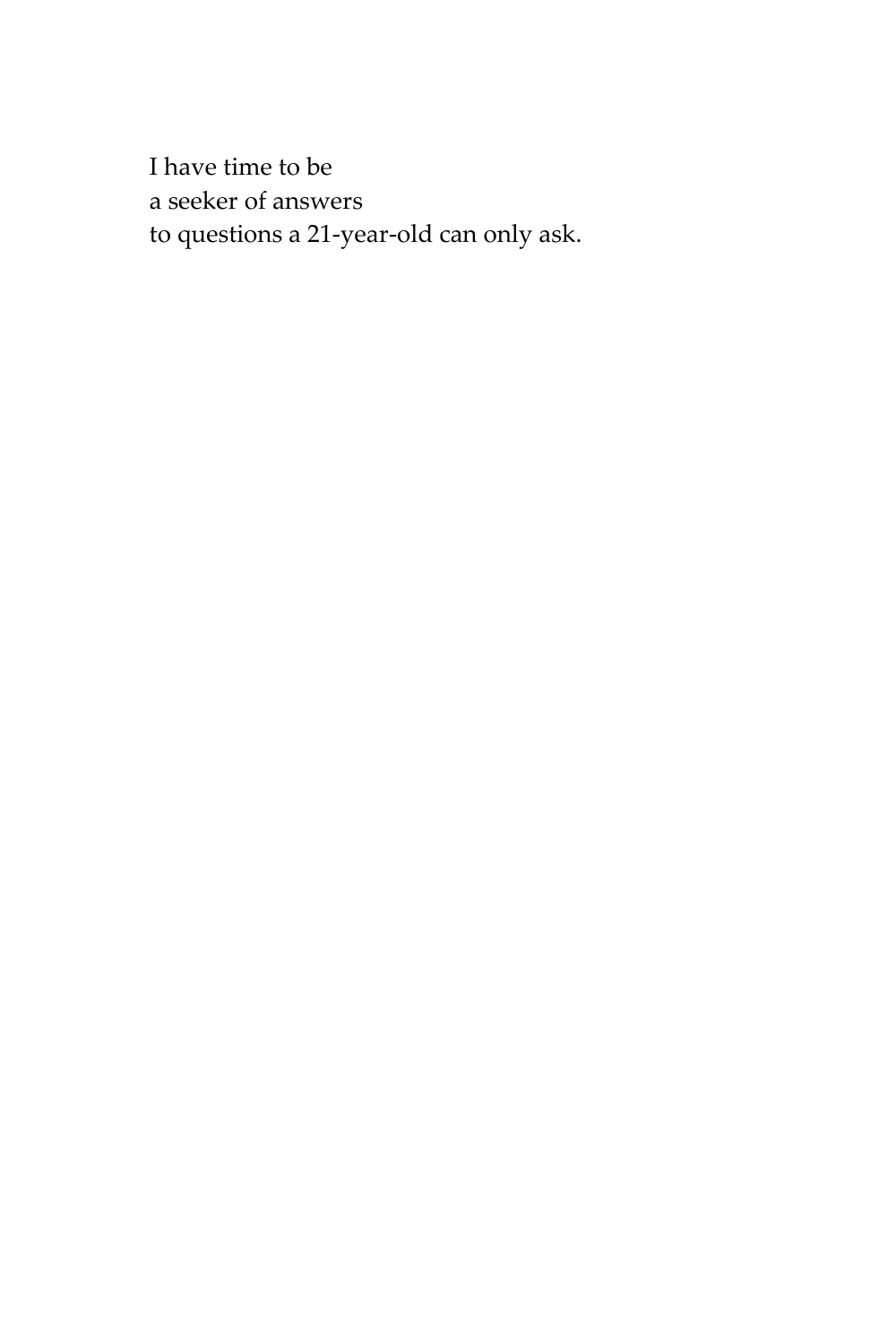# *Diligence*

A woman at home wonders on the value of life, waiting in vain for the knock. But two missionaries out to convert the world were stopped, a monsoon of obstacles, bone soaking rain, rejections piling up, driven home to the guilty weight of dry clothes. Their early dinner cooks, and they promise themselves tomorrow, a longer, more diligent day.

And the woman waits. Twenty-five years later, two diligent missionaries brave the rain, find her beckoning, answering "Yes! Yes!" A revelation, an intuition of blessings, years missed.

That's how the story goes. An urban legend meant to inspire Mormon missionaries, inspires me to the bathroom, throwing up, streaming tears of my impossible responsibility as the purveyor of God's love.

I knock in fear of the sloth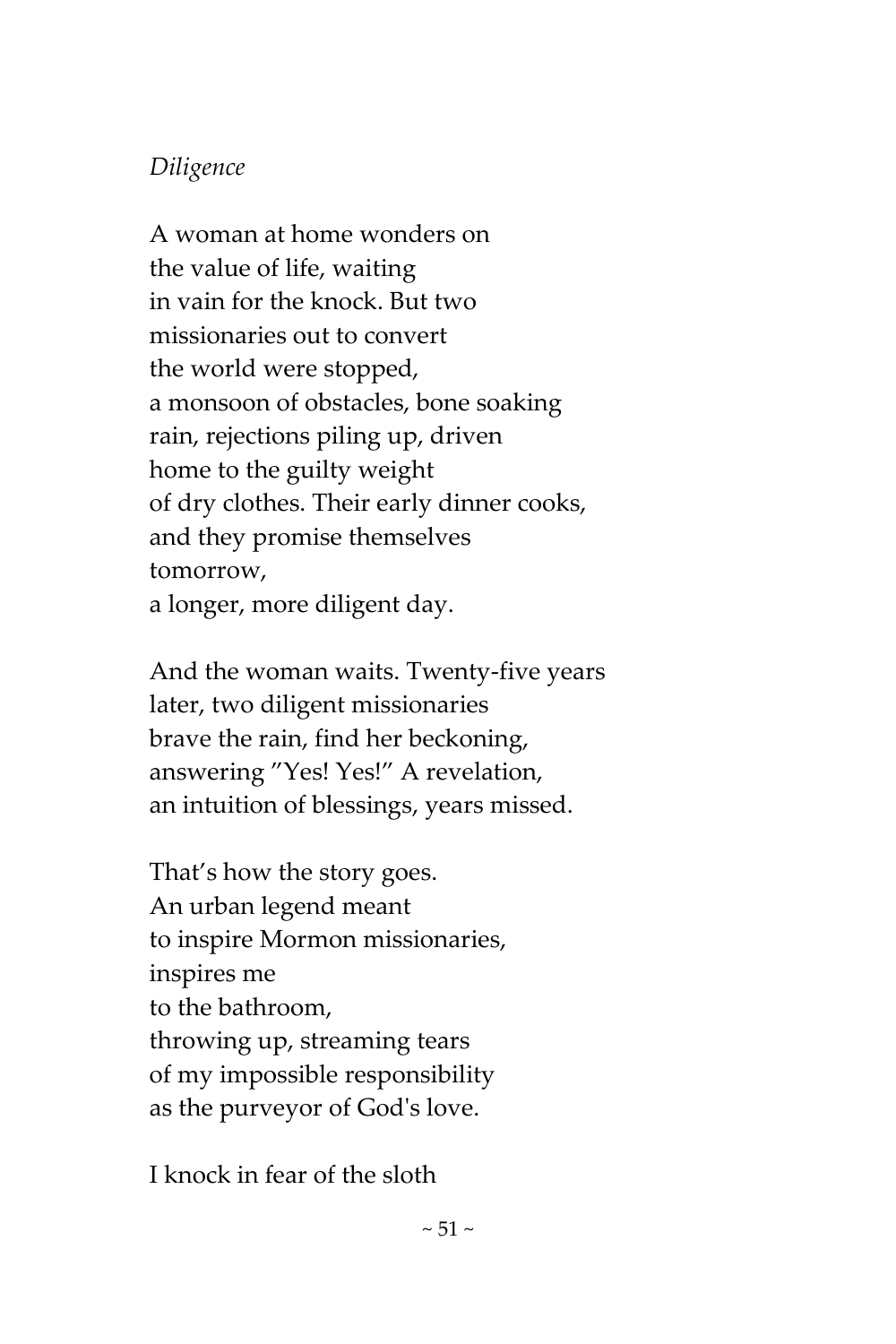that makes her wait. Then judged, I walk away, for love.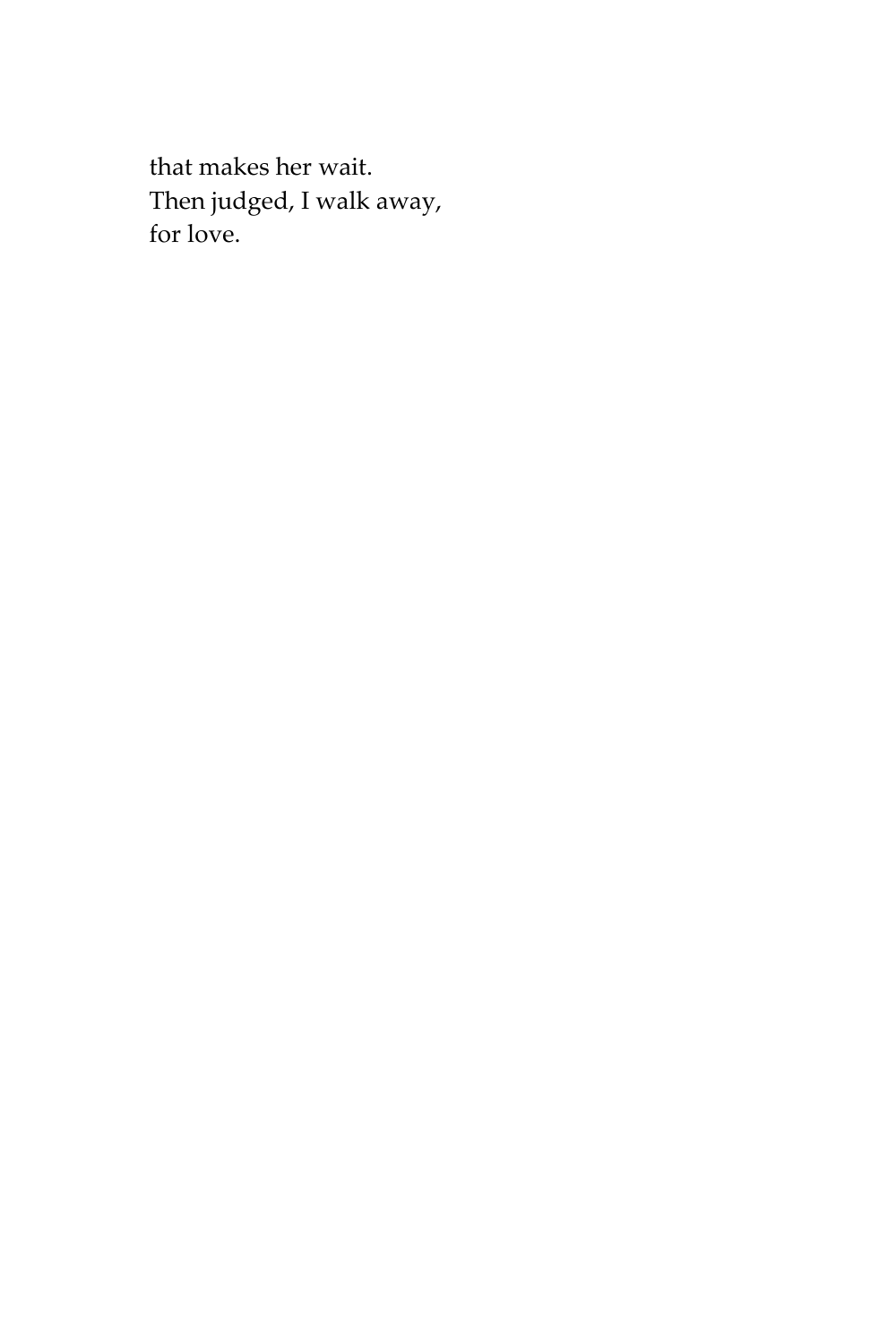### *Kissing The Girl*

first time tangled bodies behind unlocked dorm room doors I hesitantly probe for reward

with trust in intuition as a kid seeking comfort I kiss the girl

outer voices cry "Repent!" an inner knowing feels magnificent

and God watches sun dried lips kiss safe in the knowing

it's just practice for when we each will marry men (she did, I didn't)

I wonder when I do come out will my family disavow me, institutionalize me, kidnap me "home" or disown?

At 24, I can't yet see a loving acceptance for me and who I'll be with this kiss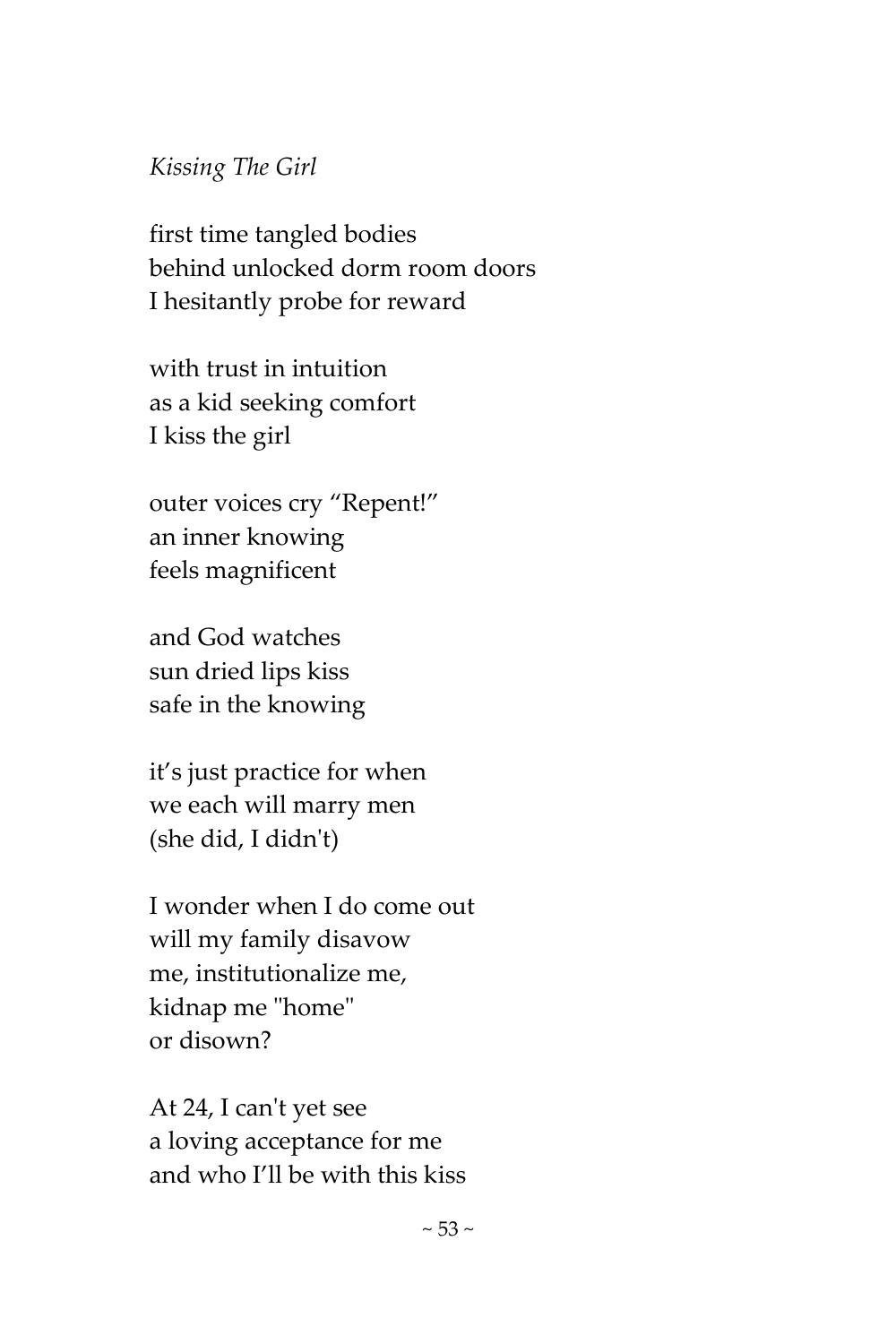#### *Truth Hurts, Secrets Kill*

A mother loves and accepts her gay child, embraces her daughter's girlfriend.

Still holding secrets disconnecting, she cannot tell the men in her church.

She will not shock the neighbors whose children are gay but do not know.

She will not be the one to tell yet unwillingly holds her secrets.

She cannot share with friends, whose lovely daughters married men who left these women for other men.

Raw open wounds where authenticity, connection, and compassion find barren ground.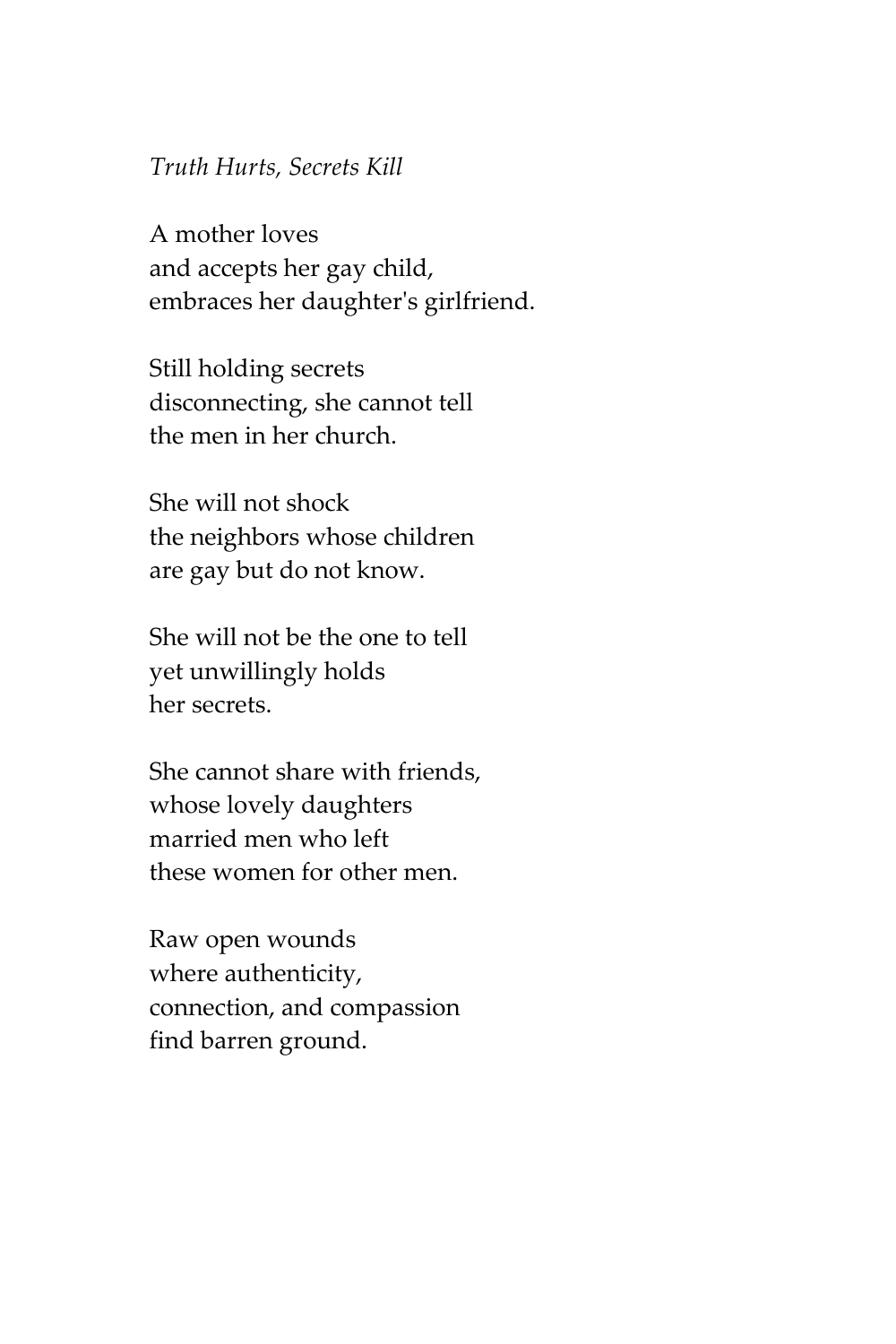## *The First Coming Out*

"When are you getting married, already? Any prospects?" my cousin prods in the August heat of a family reunion. Nearly thirty years old, I say, "I am gay."

She and I shared summers sorting tart red cherries on her father's farm and running free around my European home.

Nights dreaming in sleeping bags out on the grass watching shooting stars. Together riding farm cows and Belgian streetcars, never imagining a future split open like ripe red farm tomatoes by "I am gay."

The deep waters of Lake Powell cools our shoulders, safe for cliff jumping, water skiing. Trying to save my life in these waters. Five years I have been with a woman, and my cousin wants me to know "I am here for you, if you want to repent, return to the faith of our fathers." My cousin wants to know,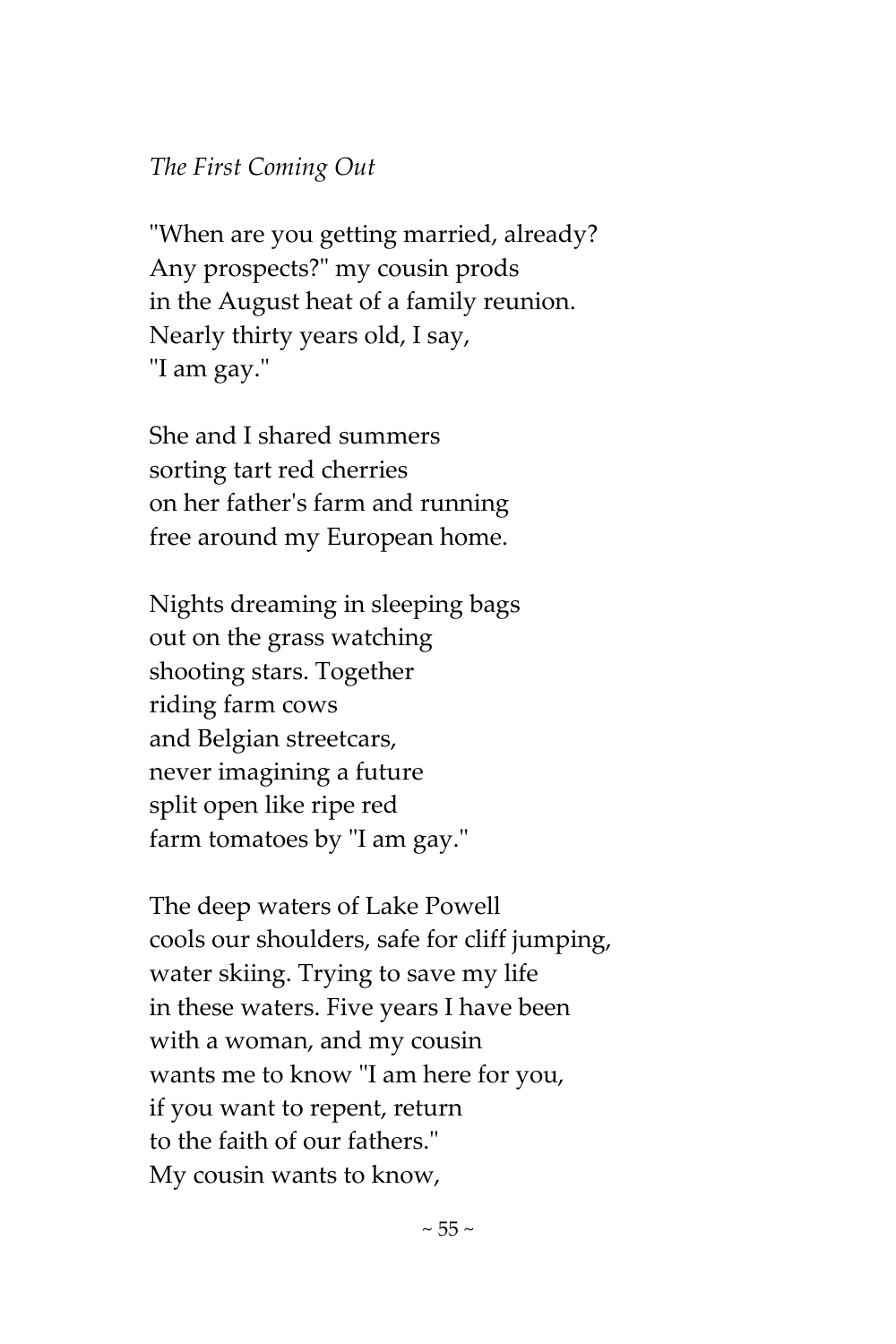"Are you attracted to me? To my sisters?"

Will I survive without the love of my family, my community?

"Do you wish you were a man?" she wonders, as if wanting to be a man is the same as loving a woman.

She wants to know, "Why are you gay?" Acts with causes are avoidable, curable she hopes. She is a mother concerned for her children, for the way they will grow up in a world where "I am gay."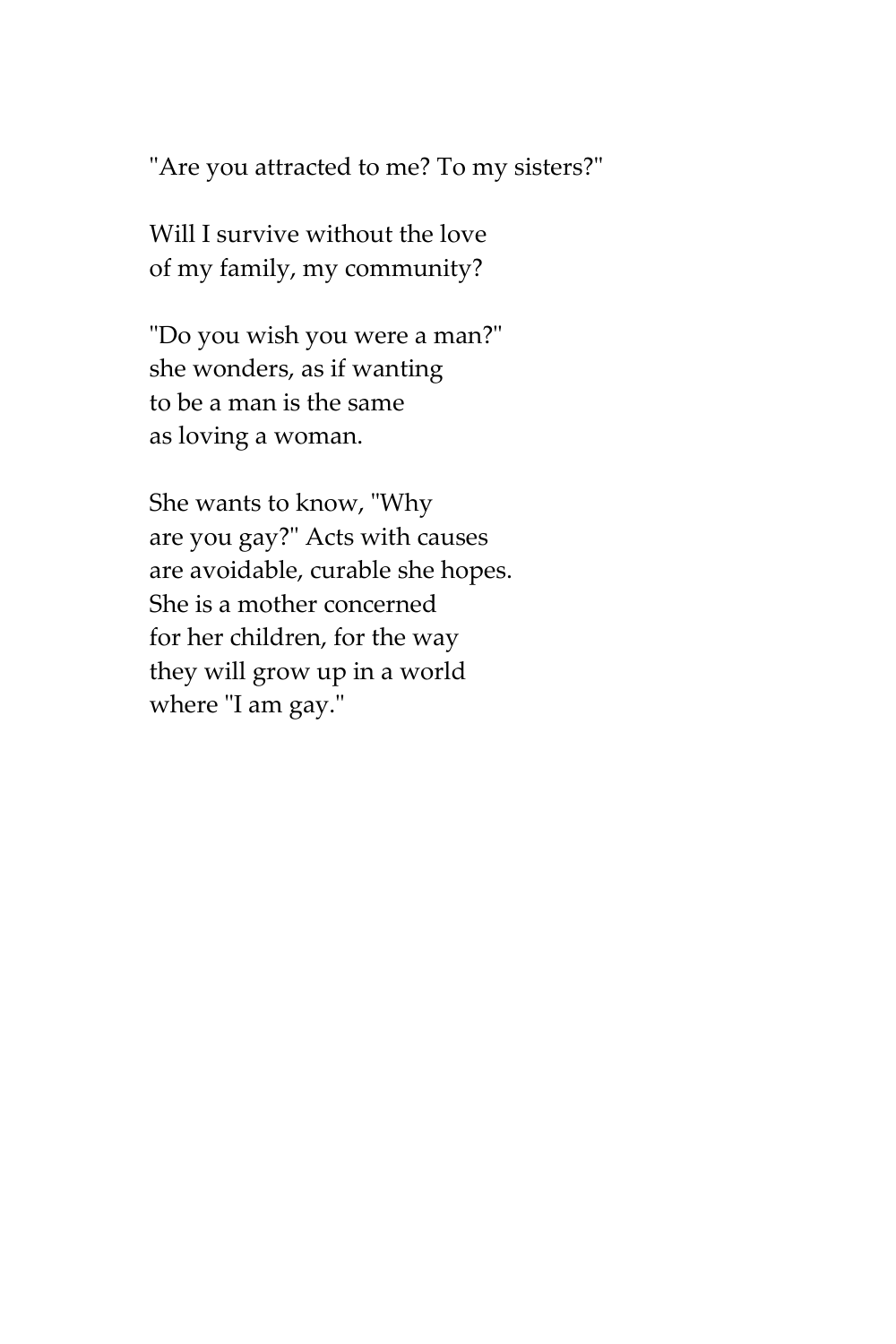# *Red Rock Childhood Memoires*

Once when I was ten, in the coolness of the early, early morning, my father explained the magic of photosynthesis, of creating light into matter, to stay awake as we drove through Southern Utah to meet my cousins in the red rocks of Lake Powell.

An international businessman, used to logic and numbers, he can't imagine twenty years later writing a letter, a response to his oldest coming out. "I don't understand or condone, but you are my daughter whose happiness I value. I love you."

After a time of training, reinventing ways of relating, my girlfriend and I are welcome.

I didn't grow up with hateful people. It took coming out to calmed the fears.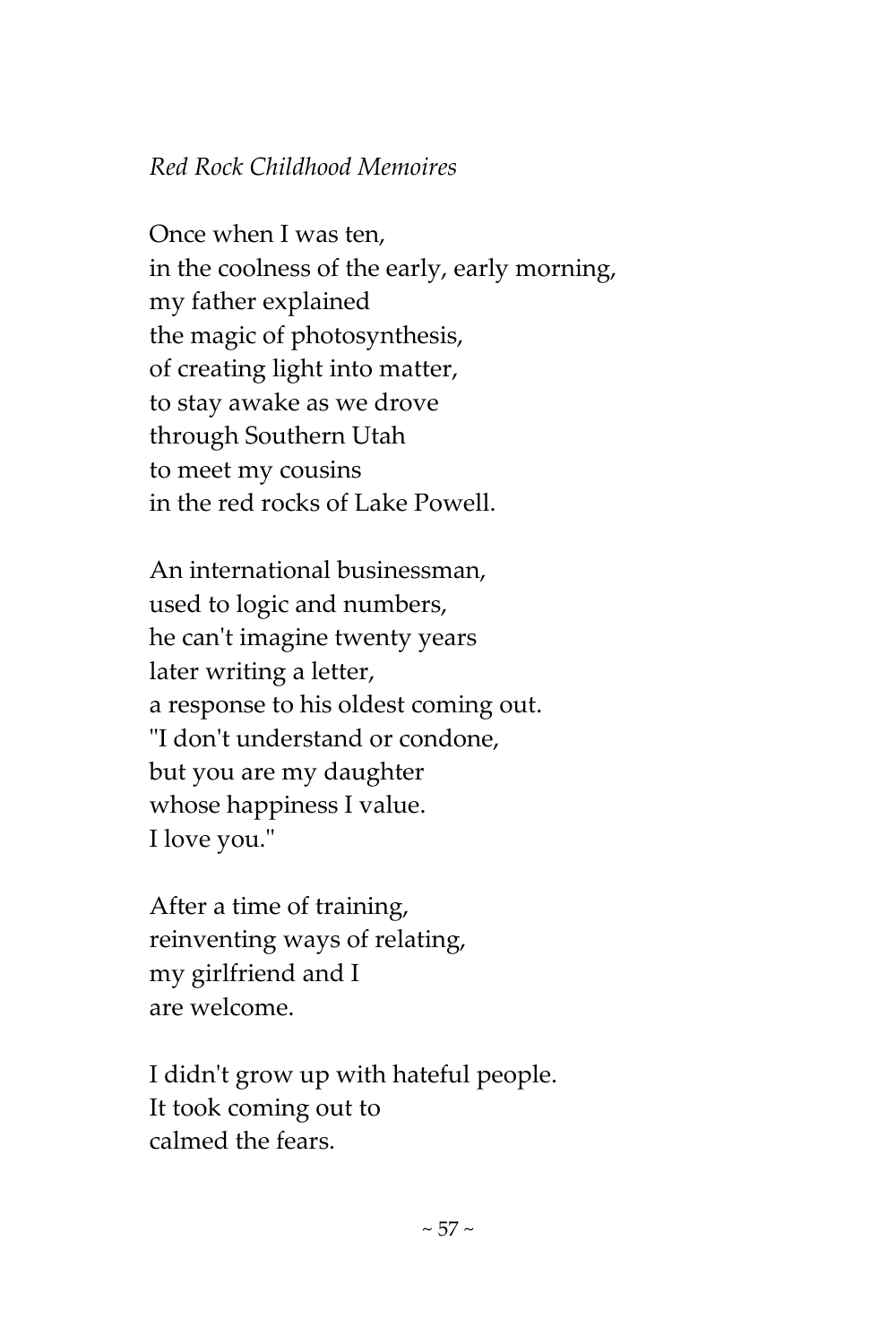### *Ask a Different Question!*

Yearning to share the images I see in her eyes electrified by a lover's touch. Don't ask me why I will not marry a man. I am a lesbian? I don't know the answers you seek. Don't ask, "Do you want to be a man?" No, ask me a different question.

How beautiful she is planting spring flowers, riding her bike, sleeping quietly beside me. Don't ask how I could be such a thing about regrets, loss, people I have hurt.

Help me with love to reconcile church and family. Seeking a question full of hope and joy, the way I feel with her at "The Last Holiday." Ask me how great a driver she is how she helps me feel safe in this world.

Ask, "When did you know you loved her?" Not some creepy question. My heart will answer so you can see how alike we are.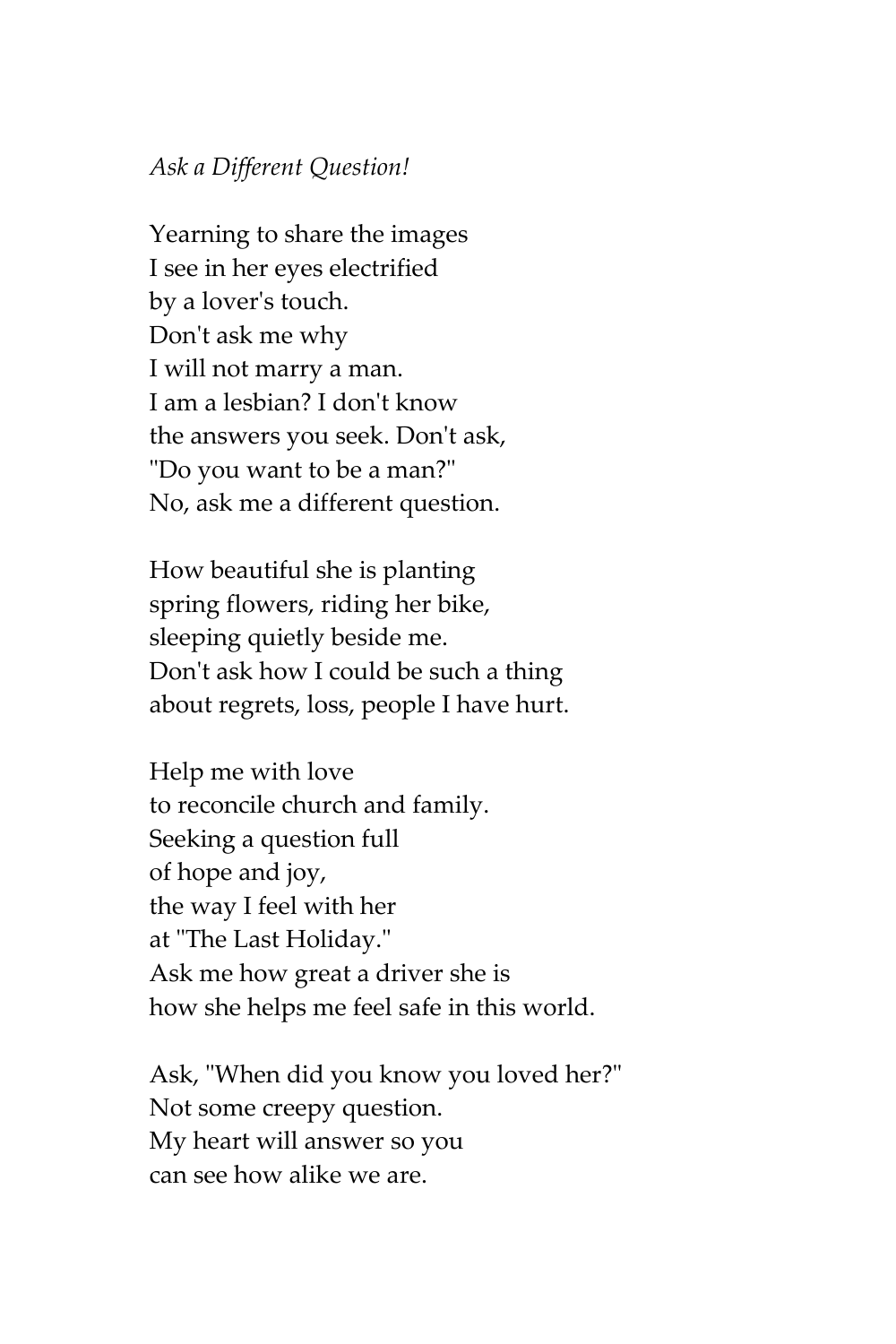Throw me a different question before alienation and fear wash me away, bridge me back to your heart, to my inner wisdom connecting me to you with this momentary question.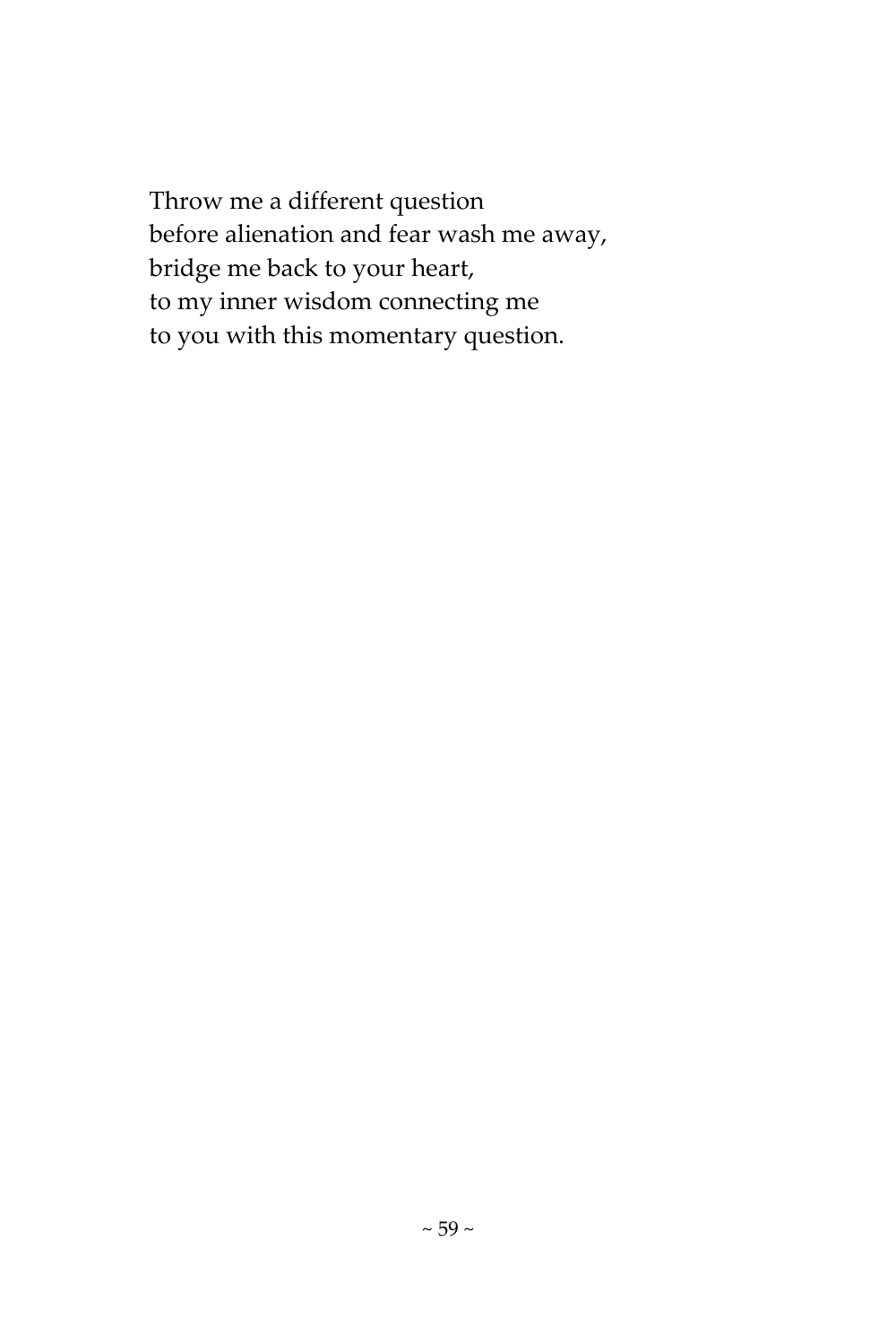*Small Children Query "Are You a Boy or a Girl?"*

*"There is a special place in hell for women who do not help other women."*

Madeleine K. Albright, former United States Secretary of State

In the car, my five-year-old niece makes a ring with her arms "Pick some flowers." I pretend, I have seven Evoking peals of laughter.

Beside me, my girlfriend gives me a look. As my niece says, "that means you have seven boyfriends." "I only have one girlfriend." gets me the don't-be-ridiculous look.

Slowly and clearly, she says, "Only Jack and my dad can have girlfriends." "Vicki is my girlfriend." A look suggests, I am hopelessly out of touch, "You are a girl!"

No fertile ground for differences here. Ever hopeful,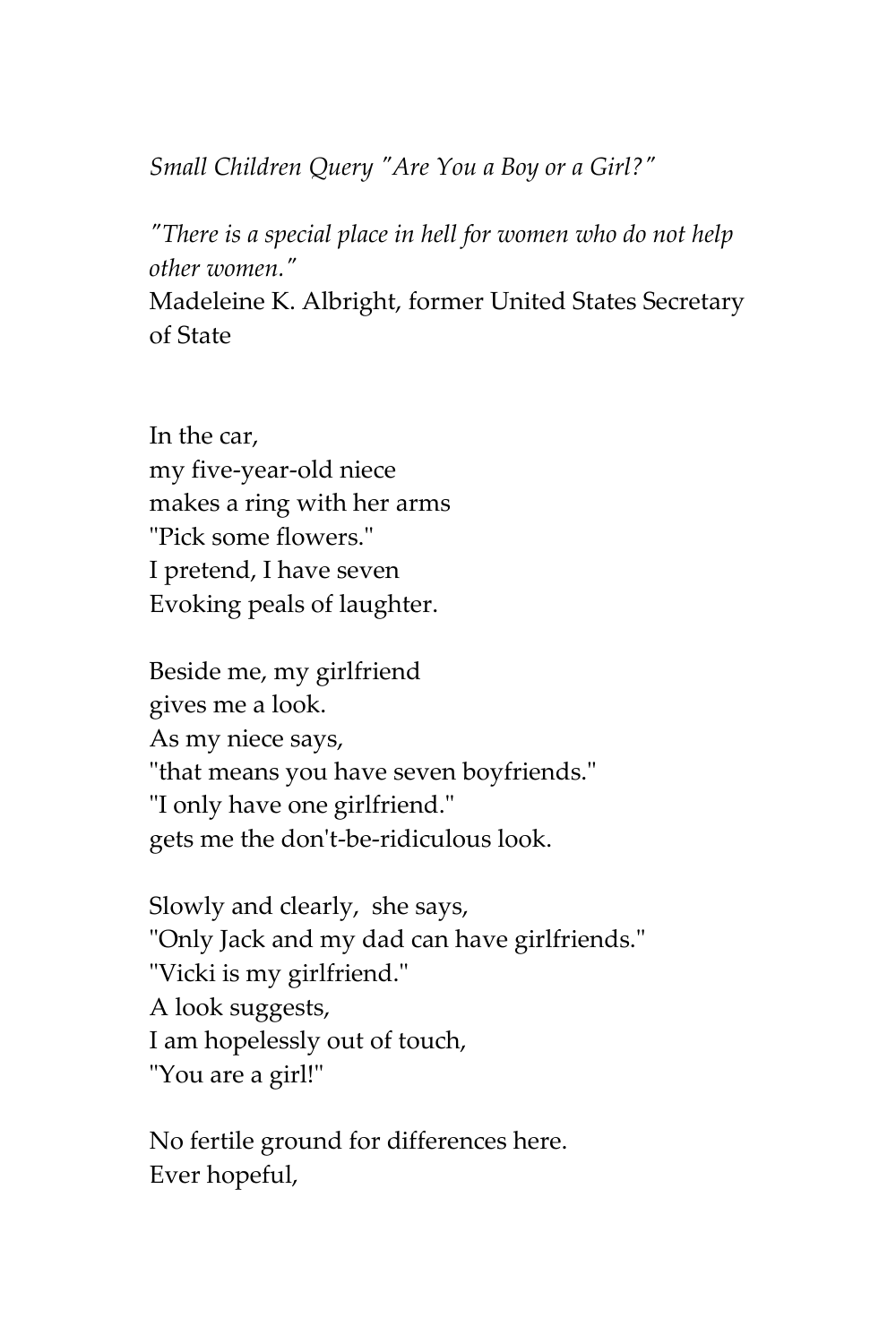perhaps a seed of tolerance will grow.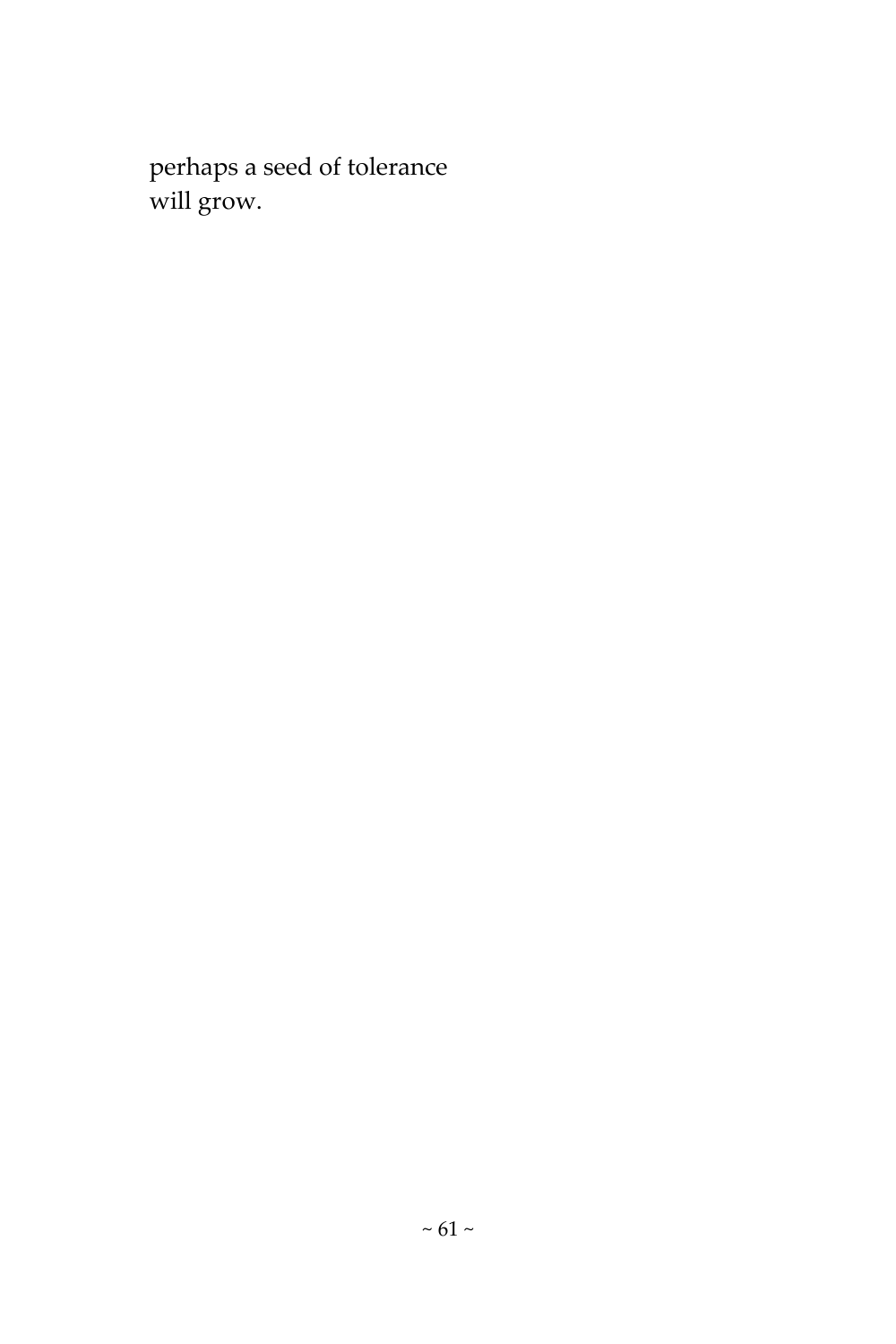### *Seeing Me, Trusting Me*

Gratitude for suggesting my niece should nap on the bed where, resting still on a Lazy Susan quilt my grandmother and I made, I read.

Thank you for not assuming feelings I do not have. I desire a woman, not every woman, not little girls.

Thank you for trusting me with babysitting, to go out to the neighborhood park, to cut the cord.

Yes, I am different from you. I love a woman. Please understand this truth.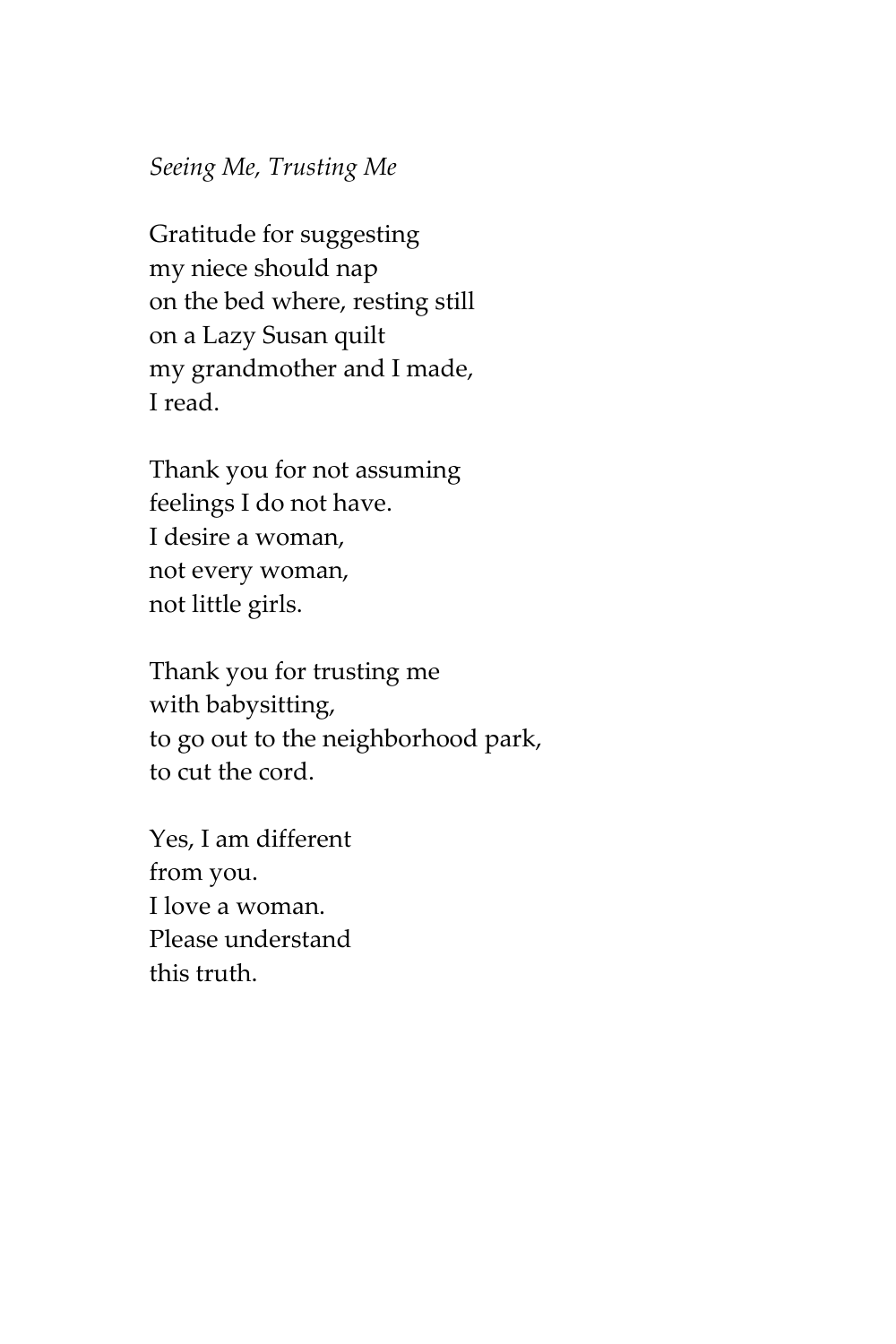# *Misplaced Pity*

Remember 1982 my last year at BYU loving my girlfriend in my grandmother's basement.

Sad to think grandma doesn't know now at 34, I am happy with who I am, this life I have.

Married and widowed four times, she sees an old spinster working because she can't get a husband. A bit of grandmotherly advice comes my way:

"While young enough, find a good husband. I have watched your cousins every one of them found her ideal, went after him, hook, line, and sinker."

She doesn't see me. She doesn't see happiness she can't imagine.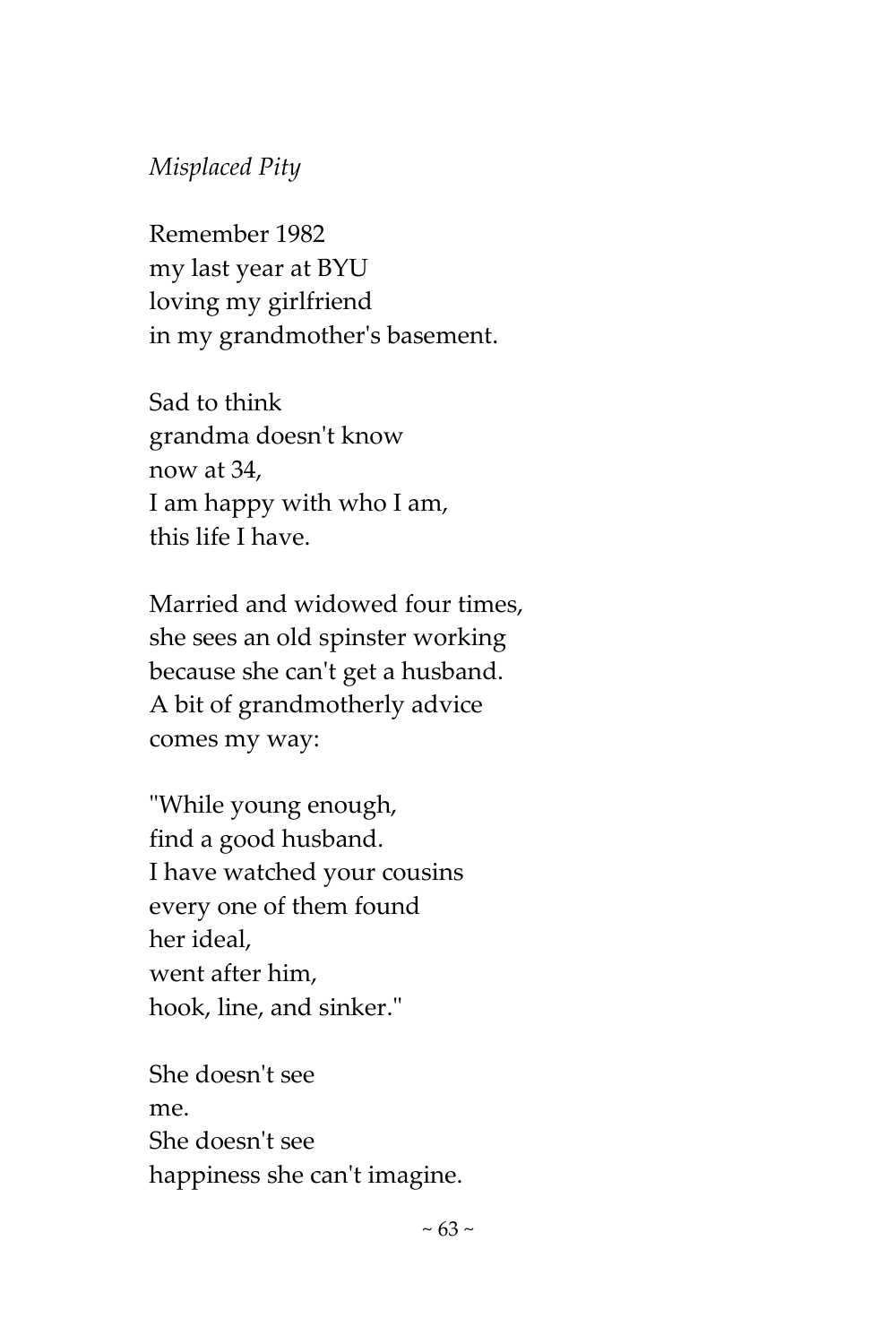### *A Sip of Green Tea*

Today I create a ritual, a healthy green tea ceremony. I say "I am here!" swirling a steaming cup, the tiny green waves soon sipped impact the core of me.

I contemplate the cup: a cherry–blossom design, a gold-ringed top, "Made in Japan" still stuck to the bottom of this gift from a friend twenty-five years ago.

Mormons don't drink tea. I break this childhood religious rule consciously. But so much change–– I have a girlfriend now, I practice integrative medicine–– the code no longer makes sense, does more harm than good to my liver and psyche.

I no longer ask, "Is it true or is it real?" I ask, "Is it useful?"

To not drink green tea for fear of going to hell? No, but it is more than that. As the Sufis say, I must kill off my ego, my idea of being better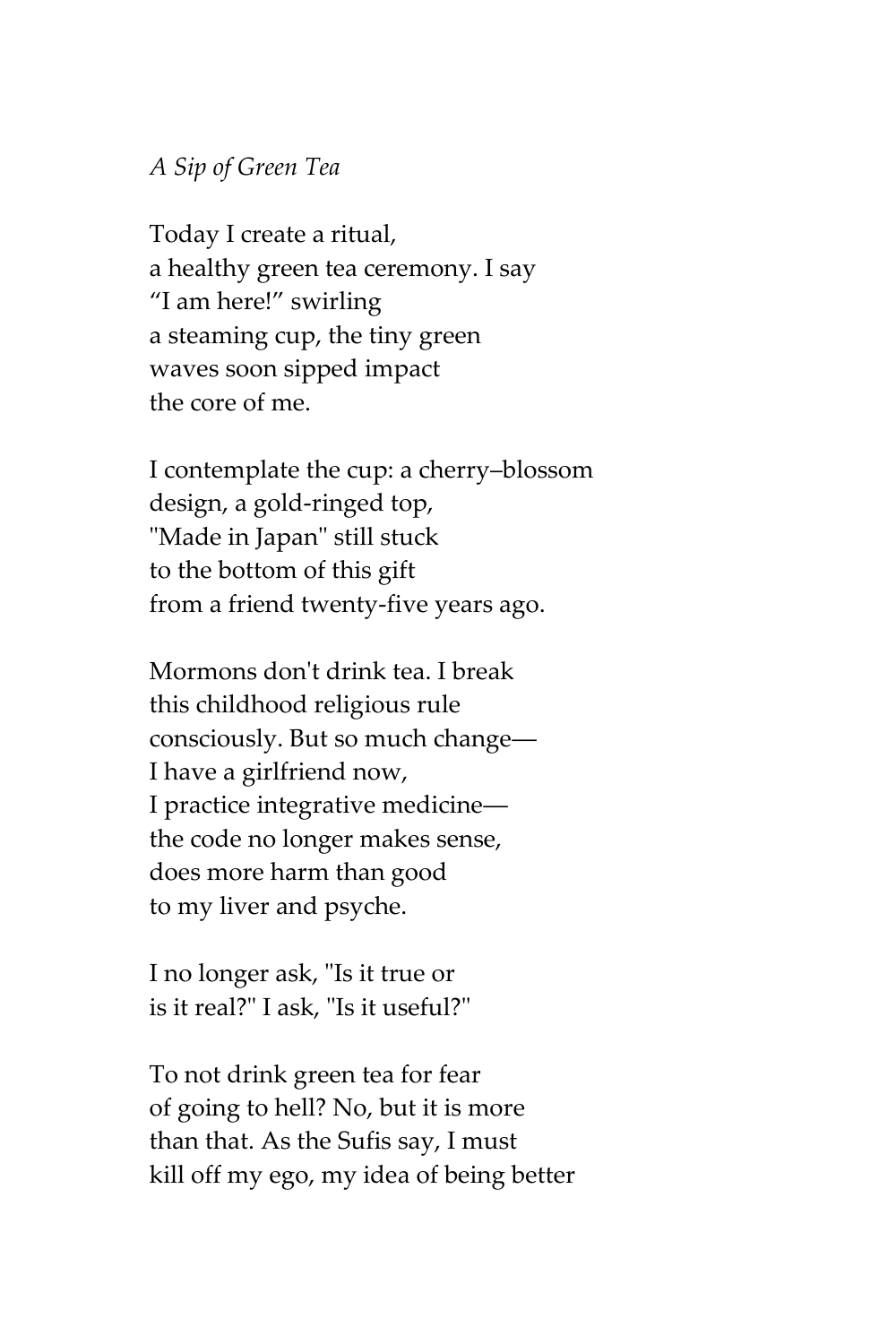than you because I live by a dietary code.

Today I have to kill off my self-righteousness in order to drink this green tea. I see good in you and me and she with a sip. I warm my soul.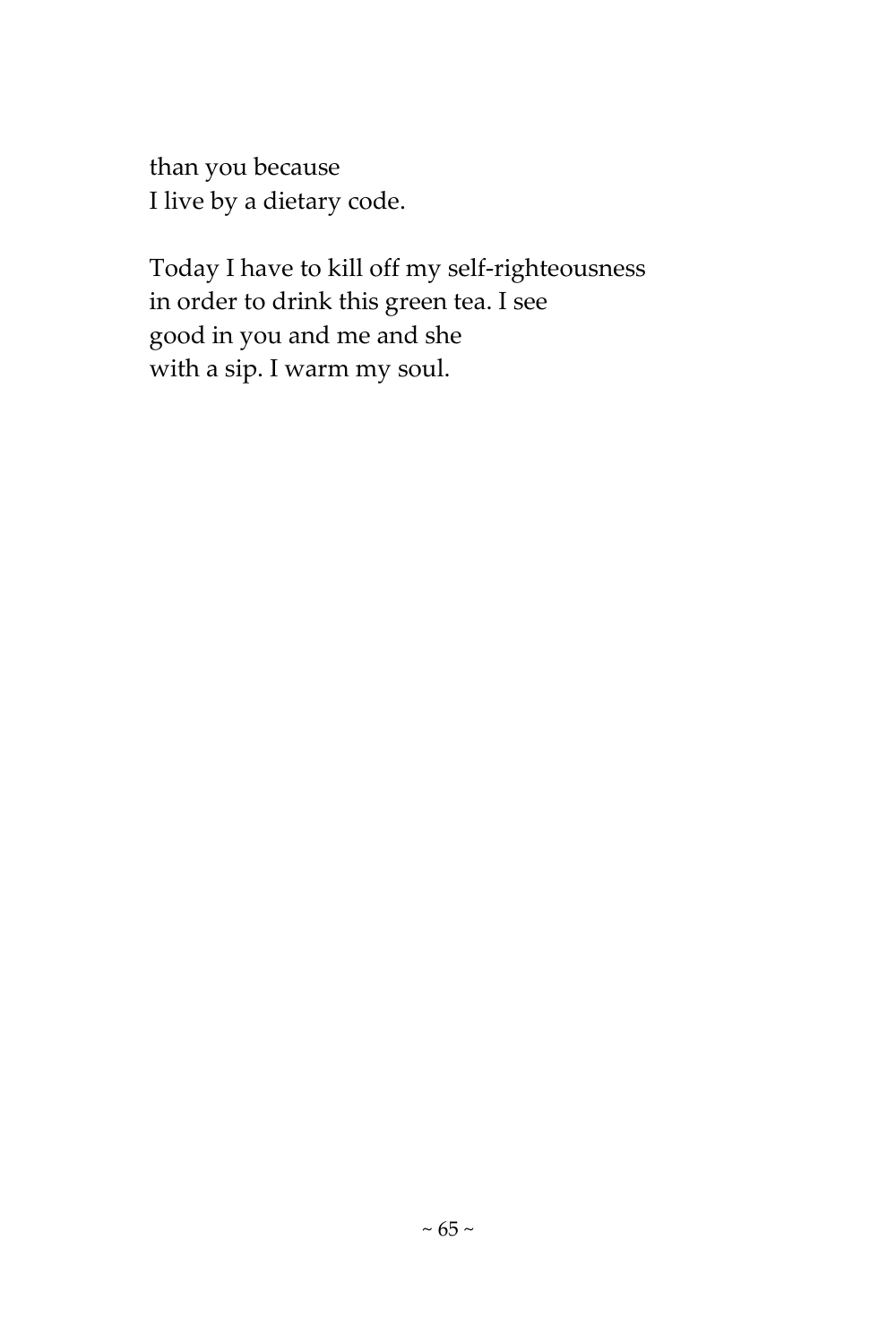### *Alien for Her Love*

Eating chocolates on a Japanese hillside, falling in love, ignoring the border between us. Only love, laughter, and joy today.

We are gaijins, outside people, with work permits and English jobs who cannot go home without considering the border between. I am an alien when she is home.

He cannot tell by looking nor by listening to my "Eh!" Will he strand me at this border? Guardian of his country's sacred line, we love, we bleed, we hope at this manmade line drawn in the snow.

No green card movie for two women at the border awash with people wanting in for work, for dignity, for love. I release the stress by joking at a party, not knowing my words land on a border guard.

Quietly she says, "We are lesbians,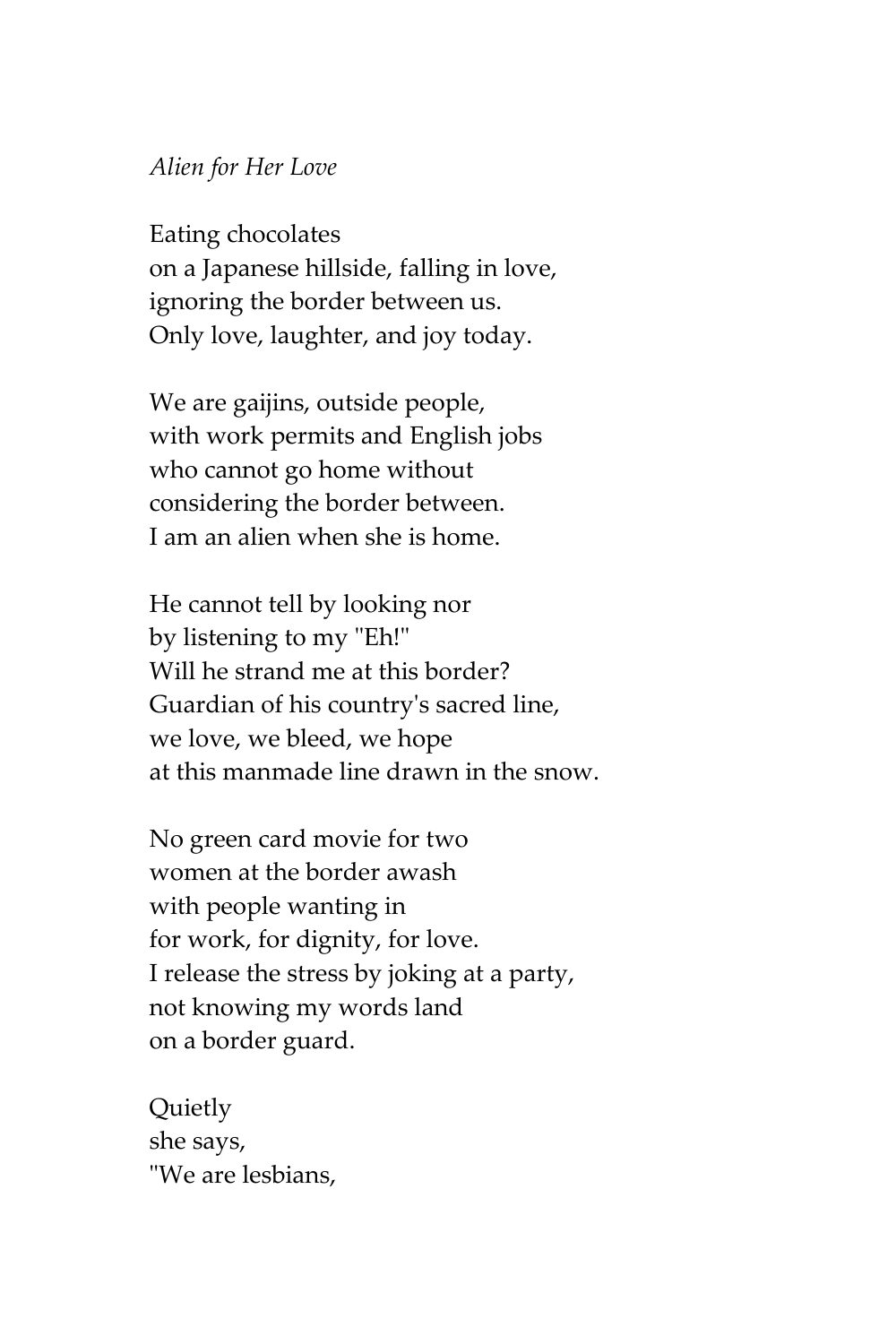but be careful."

Work, dignity, value, self-worth? How can I contribute when I worry I will be found wanting of legal papers?

Perhaps one day we will be free of fear and hunger for home for belonging where we love and live.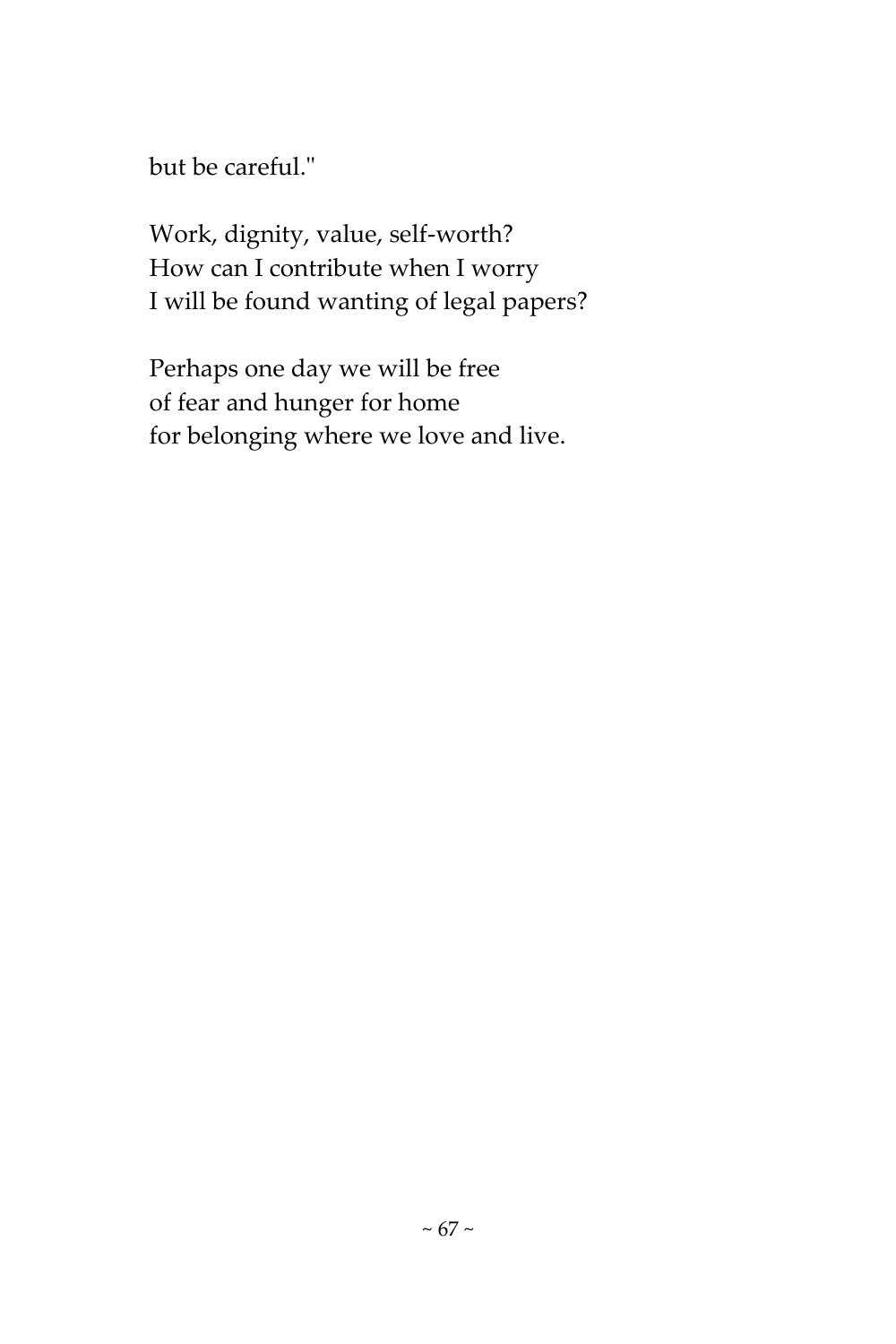### *Bilingual Navigation*

Pomme, a delicious crunch of apple the pampon of ambulances strangers rescued in one or the other languages–– we, oui, ouais, ouah–– the taste of fries with mayo oddly familiar, comforting, these foreign passports of home

bilingual street sign words sprayed out alone, blackened, silenced in retaliation, others are orphaned, and drivers, travelers, seekers lost in a maze of sullied witnesses

an acorn of confusion, trying to describe the joy of your face in one monochromatic language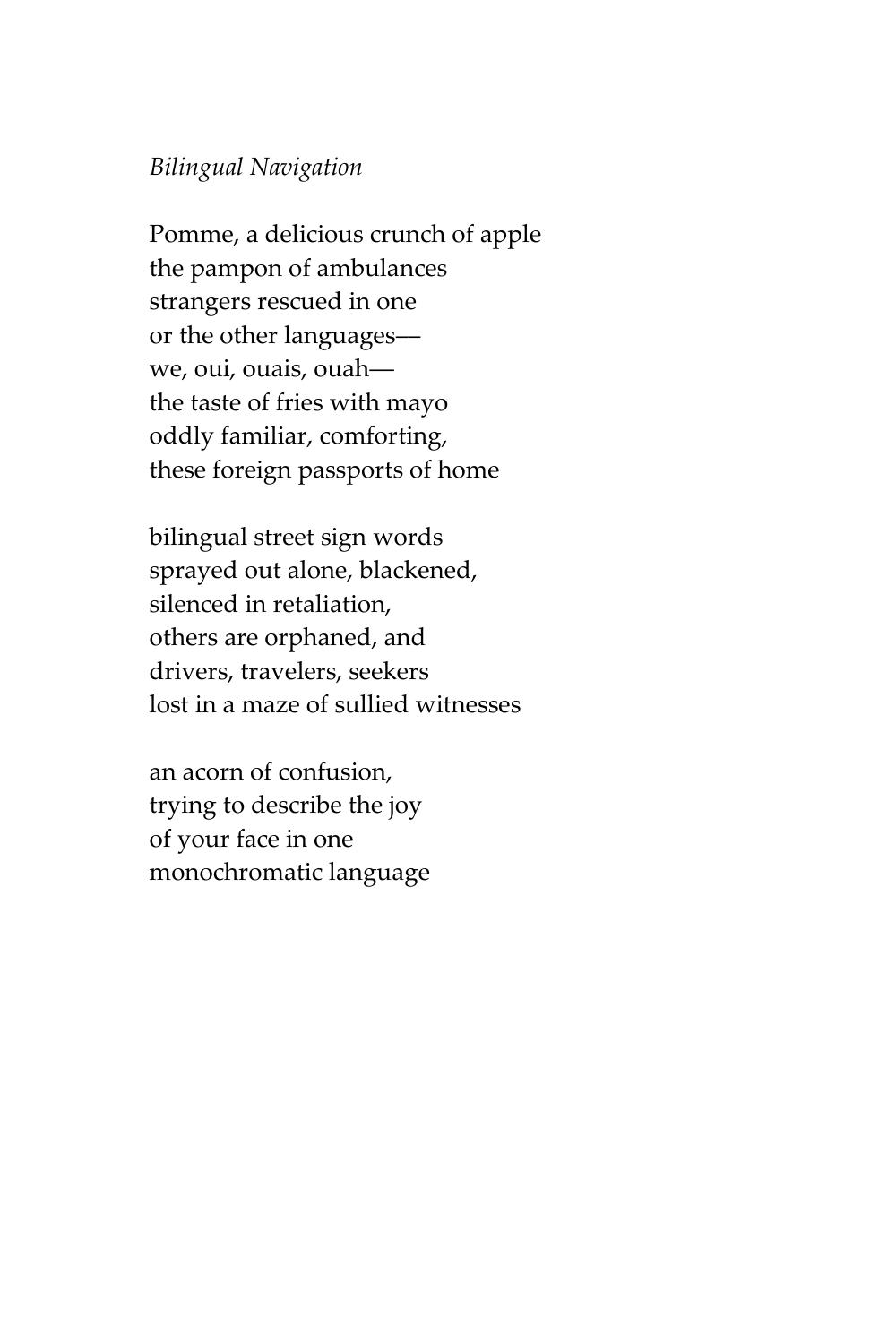# *Complexity Even a Child Can Understand*

"My daddy is dead." "I know, honey," I say to a six-year-old girl after he is no longer missing but found crumpled in the Grand Canyon

"Did you know him?" "I did. I loved him." Images of our connection: massage school classmates, painting our clinic warm peach.

"Your daddy had famous clients, an American TV star, a fashion industry mogul, probably gay like your daddy." And clients from his Polish community. Some would give him reading homework. So smart, a great listener, a relaxing massage, a good book discussion wrapped into one delicious hour.

I also loved your mom, seven years plus a lifetime, then I hurt her. After I left, she wanted you with him, so excited to see you.

I am so sorry he died before he could hold you in his arms, teach you about the world, take you to art museums.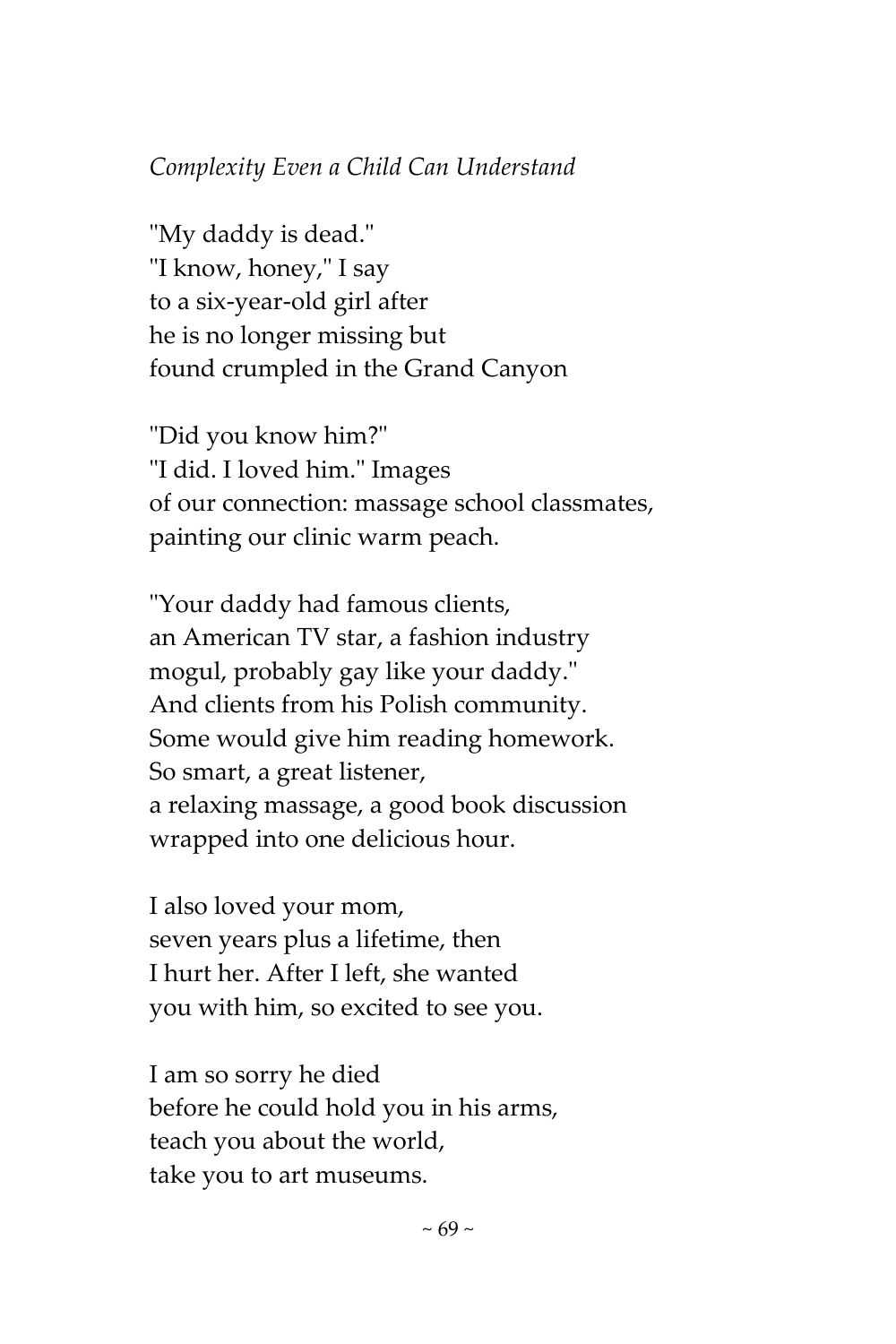He escaped here to his Polish lover, a ballet defector he came to Canada. For love.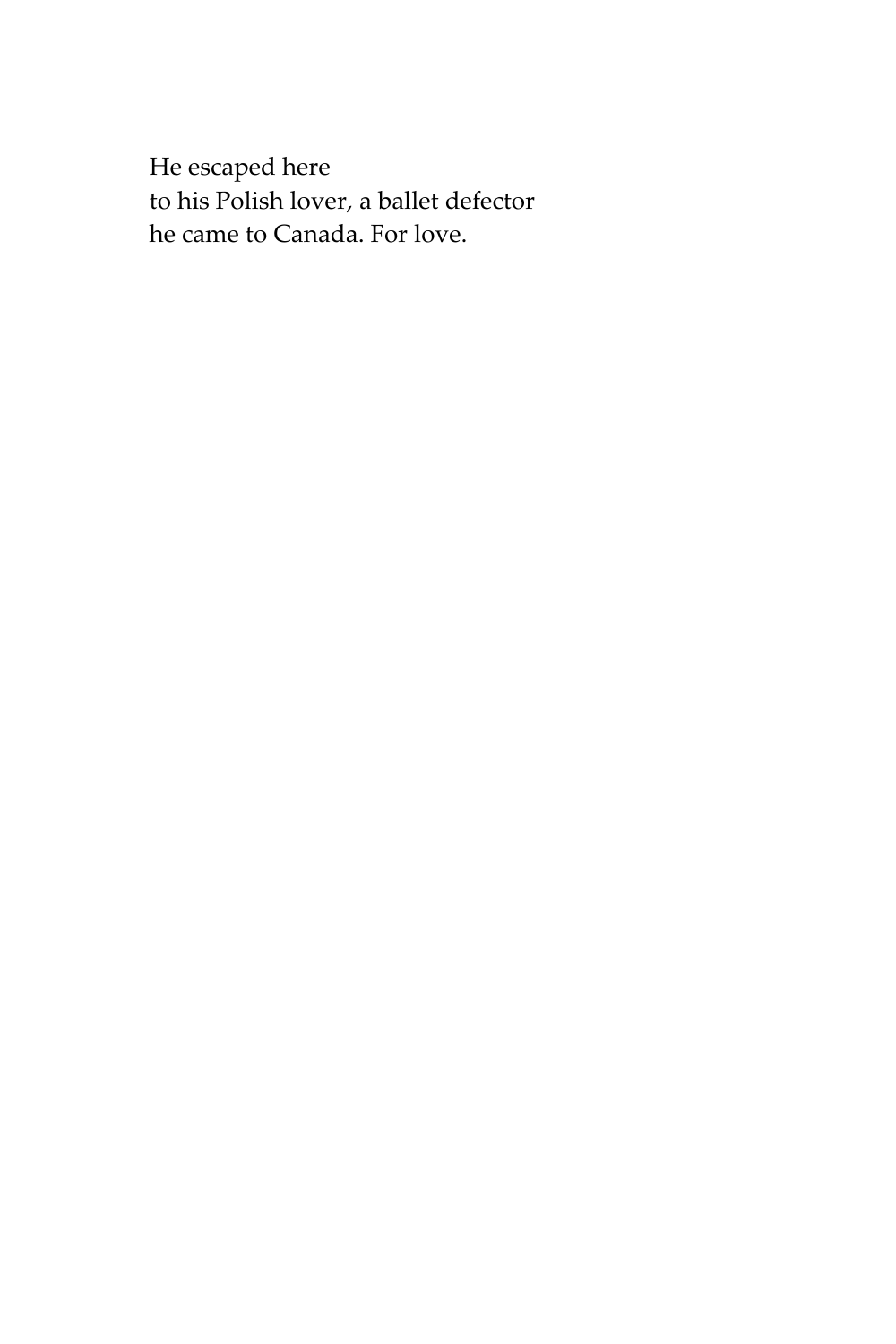*Circa 1988, Gracious Lesbian Living*

My chapter is there in *Guide to Gracious Lesbian Living*.

The author has no last name. Her immigration papers are not in order. Her family doesn't know.

She is coming out small. Telling but not owning her story.

Available on Amazon.com for the whole world to see the shame she felt in claiming her story, her life, her choices and love.

"As young girls, most of us expect to get married and stay at home taking care of our partners. The possibility of that partner being a woman may never have crossed our minds, role models for this particular situation few and far between. Nevertheless, life would be boring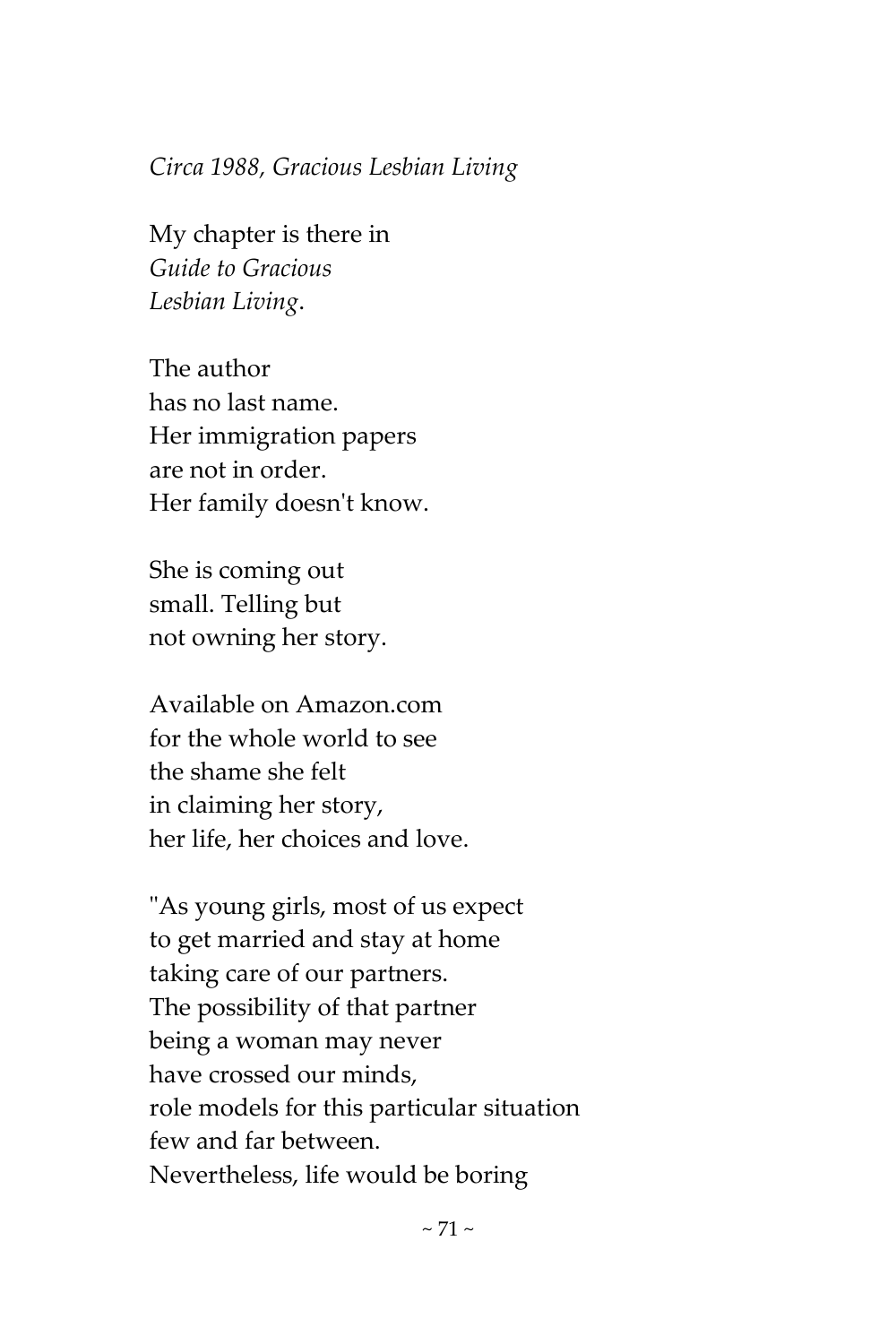if everything turned out exactly as planned." - Kimberly, The Secret Life of a Working Woman's Wife Who plans for love? For 1988 in Toronto authoring a chapter signing only by my first name For lot and lots of amazing life. Then 2012, West Hartford, Connecticut entering an LGBT poetry contest with *Live Like Someone Left The Gate Open*, Narrative Poetry from a Lesbian Mormon:

Live like someone left the gate open and now that no one is watching What will you do? What does the world say is wrong but you know is so perfectly right for you in your life at this moment? Do it, now.

Live like someone left the gate open, leap and run like a puppy finally, magically, free to express the exuberance in the boldness of hope. Powerful as your mind blurs the lines between what is real and what is dreamed into reality.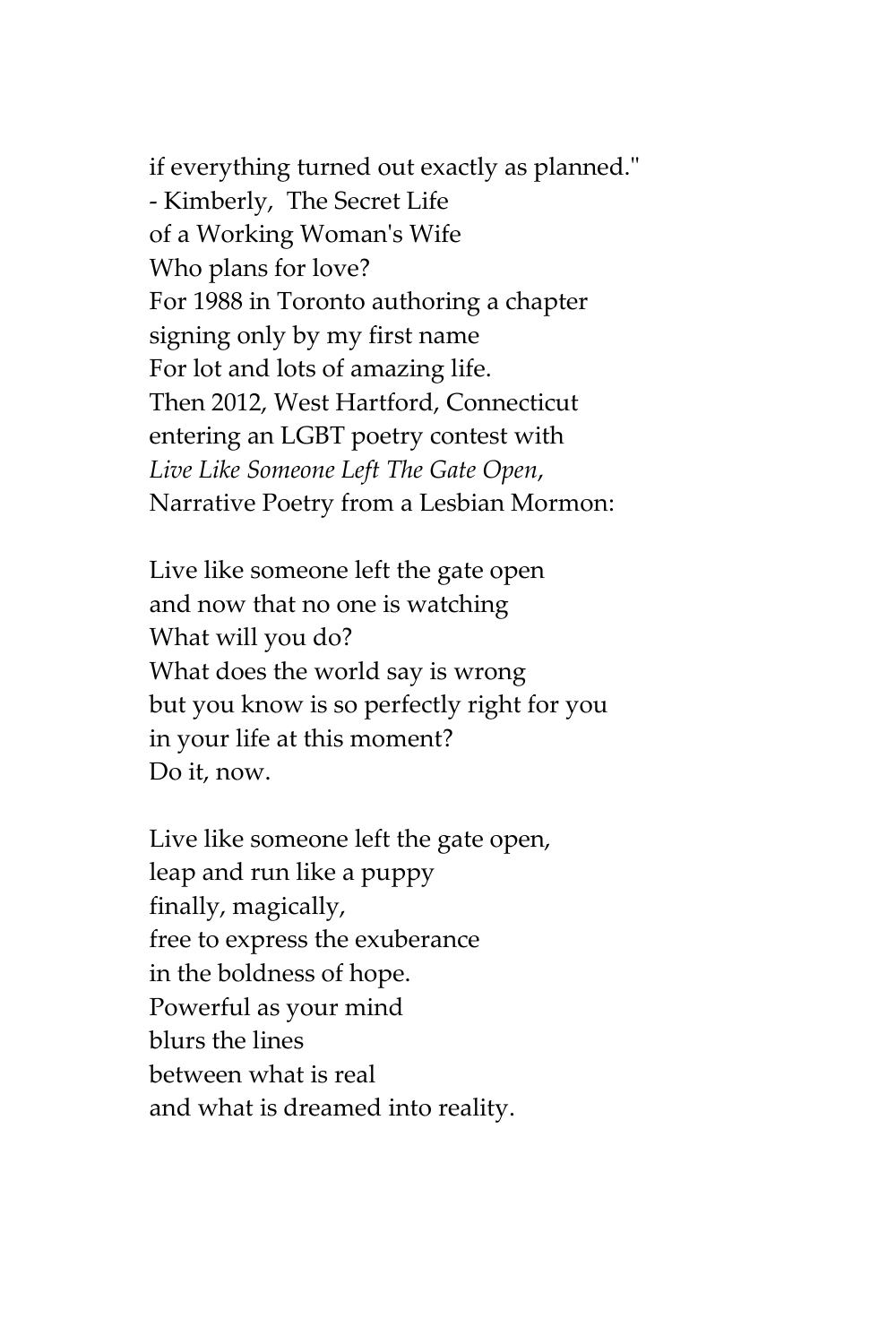# *Wild Dolphins at My Finger Tips*

The second dolphin fin breaks the surface of the sun-drenched Atlantic. My shirt flies over my head, my dry things left behind on the hot Carolina sands, safe with my girlfriend.

Seabirds diving, fishing. Neither hunter nor hunted, I will the dolphin to wait. Chanting, I stroke into waves, eyes stinging with saltwater, pummeled by the chaos of hunted fish, striking like popcorn on high summer heat.

I am suspended in water, reaching to her, silky smooth sea creature, a wild dolphin at my fingertips.

The sun is brighter, the waves crash louder, as I glance back to my love. She has touched the wild, natural part of my soul and ignited my dreams.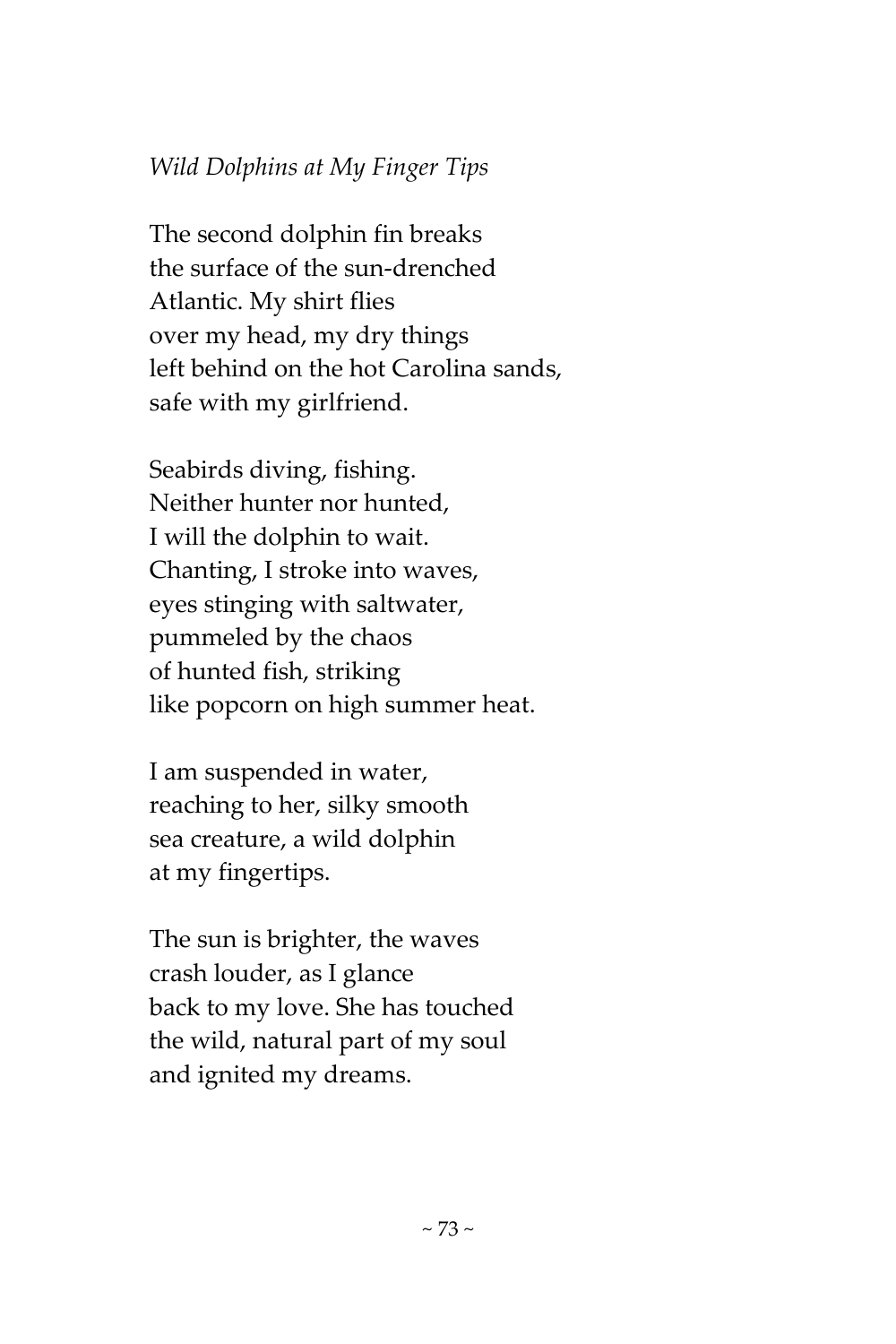### *Gratitude and Pain*

I release all vows, relinquish, A blessing of thanksgiving for many things Four years of irresistible cuteness, soothing tension, snuggling together with you Days and nights we seemed so perfectly in sync.

Bike rides to the farmer's market skiing and hot springing finding orphaned rocks singing at Jewish Renewal trampoline springing with children driving a stick shift, chopping wood learning and preparing for adoption days at the beach swimming with dolphins sharing food you prepared for us.

The full lipped reassuring glances gaiety and a smoldering place by the fire

I release and pardon you for making requests I couldn't meet. I ask for your forgiveness for an affair, for not consistently being honest and available and most of all for not always meeting your needs.

Go in peace.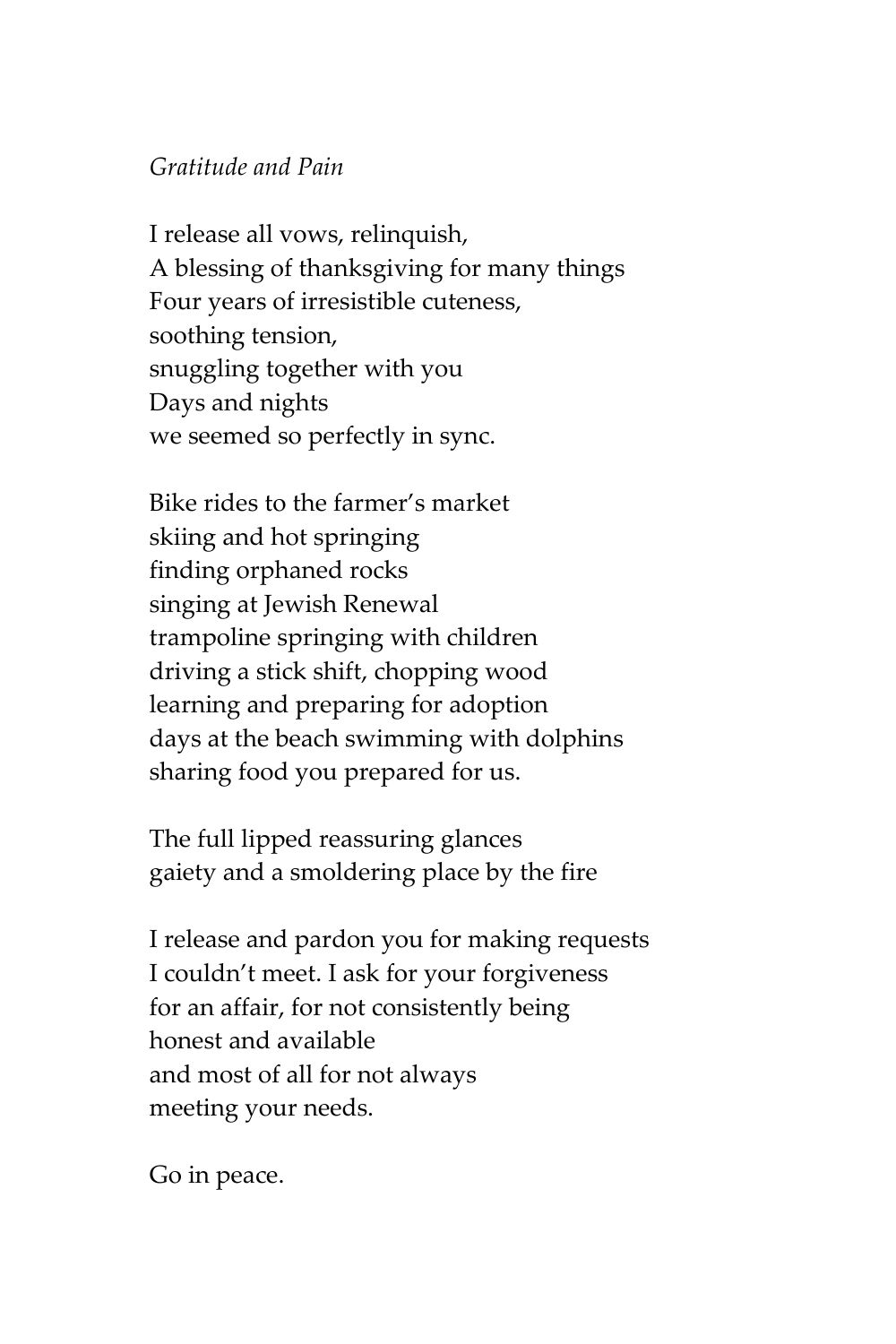You will remain in my heart forever.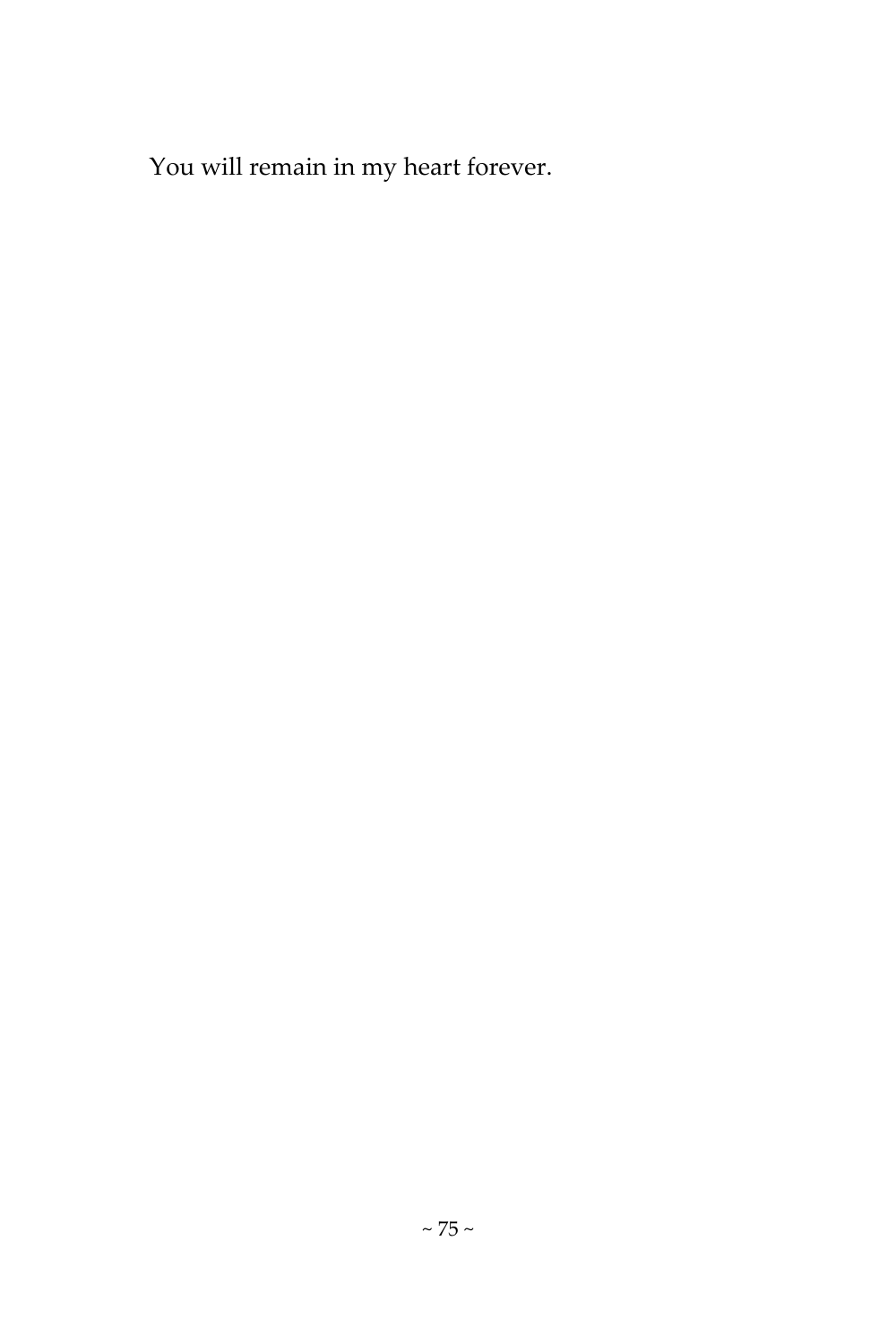### *Clear Endings and Strong Beginnings*

Not enough time gone for what needs time to shift, to ripen, to move, to close one relationship before another begins. Time please hurry, pass so I can embrace what I now feel.

Nearly numb with rage at what steals my time, cuts me off in my accelerating desire for time together.

I follow my mind to where I've run completely out of time, extinct. I need more time to remember time together.

Moving forward, backward in time, I feel the warmth of your arms, the intensity of your eyes, the sound of your breath, the sweet pitch of our love in time.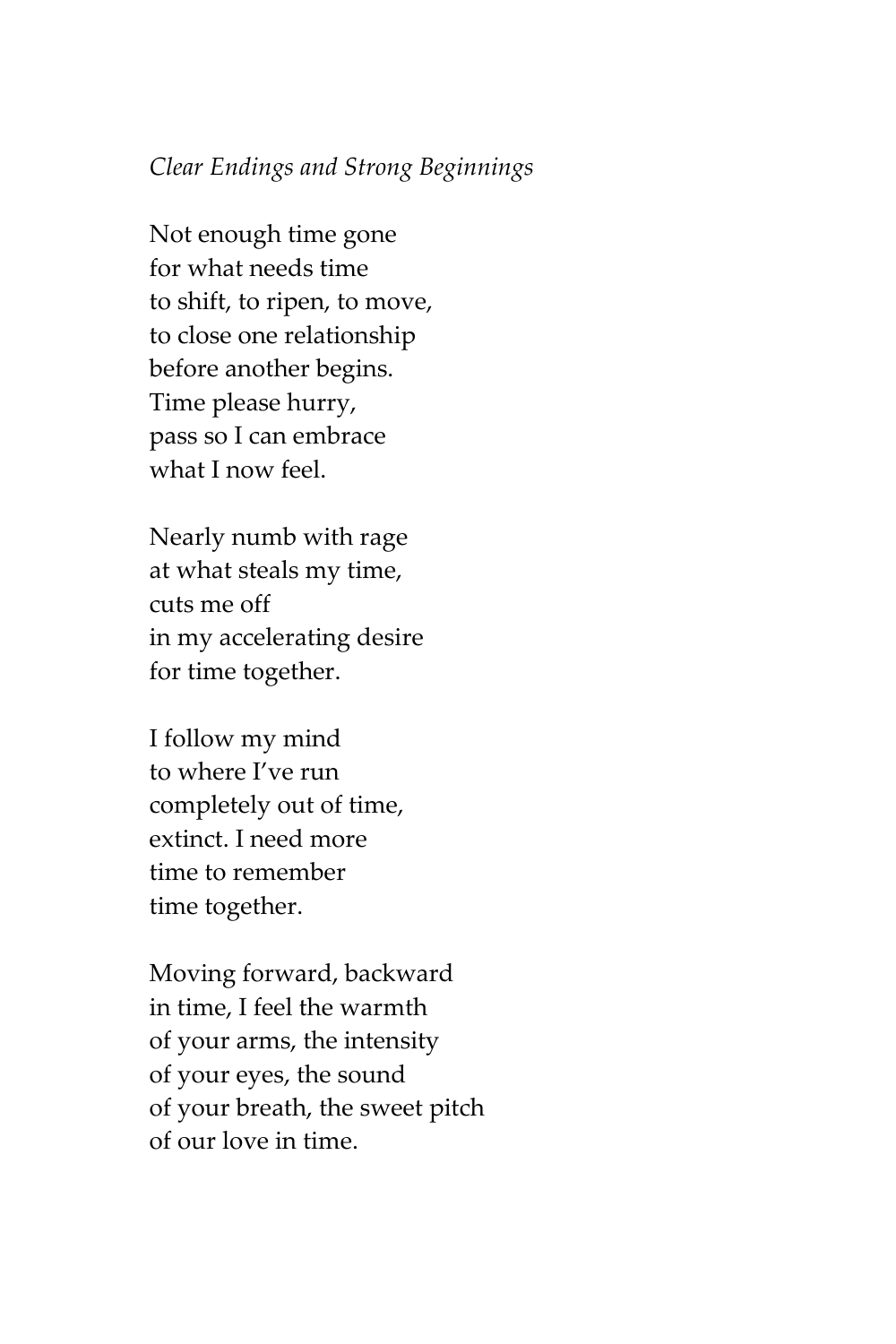### *My Mormon Life Enmeshed*

Disappointing teammates, I will not compete on Sunday. Puzzling friends, I won't have a beer. My Mormon life started long before I was born. Sheepishly, I claim my heritage to my gay friends as hard as claiming my orientation to my Mormon community.

"Mormons are not the bigoted religious right." My heart believing the best of my upbringing. Mormons are naturally mystics, listening to the guidance of a still small voice, inner wisdom, praying directly to God, receiving personal answers.

Then Prop 8, Mormon millions spent on hate, bent on snatching my rights, threatening my family's safety. I never expected to say, "Take me off the rolls of the church. This is not the church of my childhood, of my missionary service." No fairness here.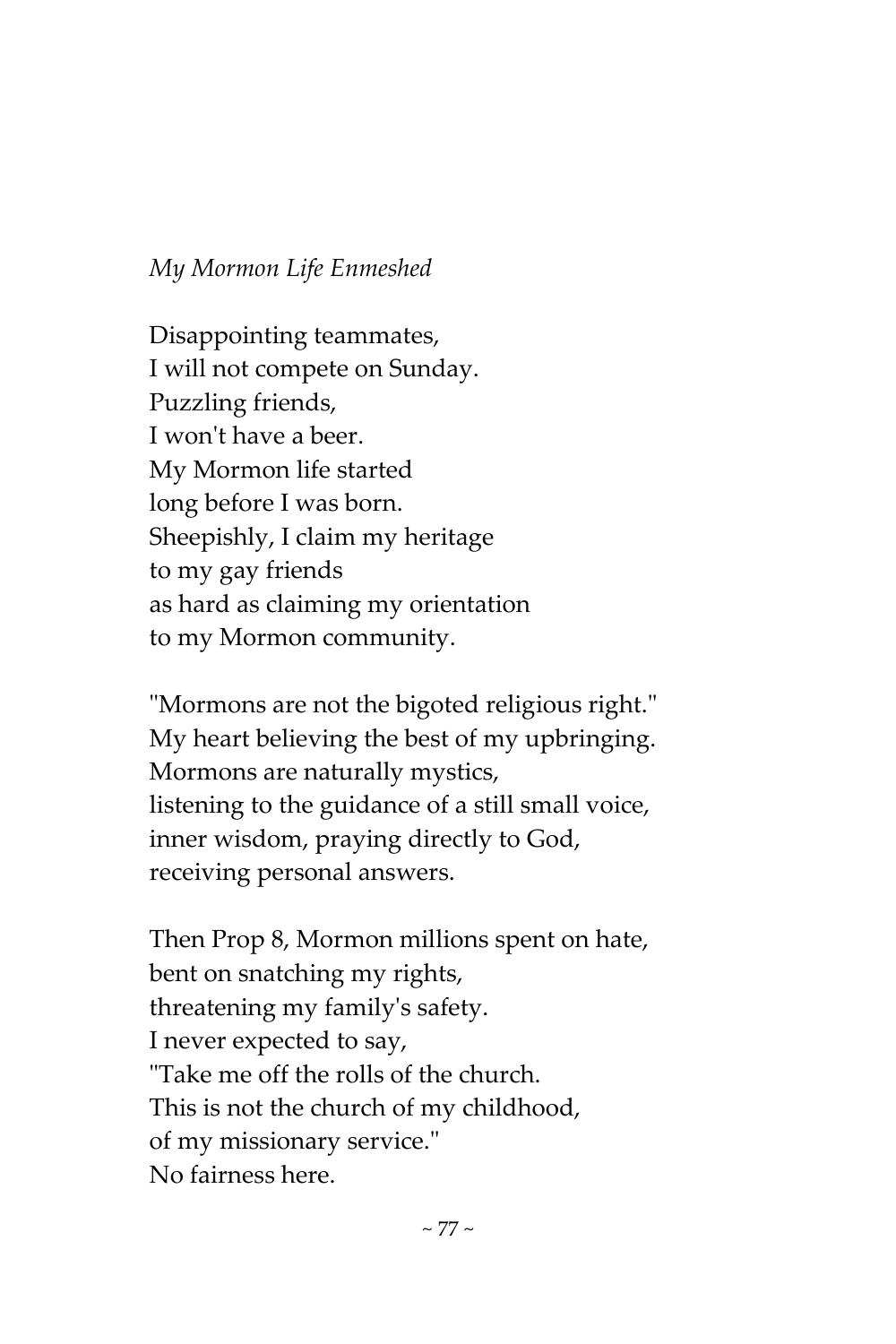Choices forced, I choose the woman I love.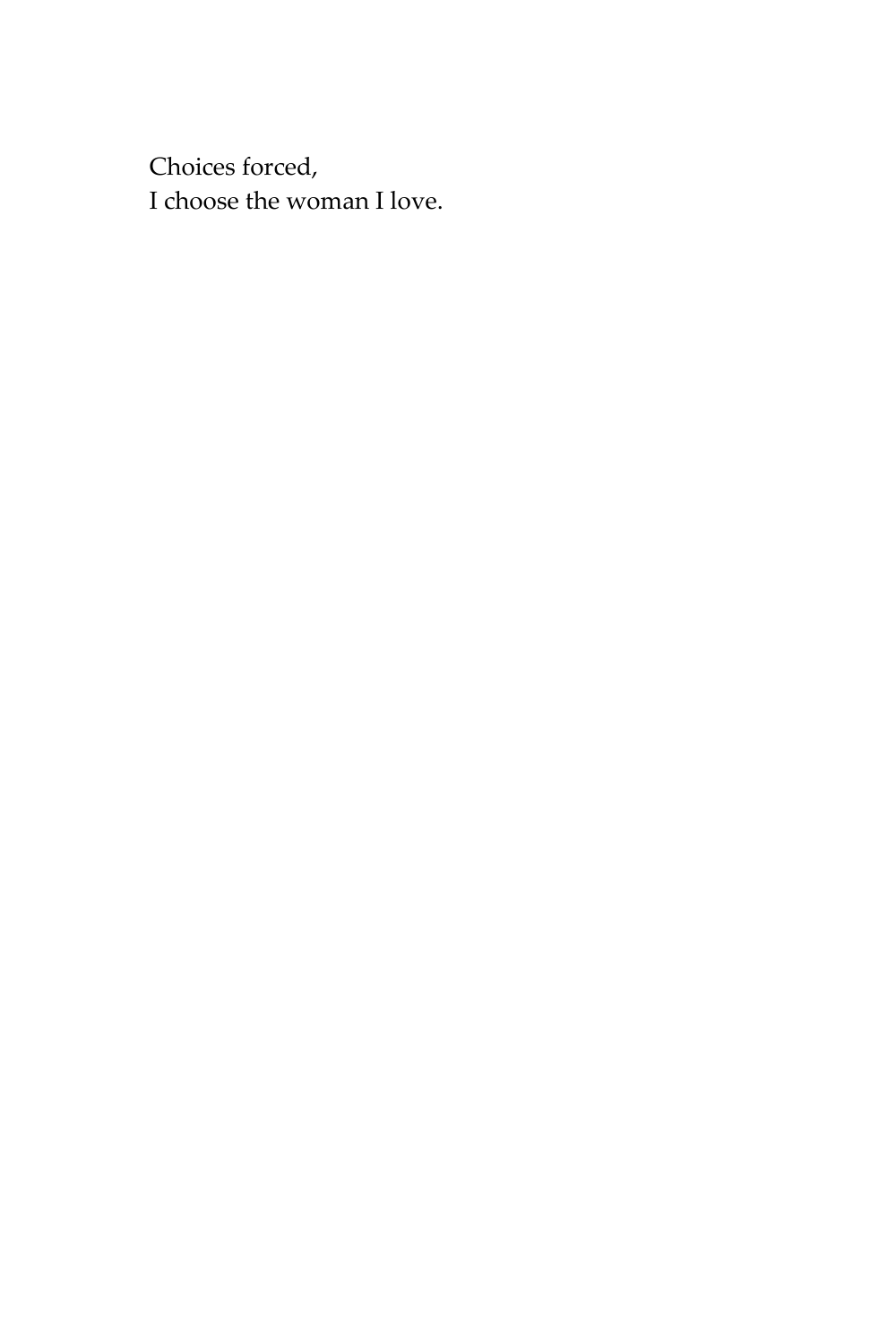# *The Official Response*

And King Solomon said: *"Fetch me a sword. Divide the living child in two, and give half to the one, and half to the other."* - The Christian Bible's 1 Kings 3:24-25

The bishop is touched by a poignant, difficult letter written from a sense of betrayal and disillusionment, brought to this most serious decision: Excommunicate me! He believes, "The teachings of Christ you found so comforting, healing, and true continue to be our proclamation to the world." He assures me the doctrines of this church have not changed.

Yet I see the world where a presidential candidate does not embrace differences, does not learn from those who are not the same, does not understand inclusive diversity initiatives, nor notice how he and I are rooted, to five generations of Mormon pioneers, and connected to everything and everyone.

I must find a way to thrive in peace, knowing, we each are uniquely different, worthy of love and respect.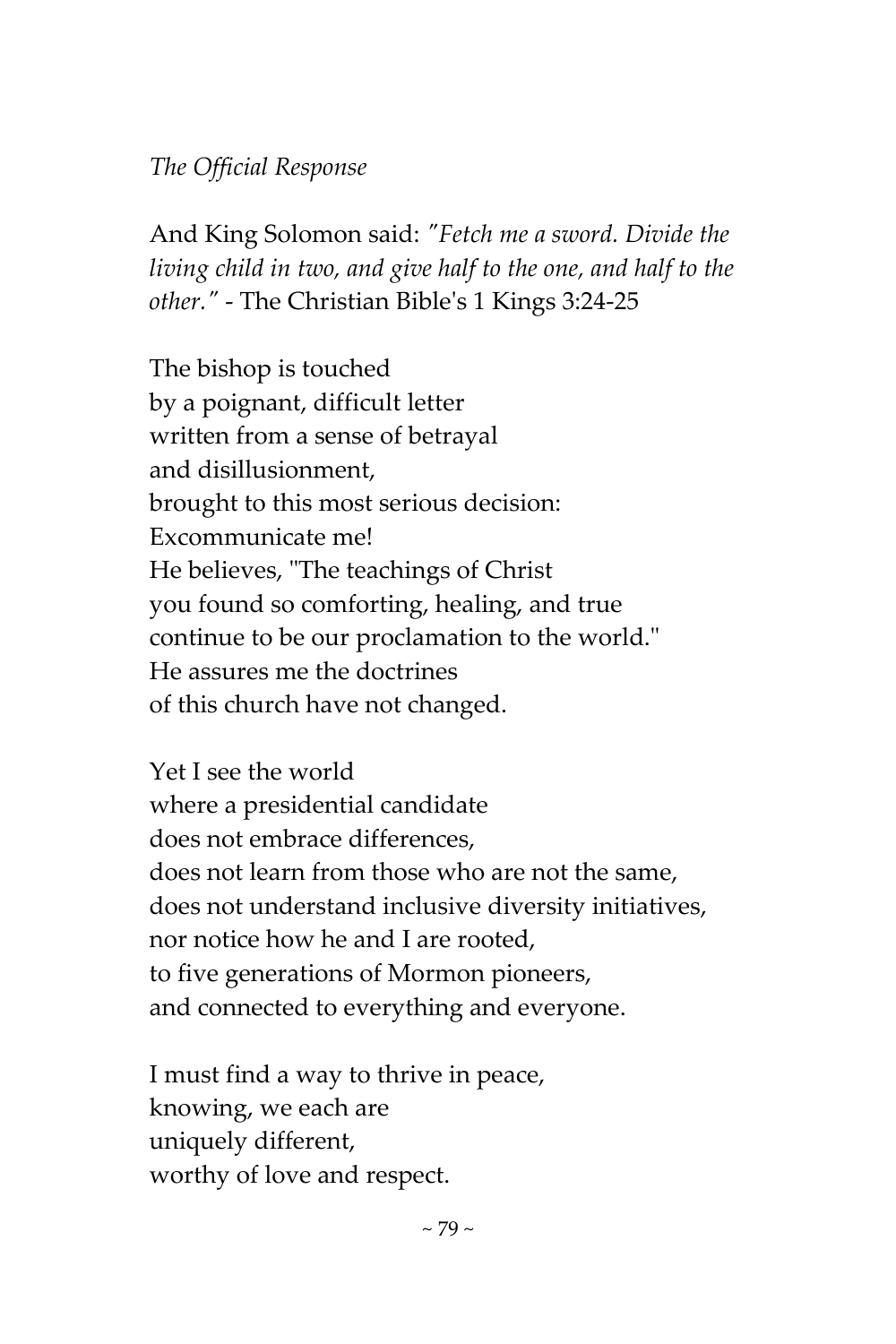Don't speak for God. I answer to God only. I see You and Me and She.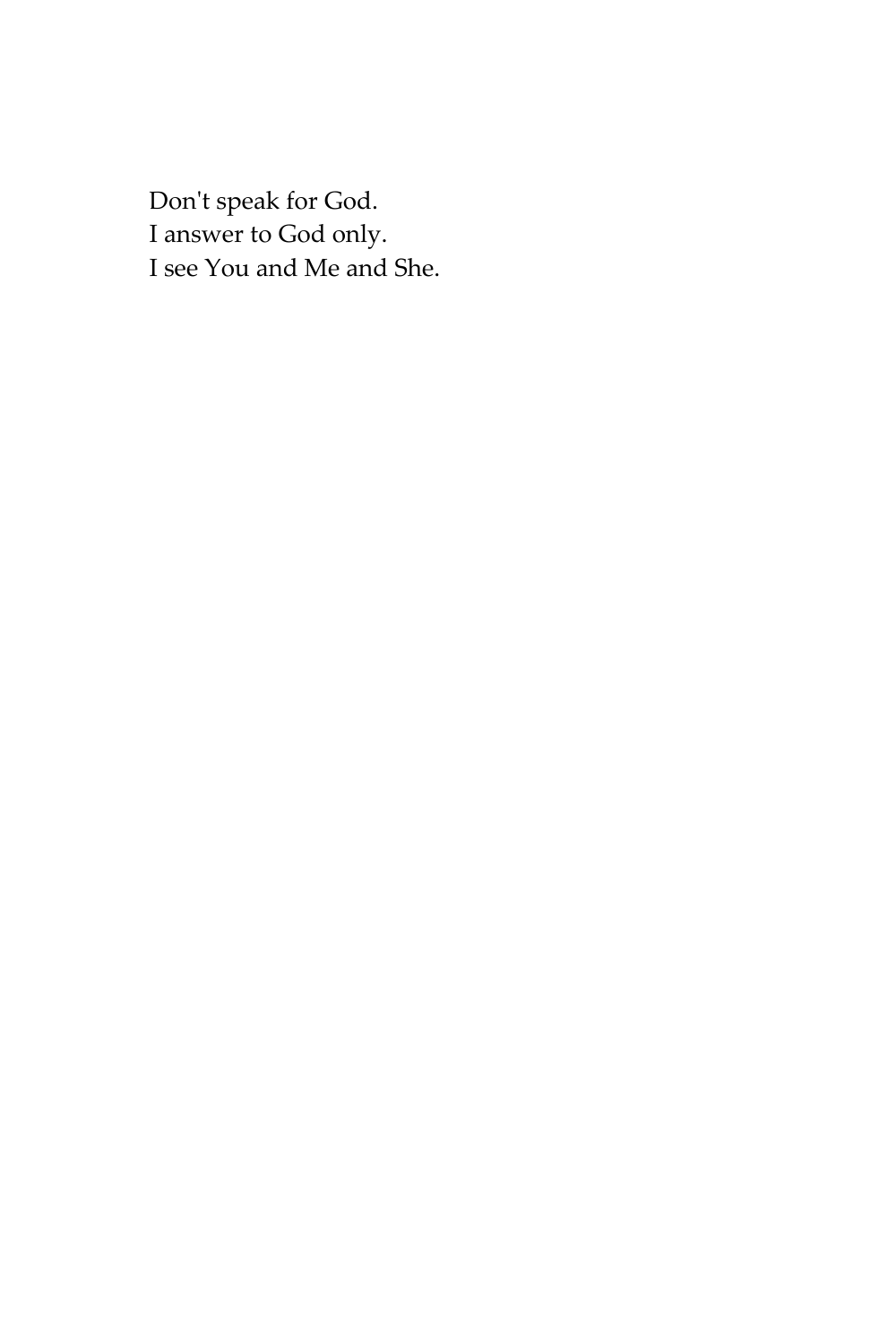## *Stars of Vision of Carrots and Begonias*

Beauty: a life of seeing you, red roses, white temple spires and iridescent blue butterflies.

When I was 28 and working as a professional photographer, an ophthalmologist in his stark white coat, diplomas on the wall, predicted blindness in my future due to the birth of my eyes: Keratoconus.

"It is genetic . . . so there is nothing you can do," he lied, predicting my future, spurring me on into complementary and alternative medicine to find solutions that find me now, 55 years old, with the best vision of my life.

I call my disease "carrots and begonias," for it has motivated me, nourished my desire, driven me out into the world, fueled my yearning to see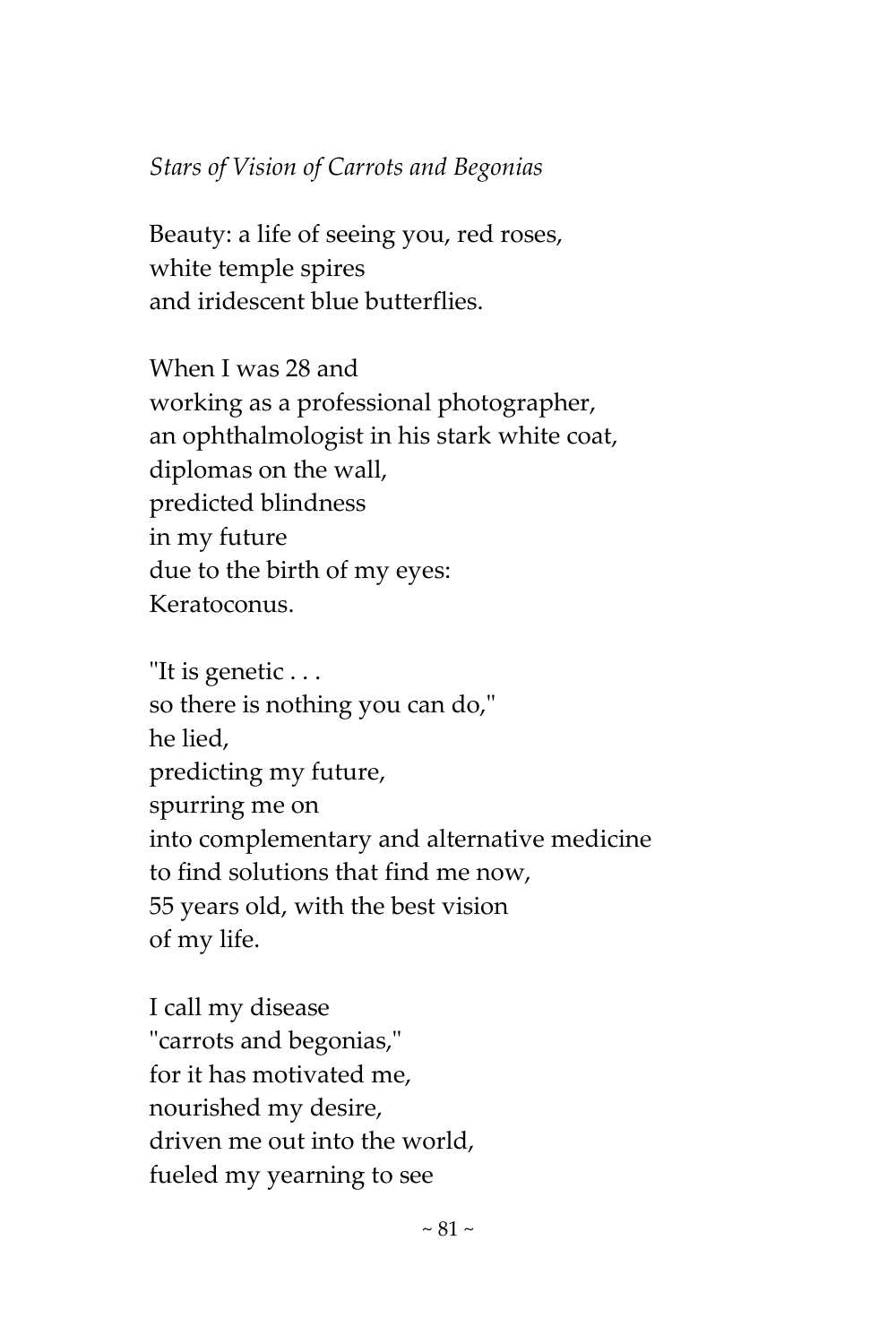beautiful purple flowers and fiery red fall foliage.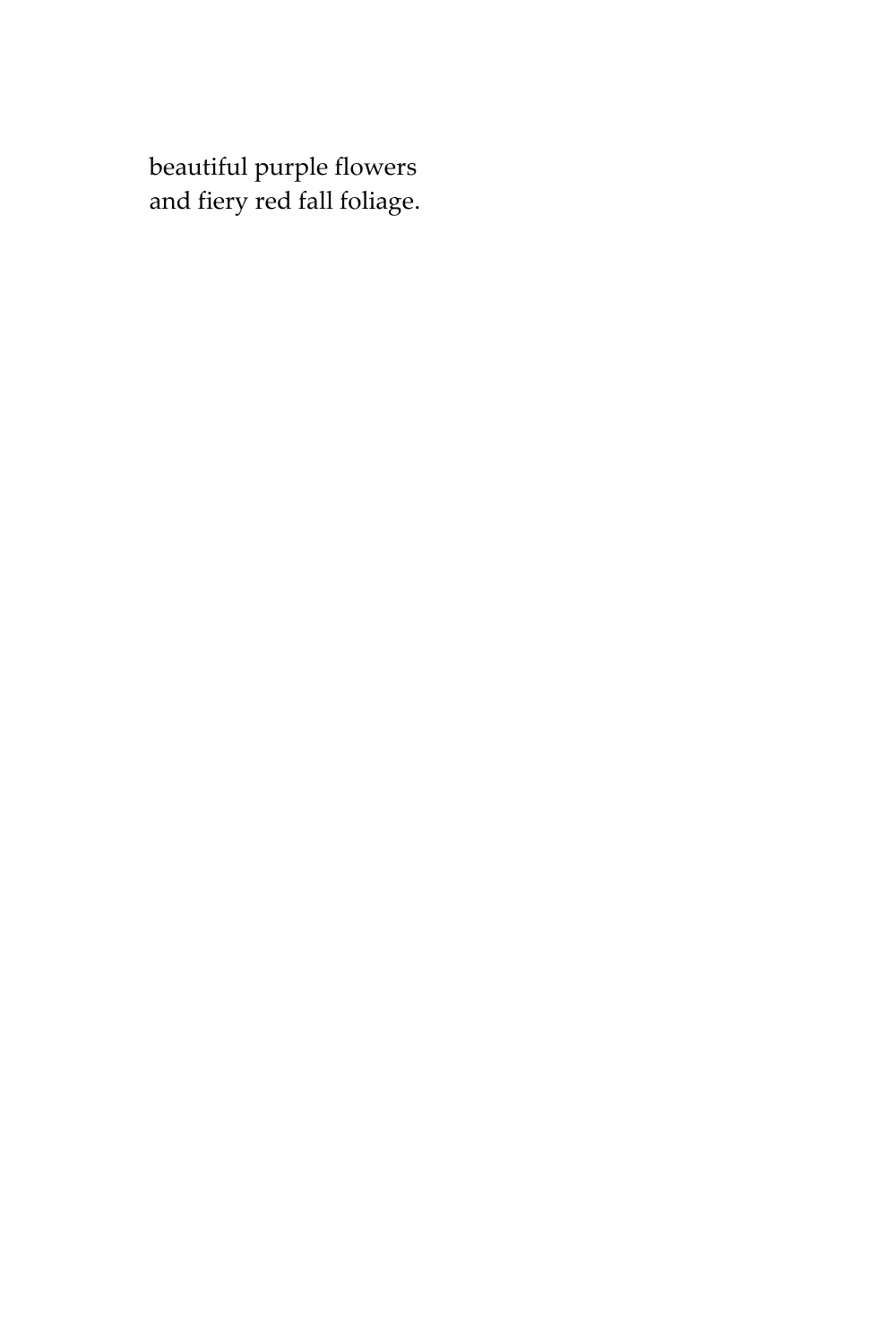## *Squinting Against the Light*

Against harsh light, squint and all shades blend, distinction a mass of loss, diversity a wash, and what's left visible is prescribed green.

Opening I consciously see the succulent green lightly speckled, dark nourishing tea green, verdant knowledgeable snake green, relaxing turtle shell green, the almost black of shadow green, poplar green fractal leaves, off the Berkshires' roof I see a thousand shades of green, each leaf a witness, a judge, in service of diversity.

Cracking thunder voices bring a sunlit rainbow hues of green, water drowning seedlings with nutrients and advice, washing away the shadowed dirt earth, arid in the sunbeam.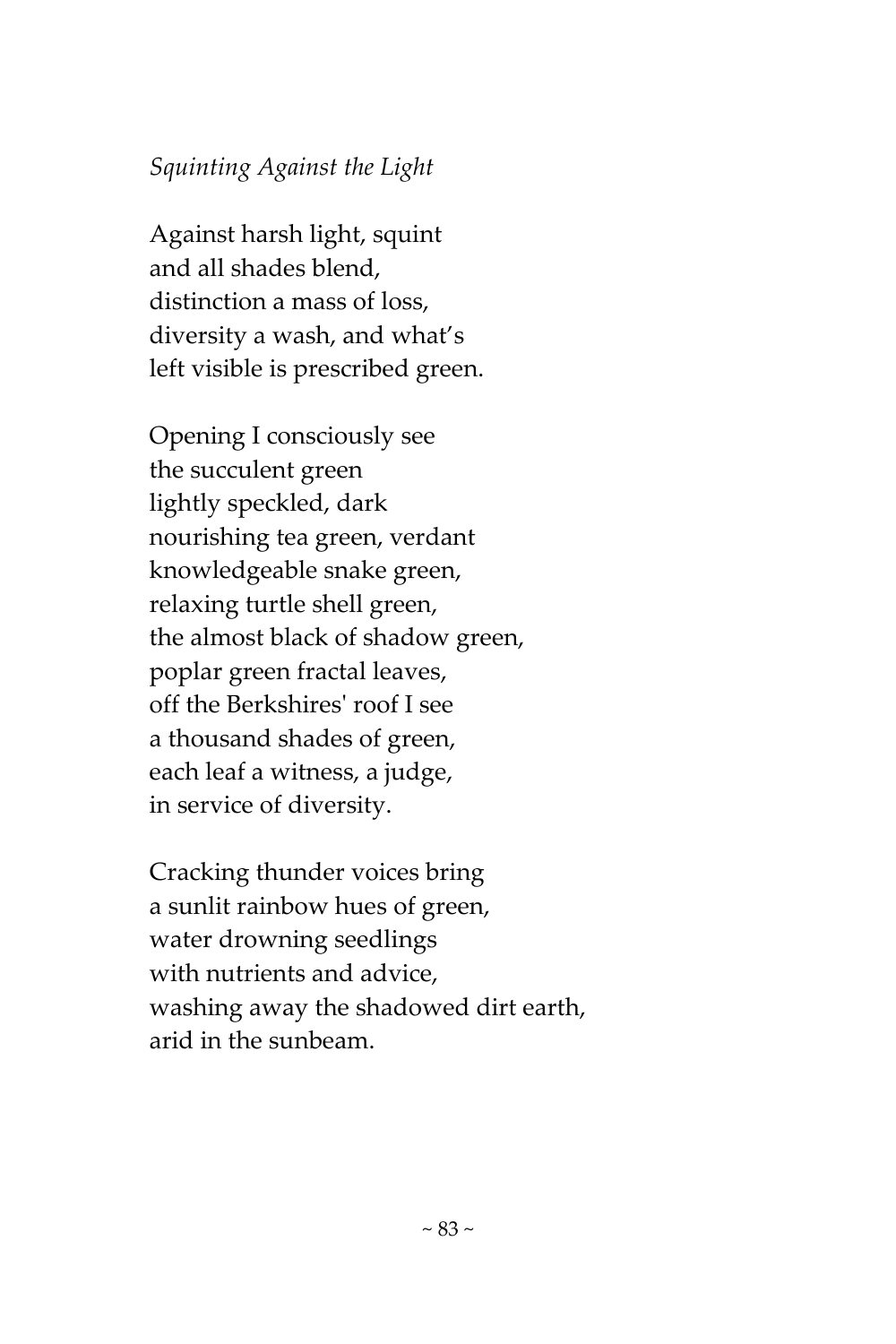#### *What if You Knew the Future*

A doctor of pain predicting blindness, lameness, sunlit curses based on defective DNA. Skeptics ignoring nurture's epigenetics. Placebo: absolute certainty of nothingness. Future problems of past reflections visualized antidotes impossible. Kim possible in every informed cell.

What if? A neighbor, a bishop, a preacher's sword slicing fractal branches, crushing lines of exclusion childhood illusions in heaven's echelons because of love, willingly attracting life, mitigated by inner strength, science, miracles waving wickedly at the unknowable.

A futurist speed-watching fast forward newsreel patterns, emerging into futures precluding change as we hurl, never reaching there, always here attracting a future lived not pleasing everyone or always getting it right.

What if you knew how you would die? What if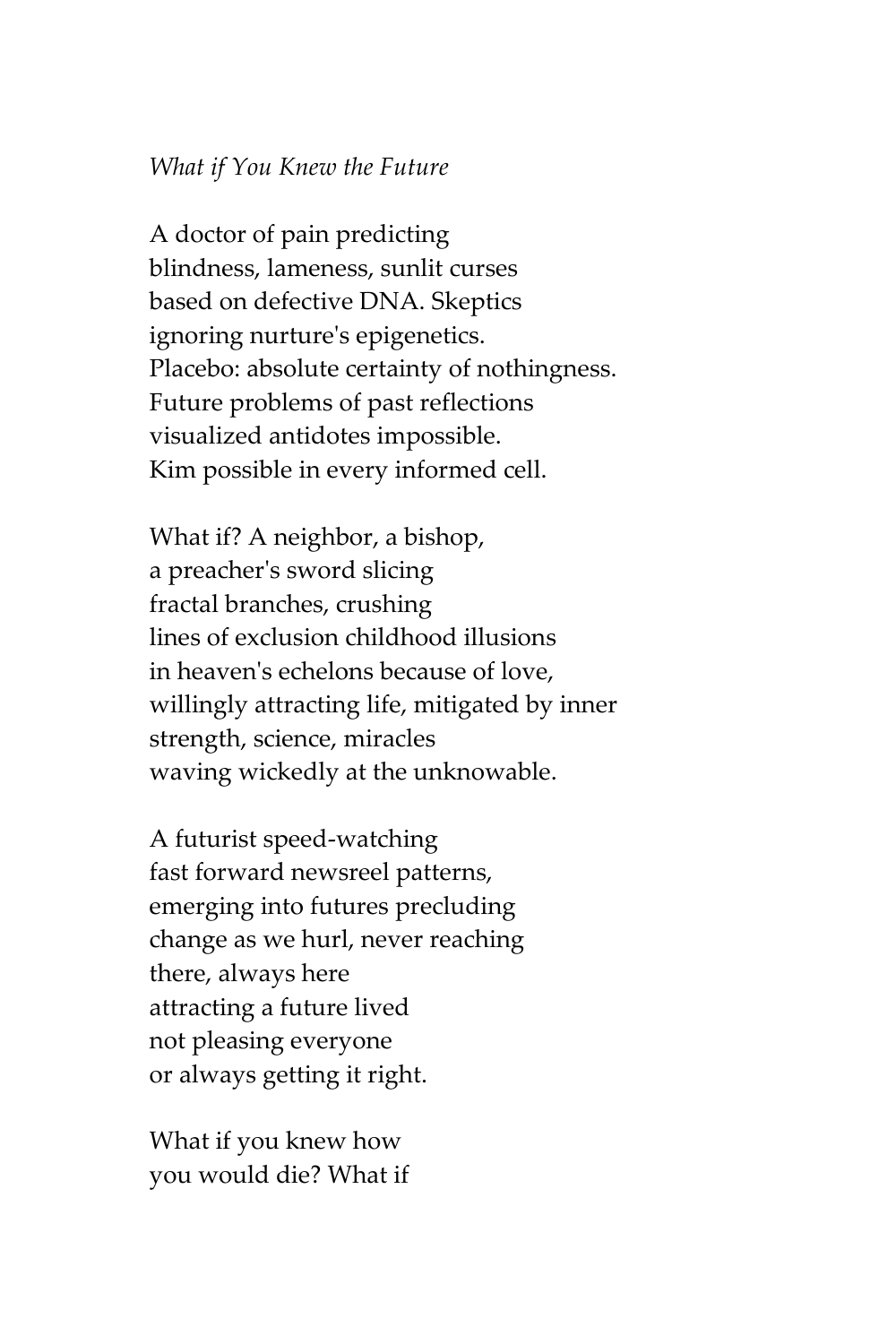wrong costs you the future at 12 or 21, only to learn as you flow futureward.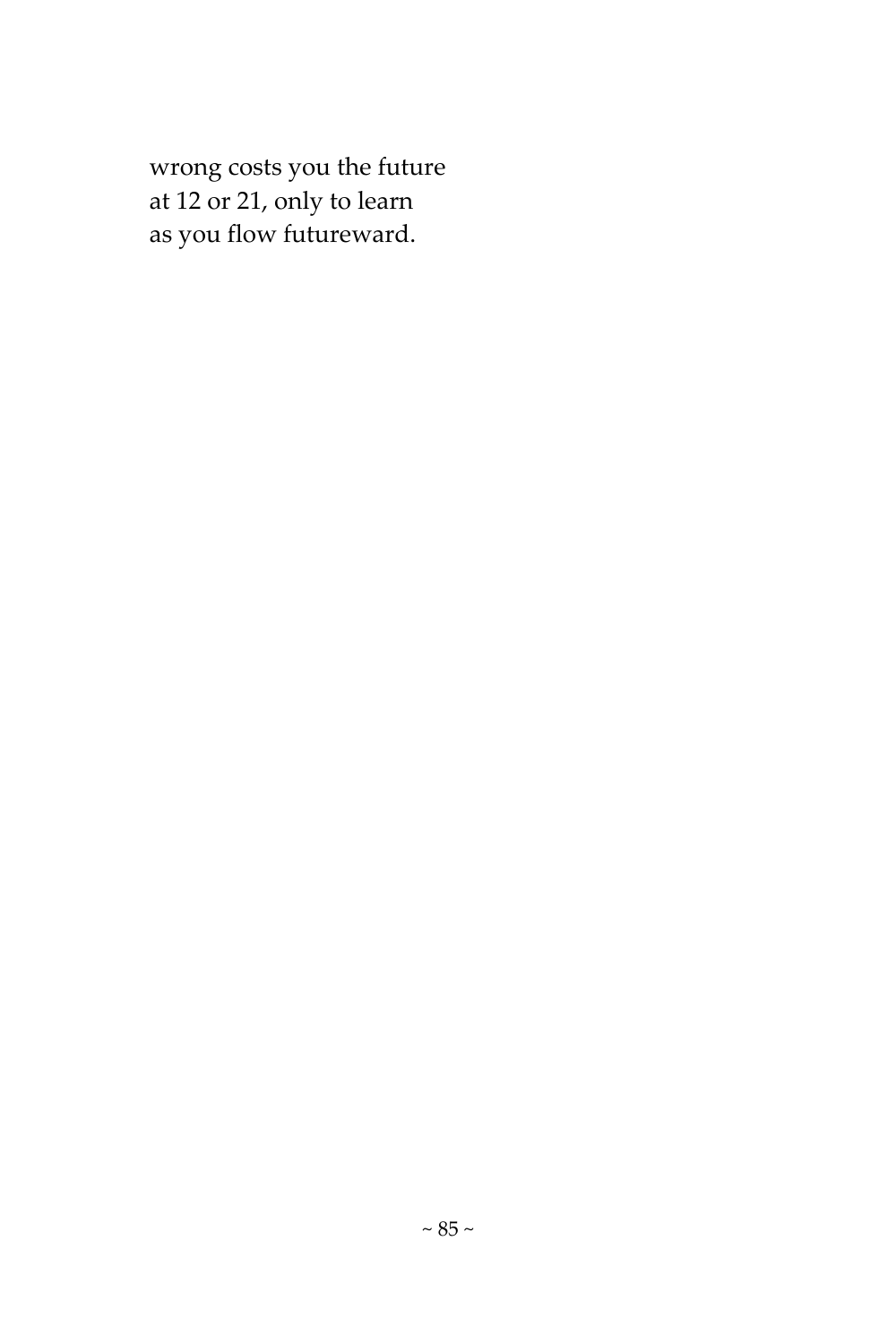### *Inner Bridges*

Connective tissue, whole body communication, an architect's dream spanning gut and knee, streams of building blocks from words to heart, sacrum naturally supporting columns of flexible molding to mechanical force with shape-shifting layers surrounding nerve networks, migration, proliferation, reproduction, identity differentiation.

You separate from me in the fluid uniting every cell in deep sleep, the creative wonder of unified fields.

Homeless calcified bones with relationships, hands making watery the unyielding gel as neighbors gently touching the dwelling place of the soul, creating self-supervision, guy wire guidance, a steady gait, proprioception's discovery of individuated space,

Room to falter in the stress of injured trunk, hips, and arms tied together, a three-legged race to inflexible sedation, fibromyalgia's missing mechanical link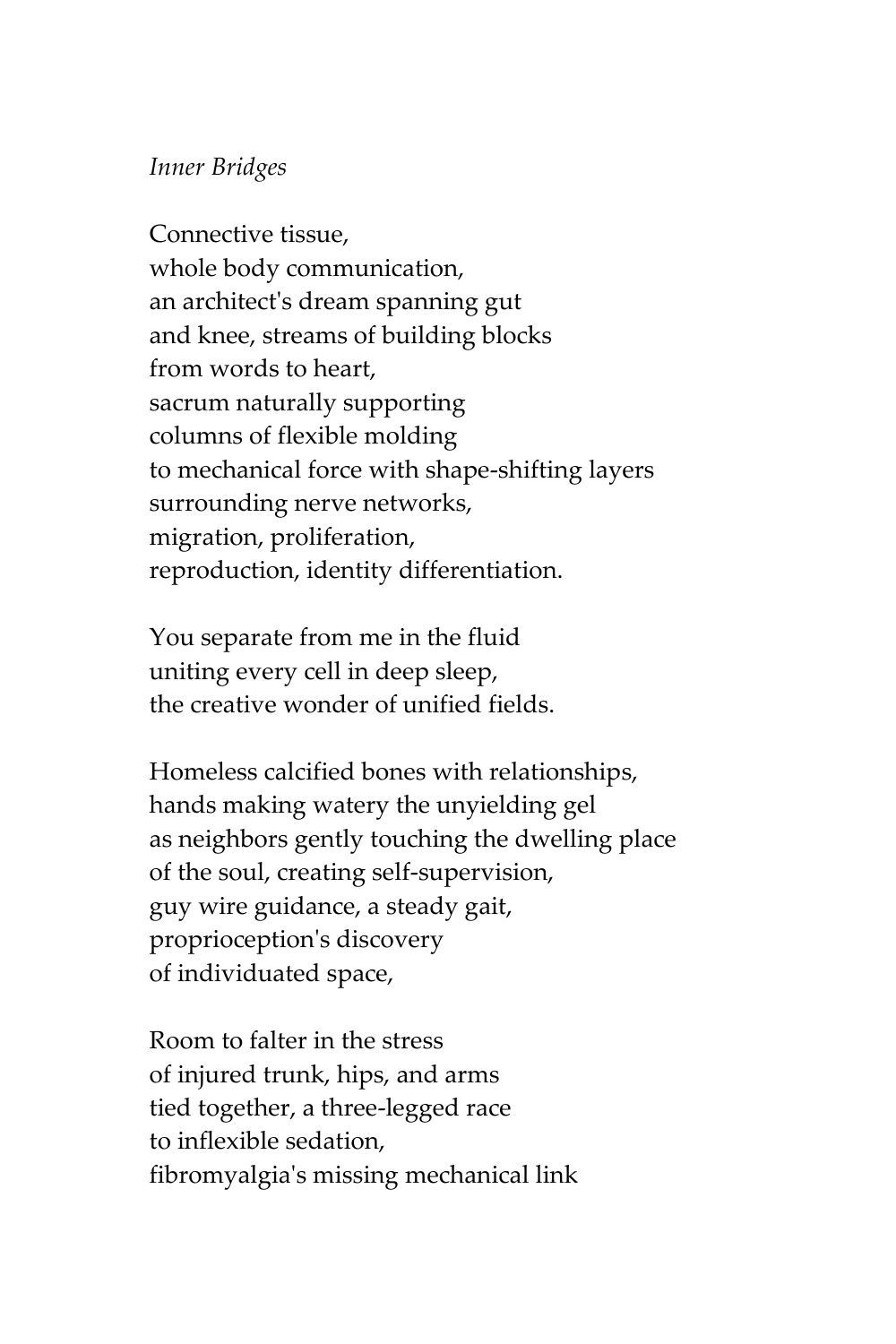as everyday cells are scrutinized, judged worthy or not.

Is it the "right" red? Is the tensile strength good enough to physically bear life's challenges, stretched capacity determining shape, sometimes turning to cancerous ideas living beyond their prime.

Disappointment drowning in fear, remodeling the loss as inflammation does a burn over, triggering sensitive nerves and robbing adaptability in a drought cycle of pain.

A single beam of light accelerating tissue repair along local passages, triggering a cascade of remote effects, massage therapy, caring hands winding, pulling, reforming the defamation.

Acupuncture channels connecting surface skin with spleen, pancreas, internal organs through collagenous trains carrying breath from marrow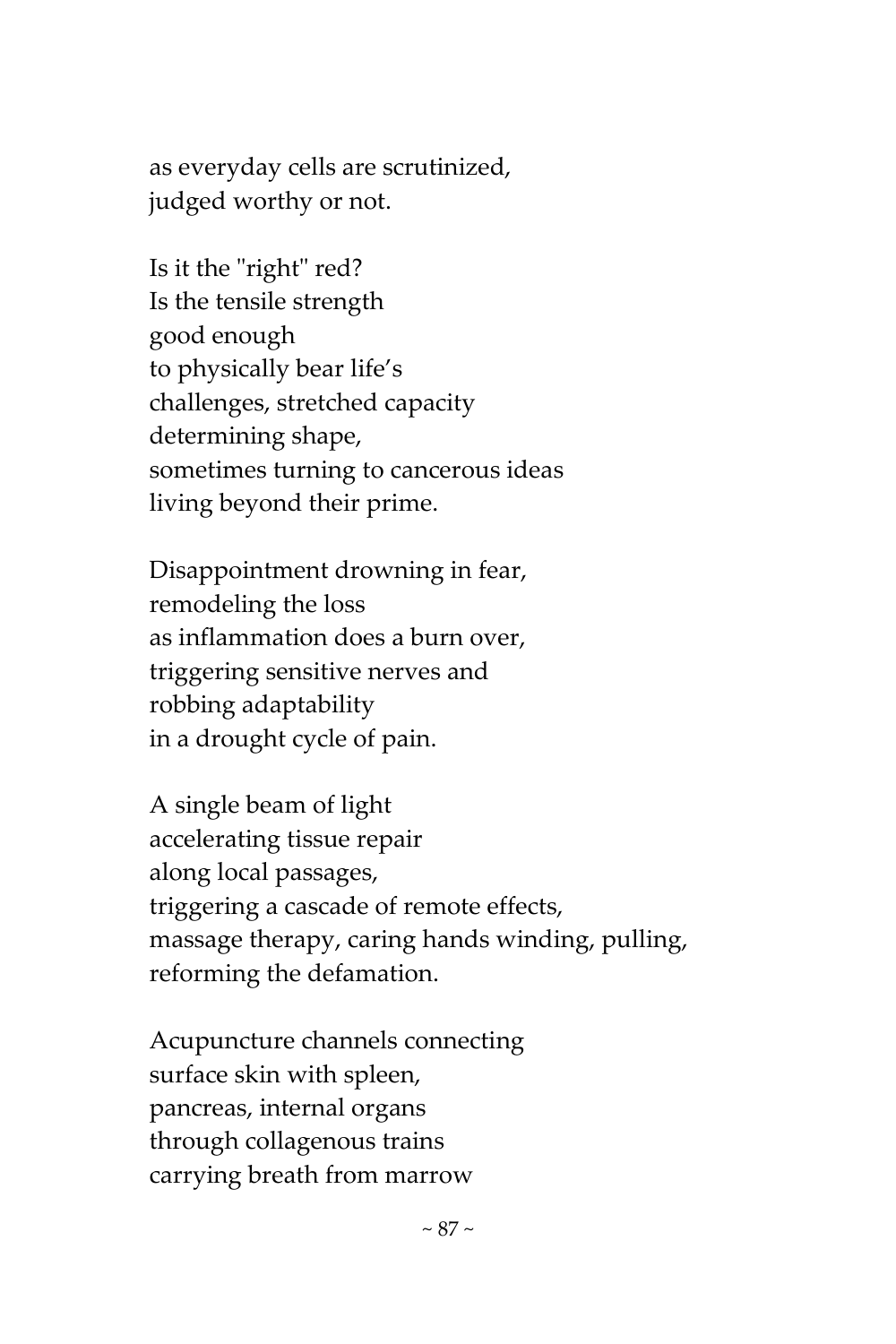to stem cells of Tibetan Inner Fire, mechanical transformation over fractal scales of time awash with change.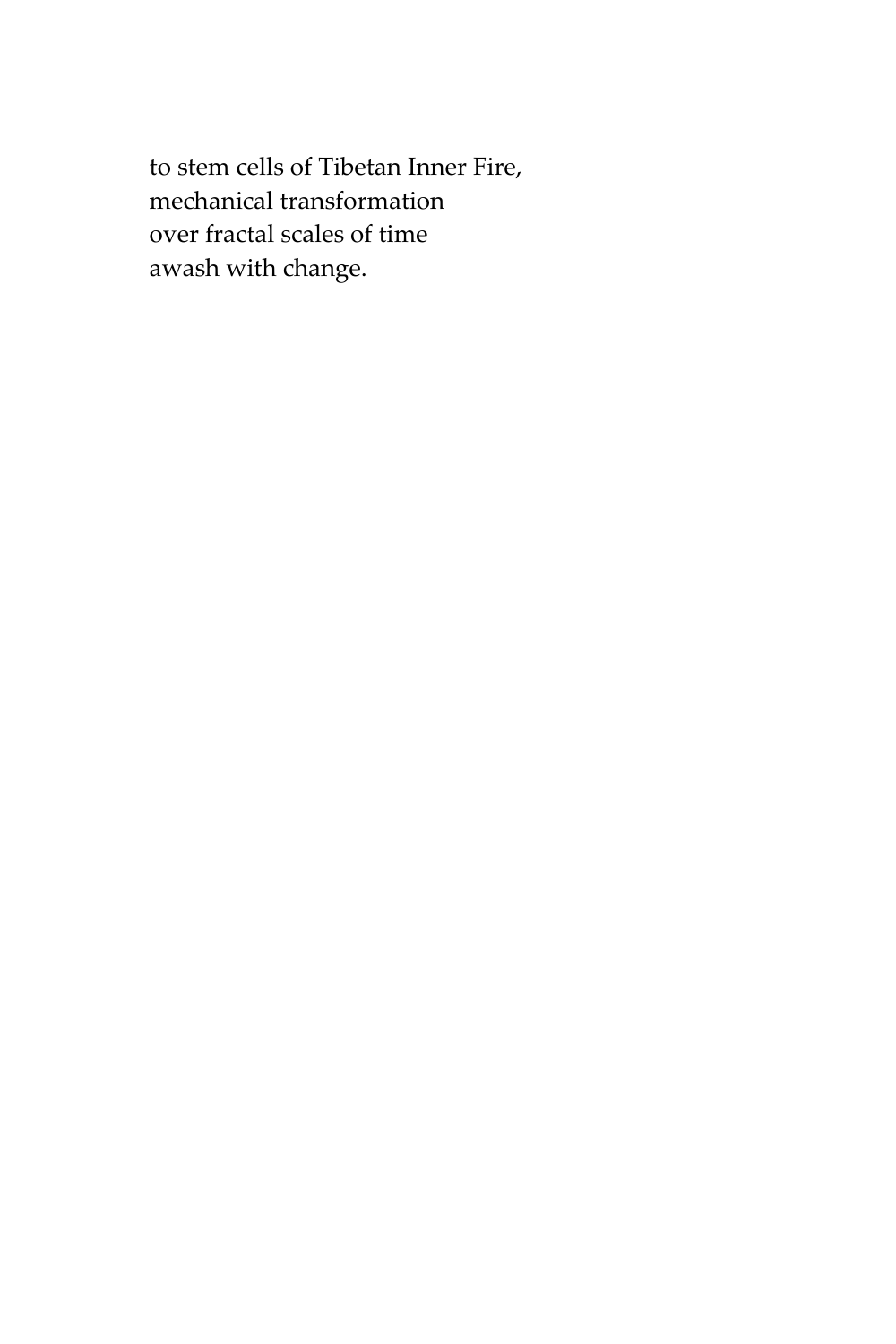### *Sandy Particles, Waves of Sea*

Red hot September sand on my bare feet in the Sinai Desert, rolling hills, roving sheep, and their Bedouins.

A lone American on this muchbattled beach, I've arrived through three barricades of machinegun-toting soldiers.

Six thousand miles from home I dive below the surface in a clump of safely boring sea grass, when it gives way to a pride of lionfish–– miniature sea terrorists–– beautiful-but-deadly spines streaming colorfully in the current.

Wide, vertical bands of black, red, and green markings with sharp white stripes separating, camouflaging the nature of these predators.

Twice the size of my outspread hand, the lionfish float close enough to touch. I pressed my hands tight against my body. They are brave when hungry and hunting. Tiny eye-like structures––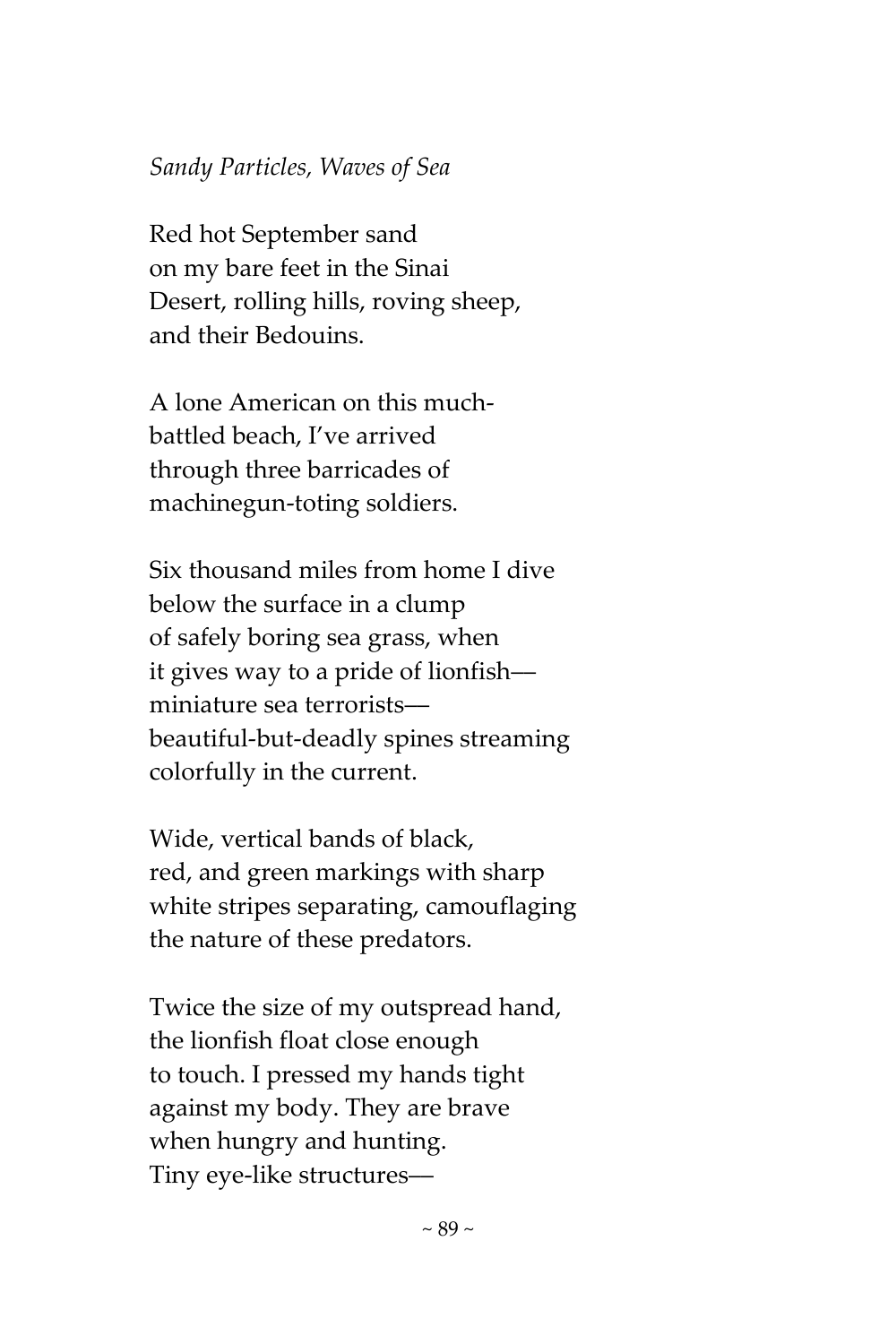the business ends of spines–– confuse their quarry, trap and kill.

I know other deadly creatures surround me. The Titan triggerfish will aggressively guard her home, her nest, her eggs with fierceness. Sitting quietly amongst the coral, a cousin to the lionfish, a stonefish can be deadly, penetrating the black neoprene of a diver's protective gloves.

I could be dead before reaching the beach, here in the Red Sea. Predators lurk, the least visible the most deadly.

Below me, cozy, nestled in the sand, a blue spotted stingray. Cone shells looking like small gooey snails are deadly harpoons, paralyzing their fleeing prey.

A green sea turtle glides along the coral, a huge alligator fish pokes her snout from below the sandy floor, set for an ambush.

The stillness broken only by the sound of air leaving my mouth, bubbling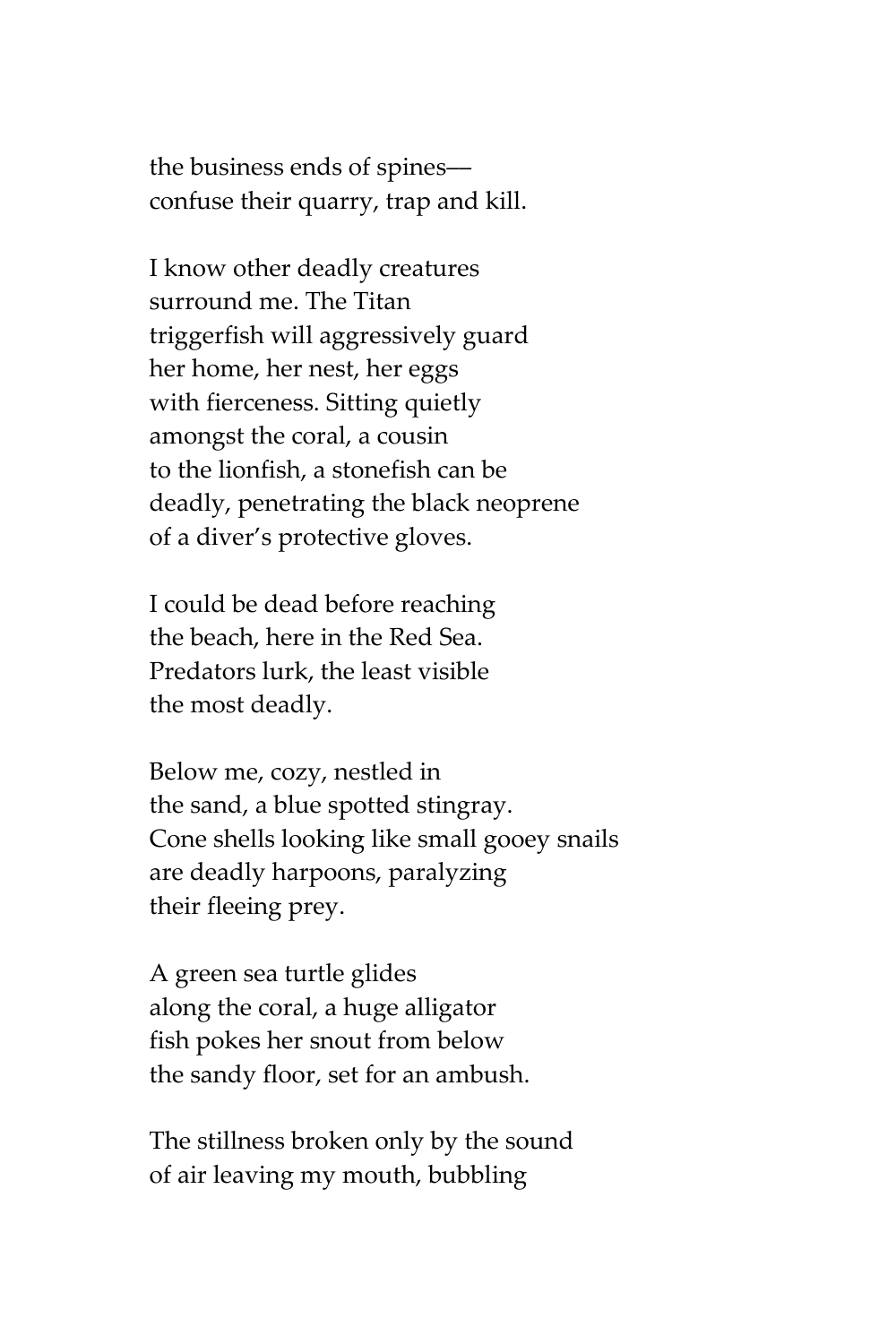up to the surface. I am under no illusions of safety as I follow my passion, yet I pass unharmed, held safe by the water.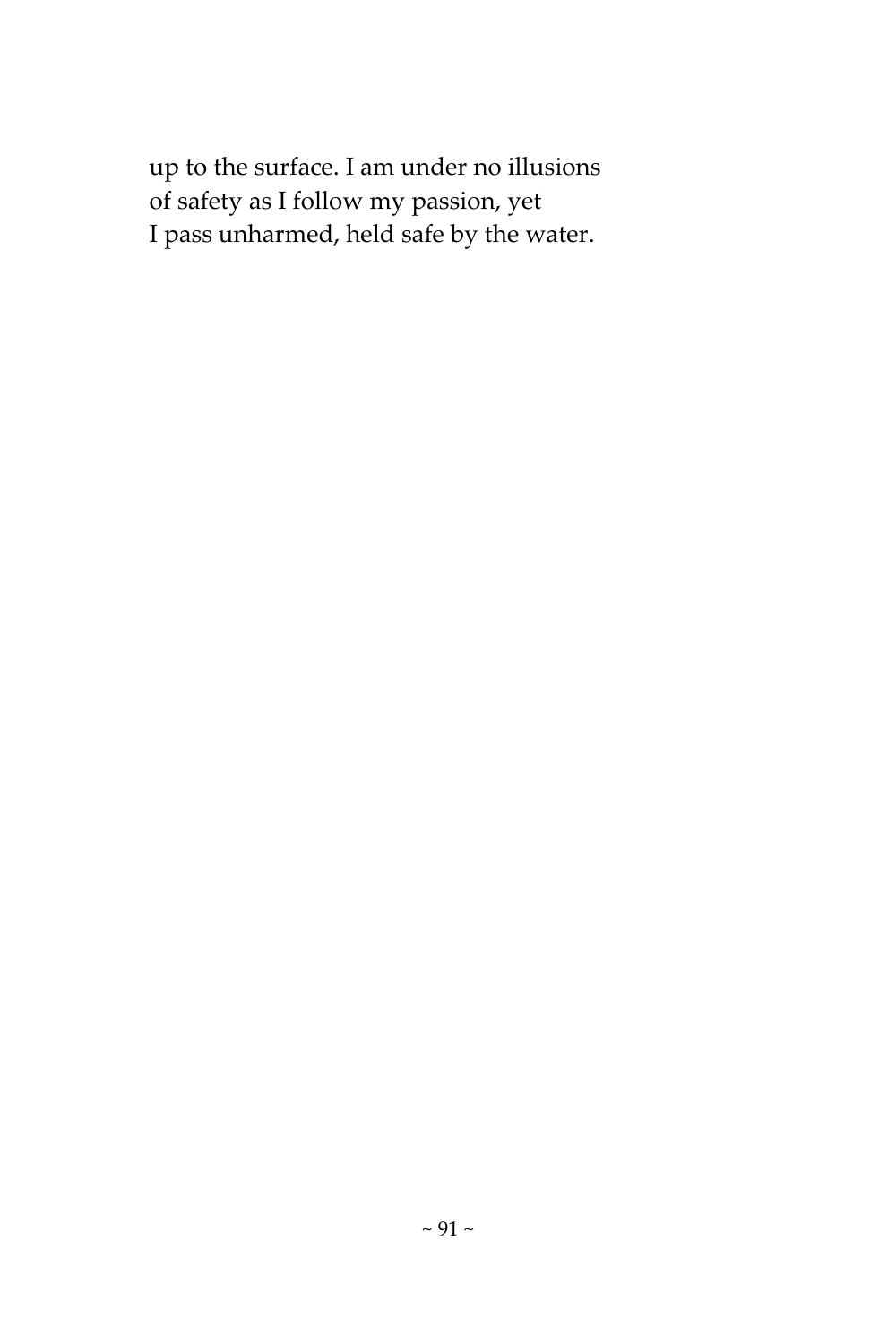#### *I Storm This Stage*

I chose to storm this stage, chose to speak through fear, sadness, and yes, elation. A moment of insanity, like when, at 14, I rappelled face first off a Utah cliff.

I chose to storm this stage. At 54, my coach's voice stalks my head: "Move on stage like a lion. Make the audience feel, if they look away, you will eat them."

I chose to storm this stage. "I am here!" I plant my claim to the stage, to my life, to my story.

There is only gaily forward to move, driven to share peace, hope, and health. I stride through the nerves and love, across a tightrope tautly drawn between passion and safety: my story.

I chose to storm this stage, to tell of another day. I yell "I am here!" at the Blue Hole.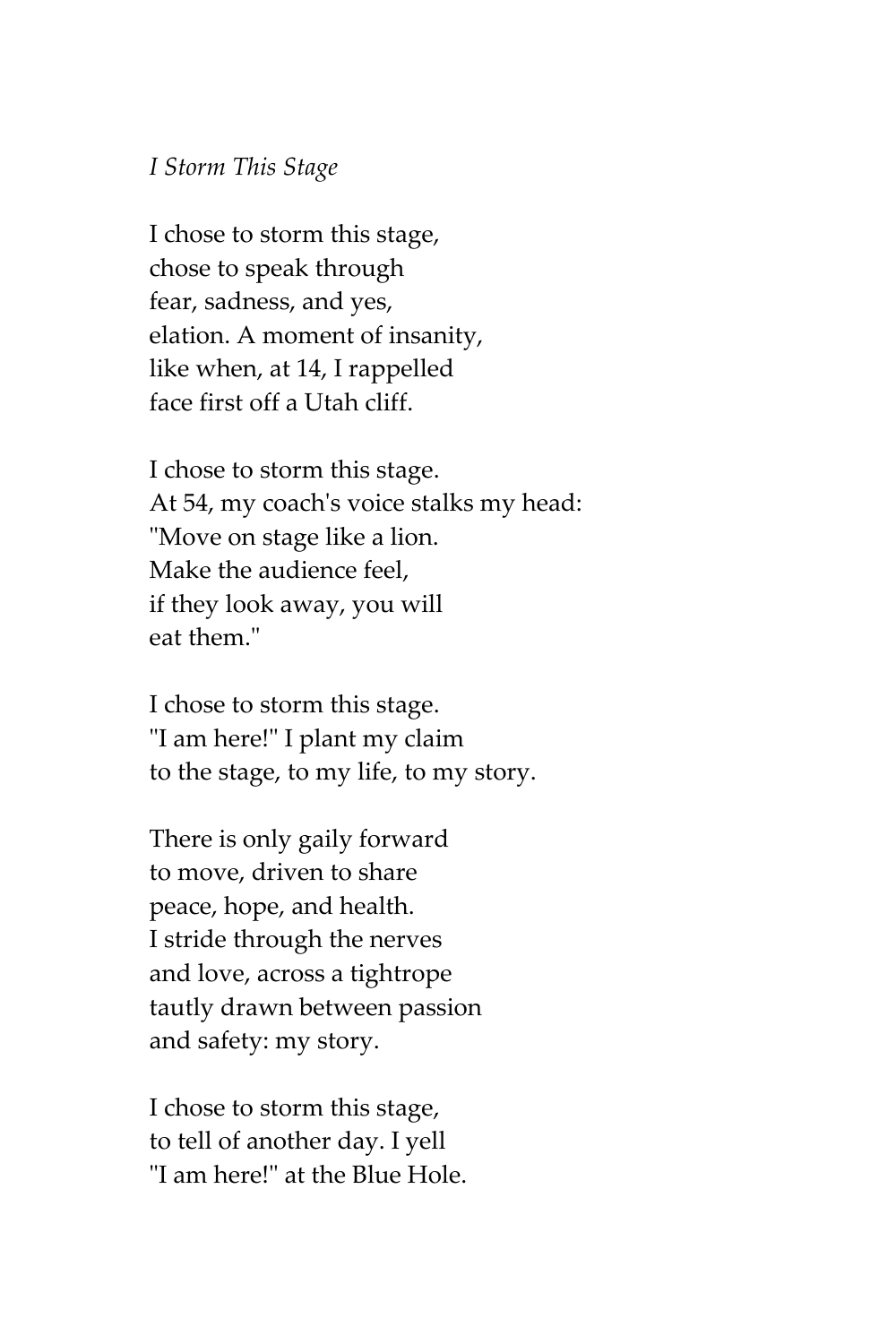No one but the Egyptian shopkeepers wants me here, at the edge of this much fought over beach, where I fulfill a dream to dive in the Red Sea, to swim with jagged coral and poisonous lion fish: I agree: "the most beautiful place on Earth," says Godfather of the sea, Jacque Cousteau.

I chose to storm this stage, and the tears well. I know where my story goes. "A week after the dive, in Tel Aviv, I watch a big screen as the Twin Towers burn." I was there despite family fears and questions: How to keep safe in this world?

"Passion and beauty," I say......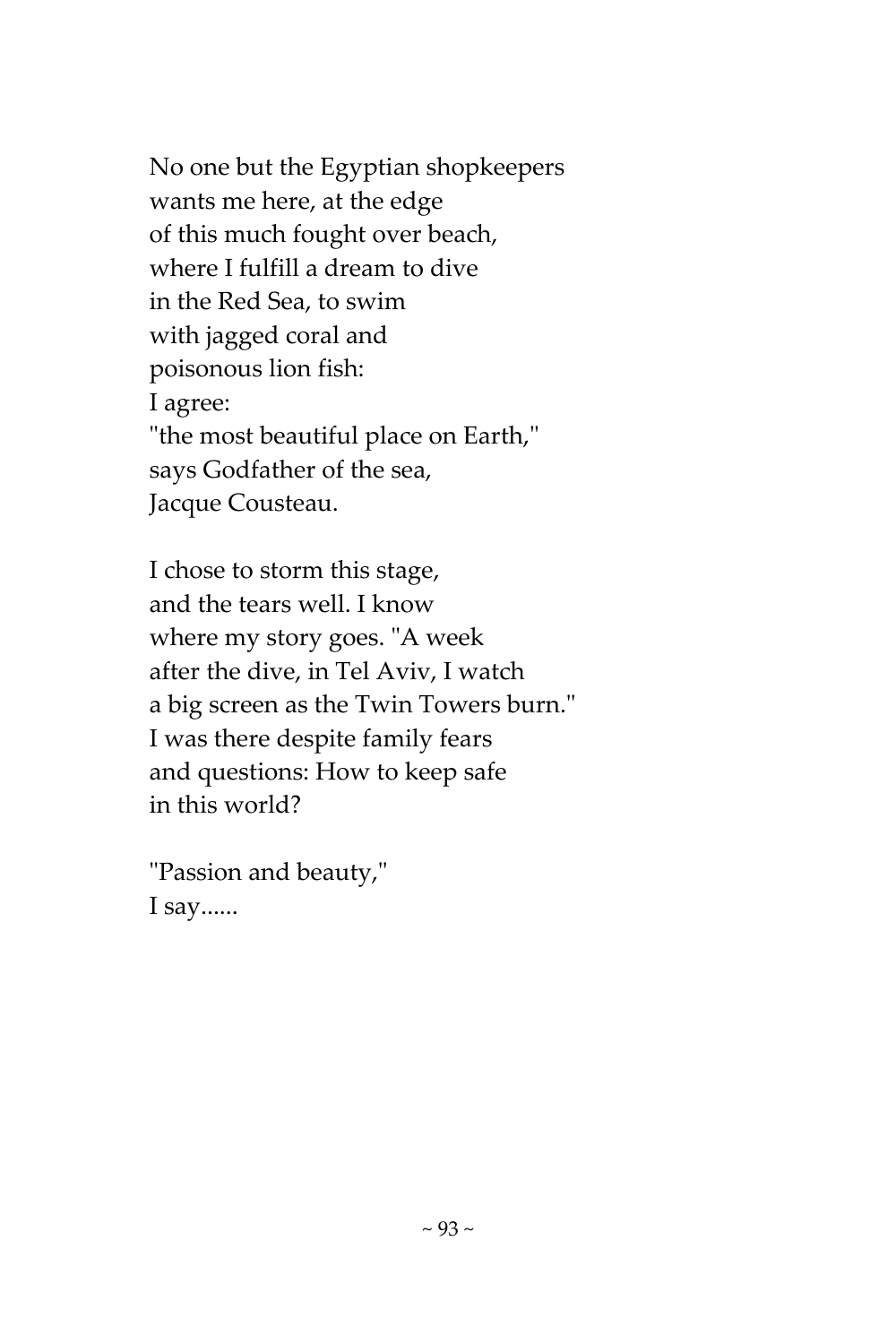#### *Why Am I Here and What Do I Say?*

To Global Nomads, Third Culture Kids, Army Brats: "You are not alone. Your community is tens of thousands strong. Everyone feels like a stranger and no one is. We are all chameleons hiding in plain sight."

To Lesbians, Gay men, Bisexuals, Transsexuals, the disenfranchised for love: "By the time we are a year old human beings can experience shame, it is natural and everyone does."

To Fearful Zebras, Tall Giraffes, Wily Coyotes, Dogs and Wolves: "Eat, Run, Play with all that life is about. No one knows the future, or afterlife even ...."

To Religious leaders, Bishops, Popes, Priests, Rabbis, and Mullahs: "There are many ways to the top of Mount Fuji, to hell and heaven, is not beyond the clouds, just beyond the fear.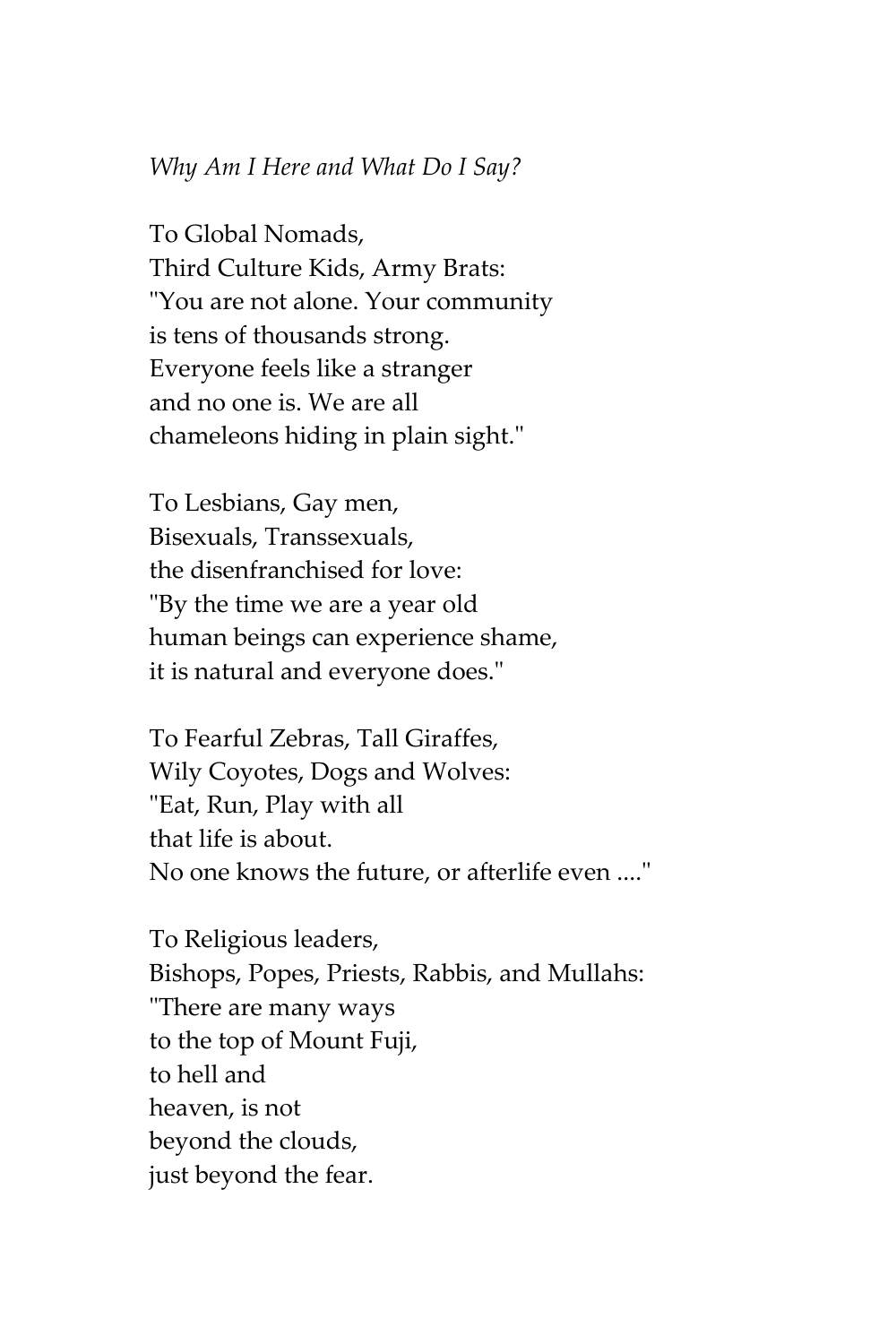Don't cause the pain, mirror neurons give you the ability to imagine."

To those in need of healing, flight from pain of fractured bones and cracked open hearts, from the autoimmune attack on self: "Nothing is impossible, quantum physicists have shown particles and waves, and weirder still, never give up hope, recognize who you are in Einstein's supportive universe."

To Insomniacs, Heart Attacks, Seizures, and those trying to stop of the flow of water, time, progress: "The ordinary rhythm of life is much stronger than you, best to go with the flow, once you find it."

To those on a quest for abundance, life, vitality: "Seek your still small voice, intuition's guide, follow your passion, safety and success will track you to the ends of the earth, or better."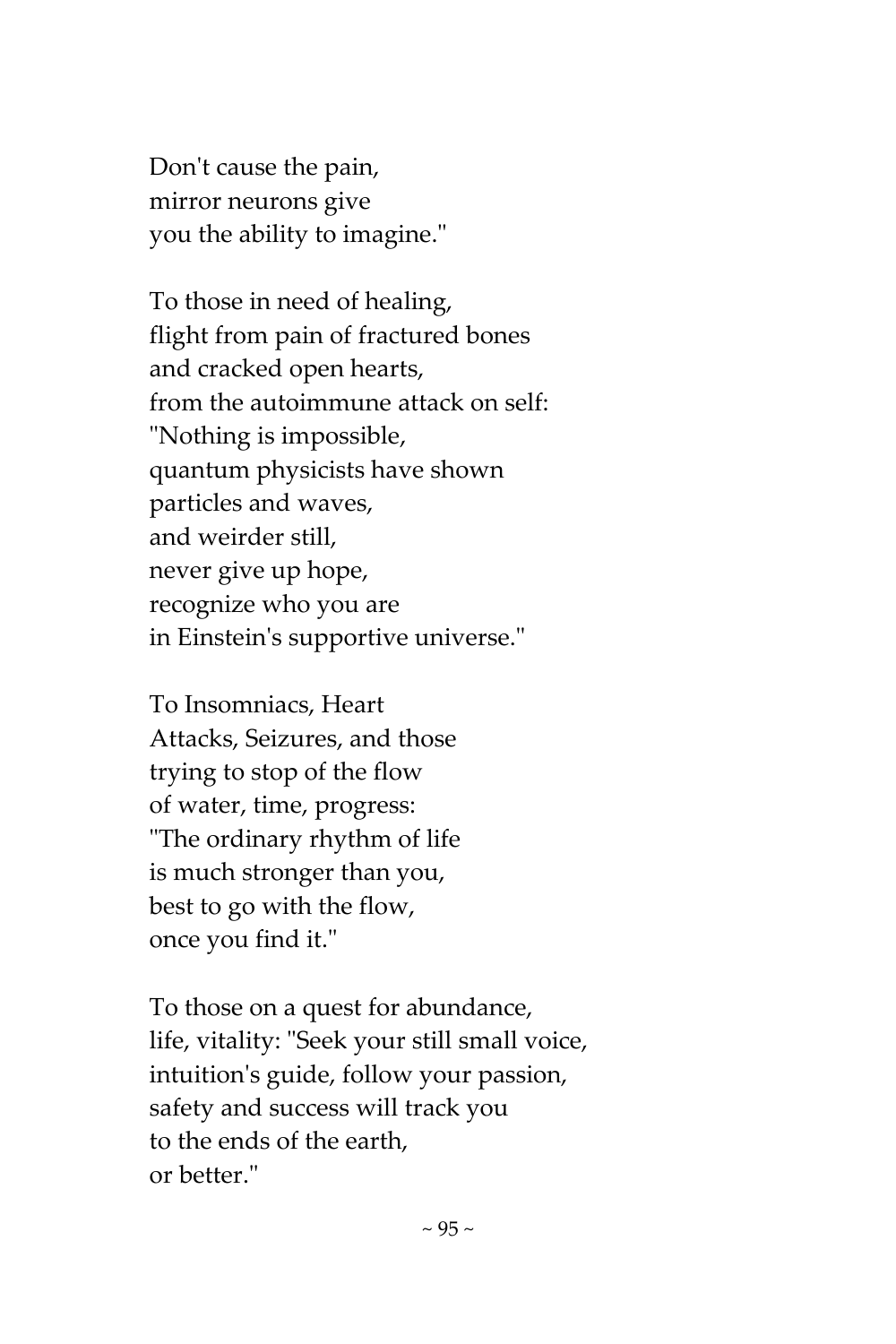- Originally Published in Inner Child Press' *I Want My Poetry To....* (Volume 2, Sept 2012)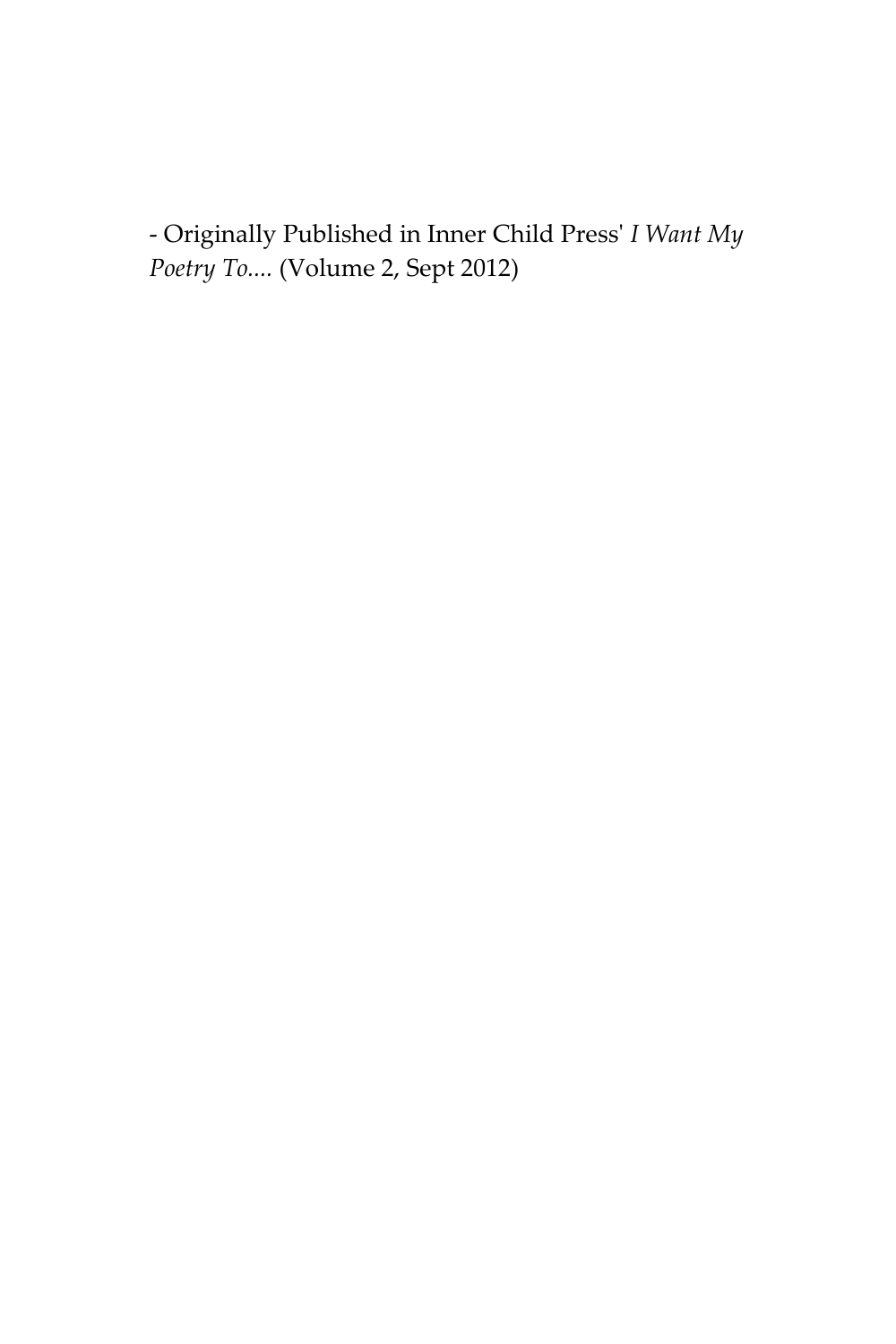## *Authentic Chameleon in Time and Space*

A chameleon changing, blending rearranged: each lemon, camel eh on, heal con me, my reptilian brain making me safe, monitoring other's doings, always scrutinizing, do I fit here? Are you my community?

How do you put on a Jewish tallit? Articulate a Christian prayer? Just watch. Where do you put a garden party's dirty paper plates? Saving plastic forks? Just watch. How do you buy a German subway ticket? Just watch.

I imagine myself able to talk to anyone, anywhere. You and I have something in common. Did you live in Latin America as a child? Europe? Asia? Canada? Work in Italy? Germany? Hong Kong? I can talk to you.

Do you eat meat? Are you vegan? Gluten-free? I can speak of Japanese food, my favorite raw vegan in San Francisco's Cafe Gratitude, Thai food from Toronto's Coco Peanut.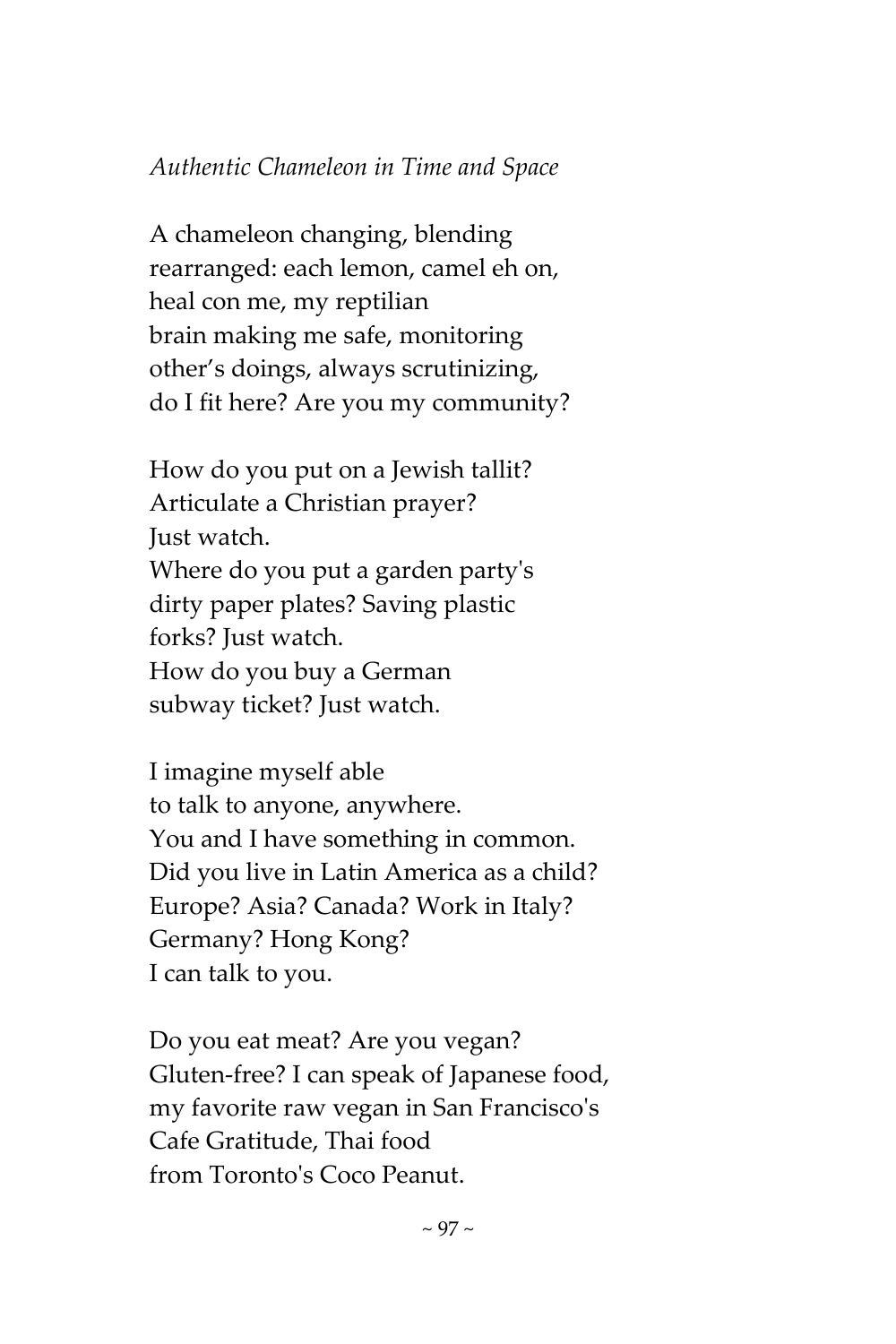"Canadians may not know who they are, but they know for sure they are not Americans." But I am both, and a gringo, gaijin, illegal alien, foreigner, landed immigrant, EU resident, global nomad, third-culture kid, with two passports and fluency in four languages, and so many more allegiances to the comfort of home.

I am a lesbian. I have been straight, deep in the closet, out and proud chanting, "I am here! I am queer! Get used to it!" and in awkward shameful moments I have felt compelled by my reading of the room to lie about my love for a woman.

I can talk politics, democracy's republic, parliamentary systems, a benign dictatorship, and healthcare in socialist countries. I can talk to you, the far socialist left and the red religious right. I can find the middle ground.

Conversing about religion I can understand the Mormon church of my childhood's mysticism,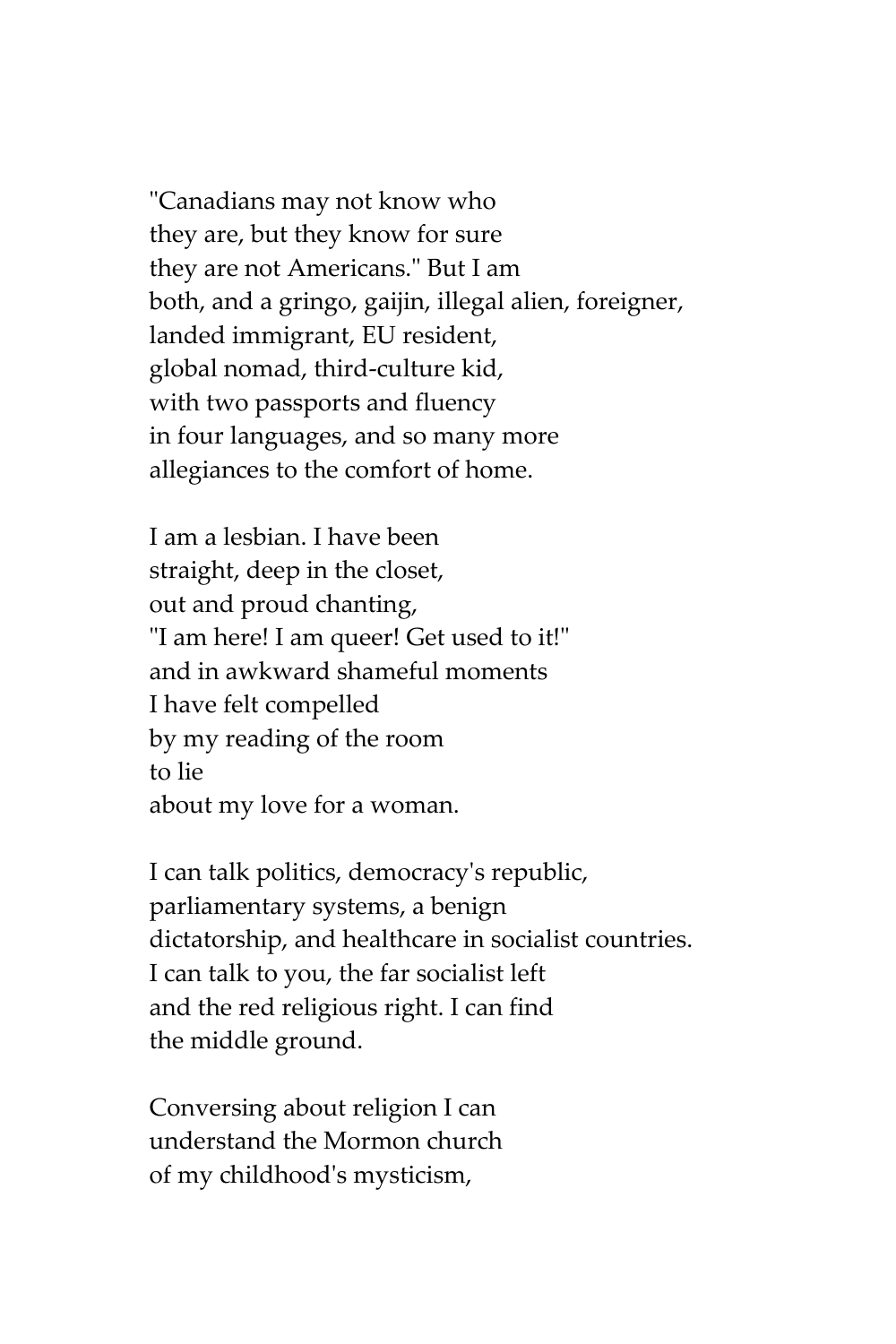Shinto shrines, the Buddhism of Japan, Thailand, Tibet, the Judaism of secular Israelis and observant Jews, the beauty of the Baha'i Gardens in Haifa, an Islamic Sufi view of Turkey, Istanbul's Blue Mosque, the Church of Jesus Christ of Latter-day Saints temple building near my home in Connecticut.

A religious eclectic, "What do I believe?" Why do I lean to the left? Views colored by experience, spit on my shirt, treating soldiers injured in battle, seeing children hungry and cold, I have known the joy of giving, sharing, being grateful for how lucky I am.

And so I can talk to anyone, except about who I am, really deep inside where I am home.

Not a pretender, an imposter, a fake, just many things. I have earned a living collecting insects, saving drowning children, teaching English, massage therapy, integrative manual therapy, craniosacral work and matrix energetics.

Equally comfortable as an esoteric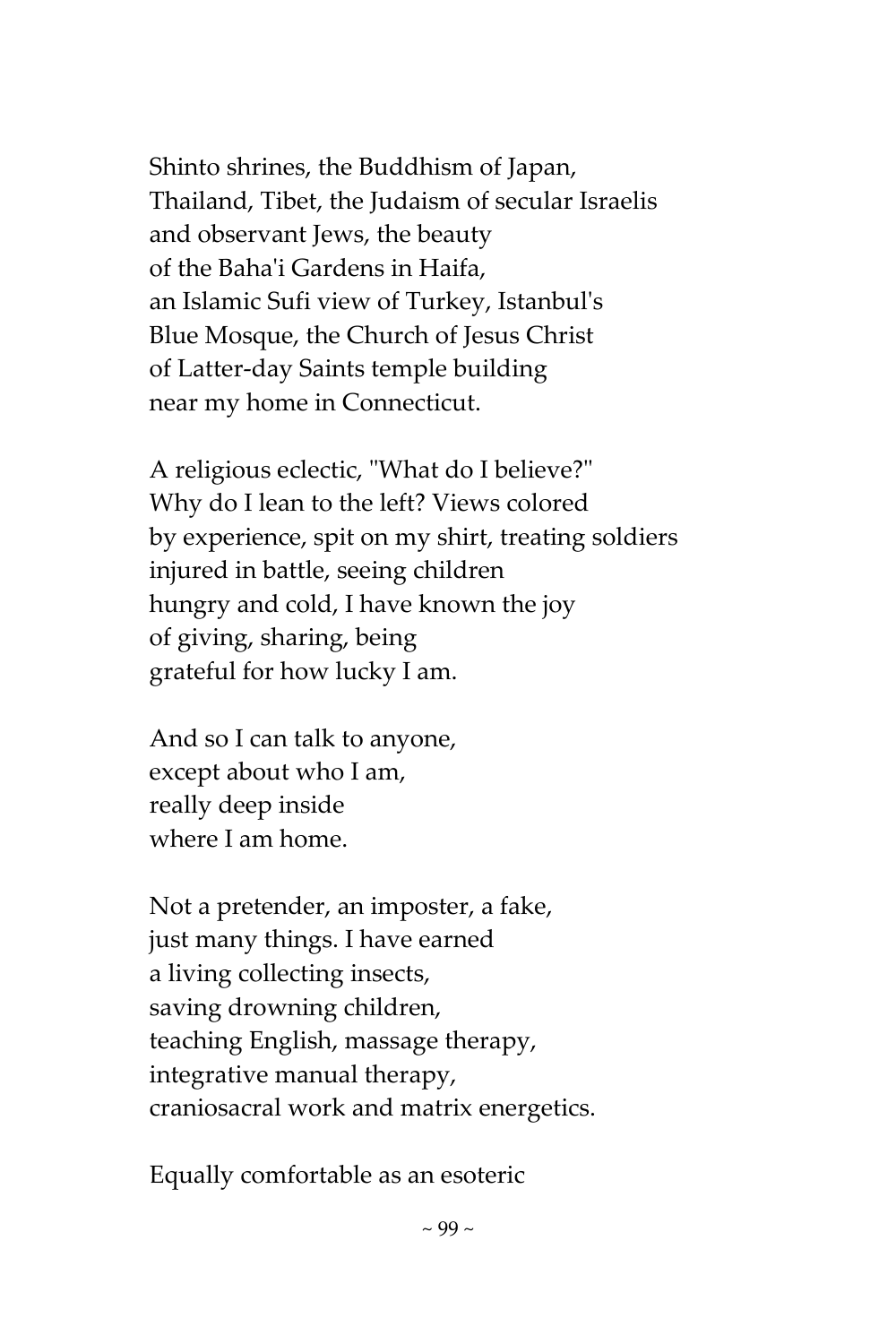energy practitioner, neurology specialist Expanding vision of what is possible. Reinventing the face of neurodegenerative disorders: Parkinson's and bigotry through the vulnerability of sharing my own story: faith, insight, and vision recovery.

A treasure hunter, I am a writer of stories, published transformational author, poet, photographer of onions, journalist, entrepreneur.

Yes, I can be a cold-blooded reptile, a chameleon and a warm, fuzzy teddy bear, still searching for my niche while I live here in time and space, breathing home into my heart.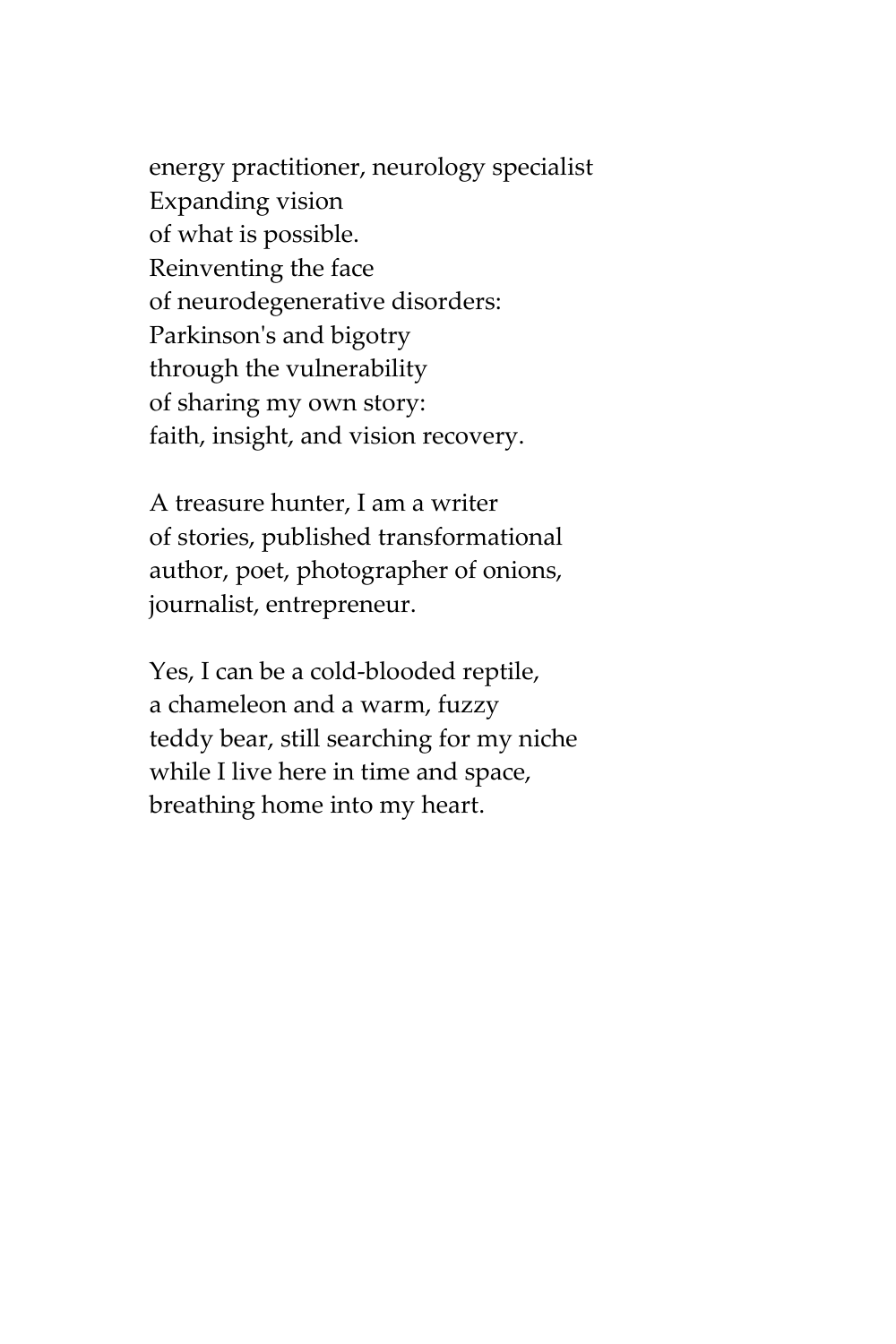# *Hummingbird*

Whispering westward secret healing, native norms, calming two spirits with Navajo nothing above blue sky, where a white crane flies straight

a tiny rainbow bird zigzags, hovering, flaps at 80 beats per second vertical, lateral, back feather scraps, a sun in disguise courting the moon.

Hopi kachina aqua blue green moccasins and unmasked hues, fertile yellow corn, a flood of anger subsides deaf warrior singing magic sucking evil from the cursed.

While Romeo looks for light in Juliet's solitary red flower, divine ancestors appear in smoke hastening rebirth.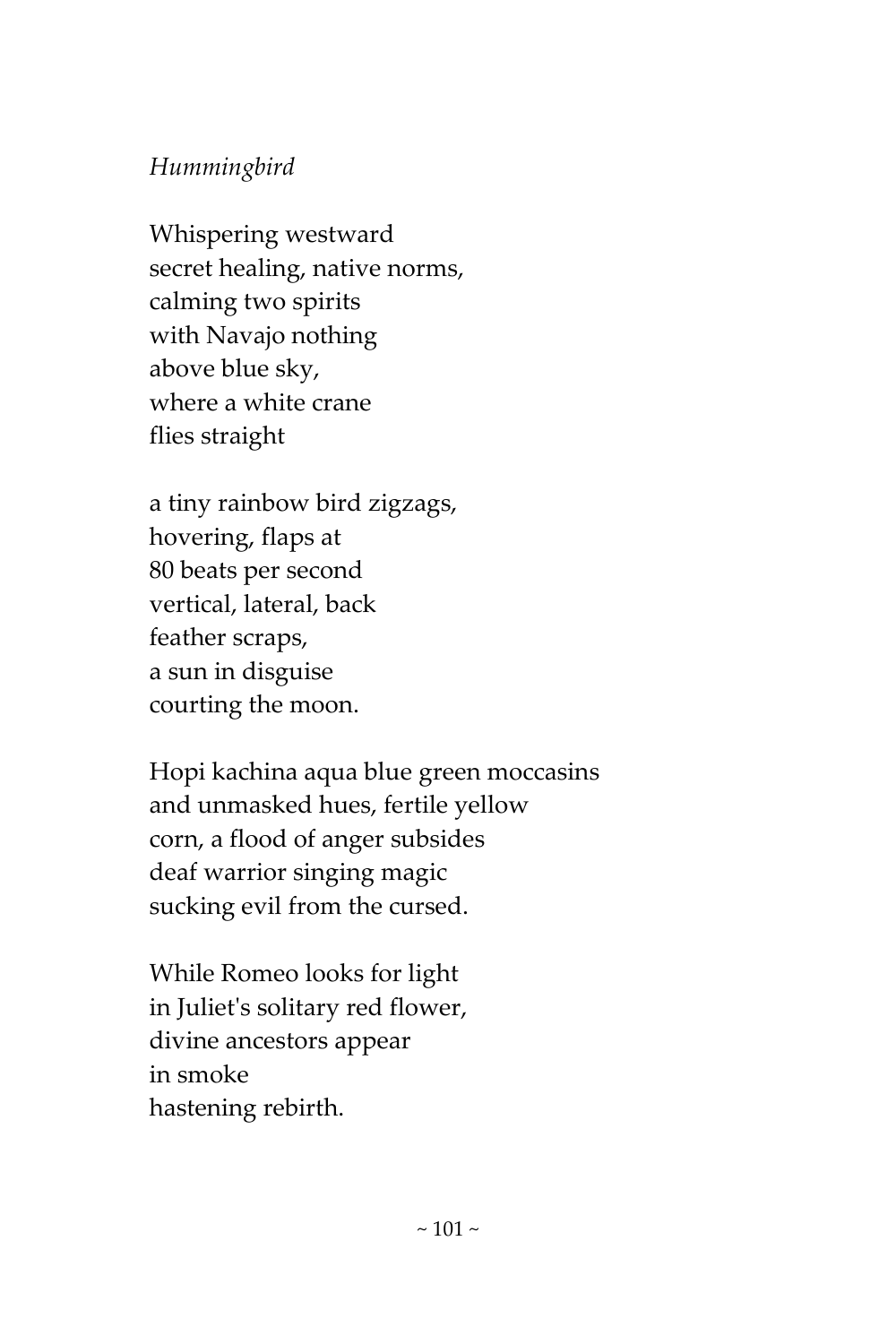#### *To Do List: Avoid Alzheimer's*

Learn something new today. Information Medicine to avoid Alzheimer's? Do Times crossword puzzles, learn Japanese, sing lyrical folk songs.

Desire, your desire, context is everything. The crossword puzzle is information medicine. Reading and responding demands new routes of gray and white through your brain, healing connections, creating colorful shiny new pathways.

Love what you love, hate what you hate, yes, hate okay but don't in a confused daze believe loved is good, righteous, and true and the hated is evil.

At the deepest quantum level, you matter, the observer matters your intention is matter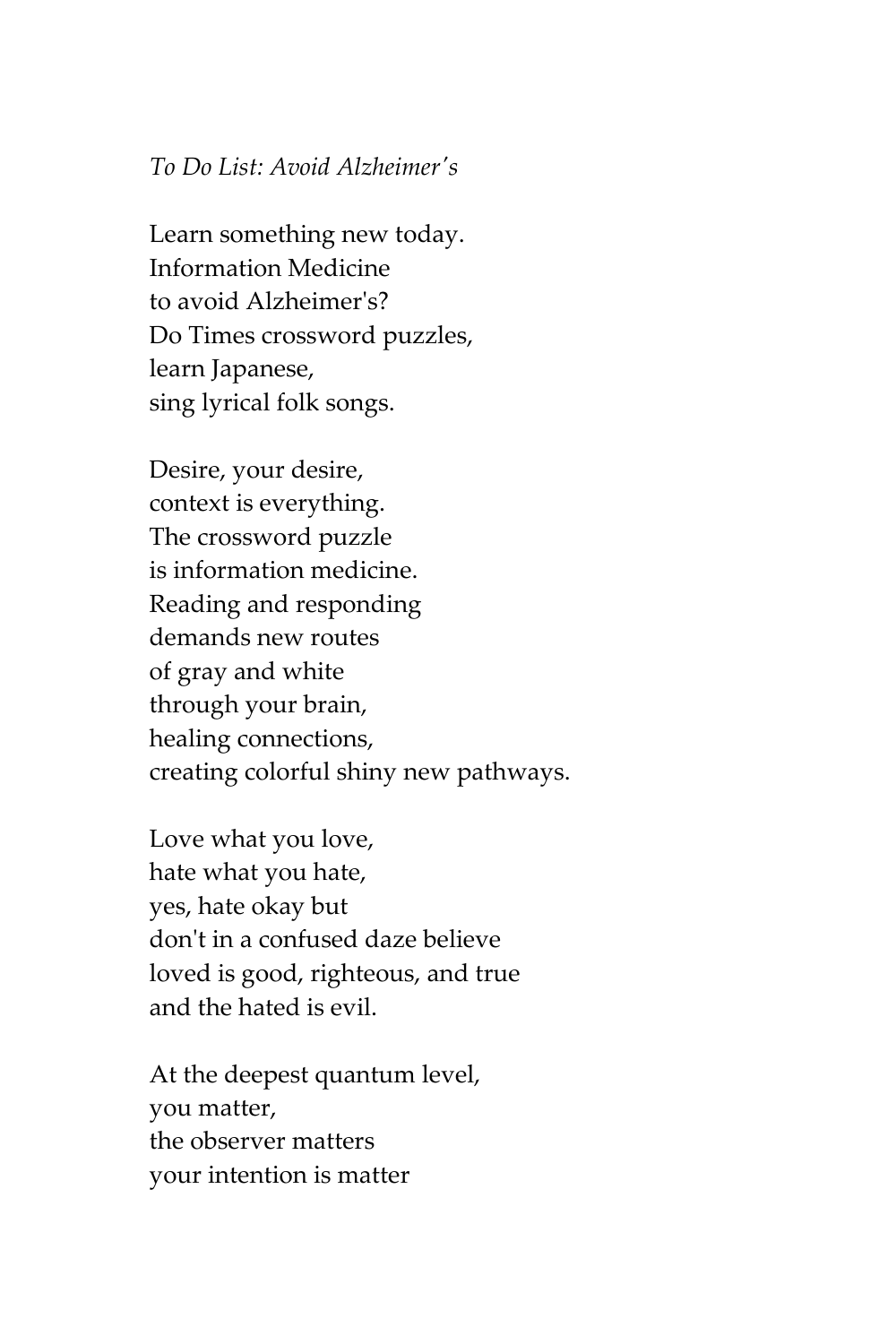The intention to solve the puzzle, experience novelty accept the stranger is the medicine.

Working out the edges all the fractals boundaries where you and I bump up against each other, sharing what we know of life.

Matrix energy magic flying lessons in time and space.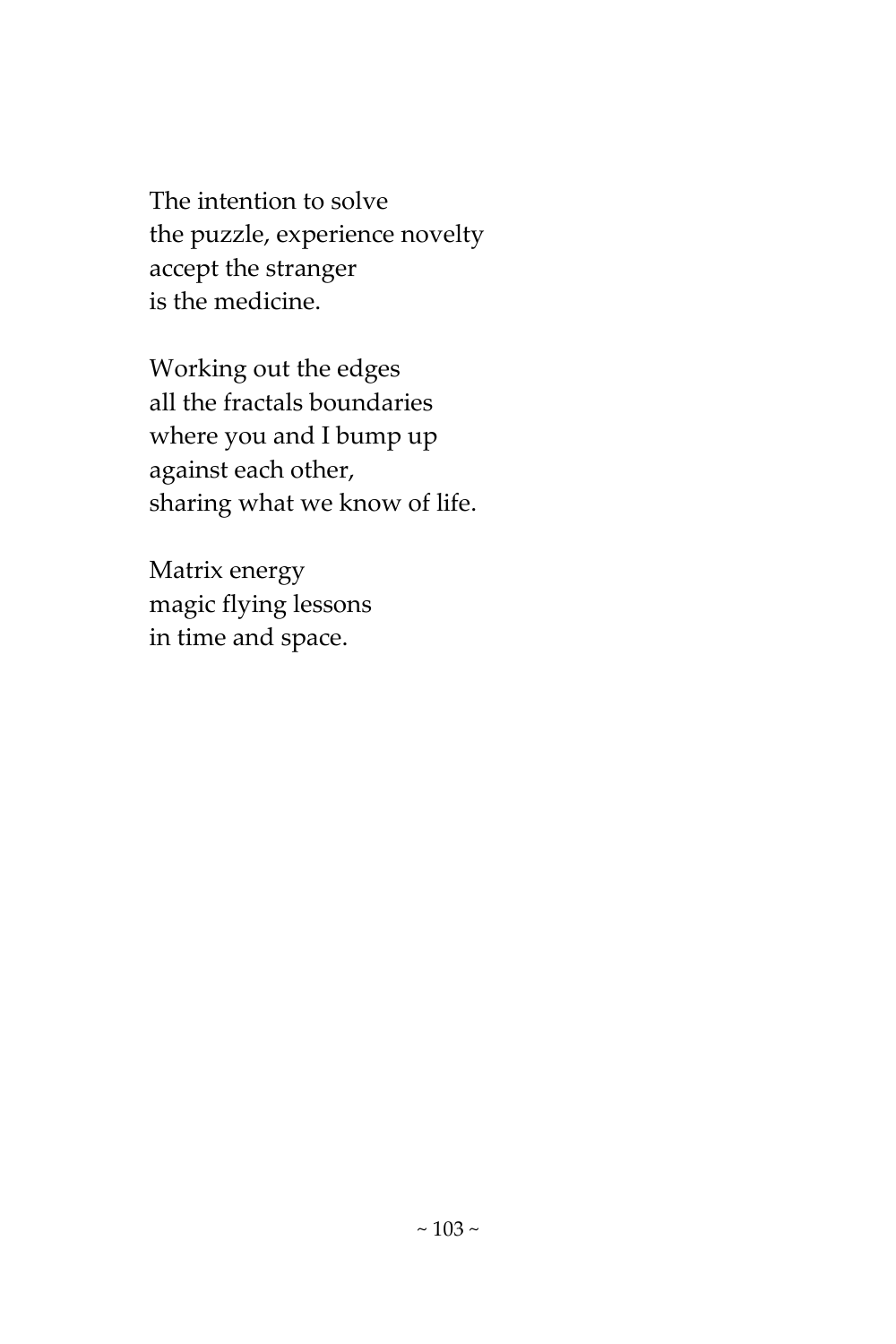*To the Stars*

High above my love and I on a solid Peruvian rock face, a trio of Andean ibises squawk and scold: "Why do you disturb our peace?"

"I AM HERE!" I exclaim at Amarumuru's stony star gate.

The blue and white ibises wing away, satisfied I belong where an Inca priest once walked into the rock face and up to the stars. Saving treasures from religious marauders.

I touch the warm skin of my forehead to the cool rock. I see my own flight to the stars.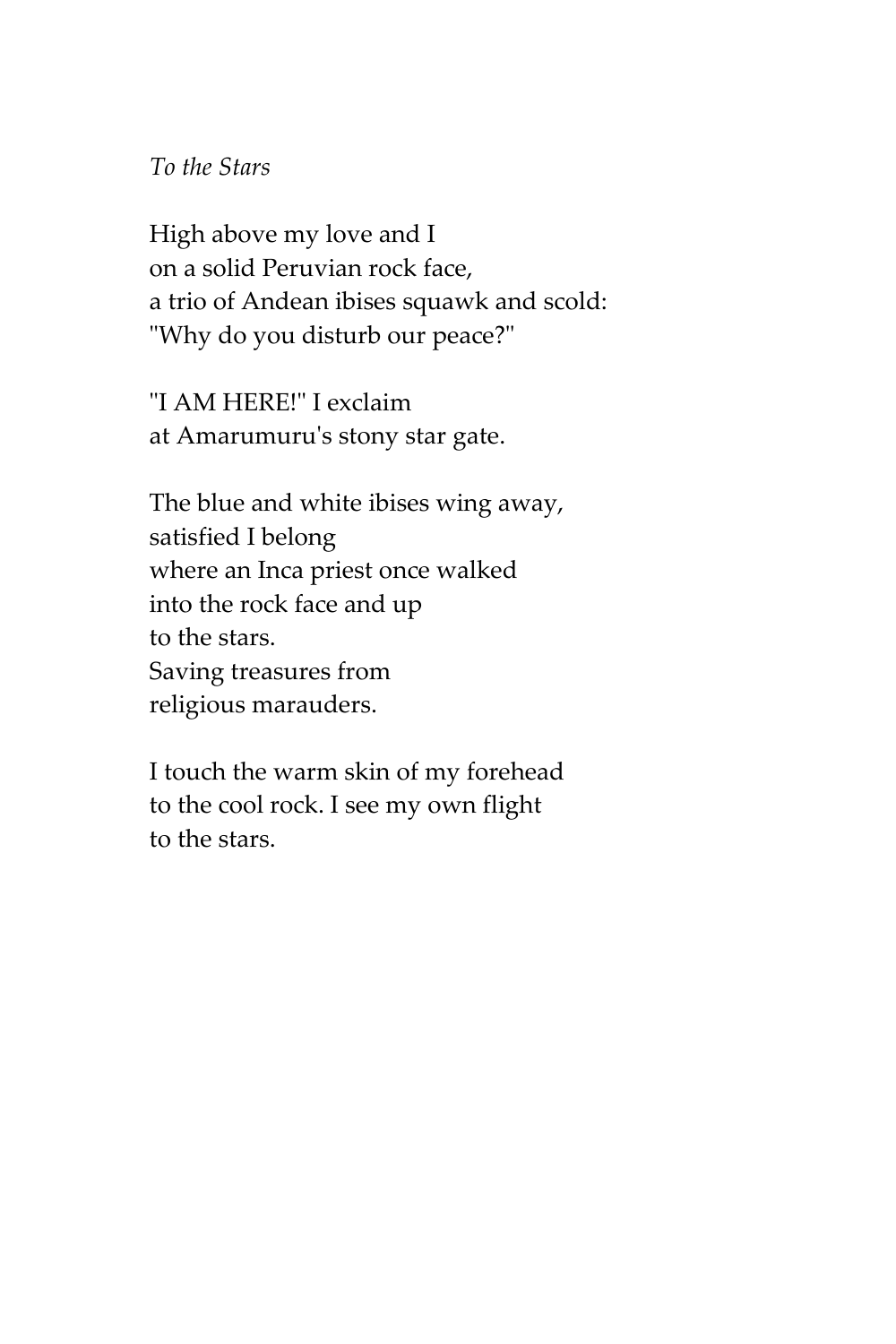## *The Open Gate*

Live like someone left the gate open, run out into the smell of freshly cut summer grass. Feel the meditative quality, the back and forth, of a sun-drenched electric mower. Put some sweat into the creative ideas filling your head.

Live like someone left the gate open, defy gravity, the crazy construct of the collective unconscious. Drive physicists wild like gravity does, a force not strong enough to do what you see it do. Create an impossibly joyful life.

Live like someone left the gate open, and now that no one is watching what will you do? What does the world say is wrong but you know is a perfect right for you in your life at this moment?

Live like someone left the gate open, leap and run like a puppy finally, magically, free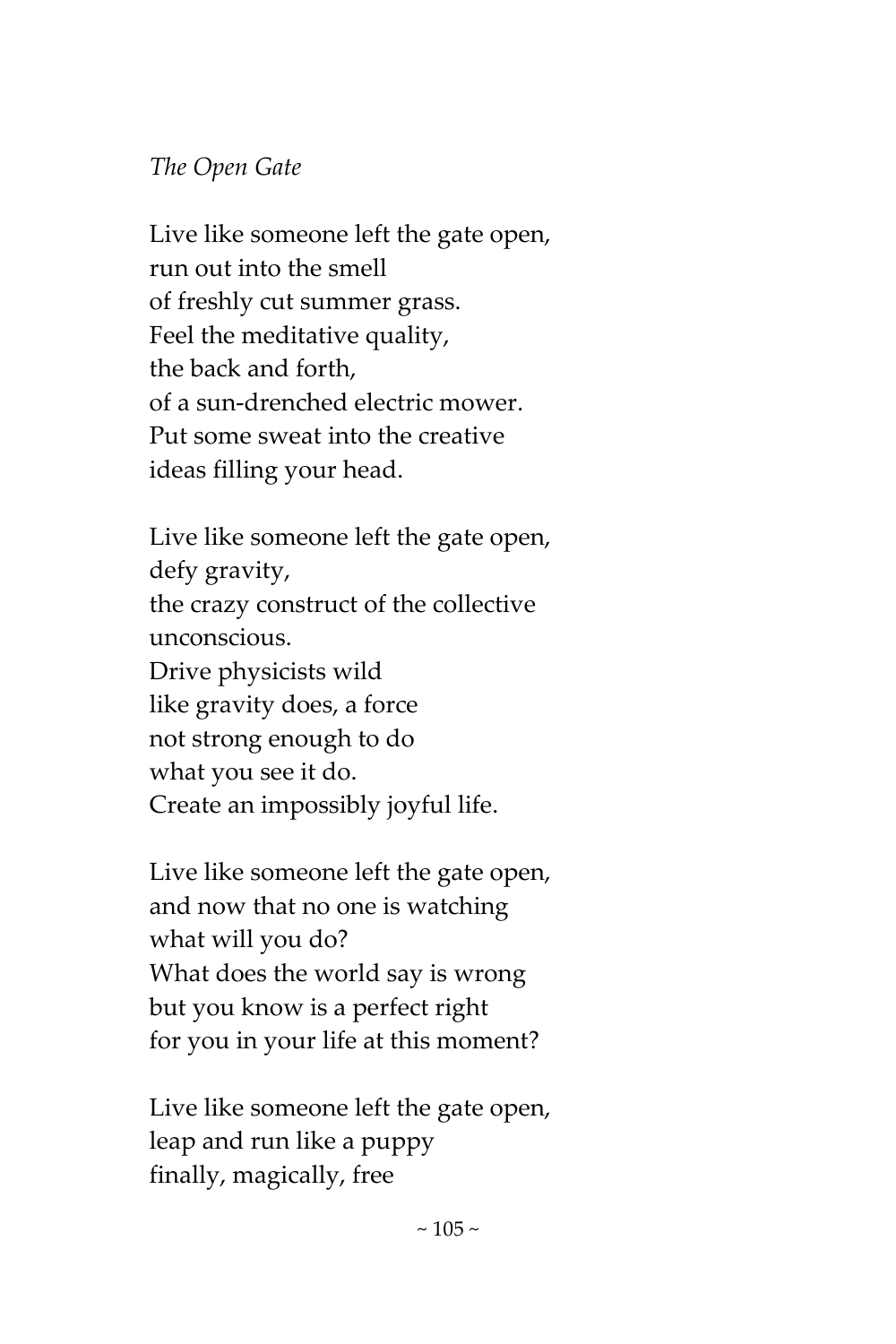to express the exuberance in the boldness of hope. Powerful as your mind blurs lines between the real and what is dreamed into reality.

Live like someone left the gate open on purpose watching over you as you explore the world of your imagination.

Live like someone left the gate open, sneak out, freely enjoy the twilight braided between dog and wolf, now that you see it is open for you.

Everything new and exciting and scary but you have committed to live like someone left the gate open, so you do.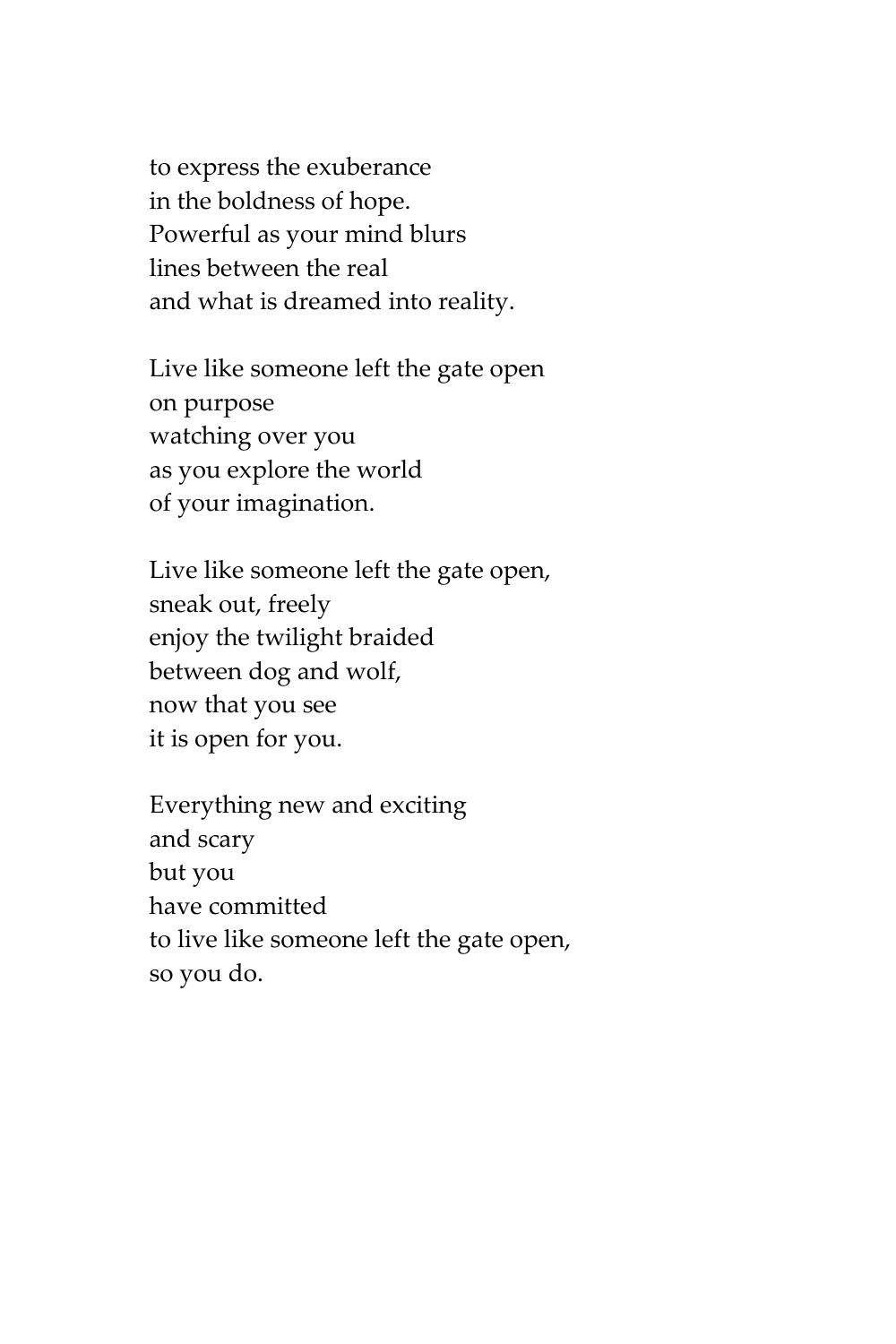### *The Past Careening Into the Future*

1852 Great great grandma born Mormon in Salt Lake City, Utah; 105 years later, Kimberly born at Utah Valley hospital;

1969-1974 grows up overseas Colombia and Belgium; 1978 Kimberly serves God as a Mormon missionary in Japan;

1981 Comes out as a lesbian (to herself and girlfriend only); 1982 Graduates Brigham Young University; 1988 Authors a chapter in *Guide to Gracious Lesbian Living* signing only her first name; then lots and lots of stuff, including becomes a Canadian citizen;

2001 Scuba diving in Egypt then works in Tel Aviv, Israel September 11th; then lots more life; including denied a marriage license with her girlfriend, by the county clerk in Boulder, Colorado (May 17, 2004); 2012 Living an amazing life; enters an LGBT poetry writing contest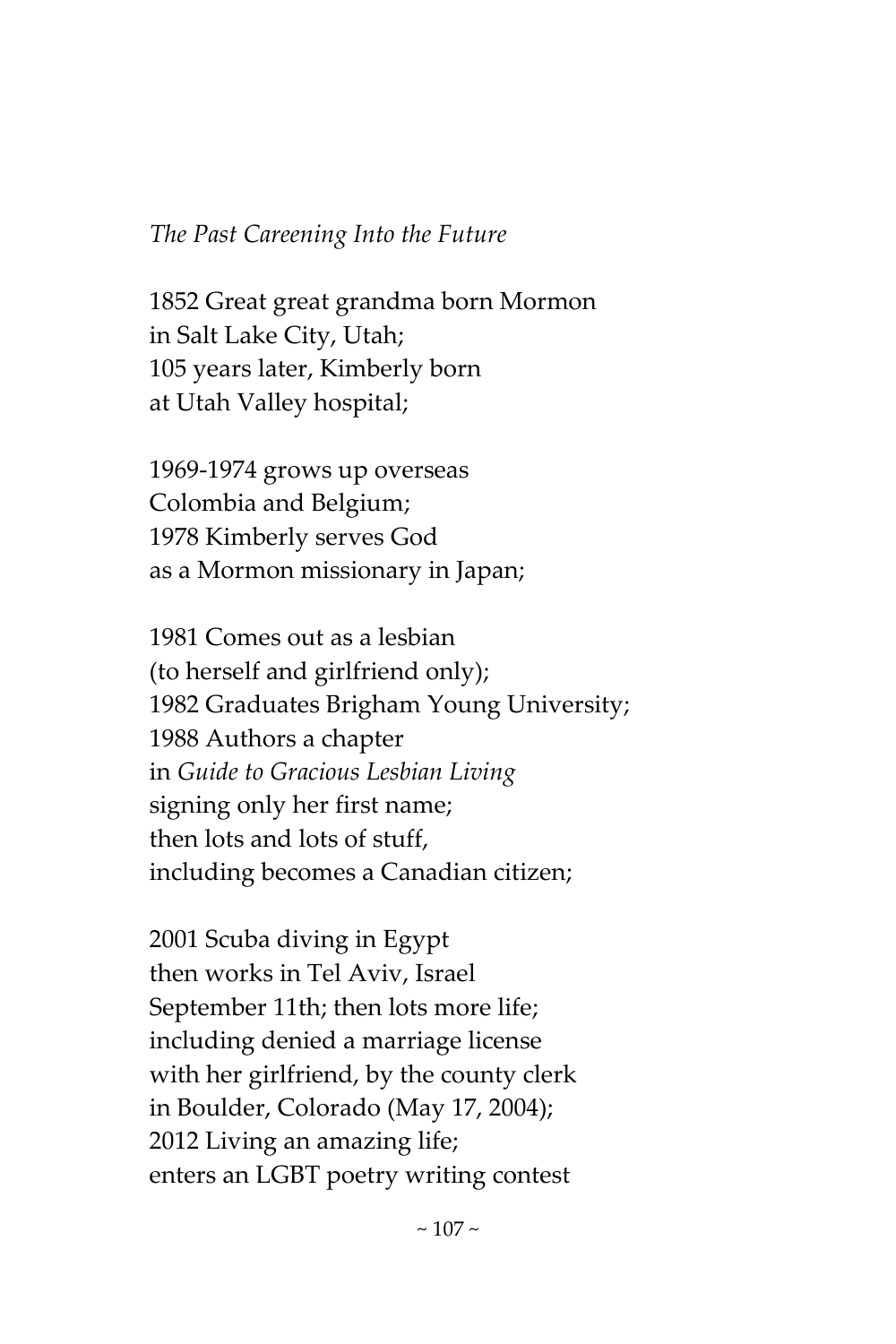and writes a book of poetry, *Live Like Someone Left The Gate Open*.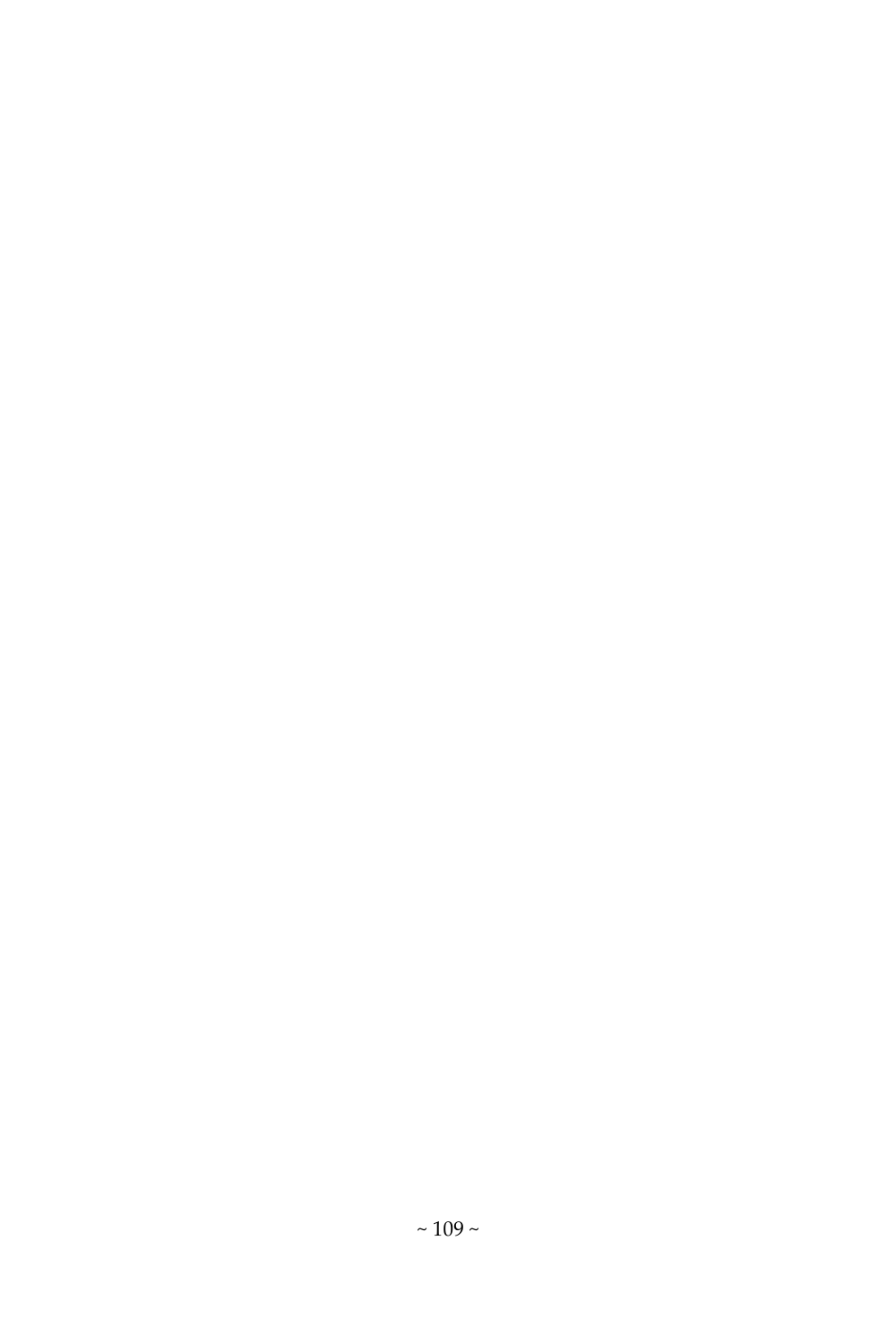## Gratitudes

My gratitude goes to my parents, who raised me within the Church of Jesus Christ of Latter-day Saints with love and abundance and to my siblings and cousins who see me for who I am and love me way beyond just acceptance.

To Elizabeth, my partner goes my gratitude and love for who she is in the world and who I can be when I am with her, for the acceptance of who I can become and companionship along the journey.

Without Chandler Tyrrell at Wordstream, my writing would not be as good as it is. I truly appreciate his skillful editing.

Thank you to my many friends who read this work and gave me feedback not only so it would be a better piece of work but shared their love and insights so that I can grow and learn how to navigate the world in a more joyful way.

My appreciate also goes to poets and writers who have inspired me in my exploration of the meeting place of my Mormon upbringing and my lesbian activist present. Thanks you to Christine Kloser, mentor, transformational author and catalyst extraordinaire;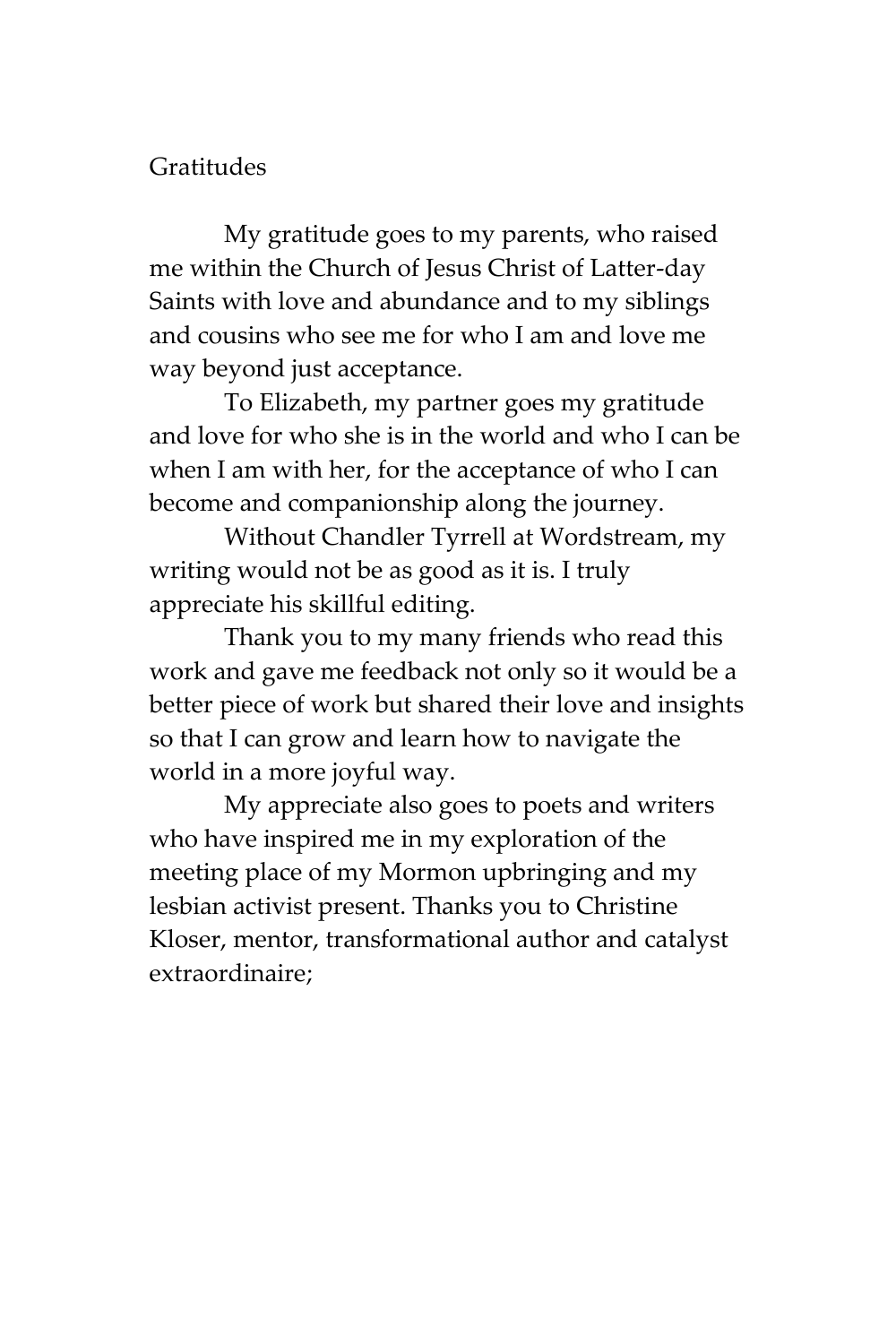## Lesbian Mormon and Other Oxymorons

Kimberly Burnham, a PhD global nomad teaches internationally. A 5th generation Mormon, lesbian activist, inspiring author, speaks out we are all connected.

1852 Great great grandma born Mormon in Salt Lake City. 105 years later, Kimberly is born at Utah Valley hospital. At 25 is the first lesbian in her family.

A global nomad, growing up a gringo in Colombia, ugly American in Belgium, a missionary in Japan, Canadian journalist, eh, finally international entrepreneur.

1982 graduates Brigham Young University. 1988 authors a chapter in Guide to Gracious Lesbian Living signing only her first name. 2004 denied a marriage license.

A chameleon, blending, rearranging letters: each lemon, heal con me, my reptilian brain keeping me safe, monitoring others doing, always scrutinizing, do I fit?

How do you put on a Jewish tallit? Articulate a Mormon prayer? Just watch. Where do you put a garden party's dirty paper plates. How do you buy ... Just watch.

Not a pretender, an imposter, a fake, I am just many things. I have earned a living collecting insects, saving drowning children, teaching English and magic.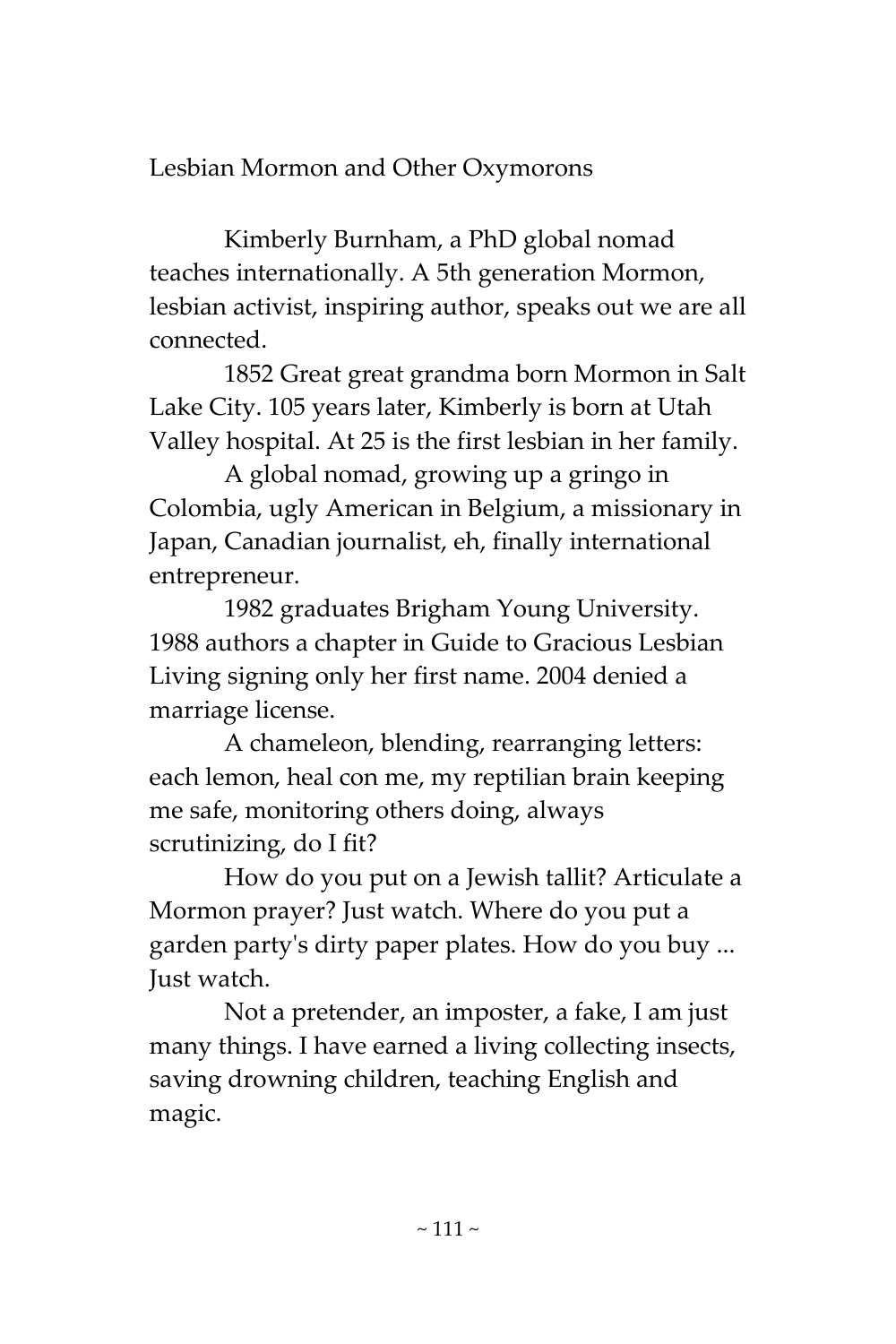Equally comfortable as an esoteric energy practitioner and neurology specialist. Expanding vision of "possible" faces brain disorders: Parkinson's and bigotry.

A treasure hunter, a writer of stories, published transformational author, photographer of onions, freelance journalist, health coach coaxing out your story.

Yes, I am a cold blooded reptile, a chameleon and a warm teddy bear, searching for my niche, as I live here in time and space, breathing home body and soul.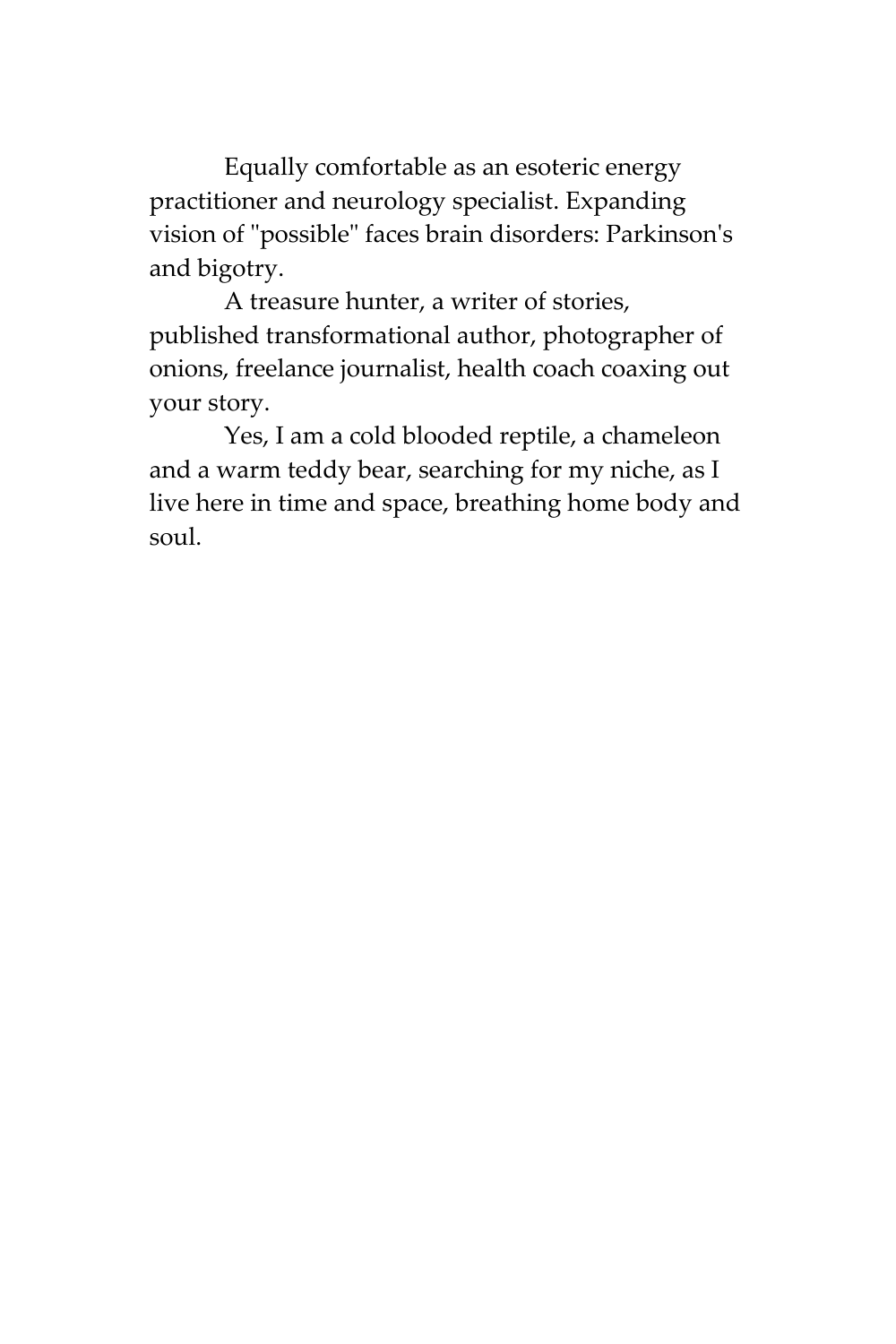I am from Provo, Utah Essays

Answers catch on my tongue, roll around the textured walls of my mouth, causing my skin to turn green. I am a chameleon desperately try to blend in as I answer challenging questions. Common questions, send me into hiding, snatching moments, in an effort to figure out how long I have for the answers, how much I should say? Gauging the situations, the environment, the person asking the questions, I hate easy questions like, "Where are you from?", "Okay, where were you born?" , "Where did you go to school?", "Where do your parents live?"

Straightforward questions are unbearable tricky for me. The answers, the intersection point between my straight-laced Mormon past and my activist lesbian present.

I was born in Provo, Utah, where my parents have returned to live, after I grew up overseas. I graduated with a bachelors in Zoology (marine and aquatic biology) from Brigham Young University (BYU), so simple cocktail party questions once answered, usually lead to, "Are you Mormon?"

I am, five generations back and yes, there were polygamists but then Prop 8 destroyed what was left of my relationship with the Church of Jesus Christ of Latter--day Saints (Mormons), the part of the relationship that wasn't already difficult because I kiss a woman, while still attending a Mormon university.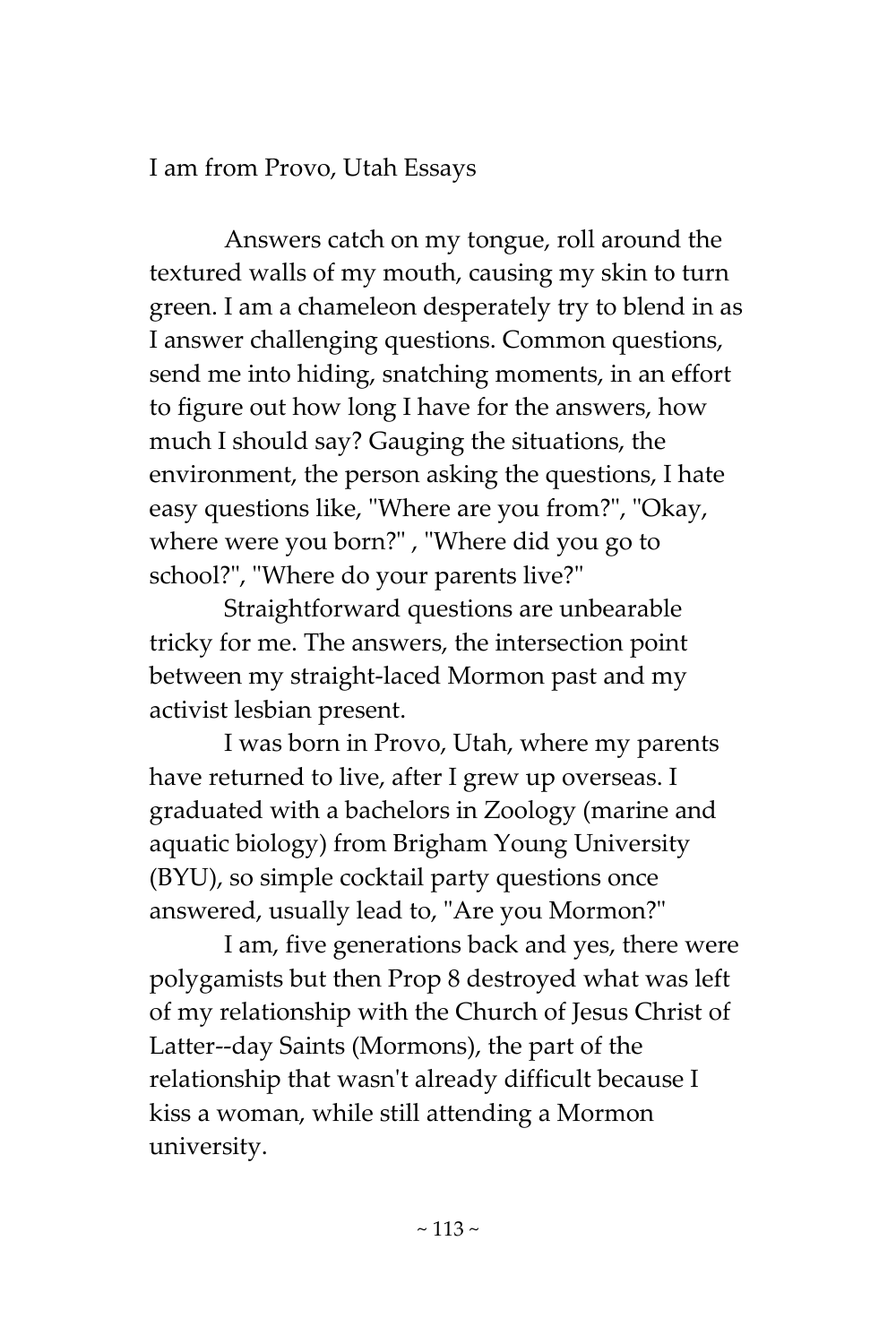So, sometimes it is embarrassing, in the circles I run in, to admit to being a Mormon, especially with Mitt Romney, running for president of the United States. Simple questions, "Where did you go to school?" send me into a chameleon panic wondering, does this person really want to know all the details or how can I answer truthfully, without giving way too much information.

It is the same way I feel when someone finds out I speak Japanese, which I learned as a Mormon missionary, although I later returned to Japan, with my girlfriend to teach English. There are lots of intersections in my life, certainly between the religion of my childhood and my sexual orientation.

Conflicted about those intersections is how I was feeling, just before I served a year and a half mission for the Church of Jesus Christ of Latter-day Saints in the Tokyo North Mission. Putting teenage crushes aside at twenty-one, the age at which women become Mormon missionaries, I wanted to be around them, admired them, learned from them. I was like a lovable puppy, hanging on their words and the scent of their perfume. Electrified by an accidental touch, knowing I will soon be one of them, albeit far, far from home.

Standing by my car. Saying good night to her, a Mormon missionary in my town after a day of pious preparatory study, wresting with emotions, struggling to see the way to "nothing wrong with hugging".

"Of course you can hug me," she says.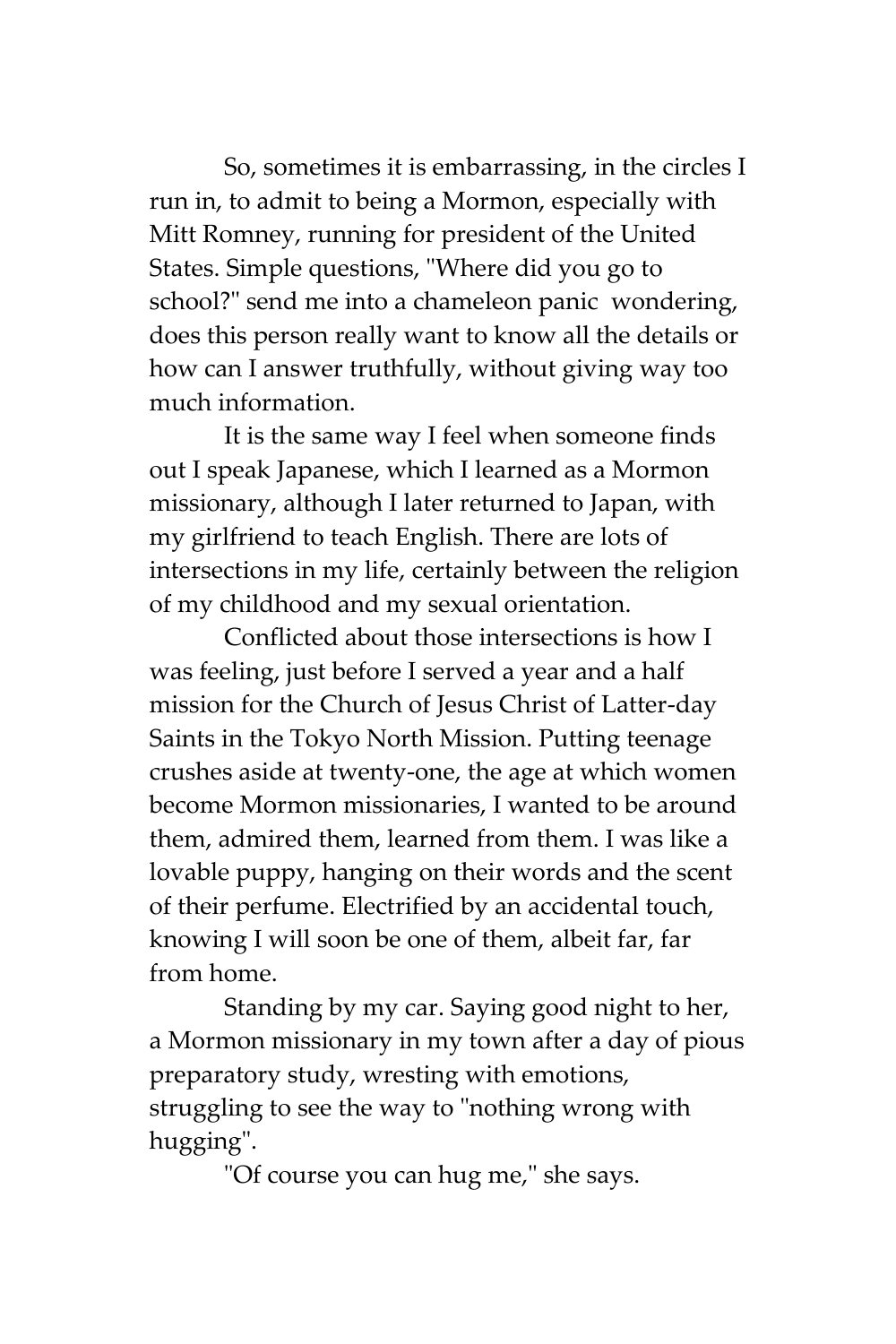There is too much desire. I do not have innocent thoughts. She does not understand, nor do I but it is the only righteous path I see. "I can't hug you, because I want to."

"Increased personal righteousness is reported by LGBT Mormons as the most common yet least effective method of attempting to change sexual orientation," a quote from the It Gets Better at Brigham Young University YouTube Video. http://youtu.be/Ym0jXg-hKCI

Within a three year period, I went from serving as a missionary to being a lesbian at Mormon owned BYU, out only to myself and my girlfriend and then back to Japan to teach English to Japanese businessmen. It was a time of internal upheaval and great change for me as I talked to a few people, little by little about what I was discovering about myself.

What I have learned from navigating these canyons, like the red rock of Southern Utah, is that the part of my life that I want to hide also connect me to amazing communities, if I can just keep my own selfhatred at bay. If I can be comfortable in my own unique skin and share myself openly, honestly, and unapologetically, there are ways in which I can connect with anyone, not because we are the same but because we are unique with some over lapping edges.

Often we are connected in unexpected ways. A few years ago, a three-year-old with blond hair, the color of corn silk drawled in her Virginia accent, "your hair and my hair are the same." My brown hair, had started to go grey when I was twenty, by the time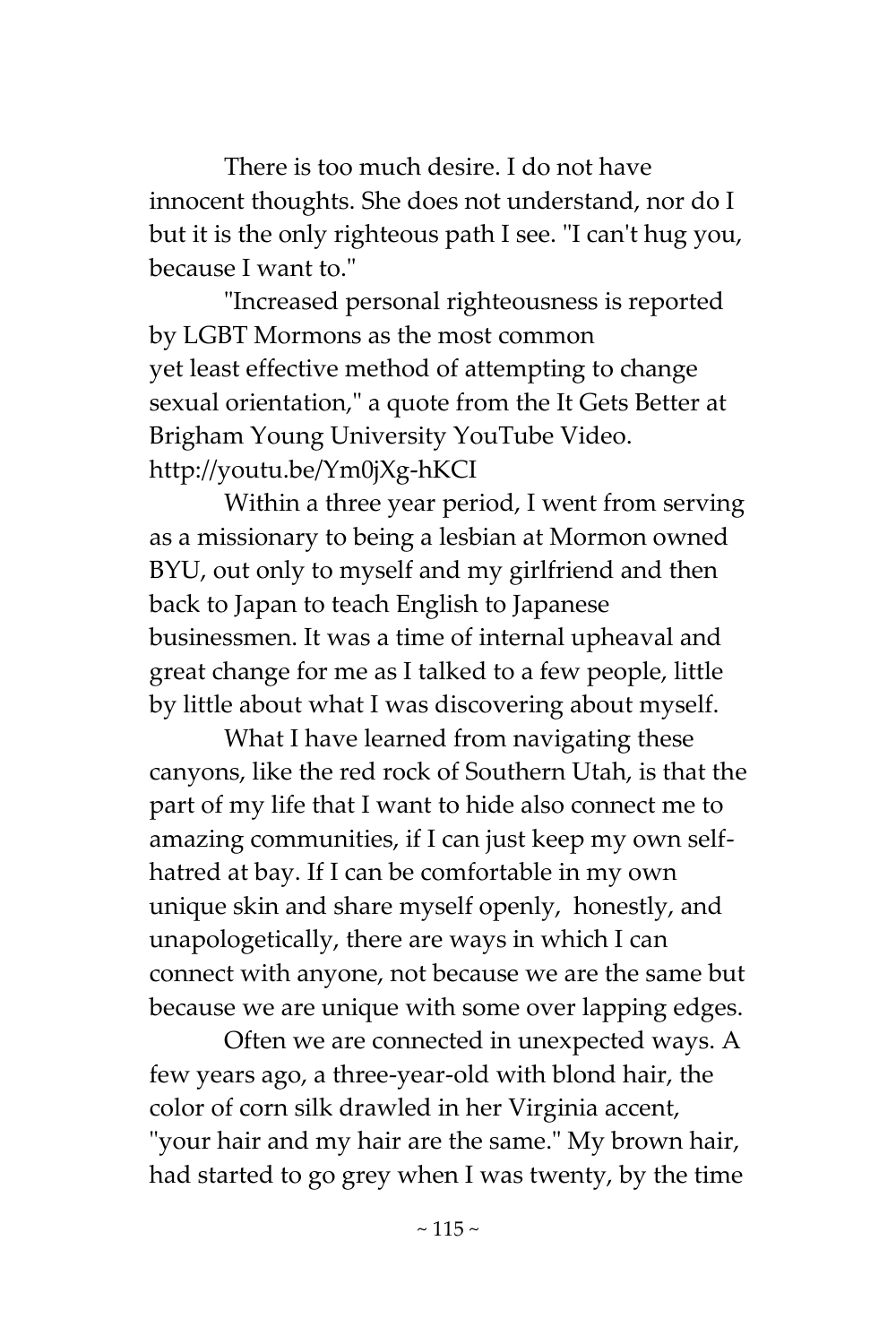I was 50, it was completely white. I smiled at her and said, "honey, I wish that were true." She could see a connection, where I did not. There are times when I forget to look for the similarities. I get comfortable hiding, camouflaging the parts of myself that I am not at ease with. I start thinking, as long as I don't move, grow, or learn, I can keep myself safe from feeling alone, misunderstood and different.

But it just doesn't work. Hiding and alienation leads to religious wars and bigotry. It is easier to hate when you feel you have nothing in common. Recognizing the pain or excitement behind a smile makes it much more difficult to hate. In a world of seven billion unique people, each sometimes feeling too different or ashamed to be understood, I hope to inspire you to shine, where you are known, respected and loved. Bringing together my unique global experience, personal eyesight recovery, and insights from my brain health focused PhD, I share my ideas from the healing journey.

Global peace and personal safety is achieved through following the passions of gut feelings and your still small voice, so you can show up authentically in the world. That is what I learned as I watched the events of September 11th, 2001 in a Tel Aviv hotel room. That experience taught me how to find safety and inner peace and how abundance comes through personal education and learning from those who are different. Come out, share yourself, your ideas, your desires so you can be heard. My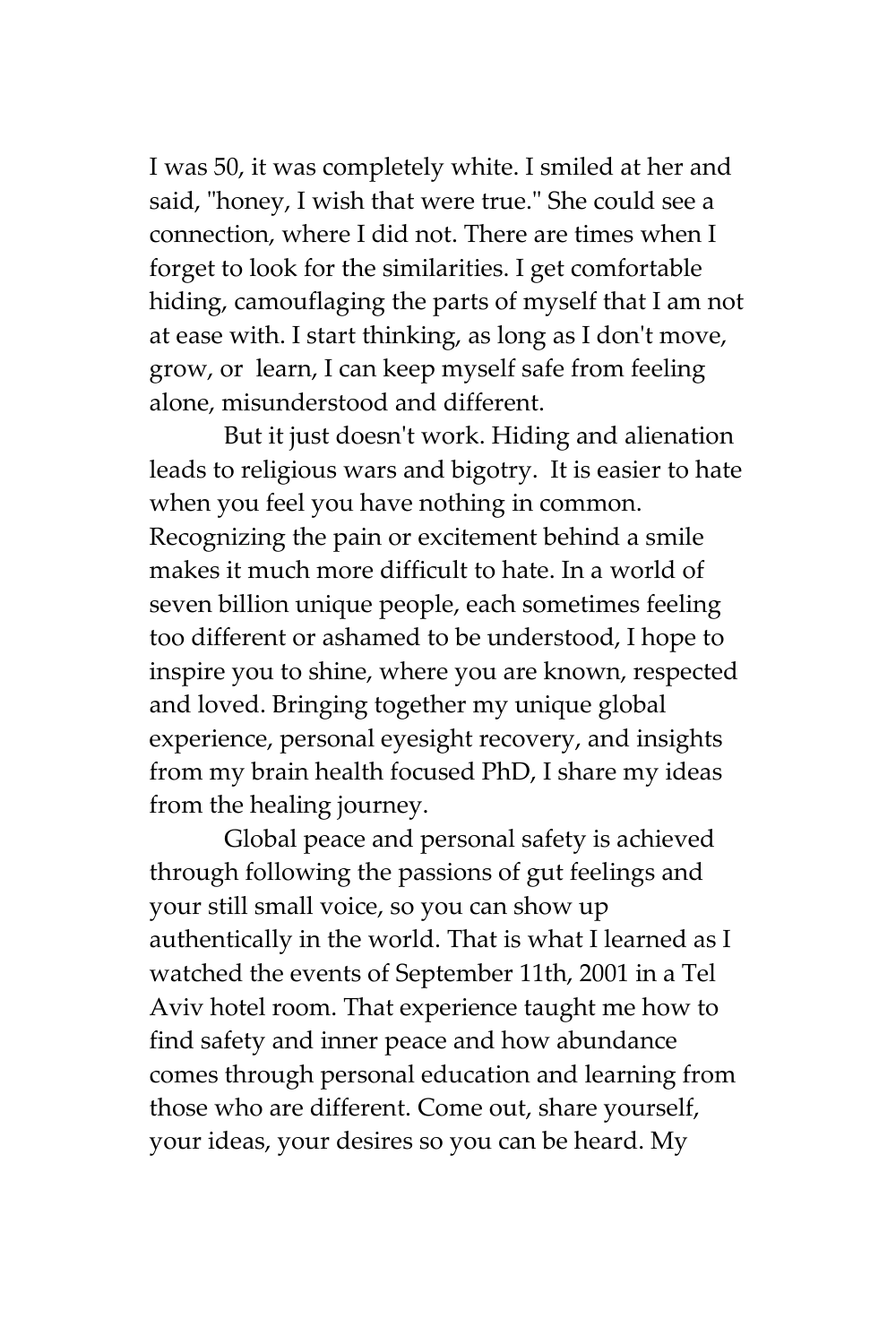message is, "there is enough for all of us in this amazing world. You and I are enough."

Sure, I can focus on the ways in which we are different, perhaps you are a man, that differentiates me from half of the seven billion human beings on this planet. The earth is also half full of women and I can look at the ways in which I am the same as them, in a world where "them" can become "us". Three and a half billion is a huge number of people to take pleasure in something familiar or known. I share 98.5 percent of my DNA sequences with chimpanzees, so my similarity with you and with other human beings is even greater.

You and I and she are the same. I know, I know, I said we are not the same and I don't know you. I do know something about you though. You are human and just that connects us on some level to the other seven billion people on this planet. You understand English, along with up to 1.5 billion other people.

And yet I am also unique. There is only a one in seven billion chances that a living person on planet earth was born in Provo, Utah, USA to an accountant and an artist, and grew up in Los Angeles, California; Bogota, Colombia; Brussels, Belgium, Cleveland, Ohio and then lived in Tokyo, Japan, Toronto, Canada and then on September 11th, 2001 found herself in Tel Aviv, Israel watching the twin towers burn, after experiencing a magnificent scuba diving trip in Egypt. It is a unique combination but each place, each node of my life provides a potential intersection,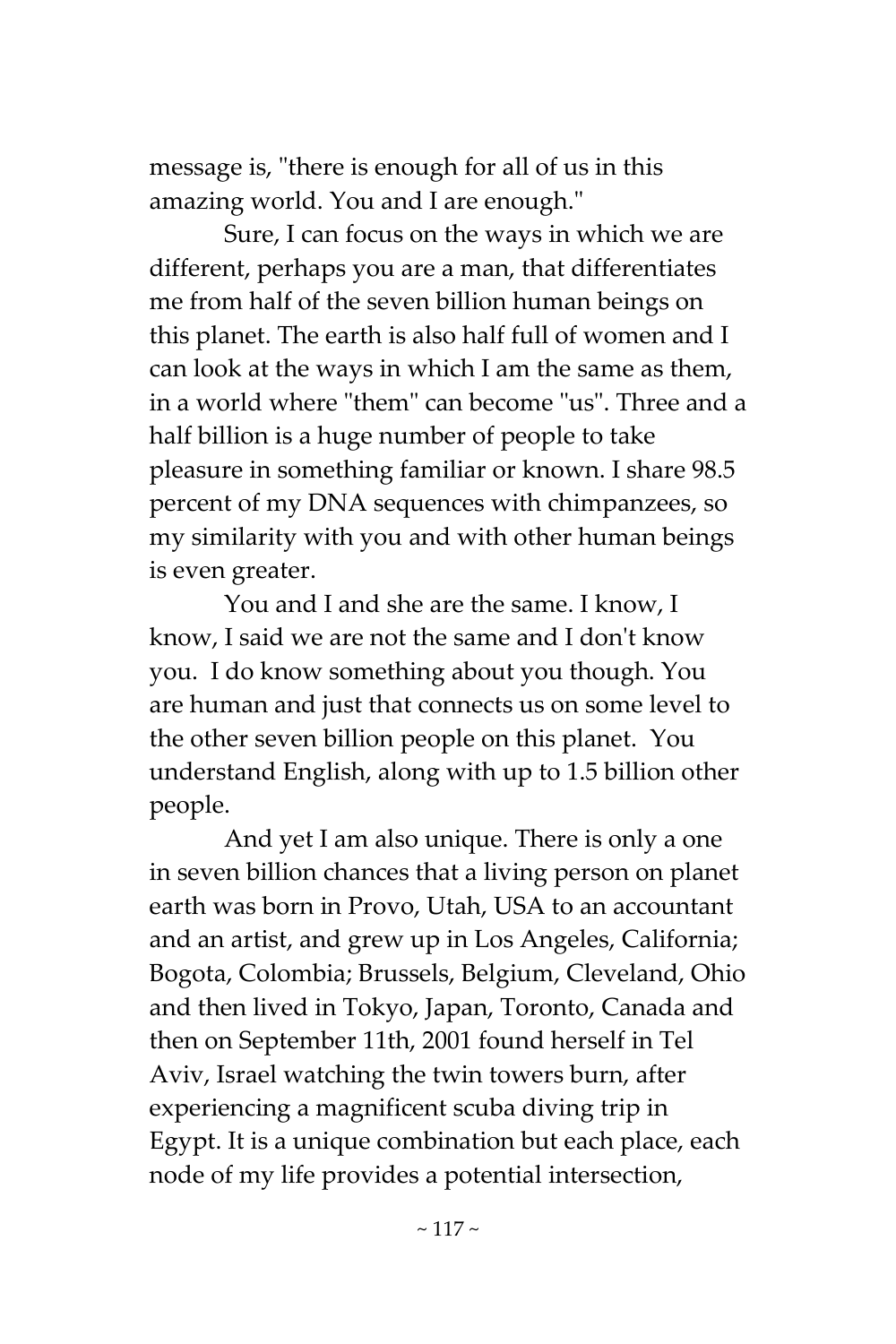something we have in common, a reason, you and I don't have to feel alone, different, alienated from each other.

A sense of security begins with listening to your intuition, passionately following your dreams and making choices based on what you want, not what you fear. You are not alone. You are probably not even that different from the rest of us out here, waiting to get to know you better.

No one ever says, "I feel normal. I fit perfectly here." Everyone wants to feel safe, and no one does. That has to change because when all seven billion of us feels like we fit, we will have global peace and the abundance each one of us seeks for ourselves and our families.

I am from Provo, Utah blog post at *ImFromDriftwood.com*

Summer vacation at seven years old, the best part of the day is as much ice cream as I want and a can of grandpa's Fresca, which he always had in the fridge because he was a diabetic. With saccharin instead of sugar, the Fresca is "healthy" for my recuperating body, now missing a set of tonsils, removed the day before. I am resting comfortably on the yellow and brown plaid couch. My parents, younger sister and baby brother are outside having a picnic in Provo's dry summer heat. They are eating corn on the cob, thickly sliced red beefsteak tomatoes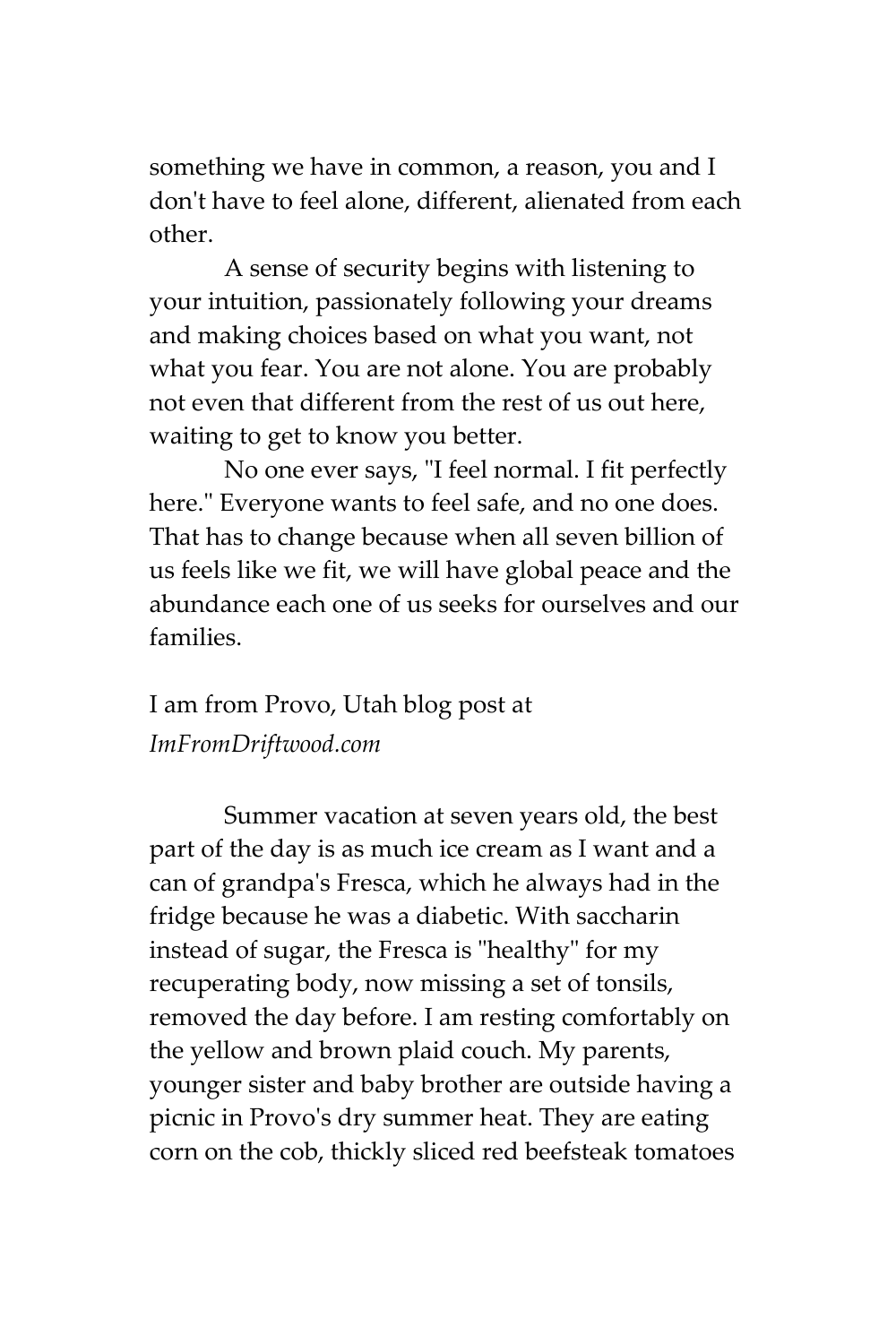on soft spongy hamburger buns and homemade pickle relish. I am staring at the red brick fireplace in a place that has always felt like home to me.

Once when I was ten and could swim really well, I woke in this house. Then in the coolness of the early, early morning, my dad explained photosynthesis so he could stay awake as we drove through Southern Utah, past Blanding, where he was born, meeting my cousins in the red rocks of Lake Powell. I was finally old enough to see the lake because you had to be able to swim to go on trips on my great uncle's boat.

In those moments, my dad never imagined years later writing a letter, a response to his oldest coming out. "I don't understand or condone, but you are my daughter whose happiness I value. I love you."

I lived, here in my grandparent's house with my mother, when I was born. That day, my father got a telegram through the U.S. Naval Messaging Services. He was sitting quietly in his compartment lacing his shoes, when a voice shouted down the topside hatch, "Your telegram is here!." The message had arrived a few hours before, but since it was not his ship's turn for the radio guard, no one woke him as soon as it arrived, as he had instructed every single one of the watch standers to do.

Incoming Message: "Provo, Utah 7:10A Girl Weight 7 Lbs doing fine born July 21st 9:30 PM. Congrats, Ace."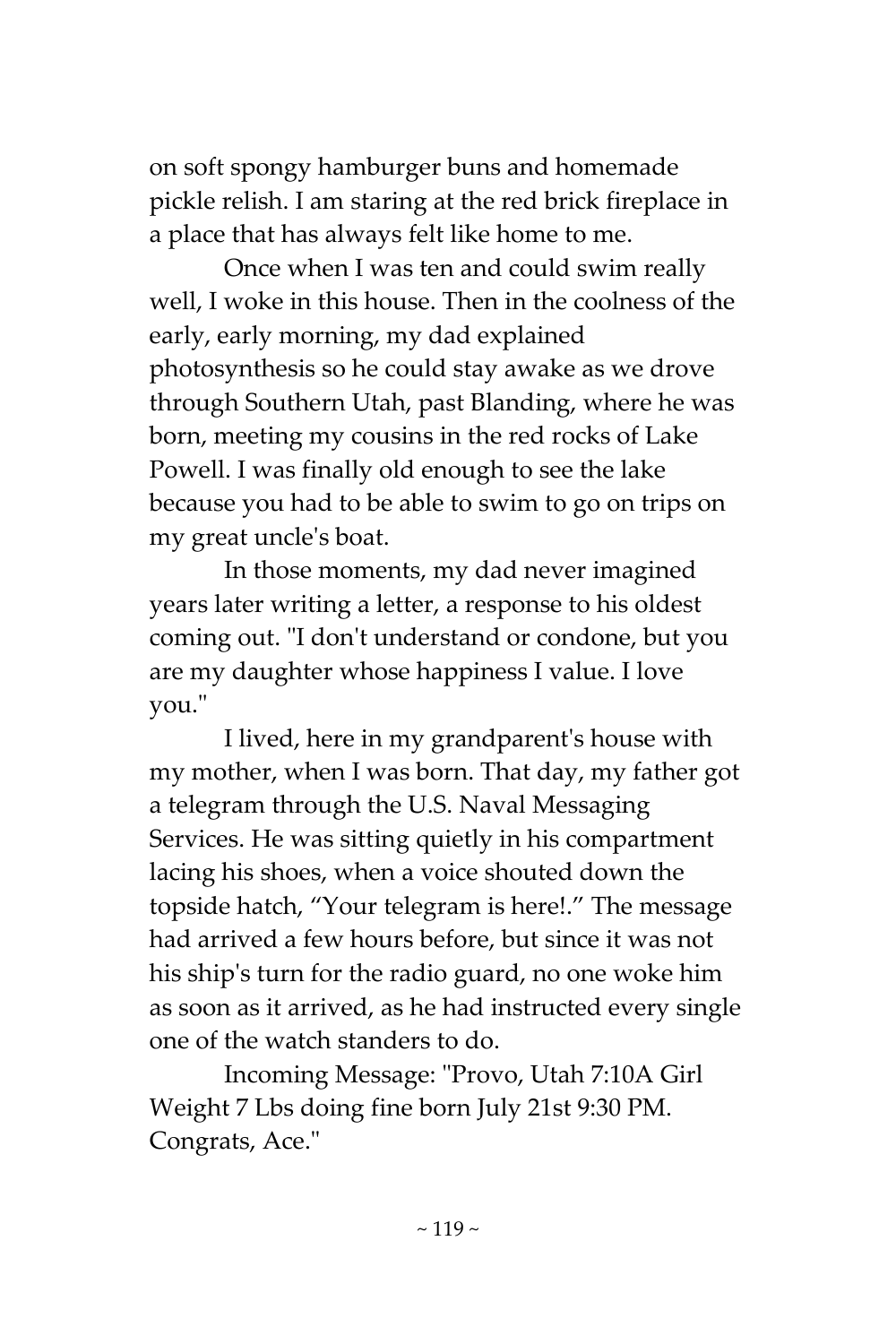He sends back a message carried by Western Union Telegram, his response to his first child, "I am filled with pride and happiness. God keep both of you until I get home. All my love. At Comfleacts Yokosuka, Japan.

Twenty-one years later, I am back at my grandparent's place getting ready to go a few blocks away to the Missionary Training Center, where I spend two months learning Japanese.

Just before I put teenage crushes aside and served a year and a half mission for the Church of Jesus Christ of Latter-day Saints (Mormons) in the Tokyo North Mission, I am studying with the local women missionaries, where I live outside of Cleveland, Ohio. I want to be around them and admire them. I am like a puppy, hanging on their words and the scent of their perfume. I am electrified by an accidental touch, knowing I will soon be one of them, albeit far, far from home.

One of those muggy Ohio nights, standing by my car, saying good night to her, a Mormon missionary after a day of pious preparatory study, I am struggling to see the way clear to "nothing wrong with hugging".

"Of course you can hug me," she says.

But there is too much desire. I do not have innocent thoughts. She does not understand, nor do I but it is the only righteous path I see. "I can't hug you, because I want to."

A few months later in Japan, my red and white tennis shoes sit ready by the unlocked apartment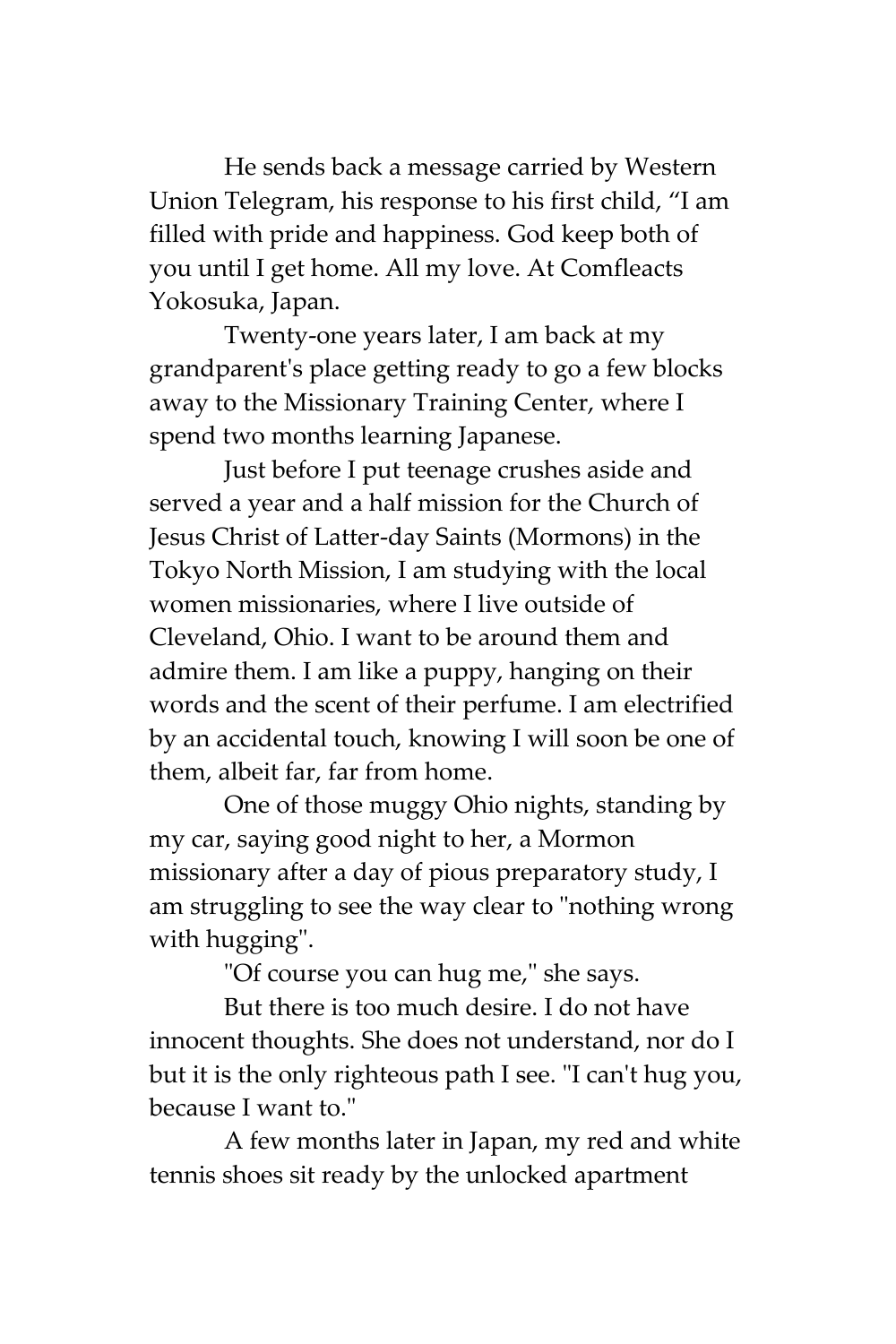door, side by side facing outward, where four of us live, in the humid Tokyo evening. Calmly, I stand up and move as if looking for a book to intensify my scripture study. I make my escape into the crowded night where I am not allowed without my companion.

Alone, I run past the yakimo man hocking hot orange fleshed sweet potatoes, past the family in flip flops on their way to the public ofuro to bathe. Breathing in the steamy spicy air of soba noodles, I savor my brief autonomy. I run until all the stress has left my body. Releasing the anxiety of a bar set too high, I pass the red Shinto shrine and the still dark bell of Buddhist stone guardians. I run back to my life as a Mormon missionary, back into the predictable uproar of broken rules.

A few years later, after I have returned to Provo, to BYU, to complete my degree, my cousin prods, "When are you getting married, already? Any prospects?" She confronts in the August heat of a family reunion. Nearly thirty years old, I say, "I am gay." Speaking the words to my favorite cousin. My cousin, who when a stranger cuts her off in traffic excuses, "he probably just got the call, his wife is in the hospital having his first son."

She and I shared summers sorting cherries on her father's farm and running free around Europe, where my family lived. There were cool desert nights in sleeping bags watching shooting stars and times together riding farm cows and Belgian street cars. A childhood full of memories, never imagining a future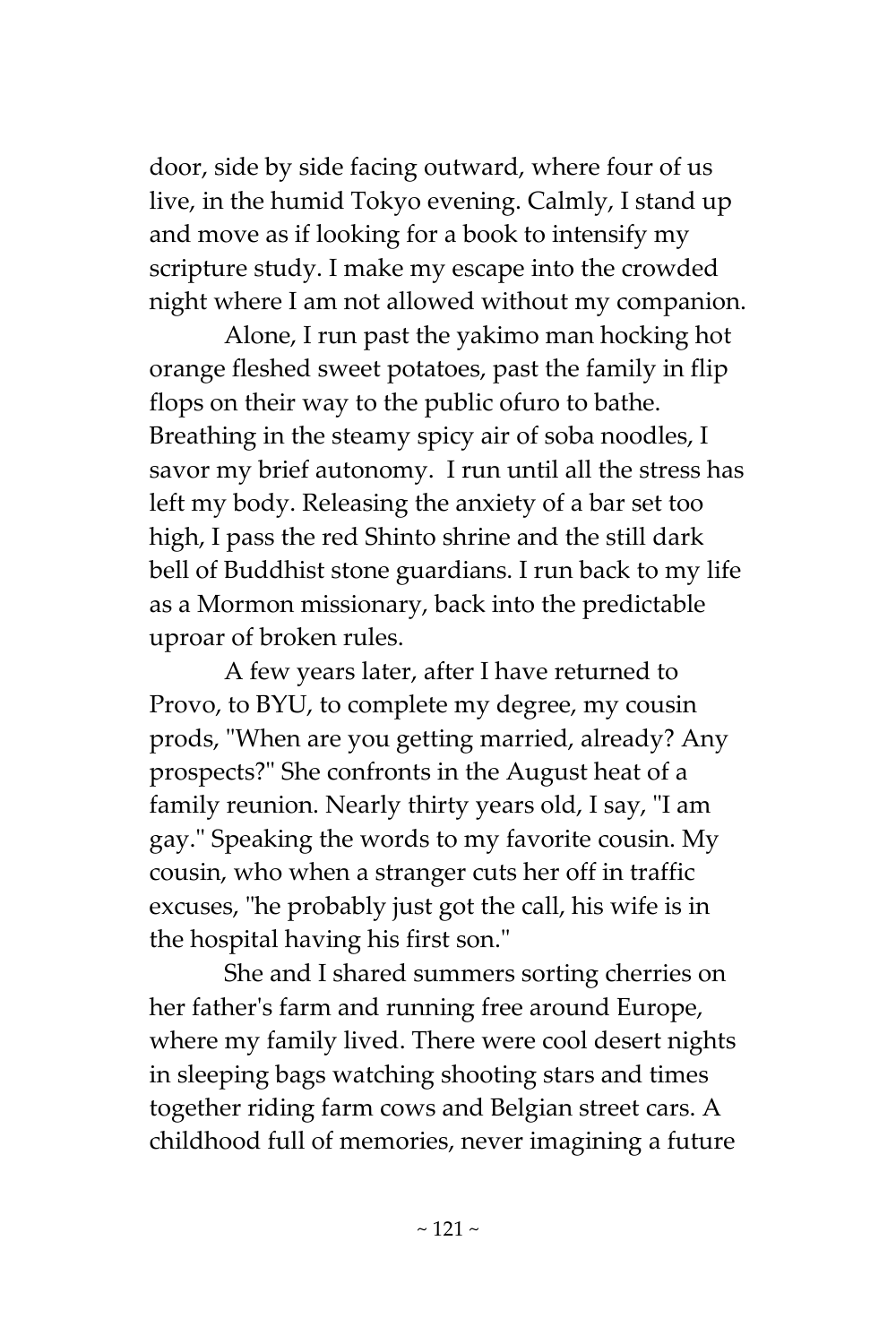split open like a ripe red farm tomato by the revelation, "I am gay."

That day, the deep waters of Lake Powell cooling our shoulders. These waters safe for cliff jumping, water skiing and swimming. I have been with a woman for five years.

My cousin wants to know, "Are you attracted to me? to my sisters?"

"Ewww, stop."

"Do you wish you were a man?" I look at her, loving a woman is not the same as wanting to be a man.

She wants to know, "Why are you gay?" She is a mother concerned for her children, for the way they will grow up in a world where, "I am gay." Years pass, before I venture out, again in a letter to my parents.

I used hate easy questions like, "Where are you from?", "Okay, where were you born?" , "Where did you go to school?", "Where do your parents live?" Straightforward questions are unbearable tricky for me. The answers, the intersection point between my straight-laced Mormon past and my activist lesbian present.

The funny thing is, while I was born in Provo, Utah and my parents moved into my grandparent's newly renovated house after my father retired, I grew up overseas, so there are ways in which it doesn't feel like home, except in my heart. After my mission, I returned to Provo, to Brigham Young University, so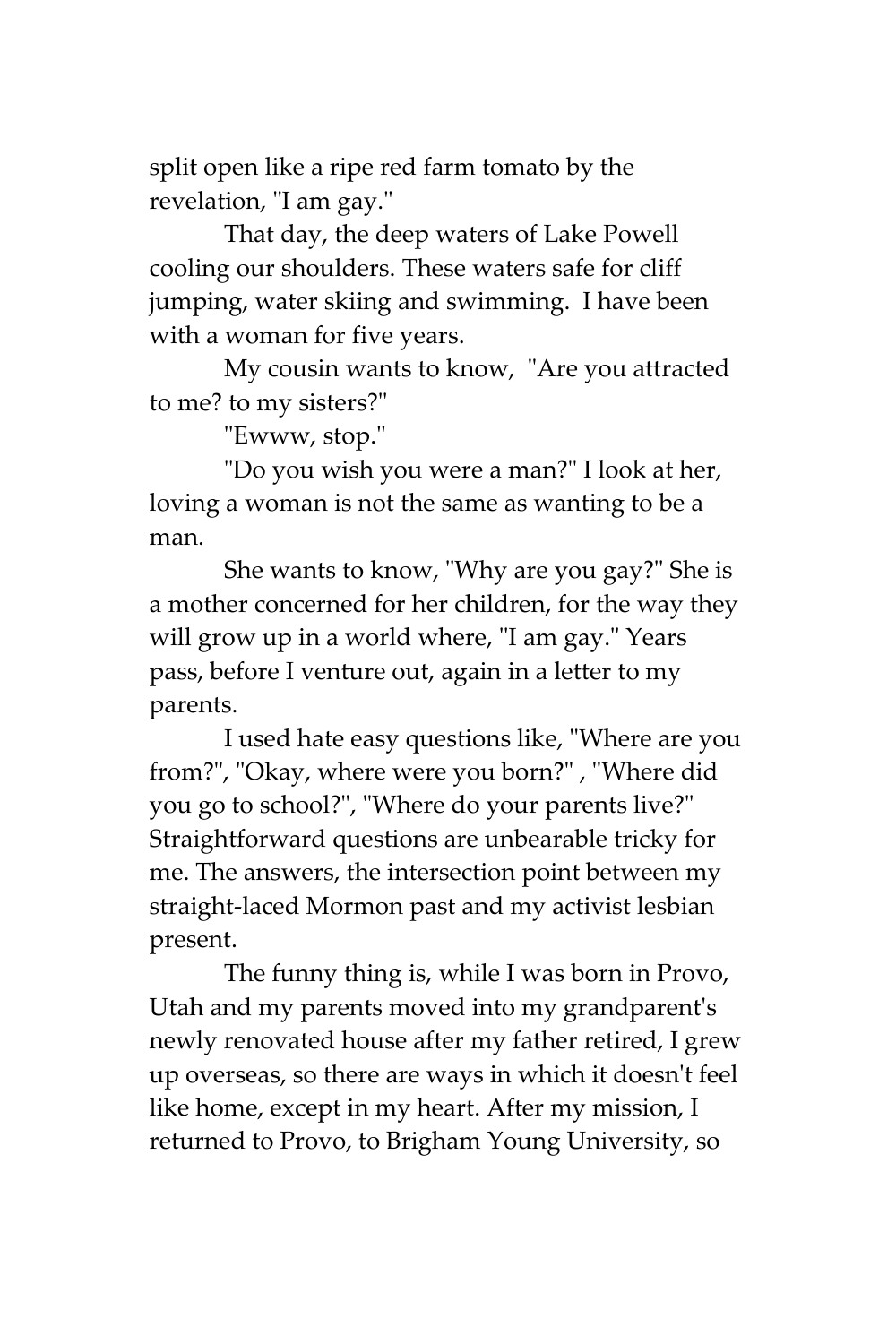simple cocktail party questions once answered, usually lead to, "Are you Mormon?"

I am, five generations back and yes, there were polygamists but then I kiss a woman, while still attending a Mormon university.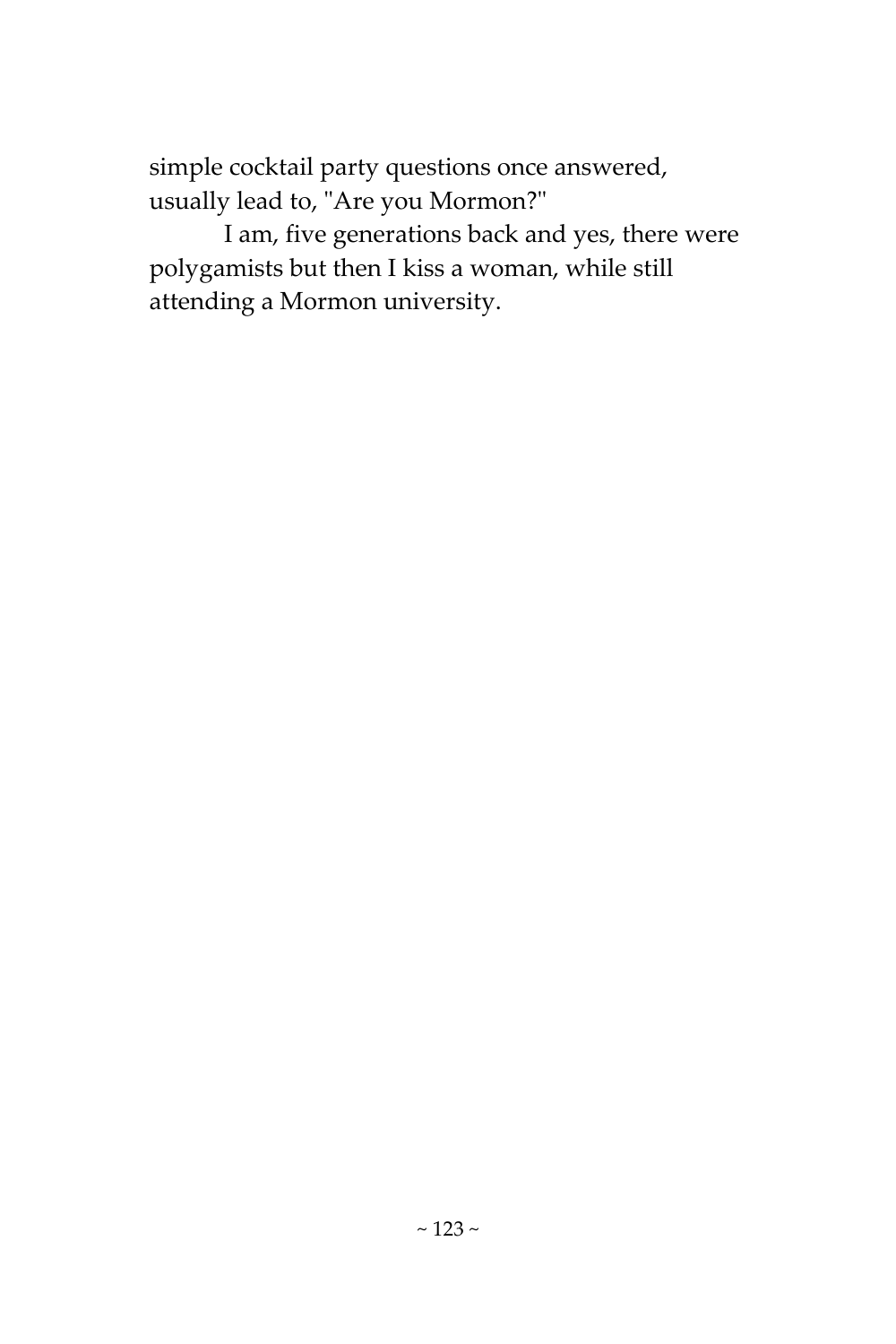Hard Choices Essay Submitted to MormonWomen.com

I am staring at the car door, carefully positioned between you and I, wishing there was more time, time to sort out confusing feelings. A sister missionary, your curfew is fast approaching.

"A spectacular day," I say, thinking about the celebratory day the three of us have had, you and me and your companion. I just got my call letter, Tokyo North Mission. Japanese will be my fourth language. I never expect to go somewhere they didn't speak English, Spanish or French.

"Congratulations, again," you say, and I know you mean it because I have been studying with you, preparing for my mission every Monday and whenever I had a day off from my summer job at the mall.

"I want to hug you," I say, voicing for the first time, the jumbled feelings in my mind. Feelings I have never acted on.

I want to be around you and admire you. I am like a puppy, hanging on your words and the scent of your perfume. I am electrified by an accidental touch, knowing I will soon be a sister missionary for the Church of Jesus Christ of Latter-day Saints.

"Of course you can hug me," surprised, you say into the muggy Ohio night.

I try to see my way clear to "nothing wrong with hugging." But there is too much desire. I do not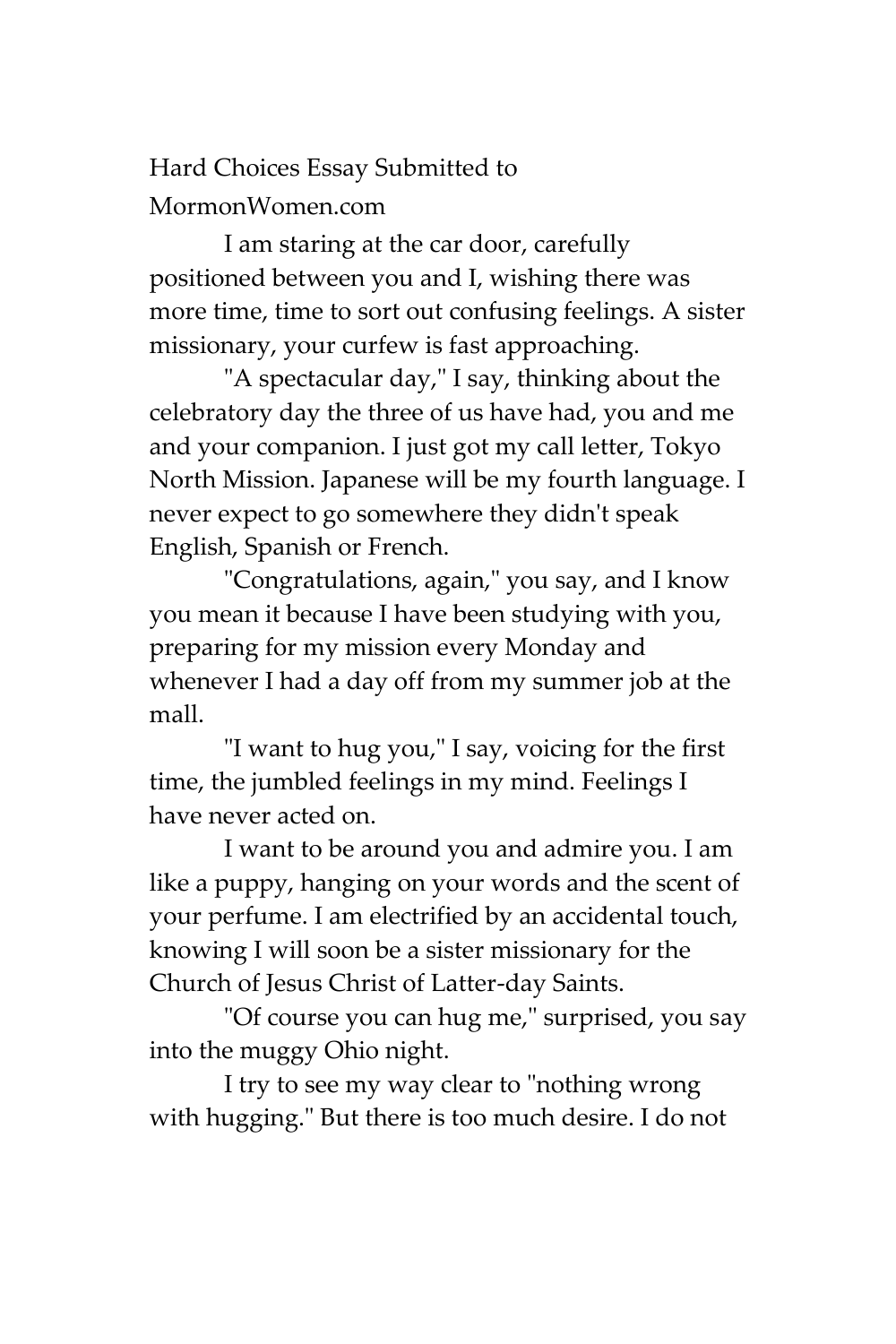have innocent thoughts. You do not understand, nor do I but it is the only righteous path I see.

I toss scriptures, I have been holding in my hands, getting sweatier by the moment, into my cream color Chevy Malibu Classic and say, "I can't hug you, because I want to."

Then, I get into the car, close the door, and drive off without rolling down the window or giving you a chance to say anything that will change my resolve to straighten out my life with a mission.

I am going to do this and I do honorably complete my mission but there is no straightening of my life.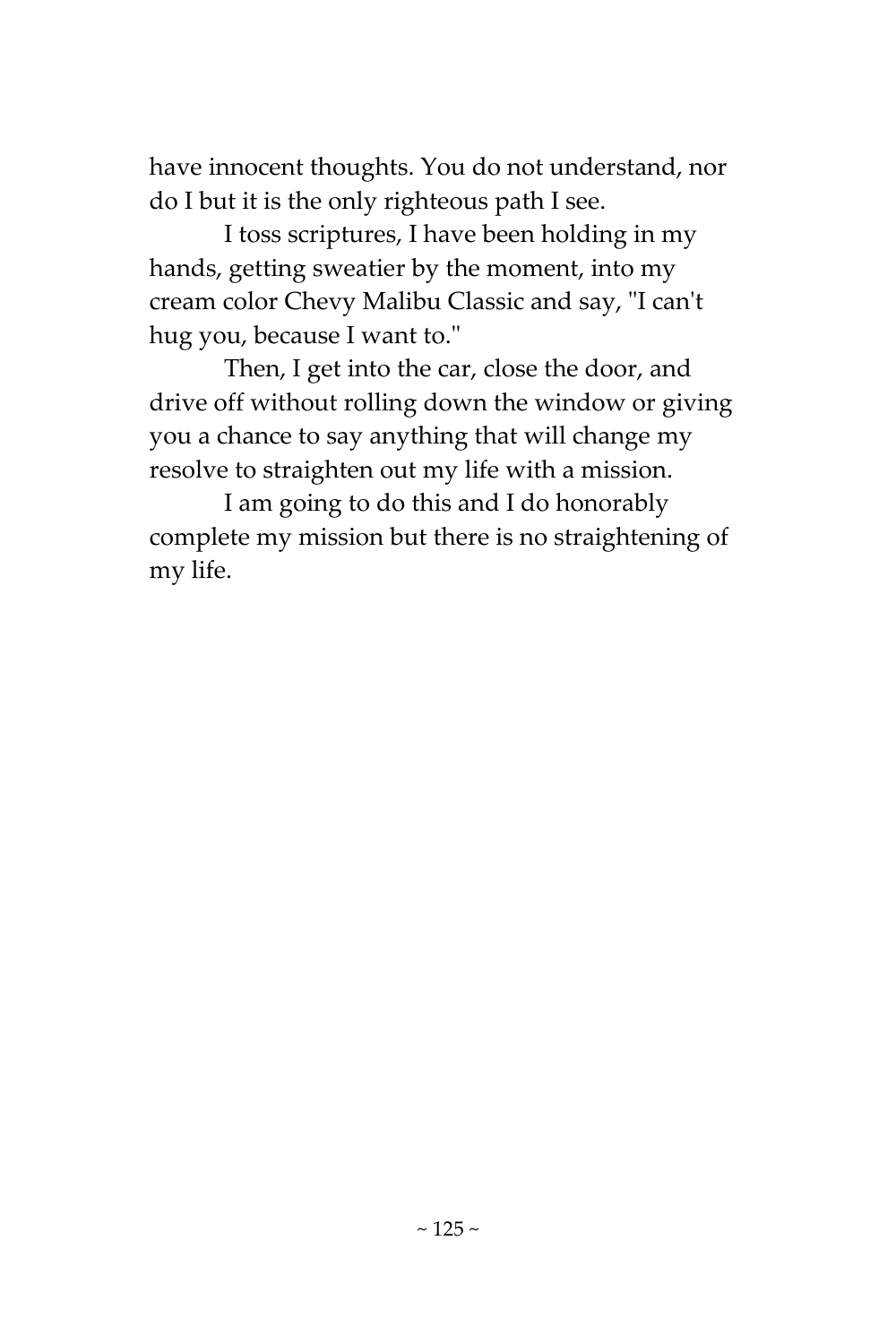Other Books by Kimberly Burnham

Amazon [http://www.amazon.com/Kimberly-](http://www.amazon.com/Kimberly-Burnham/e/B0054RZ4A0)[Burnham/e/B0054RZ4A0](http://www.amazon.com/Kimberly-Burnham/e/B0054RZ4A0)

Inner Child Press [http://www.innerchildpress.com/the-year-of-the](http://www.innerchildpress.com/the-year-of-the-poet.php)[poet.php](http://www.innerchildpress.com/the-year-of-the-poet.php)

Creating Calm Network [http://www.creatingcalmnetwork.com/alternative](http://www.creatingcalmnetwork.com/alternative-health-and-wellness.html)[health-and-wellness.html](http://www.creatingcalmnetwork.com/alternative-health-and-wellness.html)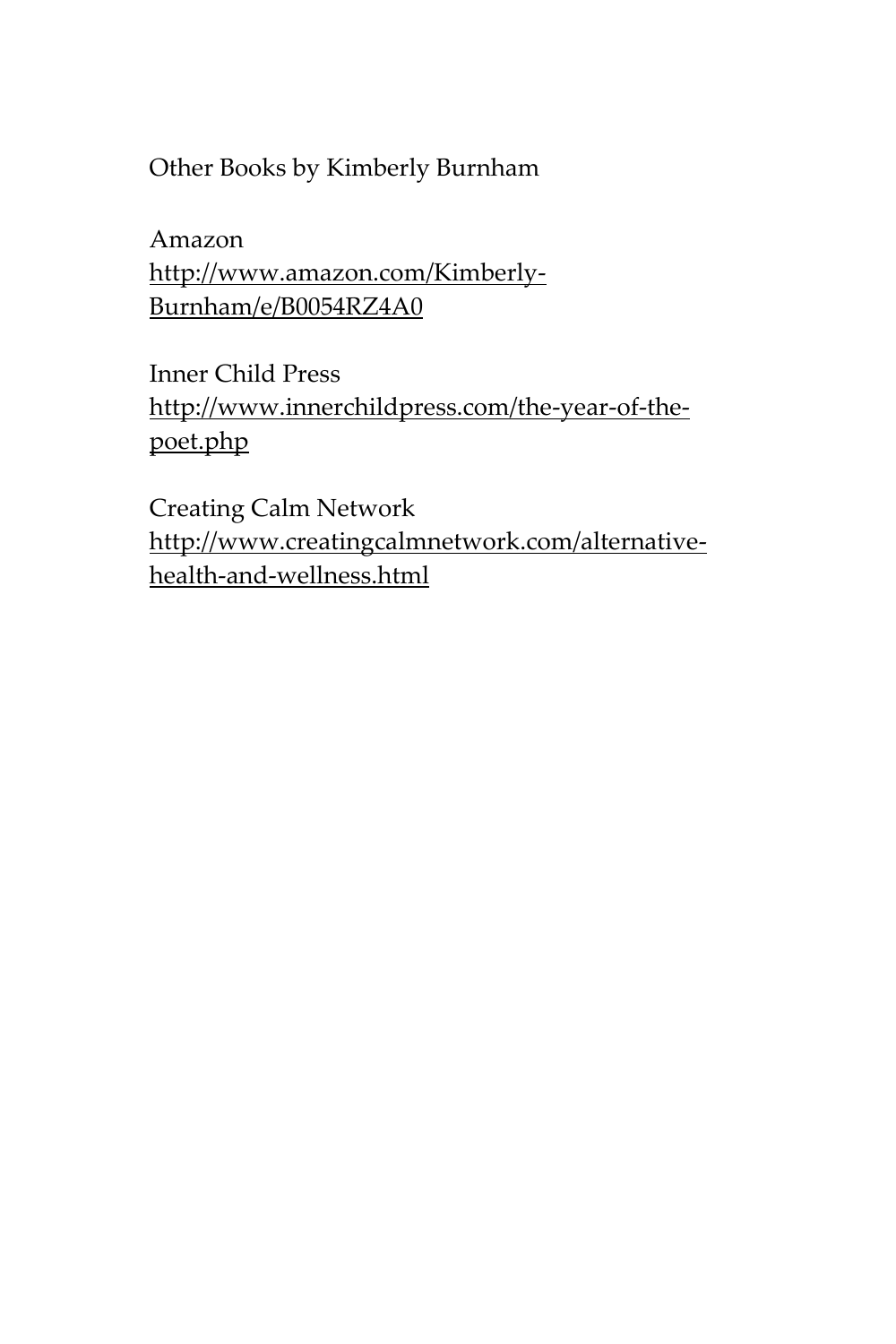Book Review of Avraham Azrieli's The Mormon Candidate

"A revolution! Just like the Arab Spring, We will instigate a Mormon Spring."

Born in Provo, Utah, a fifth generation Mormon, I think Avraham Azrieli's goes a little too far with a scene set in the Washington, DC temple where a Jewish reporter sneaks in and a Mormon, a Danite tries to kill him in the sacred celestial rooms of the temple.

Reading The Mormon Candidate I feel sorry for Mormons, most of whom are really good people trying to live good lives in the world because the revelations in books like The Mormon Candidate make it as difficult for Mormons to come out about their religious beliefs to their neighbors as it is for a lesbian to come out to her Mormon family. But I loved the conversation between the investigative reporter and Mormons whose faith was shaken by finding themselves in the cross hairs of Mormon hate.

In Avraham Azrieli's Novel The Mormon Candidate, is a conversation:

"We know our fellow Mormons. All they need is a spark to ignite their core of righteousness, to set free their suppressed recognition that the Church must change. They will fight to end racism, to end women's abuse and subjugation, to end homophobia, to end the dictatorship from the top."

"A revolution! Just like the Arab Spring, We will instigate a Mormon Spring."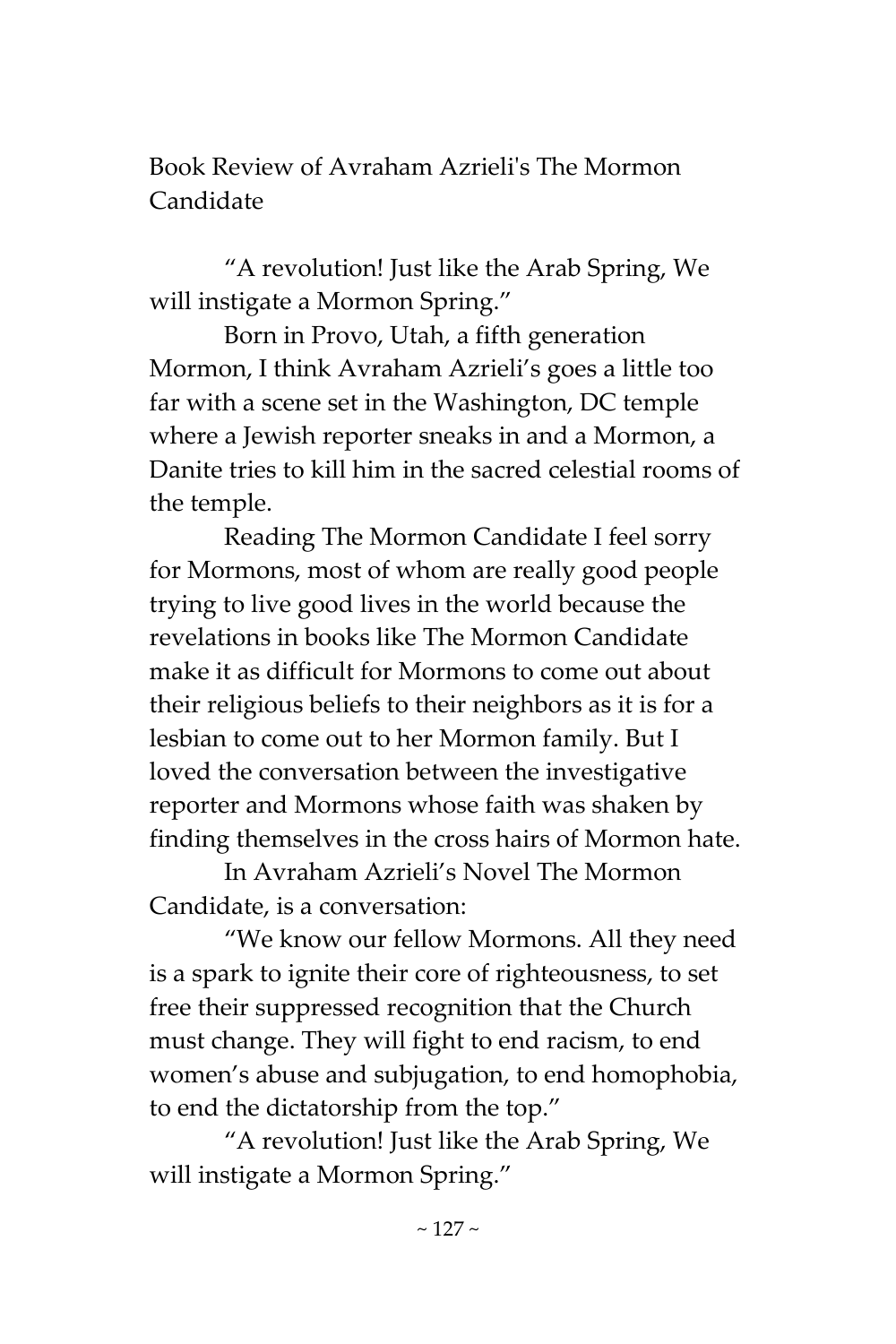I loved reading this book, found it very true to Mormon practices. I couldn't put it down.

My hope is that this book will ignite such a Mormon Spring.

Just before the conversation they say: "Mormons will congregate in their wards and rise up in protest. They'll force the sclerotic leadership to let go of the reins of power and step aside."

"Change will come. The Saints will rebel against the strict chain of command; destroy the hierarchical Church authorities that dictate everything down from Salt Lake City. And then the Church of Jesus Christ of Latter-day Saints will cast aside its anachronistic doctrines and come into the modern age."

Breaking Up the Trio of Secrecy, Silence and Judgment a Review of Martha Beck's Leaving The Saints: How I Lost The Mormons and Found My Faith

Leaving The Saints: How I Lost The Mormons And Found My Faith by Martha Nibley Beck tells a poignant story of growing up in the Mormon church and in the shadow of her "famous" father. She exposes the dark underbelly of a religious organization that seems to be more concerned with its reputation than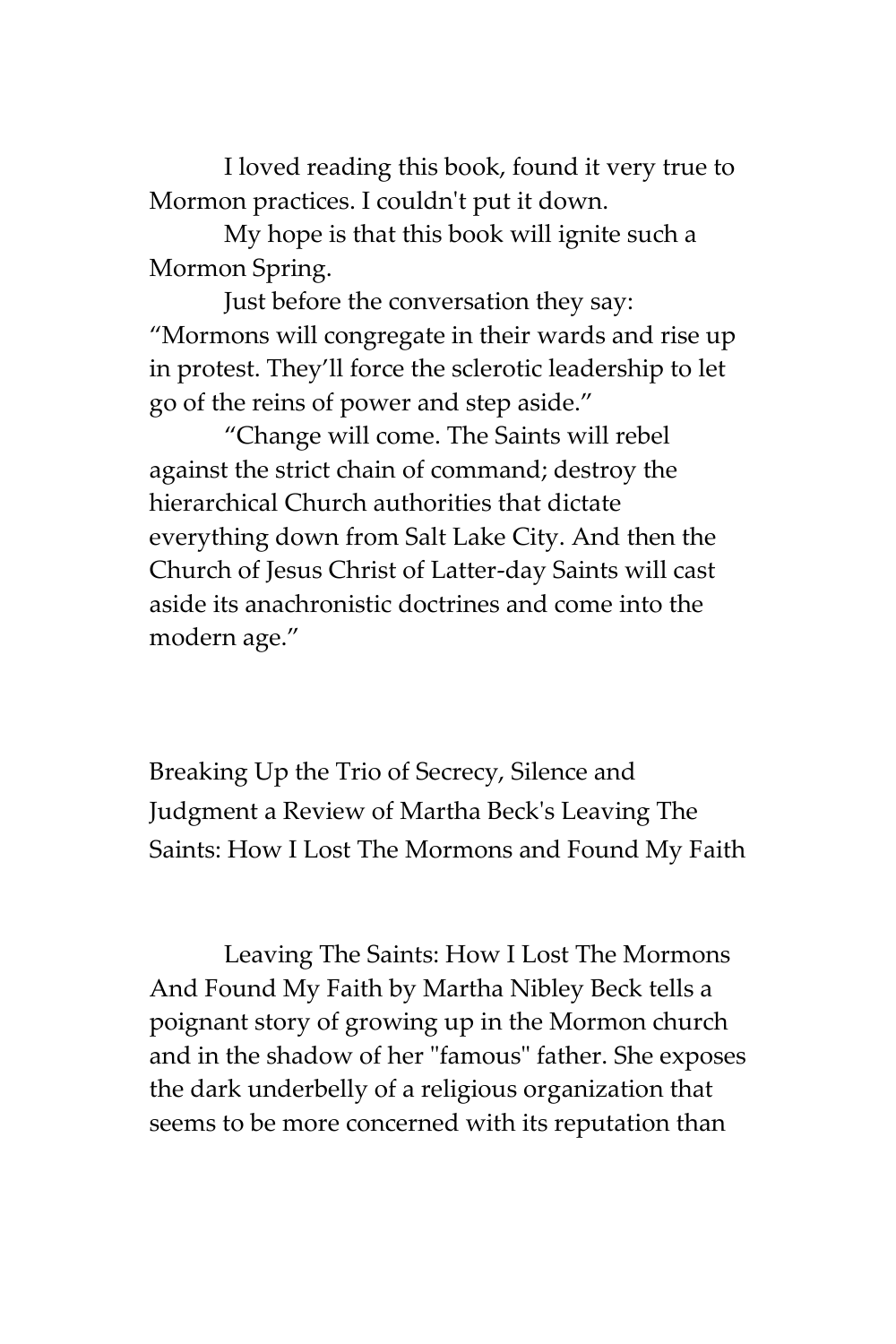truly serving its members and being a force for good in the world.

While the story is at times horrifying, Martha skillfully shows her wit with lines like, "He's going to outer darkness, too. Most of us, after all, will be from Provo," which is also where I was born. Or when she says, "This isn't a dramatic event. No angels appear, no bushes burst into flame. I don't even get a quick visual of my old pal the White light."

Martha Beck also describes the value of even one supporter, someone who believes her and says, "Martha ... I don't believe God would ever ask anyone to endure that sort of thing without talking about it. No one. No matter what."

There are parts of the book that bring to mind, Brené Brown on the Power of Vulnerability....."If you put shame in a Petri dish, it needs three things to grow exponentially: secrecy, silence and judgment."

With Leaving The Saints: How I Lost The Mormons And Found My Faith, Martha Beck has broken through the silence and secrecy to bring us all closer to a world where children are not abused and silenced.

Reading the non-fiction Leaving the Saints: How I Lost the Mormons and Found My Faith and the novel The Mormon Candidate made for an interesting contrast and comparison and in both organized religion, particularly the Church of Jesus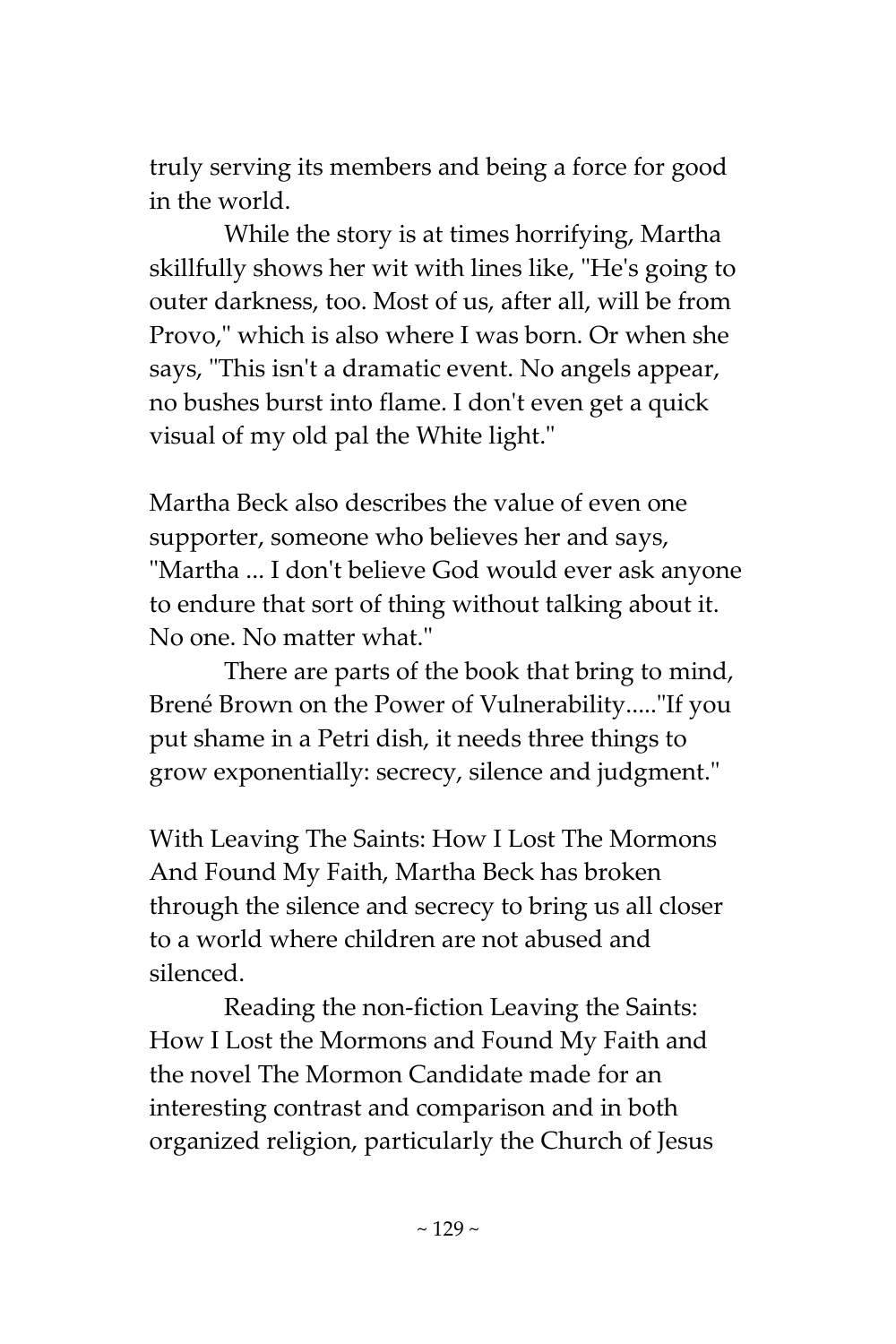Christ of latter-day Saints, the church of my childhood, did not come out favorably.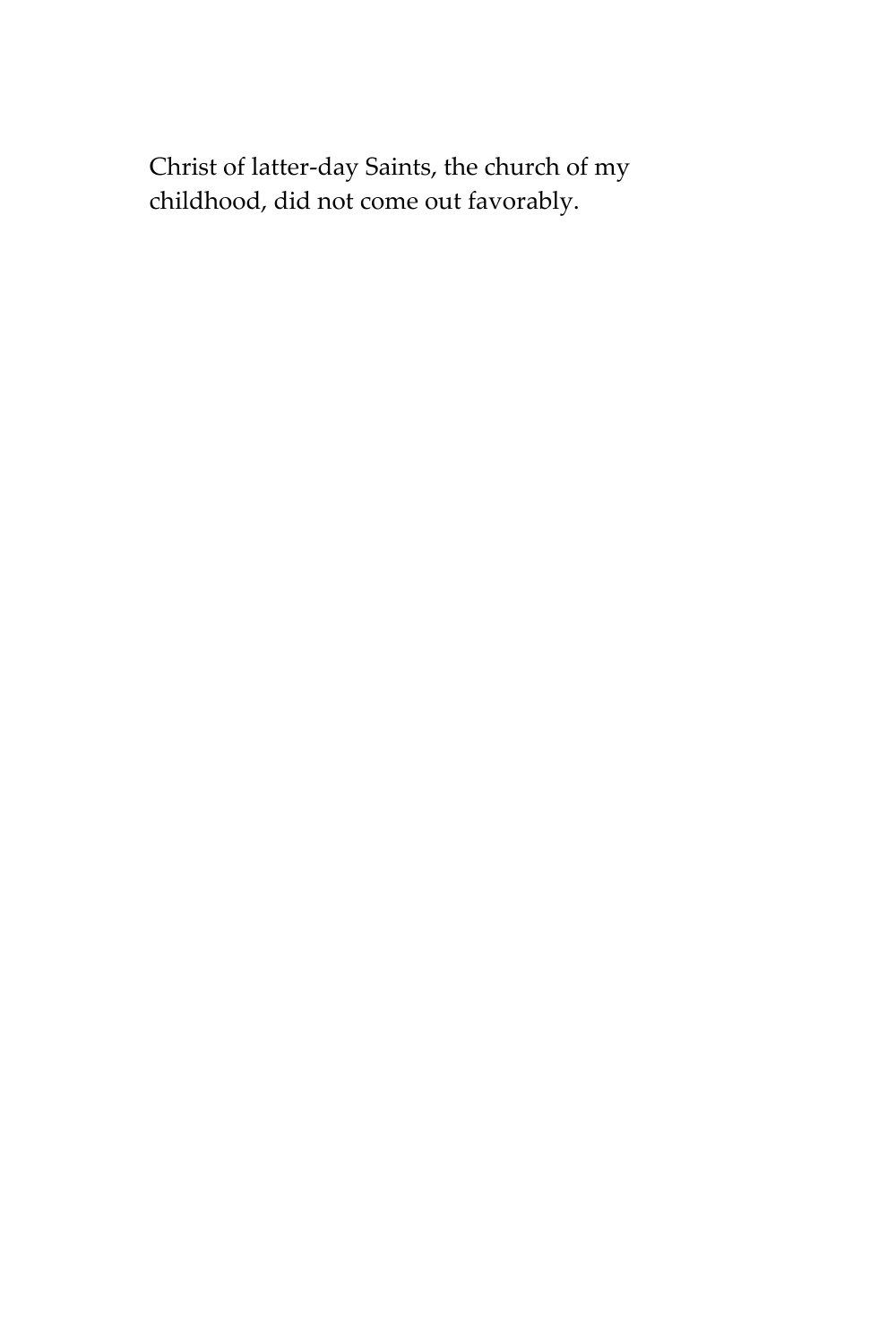Live Like Someone Left The Gate Open Back Cover Copy

Poetry / Self-Help

Are You Holding on to a Regret or Shameful Secret? Do You Wish To Full Express Yourself Without Feeling Different or Excluded? Are You Longing to Find Your Community?

Live Like Someone Left The Gate Open is the poetic key to living openly, freely, and on purpose as you explore the world of your imagination. It shines a light on the way out of the internal shame and alienation that has lead seventyfour percent of lesbian and gay students at Mormon owned Brigham Young University, Kimberly Burnham's alma mater, to considered suicide as a viable alternative to living a fully expressed life.

With her insightful poetry and the included Book Club Guide, you will learn to:

- Weave your own unique story into poetry - Leave behind fear, pain, and jealousy for the healing energy of compassion, admiration, and gratitude. - Create the passionate life and community you desire.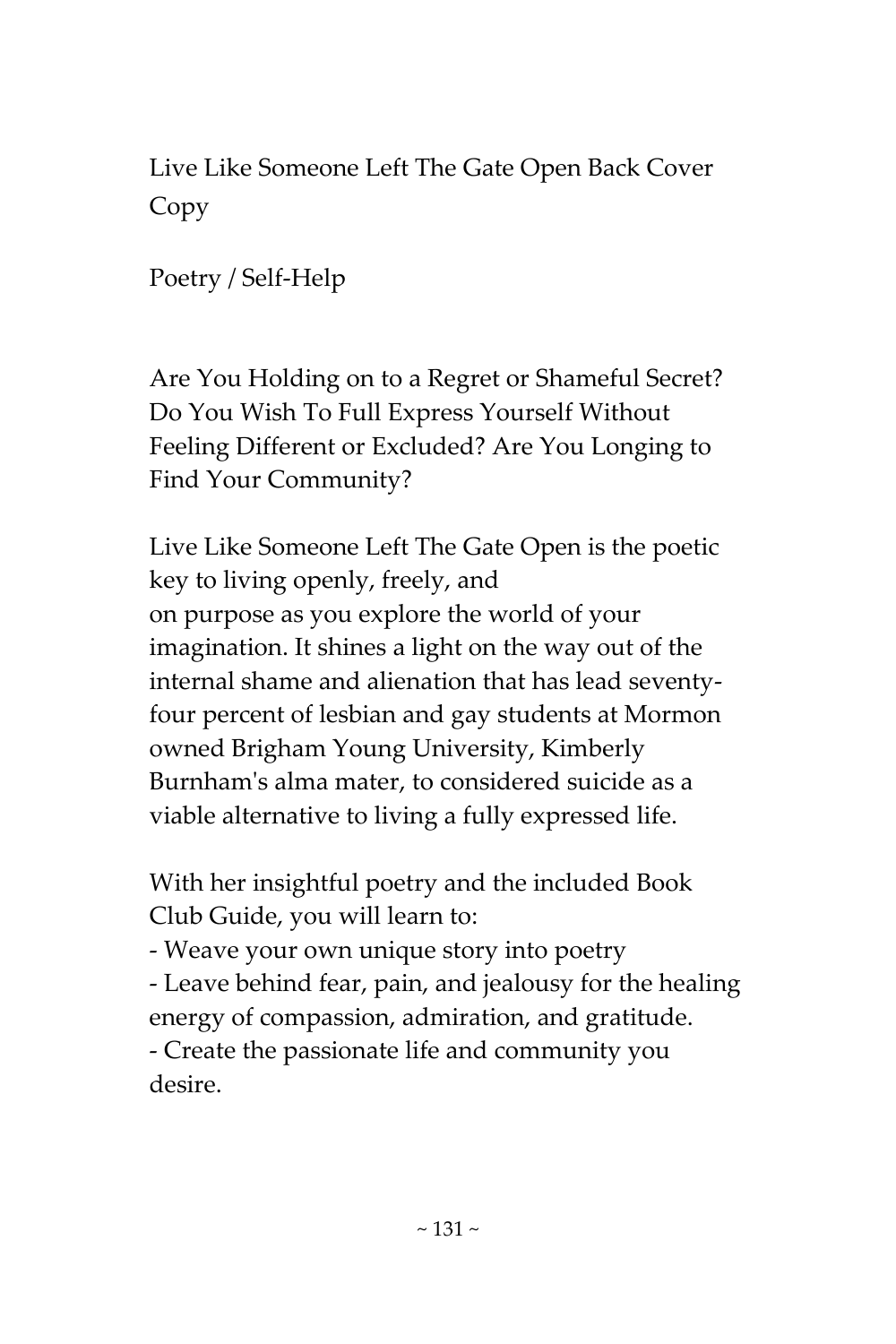*"Intriguing and sensitive, Kimberly's poems are a journey through the heart of a woman––from self-doubt to selfassurance and from religious follower to spiritual guide."* – Carol Lynn Pearson, poet laureate of the Mormon church and author of *No More Goodbyes* and *Mother Wove the Morning*

"*Kimberly has a very sweet talent*." - Eloise Klein Healy, Author of seven collections of poetry and founder of Arktoi Books.

*"*Live Like Someone Left the Gate Open *is Kimberly Burnham leading us gently through the many ages of her life. It is innocent and pure, exploratory and powerful, brave and scary. It is a coming of age story from a young girl who thought she had all the answers, to a mature woman who now knows many more questions. It is a love story––raw, passionate, and tender."* – Ann White, author of *Living With Spirit Energy*

*"This poetic masterpiece will have you laughing, weeping, and rock you deep down to your very core. You will immediately fall in love with Kimberly's poetry, her masterful storytelling, and her unique ability to pull you into her journey of sexual self-discovery, secrecy, bigotry, love, and acceptance. A powerful, emotional, no holds barred, must read that will have you celebrating her honesty and courage."* – Denise Wade Ph.D., relationship expert and transformational author of *Healing a Broken Heart*